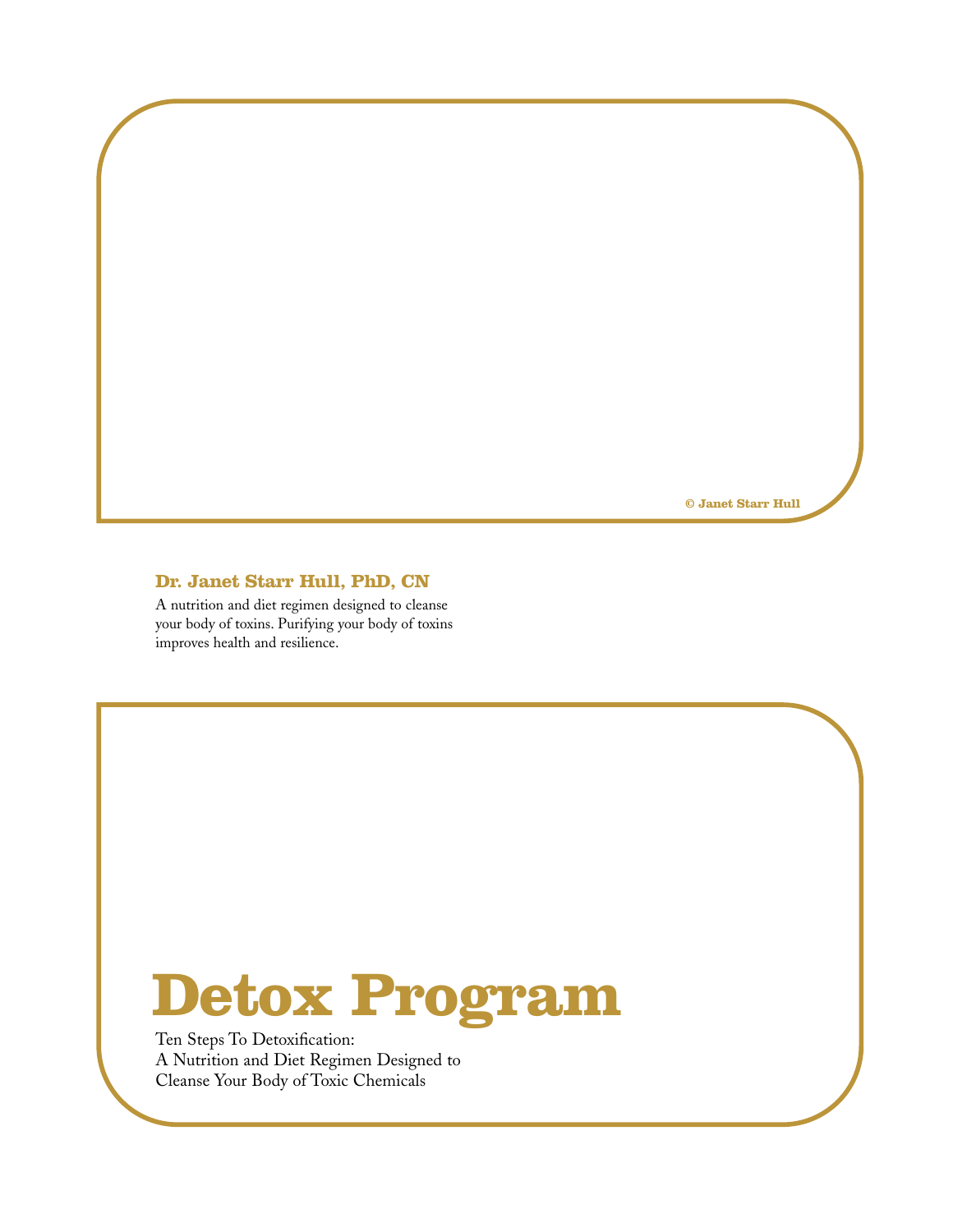Copyright © 2003-15 by Janet Starr Hull, PhD, CN

All rights reserved. No portion of this book may be reproduced or transmitted in any form whatsoever, including electronic, mechanical, or any information storage or retrieval system, except as may be expressly permitted in the 1976 Copyright Act or in writing from the author.

Requests for permission should be addressed to:

Dr. Janet Starr Hull P.O. Box 971 McKinney, TX 75070-0971

Hull, Janet Starr 10 Steps To Detoxification

ISBN: 0-9771843-152195

Jacket Cover: Alex Egner http://www.eggnerd.com

# **Disclaimer**

This book is for educational purposes only and not intended to be considered legal, medical, or any other professional service. The information provided is not a replacement for professional advice or care. If you require nutritional, medical, or other expert services, please seek appropriate professional care. The author, contributors, publisher and their employees are not liable or held accountable for any damages arising from or in association with the application of any information contained in this book.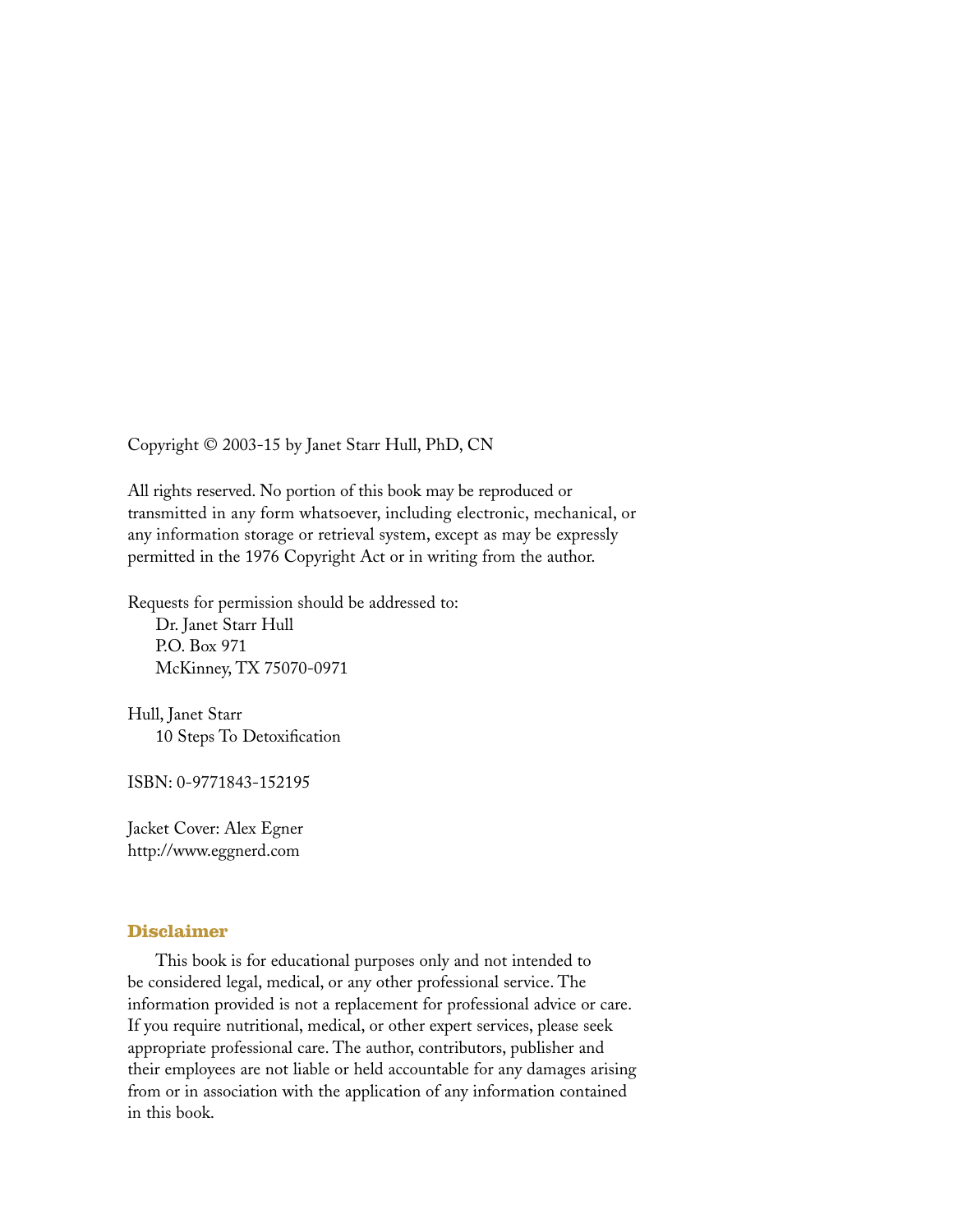# **Table of Contents**

|  | Author's Note |  |  |
|--|---------------|--|--|
|--|---------------|--|--|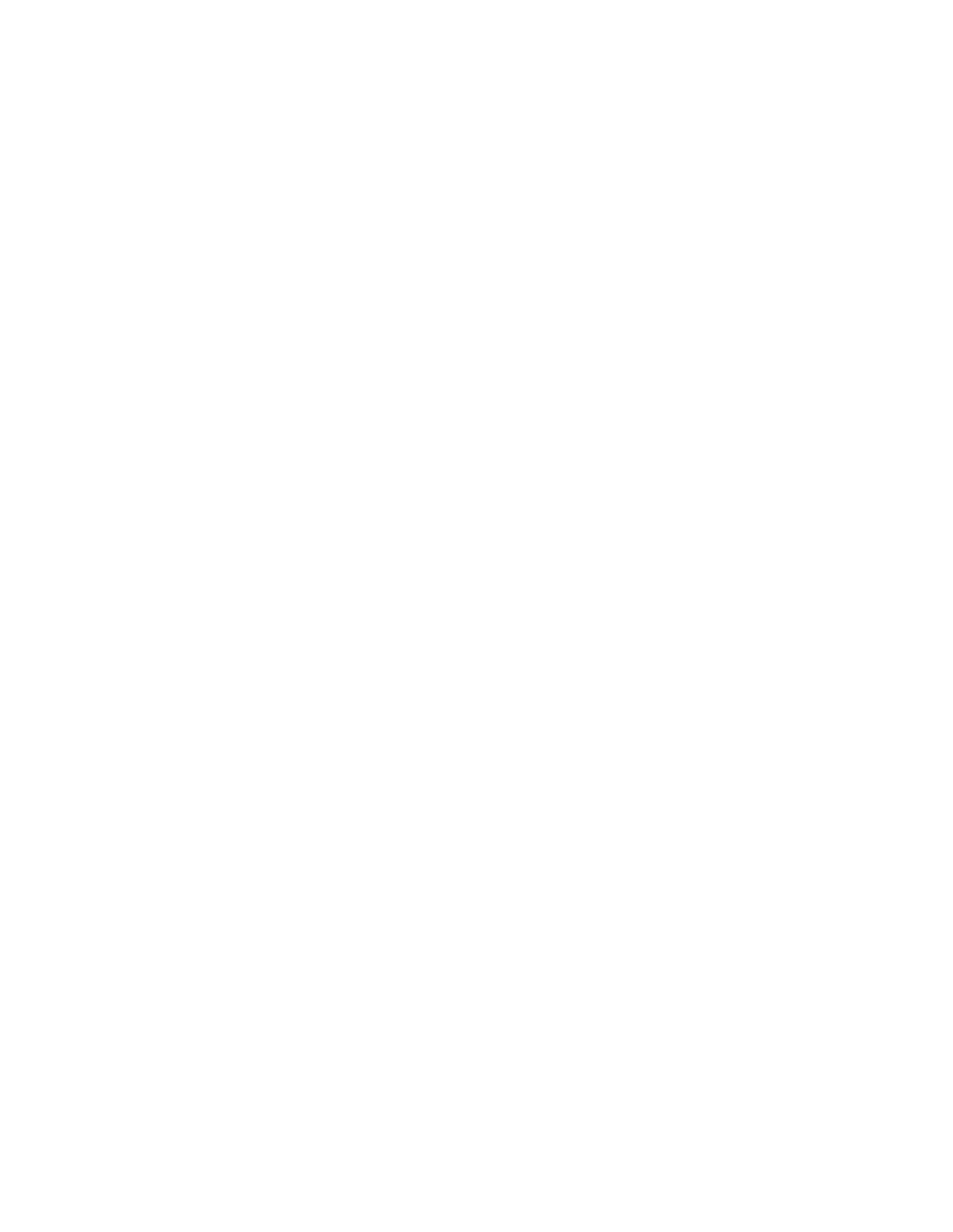# **Author's Note**

Finding nutritional answers to illness is an art passed down from generation to generation. Yet, the causes of modern diseases are harder to identify today than ever before in human history. The various sources of hightech diseases have become lost in today's technological shuffle. As time marches forward, much information is lost.

The industrialization of food has blindly lead modern man down a lazy and dangerous path. The inundation of chemical sweeteners, the thousands of chemical food additives, and the increased toxicity of pharmaceuticals and inoculations are threatening human health as never before. The fear of the "button being pushed" is all too real, along with the poisons all living things would be exposed to if a chemical war were to take place. It's an understatement to say that nutrition today is not what it used to be. Modern society has deviated from a natural relationship with food and other environments. Manufactured and lower quality foods have contributed to, if not caused, a marked increase of modern degenerative diseases at younger and younger ages.

More people fear their food these days. *Don't eat eggs*—too much cholesterol. *Stay away from nuts and seeds*—too fattening. *Don't eat meat*—too much saturated fat, too many antibiotics, growth hormones, and steroids. *Dairy products*—slimy mucous, more antibiotics and more growth hormones. *And, butter—real butter vs. margarine?* Which is REALLY better? *Fish*—you might as well eat the mercury from an old thermometer. *Coffee*—too much caffeine, but is caffeine REALLY the bad guy? Why eat?

Don't forget, *humans don't live to eat—we eat to live!* Modern advertisers want us to believe that we live to eat. It's time to reverse this trend.

In 1991, I was told I would die from Grave's Disease, but the doctors didn't know what caused my near-fatal illness or how to cure it. They simply knew how to mask my symptoms with radiation and life-long medications. I decided to use my environmental skills to find the cause of my disease before signing up for a dependency on expensive medications to stay alive. I found the cause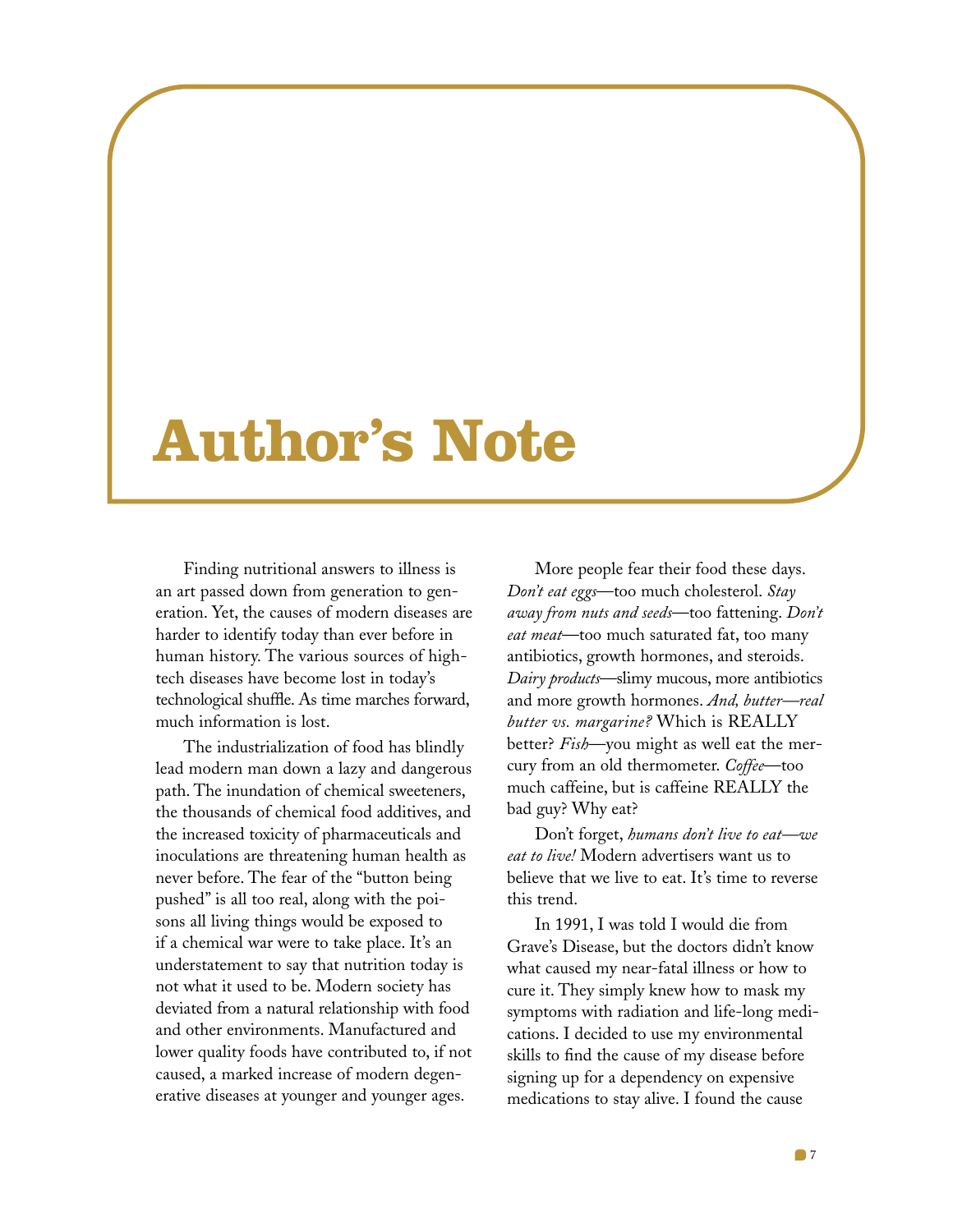of my illness, all right. The chemical sweetener in NutraSweet, aspartame, and when I removed it, I healed myself in thirty days. I've been perfectly healthy ever since. No surgery and no medications.

I developed the Ten Step Detoxification Program as a result of my personal experience and years of nutritional research, and through counseling others afraid of diseases their doctors couldn't cure. I have hundreds of case files from people who have "healed" their diseases by identifying the cause of their illnesses by using a hair analysis and following my Detoxification Program.

Good nutrition IS simple. You just have to take the time to determine where you got off track in the past and what poisons you have been exposed to along the way. In our world today, it is prudent to detox your body of all environmental and food chemicals you may have been exposed to, and to have the right tools to repeat a cleansing if radiation or micro-terrorism ever becomes a reality. The Detoxification Program can help remove toxins from your body, and the quicker you begin, the better.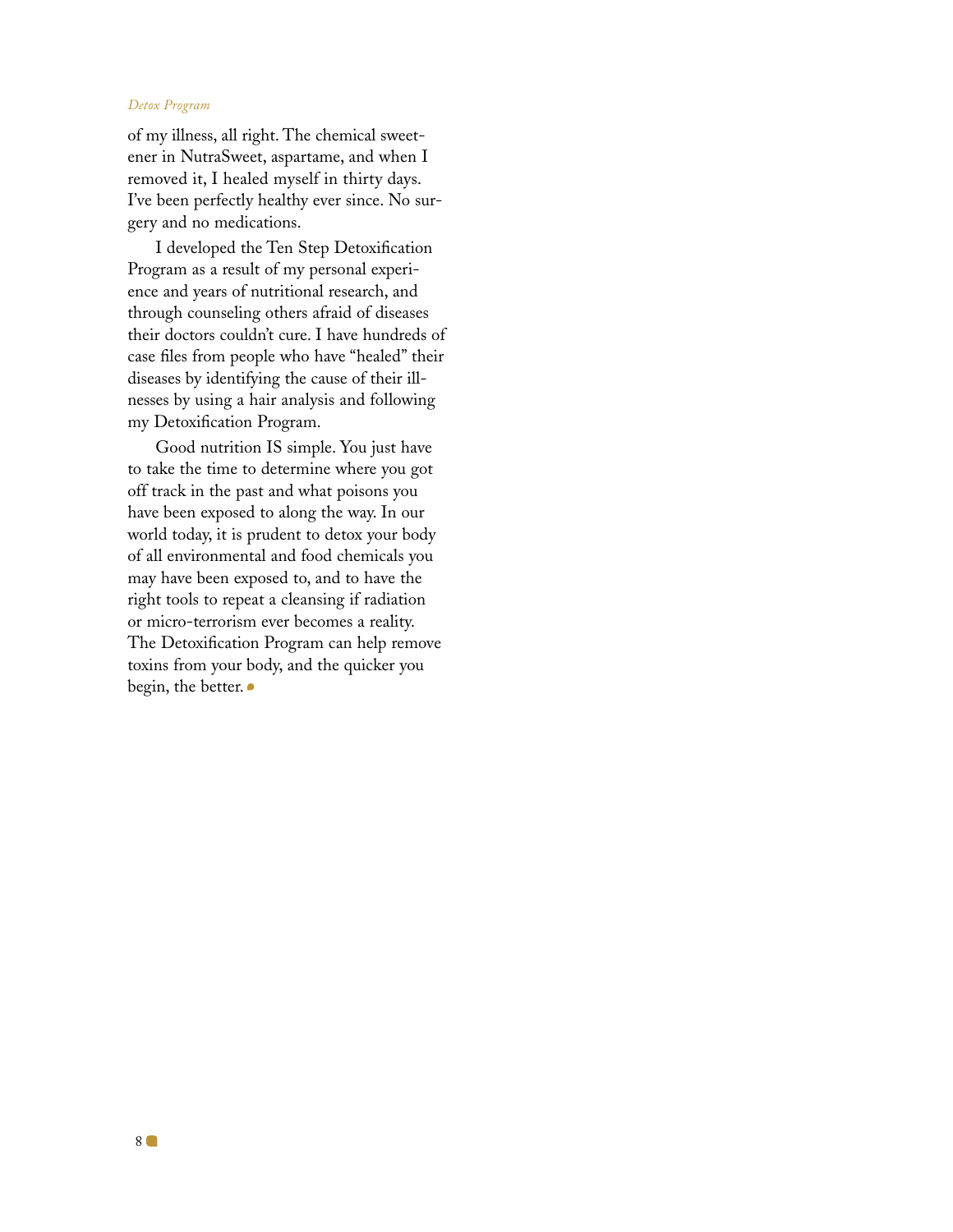# **Chapter 1**

# **Why Detox?**

Do you dust your house or wash your car? If you don't, both get quite a build-up of dust, dirt, and toxic chemical residue, don't they? Well, it's the same with the human body. Our foods and living environments are becoming more and more polluted with time, and if we don't regularly "clean" our bodies from the inside out, disease has a perfect environment in which to grow.

Humans are progressively becoming more misinformed about the fundamentals of eating, and more human beings are becoming diseased as the result. Now, we are adding the threat of chemical warfare and nuclear fallout to this state of affairs. Polluted foods, polluted water, polluted air, and polluted lives. So, where do we go from here?

Metal and chemical poisoning are considered one of the major causes of the following diseases:

 Most all cancers, particularly cancer of:  *-Bladder -Liver -Stomach*

- Alzheimer's Disease
- Asthma
- Arthritis
- **Bronchitis**
- Chronic Fatigue Syndrome
- Epilepsy
- Emphysema
- Fibromyalgia
- Heart disease
- Hypertension
- Kidney disease
- Liver disease
- Lou Gehrig's Disease
- Schizophrenia

Chemical and metal toxicity can cause:

- Cell breakdown
- Chromosomal damage
- Destruction of tissue
- Damage to T-cell production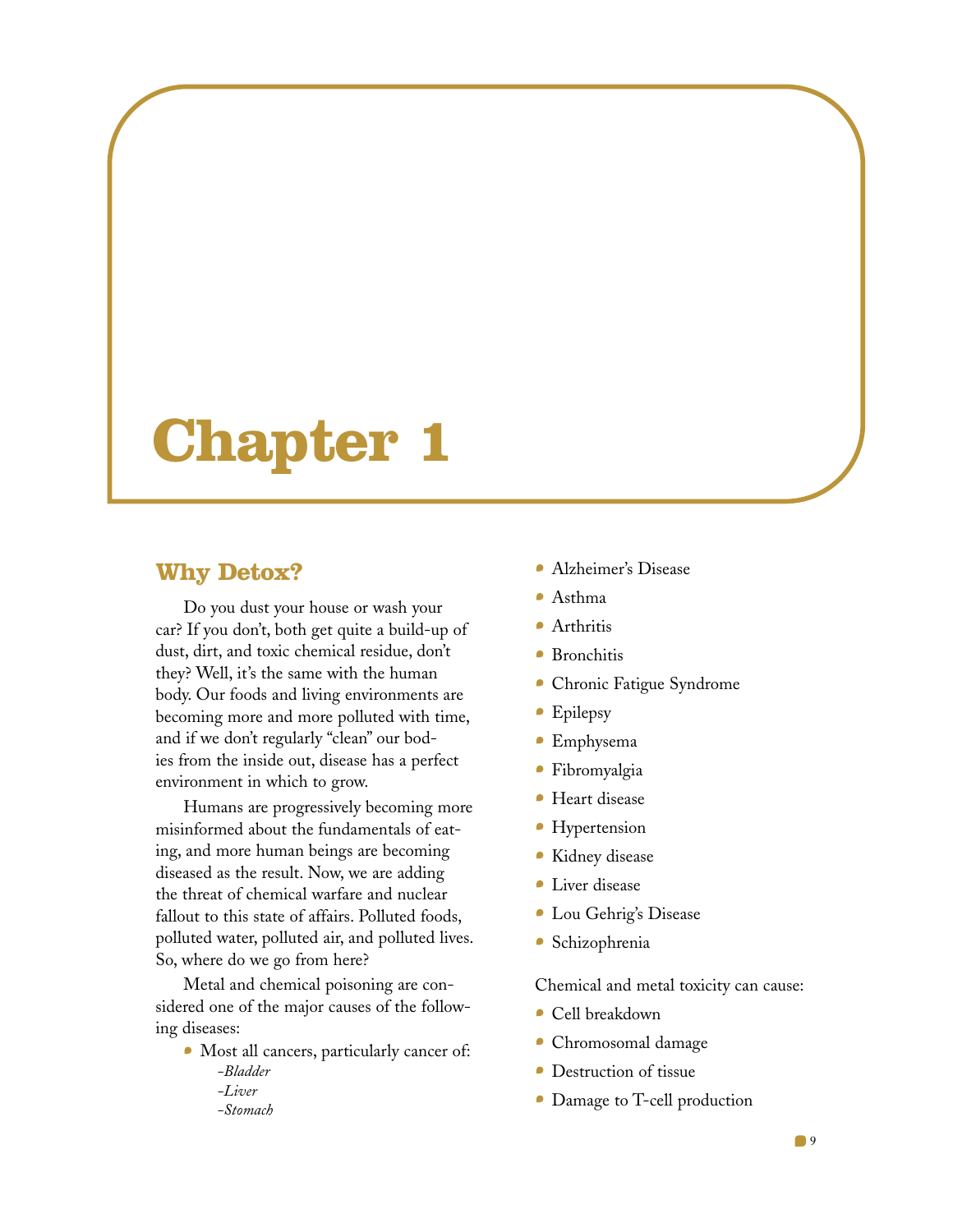- Genetic changes
- Tremors
- Thyroid problems

It's important to remember that the human body has not "kept up" with modern technology. Human beings certainly shouldn't eat technology! But that is happening today as a result of the onslaught of manufactured foods, artificial sweeteners, and the threat of chemical warfare. This very second, your physical body is without explanation functioning internally *exactly the way* human bodies functioned 10,000 years ago. Because our bodies today are the same as in the past, it is critical to eat the same as in years past centuries past. But, human beings are adopting one of the most unnatural lifestyles known to mankind. Cancer rates and cardiovascular disease in the United States are among the highest in the world, and association with medical doctors represents the third leading cause of death in the United States through unnecessary surgeries, medication errors in hospitals, infections in hospitals, and non-error, negative effects of drugs.

There are over 70,000 chemicals used in commercial production in the United States today. The Environmental Protection Agency (EPA) has classified 65,000 of them as potentially hazardous to human health. Over 6,000 new chemicals are tested every week, and more than 14,000 of these chemicals have been approved for and are found in the public food supply. Over 700 chemicals are added to public drinking water, and more than 10,000 other compounds are found in public foods for food processing and storage purposes.

Finding nutritional answers to illness is an art passed down from generation to generation. And, the causes of modern diseases are harder to identify today than ever before. The various sources of high-tech diseases have become lost in today's technological shuffle.

As time marches forward, too much information is forgotten.

Good nutrition is basic and simple. Proper nutrition is supposed to be uncomplicated. Fat-free this, sugar-free that, food exchanges, food substitutes, processing, packaging, biological warfare, microorganisms, radiation ... Stop right here! Nature did not intend for humans to eat complex laboratory concoctions, heavy metals, gunfire, or polluted food and water as nourishment. The human body was created to be fueled by basic whole foods rich in vitamins and minerals, fibers, enzymes, amino acids, and proteins providing everything human beings need to maintain an energetic healthy life. It's time to get back to the basics of eating and to clean up the pollution boxing all living beings into a futile corner.

In the past, natural healers were known as the wise men, the spiritual leaders, the enlightened ones, and seers. They knew how to heal the body and soul. Many cultures still refer to natural healers as the prophets, shamans, and the inventors. In today's modern times, natural healers require degrees in chemistry, hazardous waste and emergency response, environmental science and toxicology in order to understand how to restore natural health!

I wasn't always a Doctor of Nutrition. Emerging from a background in International Studies, Environmental Engineering, and Hazardous Waste and Emergency Response, I developed my unique approach to natural healing by merging all three disciplines. I am a geologist, international geographer, a licensed Environmental Hazardous Waste Specialist, and fire fighter. I was fortunate to be working for an environmental engineering firm shortly after the Berlin Wall came down in the late 1980s. We had the opportunity to design the remediation programs for two of the Soviet army bases in Poland and Czechoslovakia. At that time, I witnessed environment devastation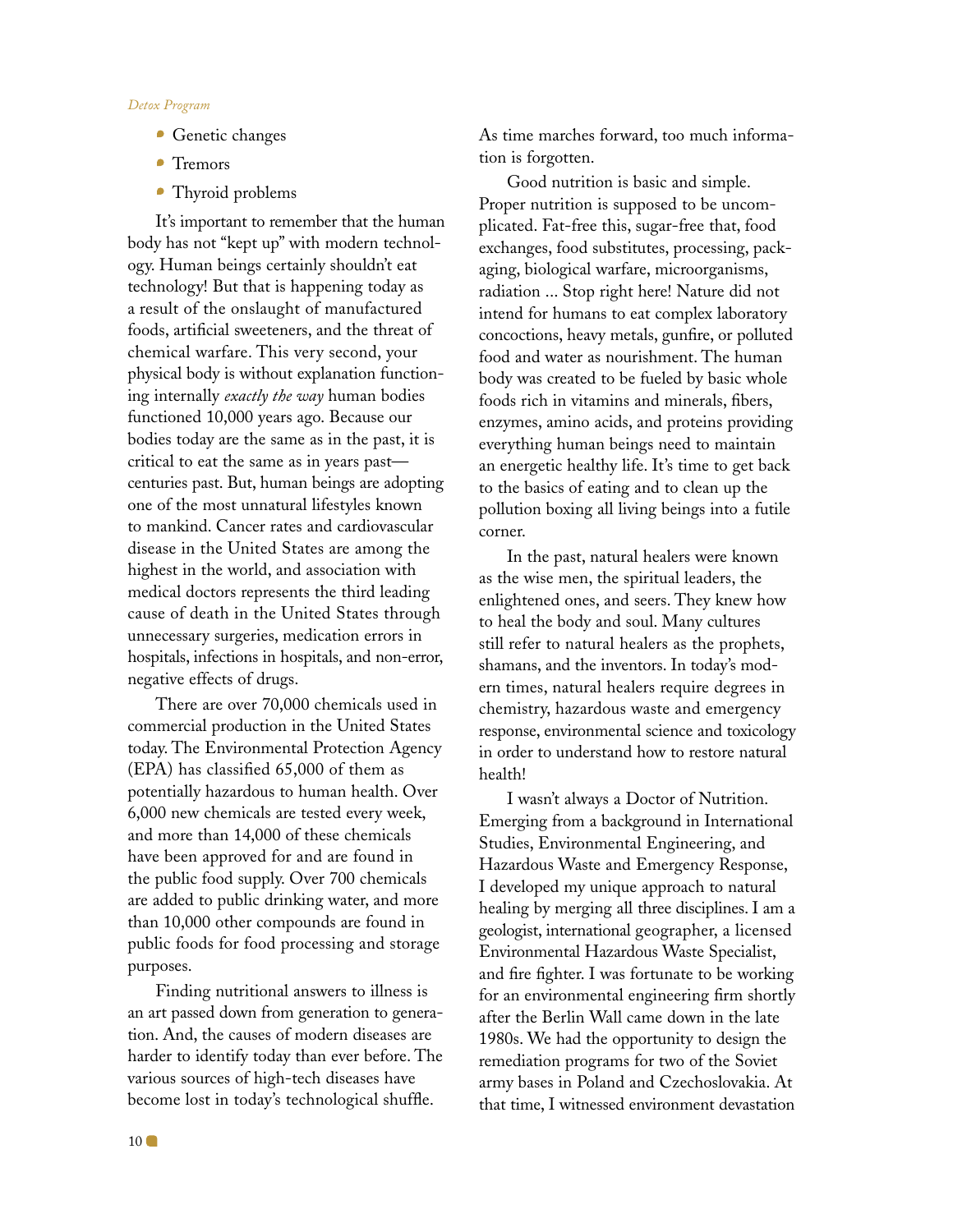never seen in The United States. I observed how man-made chemicals damage the delicate framework of the human body, and I learned the history of French Green Clay and its ability to remove radiation from human cells. The Soviets used French Green Clay after the nuclear meltdown at Chernobyl, and to date, what's left of the razed nuclear power plant is lying under a landfill of French Green Clay. I incorporated the French Green Clay's cleansing abilities with the other supplements in my Detoxification Program, and completed a valuable line up of nutrients affective in removing radiation, mercury and other heavy metals, as well as food chemicals such as aspartame safely from human body tissues.

I personally followed my Detoxification Program to cure myself from an incurable thyroid disease, Grave's Disease. I was told I would die, yet the doctors didn't know why, what caused my fatal thyroid disorder, or how to cure it. They only knew how to operate and medicate. I decided to use my environmental skills to find the cause of my disease before I agreed to destroy my thyroid gland, left only to begin a lifetime dependency on expensive medications to stay alive. I found the cause of my Grave's, all right. The chemical in diet drinks, aspartame, and when I removed all aspartame from my life, I healed my "incurable" disease in thirty days. I've been perfectly healthy ever since. No surgery, no radiation, and no medications—just basic nutrition.

As a result of my personal experience and years of counseling others with diseases doctors can't determine the causes for, I developed my Ten Step Detoxification Program. I have hundreds of case histories of people whose disease symptoms disappeared by simply identifying the cause using a hair analysis and following my Detox Program.

#### **Polluted Foods**

 The rapid increase of chemicals in our environment, food and medicine has greatly challenged the human body's ability to rid itself of toxins. Symptoms related to chemical and metal toxicity vary from person to person as each person's body is individual, but one common symptom of toxicity is the breakdown of the human immune system. This response opens the gateway for various diseases in the human body. Another common reaction to toxic chemicals is damage to the nervous system followed by anxiety and increased nervousness.

Some primary symptoms of chemical and metal toxicity are:

- Abnormal hardening of the bones
- Accelerated aging
- Aches and pains in bones and muscles (i.e. Fibromyalgia)
- **Allergies**
- Anemia
- Angina
- Birth defects
- Behavioral changes
- Blood problems
- Blurred vision
- Brain damage
- Breathing problems
- Cataracts
- Colitis
- Constipation
- Cramping
- Depression
- **Disorientation**
- **•** Distractibility
- **Dizziness/vertigo**
- Dry skin and eyes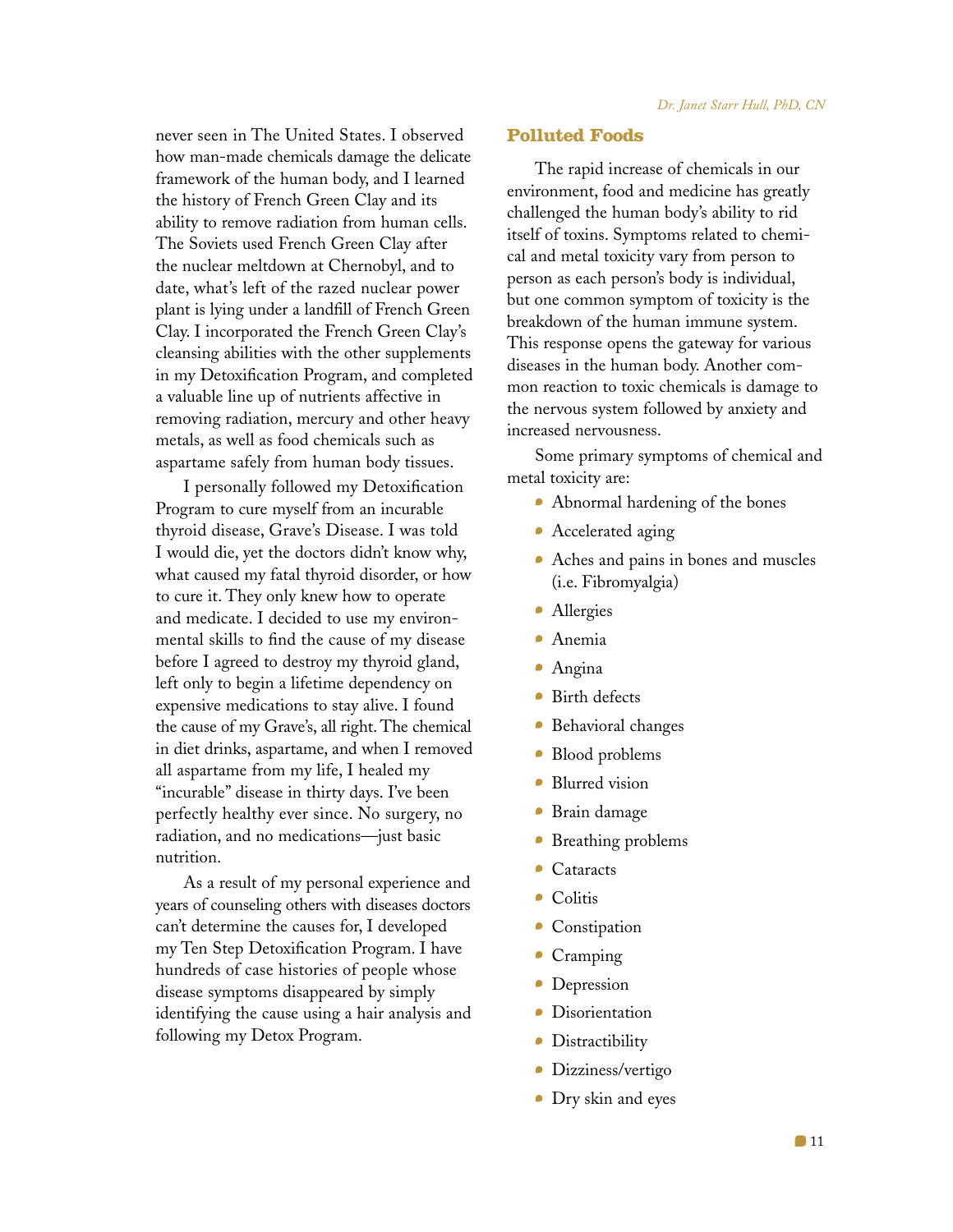- Eye damage
- Fatigue/malaise
- Fever/low-grade
- Headaches/migraines
- Hyperactivity/ADD-ADHD
- Indigestion/acid reflux
- Impulsiveness/OCD
- Injury to cells
- Insomnia
- **Irritability**
- Lack of concentration
- Liver damage
- Loss of appetite
- Loss of hair
- Loss of memory
- Lung damage
- Metabolic problems
- Mineral deficiencies
- Nausea
- Nerve disorders
- Numbness
- Neurological disorders
- Protein/sugar in urine
- Seizures
- Sexual disorders
- Skeletal malformation
- Skin ailments/rashes
- Tumors
- Vitamin deficiencies

# **Sugar—Good Guy or Bad Guy?**

Sugarphobia. Over the last several decades, sugar has become a villain in the modern American diet. General sugar-bashing has led to a sugarphobia, which can lead to a

dependency on chemical sweetener substitutes, which creates a craving for "replacement foods." Sugar is blamed for causing many health problems including heart disease, diabetes, anxiety, fatigue, depression, hyperactivity, and even criminal behavior. But:

- Is this accurate information?
- Are we blaming the "right" form of sugar for our health problems?
- Has dis-information over time created a false fear of sugar?

Seventy-five years ago, the average American ate a mere three pounds of sugar per year. Ten years ago, this level rose to seventyfive pounds per person per year. The sugar substitute aspartame found in NutraSweet/ Equal® came on the market in 1981, complicating hypoglycemia, diabetes, weight management, and a myriad of health and emotional issues by increasing the body's malnutrition levels, and by releasing toxic by-products into the body. Now, we have sucralose found in Splenda® battling for the top position in the sugar-free market. Crafty advertising departments have created the mindset that people can eat and drink all the sugar-free products they want without penalty. Sorry to say this, but the piper will eventually have to be paid.

Some nutritionally oriented physicians estimate a current eighty-five percent of their patients have abnormal blood sugar curves. This is the result of the current 125 pounds per year of processed, white sugar now eaten by the average American. There is no doubt that white flour and white sugar, man-made food chemicals, and environmental pollutants are the curse of civilized man. Wherever white flour, white sugar, and food chemicals are brought to primitive societies in various parts of the world, a new cycle of the same degenerative diseases prevalent in America begin anew.

Everyone needs to know that there is a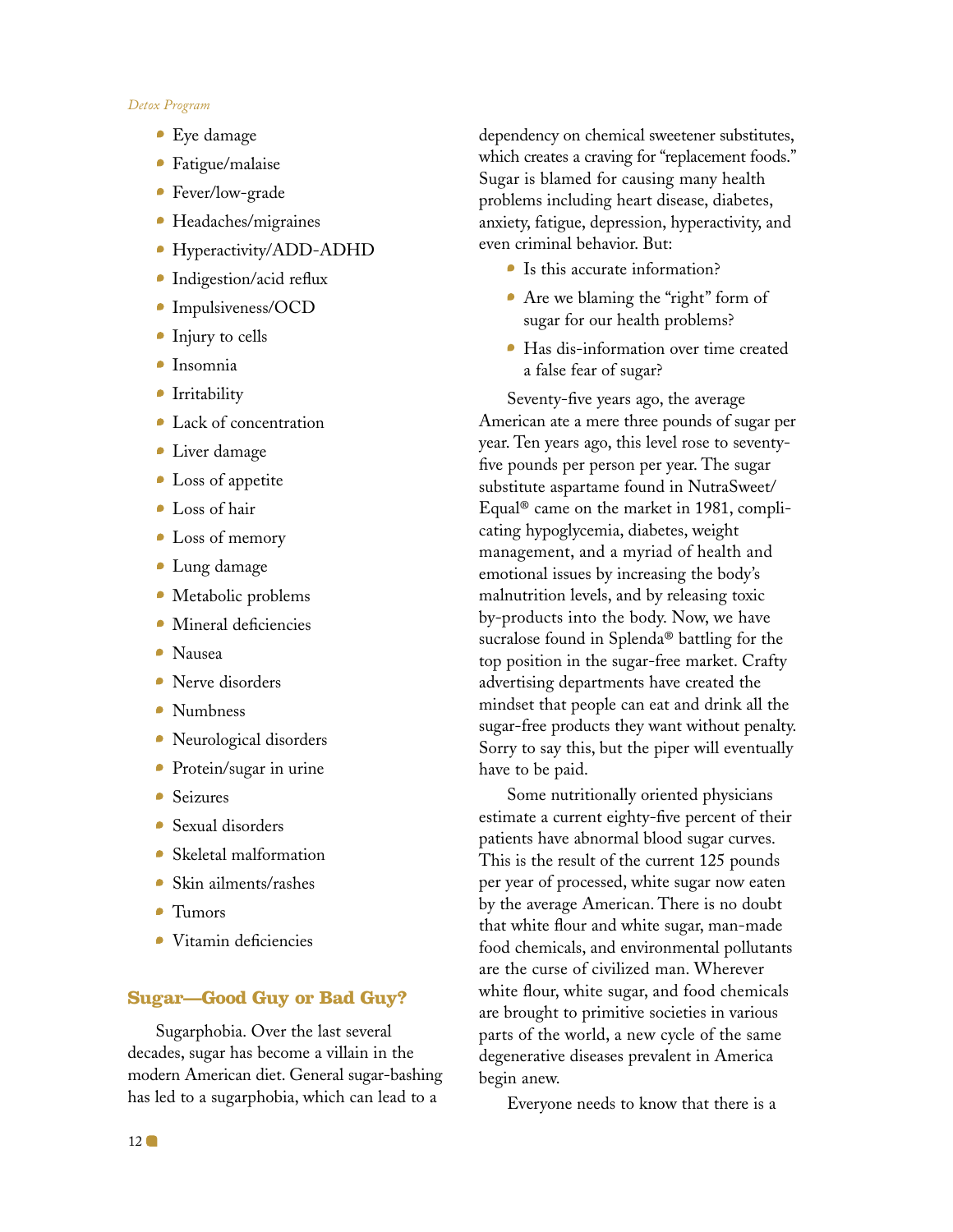# difference between sugars—natural sugar, refined sugar, and corn syrup. Sugar is like a two-sided coin: heads—if natural, it can be useful to the body, and tails—if altered by man, it can be harmful to the body.

Natural sugars are normally not eaten in the quantity processed sugars are consumed, primarily due to their food sources. It is important to remember that natural unprocessed sugars are not the bad-guy when eaten in moderation. The human body requires energy from sugar just as it requires lubrication from natural oils. Basically, human beings are not eating enough sugars or oils— REAL sugars and oils, that is.

# **Low Blood Sugar**

Many nutritionists source the primary cause of divorce to low blood sugar and its consequent irritability and irrational behavior. There was a judge in Oklahoma years ago who actually refused to grant divorces until both parties were checked for hypoglycemia.

Low and imbalanced blood sugar is a valid contributor to crime. Several hundred prisoners on death row in one California prison system were routinely checked for hypoglycemia in the 1960s. Without exception, they were murderers, and without exception, they were severely hypoglycemic. Why do the criminals in the country's prisons kill one another regularly? It could be that their diets are high in white flour and white sugar, making them severely hypoglycemic and consequently irrational. I'm sure some inmates sip on diet drinks throughout the day as well. Add toxic chemicals to any diet and you have created a dangerous health situation, and it's happening at younger and younger ages in modern societies.

Alcoholism is primarily caused by low blood sugar in conjunction with toxic chemicals circulating throughout the bloodstream. Alcohol is chemically comparable to sugar,

### *Dr. Janet Starr Hull, PhD, CN*

and alcohol raises blood sugar levels. Additionally, alcohol is mixed with a sugarbased flavoring—more chemicals. When someone drinks too much, raising his or her blood sugar too high, their sugar level will in turn plunge too low. This is when they pass out and slide under the table. Alcoholics Anonymous (AA) states: Once an alcoholic, always an alcoholic. This is true as long as the person does not cure the underlying cause hypoglycemia. At AA meetings, hypoglycemia is never mentioned. Members chew gum, smoke, drink coffee or caffeinated soft drinks, consume liters of diet soft drinks for the methanol (wood alcohol) content, eat cookies, cake or candy—all of which raise the blood sugar and make you feel good—temporarily. All alcoholics, like drug addicts, require proper vitamin and mineral supplements to physically recover from their addiction after they have detoxified the poisons remaining in their body tissues.

# **Your Healthy Choices**

The following is an alphabetized list of the best natural choices for sweeteners safer for long-term health as opposed to the refined sugars and the artificial chemical sweeteners. *Remember nothing is without consequence. Natural is always a better choice*, but all of these should be eaten in moderation. "Natural" doesn't necessarily mean "low-calorie."

The safest sweeteners:

- Barley Malt
- **Brown Rice Syrup**
- Date Sugar
- Honey
- Maple Syrup and Sugar
- Molasses
- Saccharin
- Sorghum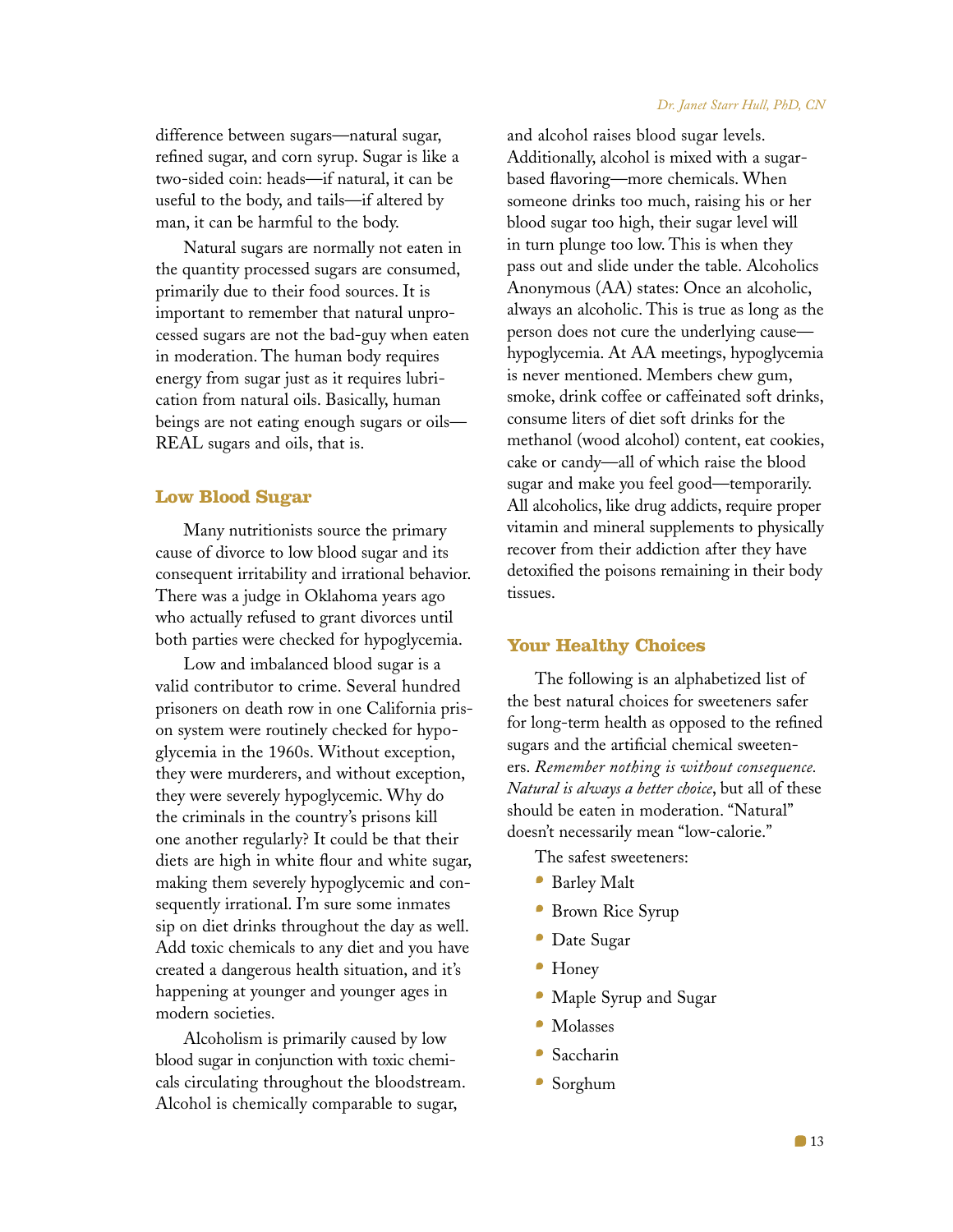- **Stevia**
- Sucanat<sup>®</sup>

The "grey area" sweeteners are those that are natural, yet are either slightly altered in laboratory processing or naturally tend to spike blood sugar:

- Fructose
- Fruit Juice Concentrate
- Sugar Alcohols
- Turbinado® Sugar
- Tagatose

New natural sweeteners:

- Lo Han
- Tastes Like Sugar<sup>®</sup>
- Trehalose

A quick explanation of these sweetener choices:

#### *Barley Malt*

Barley malt is a thick, dark, slow-digesting sweetener made from sprouted, roasted barley grain with a sweet nutty, malt-like flavor. Barley malt can be bought in granular form or as syrup. It is called "malt" because maltose is the sugar that occurs when starch in the barley sprouts. Barley malt is used in brewing beer, and some say barley malt is to beer as grapes are to wine. It is ideally suited to brewing for many reasons:

- 1. Malted barley has a high balance of enzymes for converting its starch into simple sugars
- 2. It also contains protein, which is needed for yeast nutrition

Barley malt extract is used medicinally as a bulking agent to promote bowel regularity. Because the malt comes from sprouted barley, the malt can be concentrated into a soluble fiber, so it has laxative qualities similar to psyllium, oats, and the pectin in fruits. Beneficial bacteria in the colon use

barley fiber for food. Barley malt is helpful in chronic constipation, irritable bowel syndrome, diverticulitis, hiatal hernia, and diabetes. Soluble fiber can even lower cholesterol ten to fifteen percent.

Because barley malt is an actual food sugar, it should be refrigerated for extended storage.

# *Brown Rice Syrup*

Rice syrup is made by slow-cooking brown rice until it develops a thick sweet syrup. Few people have allergies to rice, so this makes an ideal sweetener for most consumers. Rice syrup has a light, delicate flavor that compliments most foods because it IS food. There is no need to refrigerate rice syrup. If the syrup hardens, simply run the jar under warm water.

# *Date Sugar*

Date sugar is made by dehydrating and pulverizing dates. The date fruit has a high concentration of naturally occurring sugars. This particular sugar does not dissolve well, but it is good for cooking and baking. Date sugar should be stored in a cool, dry place.

Date sugar is high in fiber, and contains a long list of vitamins and minerals, including iron. Substitute one-cup date sugar for each cup granulated sugar.

#### *Honey*

For centuries, honey has been referred to as "nature's gold." After gathering the nectar from flowers and flowering plants, bees return to the hive and process the nectar as honey. (Local bee pollen, the precursor to honey in the hive, is great for allergies.) The flavor of the honey reflects upon the flower. Sources commonly include buckwheat, blackberry, heather, clover, orange blossoms, wildflowers, and sage. To process raw honey, remove it from its wax comb, strain or heat, and filter. Honey should be stored in a dry place. If the honey begins to crystallize, place the jar in a pot of hot water until the sugar crystals dissolve.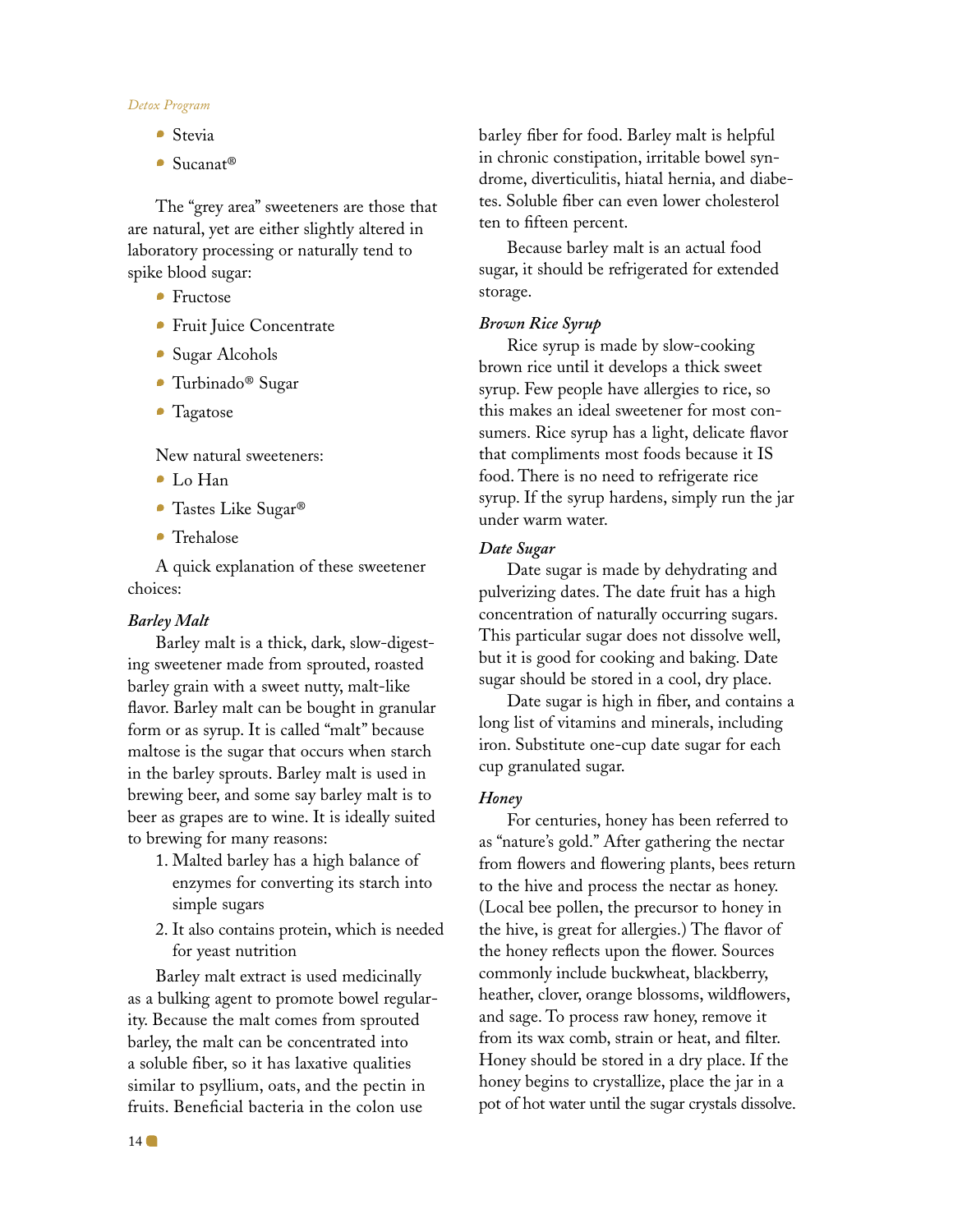Honey contains the following nutrients: protein, thiamin, riboflavin, niacin, vitamin C, calcium and iron. Topical application of honey to infected wounds is an ancient remedy, and one that has been confirmed by many scientific studies.

# *Maple Syrup and Maple Sugar*

Thirty-five to fifty gallons of maple tree sap boil down to one gallon of maple syrup. Classified by color and flavor, the lighter the syrup color (Grade A), the lighter the flavor. The grades of syrup have more to do with taste rather than quality. The darker the color, the longer the syrup has usually boiled. Maple syrups and sugars should be refrigerated.

# *Molasses*

The liquid that is spun-out of refining cane sugar is molasses. Molasses is twenty to twenty-five percent water, fifty percent sugar, and ten percent ash, with some protein and organic acids remaining. Molasses is graded by color and sugar content, with the lighter color containing more sugar. Because of its very strong flavor, molasses is used mainly in baking, and should be kept cool or refrigerated.

### *Saccharin*

I consider the original saccharin a natural alternative, not a chemical one. Advertisers have painted a very different picture of saccharin over the past twenty years, though, and the politics behind "sodium saccharide" has left it with a bum-rap.

Saccharin actually is a natural plant sugar derivative, and back in the day when saccharin was "accidentally" discovered, it was considered an authentic sugar substitute because it was the only known alternative to traditional sugar.

Unfortunately today, saccharin's molecules have been reproduced in the laboratory and the pink packet is filled with anti-caking agents and emulsifiers. Saccharin is no longer sourced to its origin, but is still the most natural choice of the "colorful paper packets." If you insist on using a packet sugar substitute,

choose the pink packet—even if it has different brand names.

# *Sorghum*

Sorghum is a grain related to millet. It is processed into a sweetener by crushing the plant stalks and boiling the extracted juice into syrup. Sorghum is comparable to molasses but much lighter and milder tasting. Sorghum should be refrigerated.

### *Stevia*

Stevia is 250 to 300 times sweeter than sugar. It is isolated and purified from the leaves of the stevia plant. Stevia has been used as a traditional remedy for diabetes and gum disease among the indigenous people of Paraguay and other South American countries for over 1,500-recorded years (Who knows how many years prior to the records?). Preliminary scientific evidence performed by independent researchers shows stevia may indeed improve the function of cells in the pancreas required for insulin production, and may also improve glucose tolerance in people with diabetes. But according to the generations of people who have used stevia as a part of their daily diet, stevia has been proven to regulate blood sugar, and is used as a treatment for diabetes and gum disease.

Unlike other sweeteners, stevia has been reported to possess anti-viral activity. Preliminary evidence suggests that stevia possesses blood pressure lowering properties and may be a useful treatment for hypertension.

Note: the secret to saccharin and stevia use—don't use too much or they will taste bitter.

### *Sucanat—Sugar Cane Natural*

Sucanat as a natural granulated sweetener with a higher nutrition level and a lower sugar level than refined sugar (88.3% vs. 99.9%). Fresh cane juice is pressed from the sugar cane stalk and then dehydrated through a co-crystallization process. It is through this process that Sucanat granules are formed.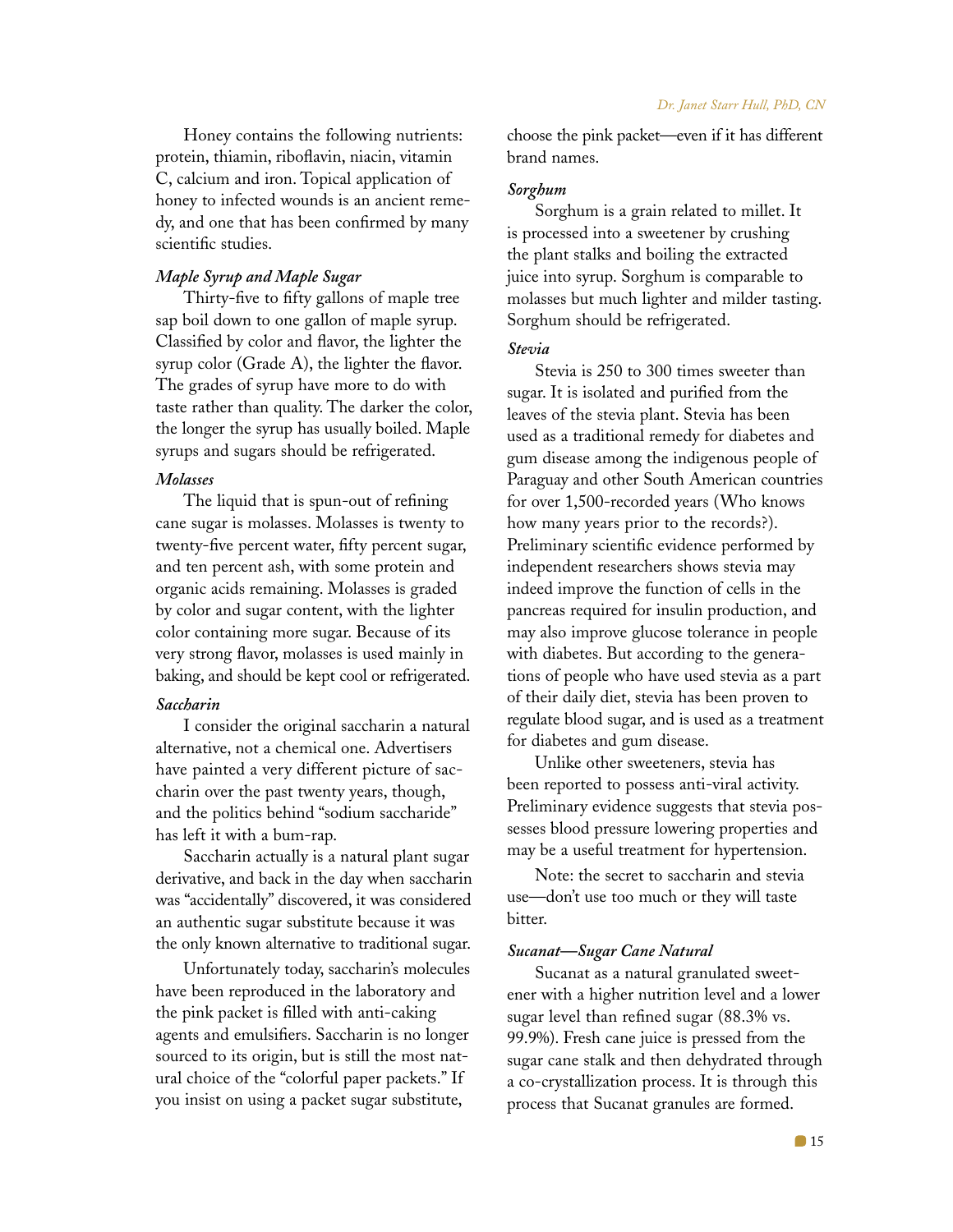Sucanat granules are an improvement over bleached sugar crystals in shape and function. Unlike processed sugar crystals, Sucanat granules are round, porous, and easily compressed.

Product qualities include:

- No additives or preservatives
- Lower sugar level than refined sugar
- One-for-one replacement for refined white sugar, brown sugar and honey
- Homogenous blending
- Natural rich flavor
- Compressible
- Excellent consistency and texture in baked goods
- Instant solubility

Note: Liquid natural sweeteners (barley malt, brown rice syrup, honey, and maple syrup) can be stored at room temperature in the original packaging, but should be refrigerated after opening. Dry, powdered alternative sweeteners should be stored in a dry place at room temperature. Fruit juice concentrates should remain frozen until ready to use.

A Quick Explanation Of New Sweeteners:

# *Lo Han*

The Chinese plant Lo Han Guo Siraitia grosvenorii is a perennial vine in the cucumber, melon, squash, and gourd family. Lo Han fruits are used both inside and outside the People's Republic of China as a food, beverage, and traditional medicine. Although millions of Lo Han fruit are consumed worldwide each year, Lo Han fruits in Europe and the United States are mostly sold by Chinese grocery and herb stores. The current uses and potential of Lo Han Guo are as a food, seasoning, beverage, or non-caloric sweetener plant.

The Chinese book Fruit as Medicine (Dai and Liu, 1986) reports these fruits are

used for heat stroke (with thirst), acute and chronic throat inflammation, chronic cough, constipation in the aged, and as a sugar substitute for diabetics. In general, the preparation is to boil or simmer the fruit in water and drink it as an herb tea. As a sugar substitute in cooking, the fruits may be simmered into a thick juice and added to food. The prepared block form called "Luohanguo Chongji" is reported to be a popular treatment for colds in China.

# *Trehalose*

Trehalose is one of the most interesting new sweeteners on the market today, and I felt it was worth including in this chapter primarily due to the "honesty in advertising" the company has expressed about their new product. We can probably classify trehalose as a grey area sweetener because we really don't know enough about it, yet it appears a good product with sound science. This sweetener is a disaccharide (a good carb) with two glucose molecules (a better choice for diabetics because it is a complex carb), but the thing that impressed me the most, is their honesty in admitting that trehalose is fully digested and metabolized. Finally, someone admits their sweetener is digested! This is the most "natural" form of sugar metabolism.

Cargill Health & Food Technologies, makers of trehalose, markets the new sweetener for sports drinks. November 2003, PacificHealth Laboratories, Woodbridge, NJ, announced the launch of a ready-to-drink form of its sports drink, Accelerade®. It provides the energy (from complex sugar carbs) needed in sports, according to the company representatives. I'd rather see an athlete drink water for body restoration, but trehalose appears a better choice than the other artificial sweeteners, and that's about all athletes have to choose from when it comes to low-carb sports drinks and energy bars.

Trehalose is found naturally in honey, mushrooms, and other foods. One thing I am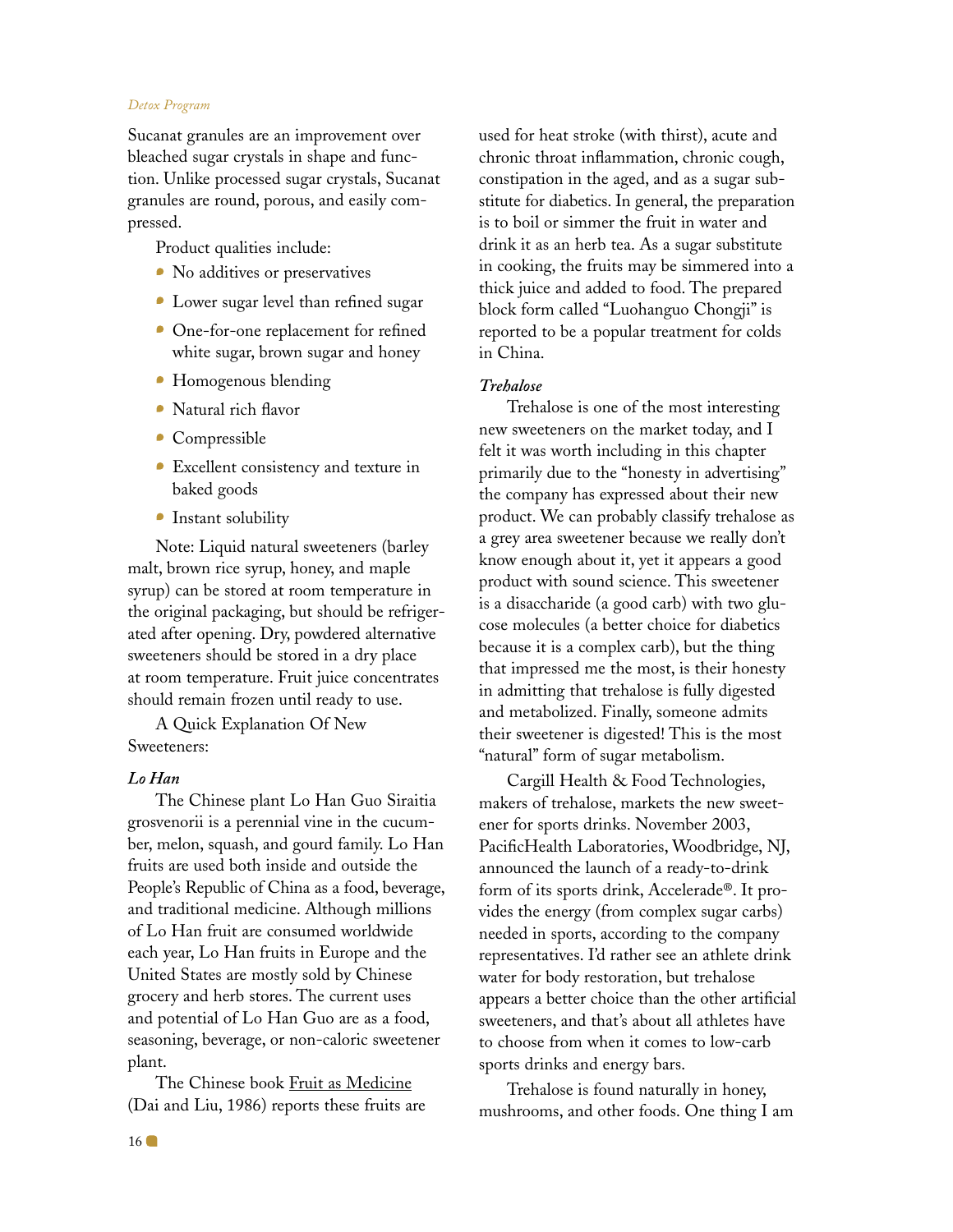concerned about, though, is trehalose is commercially produced from cornstarch, which can cause allergic reactions and stomach irritations in some people. Its functions include coloring adjunct, flavor enhancer, humectant, nutritive sweetener, stabilizer, thickener and texturizer. Trehalose can also protect and preserve food's cell structure, which can help maintain food texture during freezing and thawing. Trehalose is found in candies, gums, and mints; processed foods, such as dried vegetables and fruits; dairy; fruit products; and chewing gum.

# *Yacón*

Yacón is not a commercial sweetener in the U.S. yet, but look for this natural sweetener coming to the American market in the near future. A distant relative of the sunflower, yacón grows from Venezuela to Argentina in small farm orchards in the inner mountain valleys. Yacón is a natural plant root with a rich sweet flavor, and contains traces of inulin. In spite of its sweetness, Yacón is composed of complex plant sugars, so it will not penetrate the intestines and contribute to weight gain. This is also a plus for diabetics.

Yacón can be eaten raw, just like a fruit. Once the roots have been dried in the sun, they become sweeter. Watch for this new sweetener sometime in the near future.  $\bullet$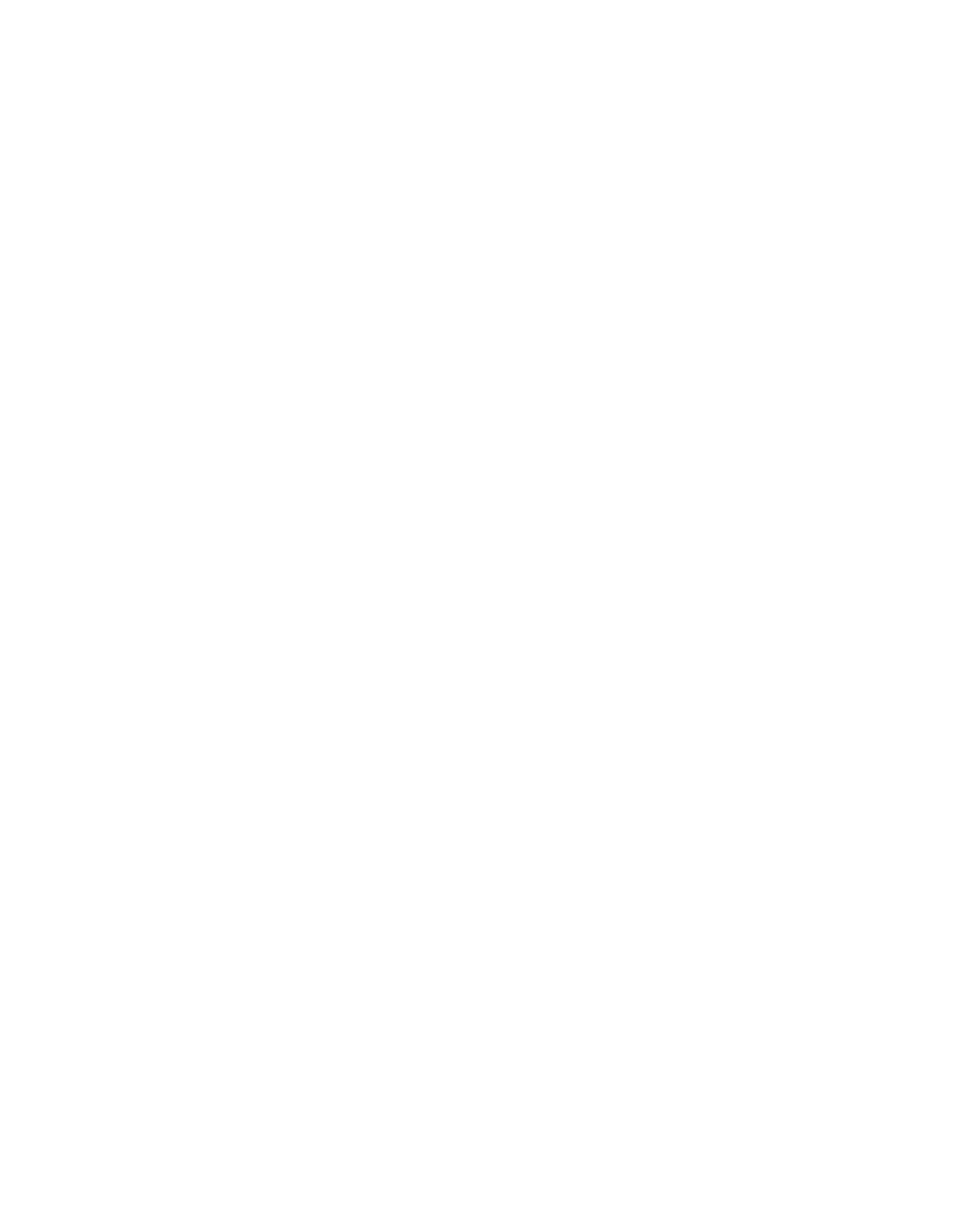# **Chapter 2**

# **Ten Steps To Detoxification**

After working with hundreds of people around the world concerning chemical poisoning, I developed my Detoxification Program to remove toxins from body tissues and to help restore the nutrients that toxic by-products destroy inside the body. Modern medicine has led human beings to the "take a pill or cut it out mentality" for almost every modern health symptom, but this approach alone cannot cure disease as more and more people are personally discovering. If anything, we just keep getting sicker and more physically tired until our bodies eventually give in to disease. Curing illness and degenerative diseases as in times past might be considered old-fashioned and ineffective when compared to today's high tech standards, but our physical bodies haven't changed over time nor have the effects of disease, just the magnitude of modern treatments and the chemicals that cause illness. It's essential that human beings remember that the roots of disease and

their cures are as old-fashioned as the body itself. This is the basis for my Detoxification Program.

Become aware of those around you who have chemical diets or have been exposed to radiation or heavy metals, and notice their health symptoms. Headaches may have them down—again. Maybe it's a migraine this time, yet they'll tell you they *never* had a migraine before now. Seizures may be a recurring problem, and they're frustrated because they'll tell you they *never* had seizures before either, and their doctor can find no cause for sudden life-threatening conditions. Do you know anyone who has recently been diagnosed with Lupus, Grave's Disease, Fibromyalgia, Chronic Fatigue Syndrome, or Diabetes? Or maybe your children are showing signs of hyperactivity, yet *never* had a behavior problem before now?

The U.N. World Health Organization is warning nations that a worldwide epidemic of diabetes will soon be a reality, yet no one has the answer to "why?" Degenerative diseases are at epidemic levels today, and doctors have no clue as to the causes. Trillions of dollars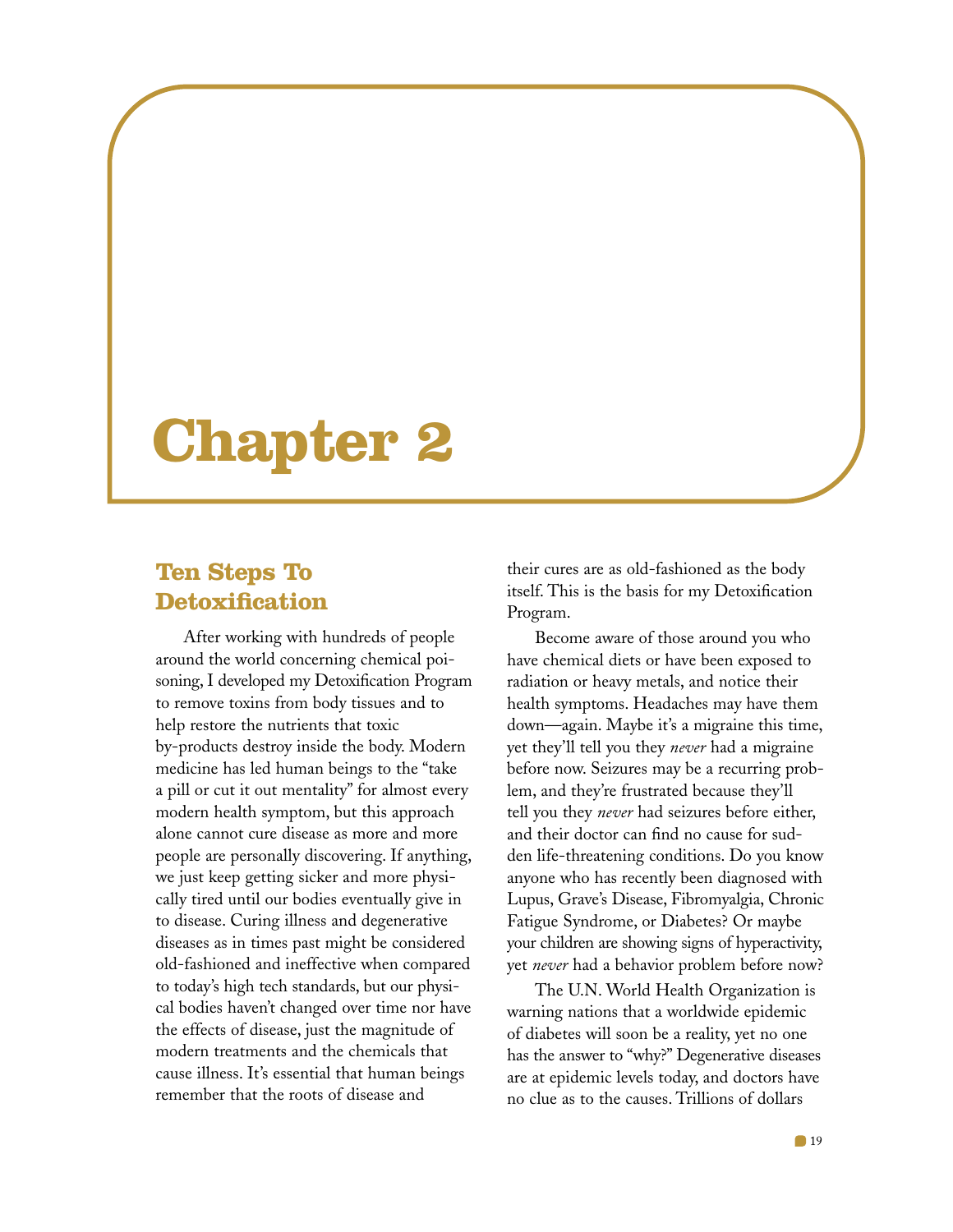are being spent on pharmaceuticals to control the symptoms of disease and the threat of war chemicals, but no long-term cures have been discovered by traditional medicine nor have been proven to be safe for long-term health and wellness. Chemical sugar substitutes are now taking over our food supply, and are found in simple drinking water, children's medications, pain killers—well thousand of products from gums to cereals. Modern doctors have no answers for the increase in degenerative diseases, and debilitating illnesses are occurring at younger and younger ages. These "Western" disease syndromes are now appearing for the first time in other countries exposed to our modern diet and threats of war.

The dangers of chemical poisoning from the chemicals in our food supply and medications have been a well-guarded secret in America. Traditional doctors and many alternative doctors are not properly informed about the adverse effects the myriad of chemicals have on human health. But the research and history of chemical poisoning is conclusive as a cause of illness and toxic reactions in the human body. The harmful effects to children are some of the greatest modern tragedies of all.

After more than fifty years of chemicals saturating our food supply and now facing the threat of radiation and chemical poisoning from war and terrorism, the number of victims is rapidly piling up and people are figuring out for themselves that chemical exposure is at the root of their health problems. Patients are teaching their doctors about this nutritional peril, and they are healing themselves with little to no support from traditional medicine.

Pharmaceutical medicines do not address the underlying causes of disease, causes such as aspartame or radiation. They merely suppress the symptoms and end up expensive in the long term. Pharmaceuticals don't cure causes, and prescribed drugs are actually recreating more adverse symptoms as a result of taking the drugs themselves. Then, more

drugs are prescribed to counteract the side effects from the original drugs.

This is like describing a headache as an "aspirin deficiency disease." The causes of disease must be determined before the cures can be found, and as thousands of people are discovering, chemical toxins are the common denominator for health symptoms at the root of modern disease. The most effective way to repair disease symptoms is by simply removing the underlying cause—modern man-made chemicals saturating our food supply, our water stores, our pharmaceuticals, and our living environments.

My Detoxification Program can improve your health and possibly change your life forever. You can regain control of your life in "Ten Basic Steps."

I am not minimizing the seriousness of degenerative diseases, but until the cause of disease is determined, the cure cannot be permanently put into place. Humans do not know the full extent of harm to plants and animals by the various microorganisms launched globally for war games, and so many new medications are coming on to the American market each week, human beings can't keep track of their long term effects nor the many interactions they may have with one another.

More than likely if you are suffering from health symptoms your doctor cannot identify, then you are reacting to an environmental cause—something outside of your body that's penetrating inside. This is good news actually, because if your doctor cannot "see" any physical damage, then it's not too late to turn your nagging disease symptoms around and restore good health. This means you do not have to live the rest of your life dependent on expensive prescribed medications, medicines that can be toxic in the long run, creating even more health problems and dependencies. And if we have another global war, can you be assured you can get your prescriptions refilled anyway?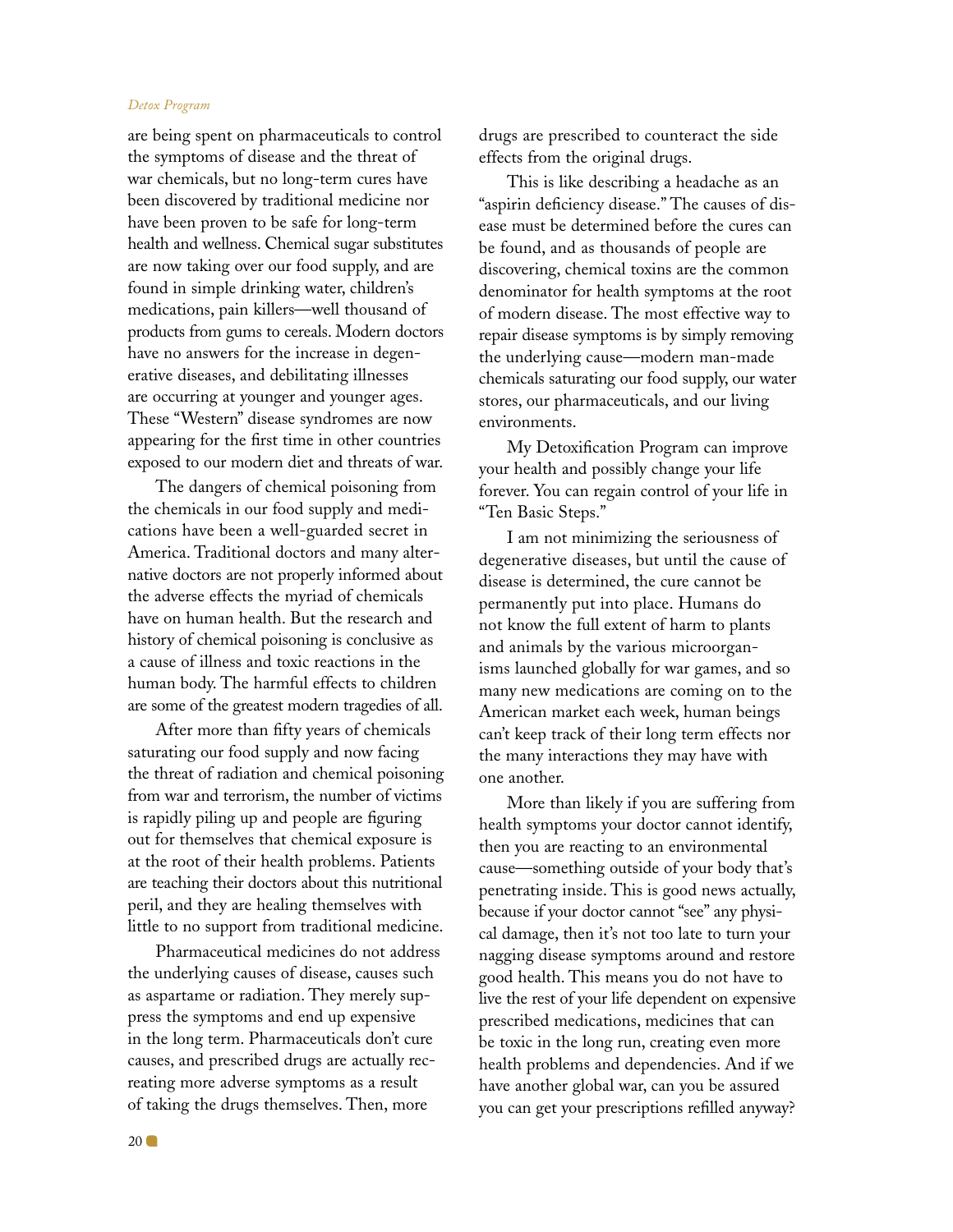*Dr. Janet Starr Hull, PhD, CN*

If you begin preventative detoxification procedures before chemical exposure, then your body will be prepared to defend its immune system more efficiently if a chemical exposure were to occur. Begin a chemical-free lifestyle today.

# *The Ten Steps*

- 1. Identify and remove the cause of your health symptoms
- 2. Learn to "read" your body. Begin recording any health changes
- 3. Get a hair analysis
- 4. Be happy with yourself
- 5. Detoxify your body
- 6. Restore depleted nutrients
- 7. Exercise and get plenty of rest
- 8. Eat 75% raw foods at every meal
- 9. Drink water, water, water
- 10. Get control of your life

#### **Step One:**

# *Identify and remove the cause of your health symptoms*

Specifically, remove all chemicals from your diet and environment immediately. Become aware of the chemical additives in all your foods. Really KNOW what is going into your body at all times. Don't cheat yourself.

I tell people to look for their body's weakest link, which is usually a genetic weakness. This is where toxins within your body will be "noticed" initially because this is the weakest part of your physical make-up. Toxins like mercury or radiation will absorb within your weakest link first, breaking it down easier. By removing all chemicals from your diet and environment, you can focus on strengthening your weaknesses rather than tearing them down.

Purify your environment as much as possible. Remove any toxins from both inside and outside your body. Inspect your house and place of employment for:

- Old pipes
- Leaking insulation
- Unsafe drinking water
- Dusty air vents
- **Pesticides**
- Radon
- Mold
- Chemicals upstream or upwind
- Air quality
- Toxic metals
- Leaky power sources

Read food labels. Most people first look at the price of a food product and then glance to see if it's reduced calorie or fat free. Look for the natural content with the fewest ingredients instead. Minimize buying processed and packaged foods. Metals, such as inorganic aluminum and nickel along with a variety of toxic chemicals like methanol found in aspartame, are used in the manufacturing of foods. No one needs to eat these substances. The manufacturing and packaging of foods removes natural vitamins and minerals, too. Many times, artificial fillers are injected into foods to stretch profits. "Enrichment" isn't the same to the body as "natural." The purer the food, the fewer the ingredients.

Additives you want to avoid:

- Aspartame and sucralose
- Autolyzed yeast
- All food colorings
- All hydrogenized and partially hydrogenized oils
- Calcium caseinate
- Gelatin
- Glutamate
- Glutamic acid
- Hydrolyzed protein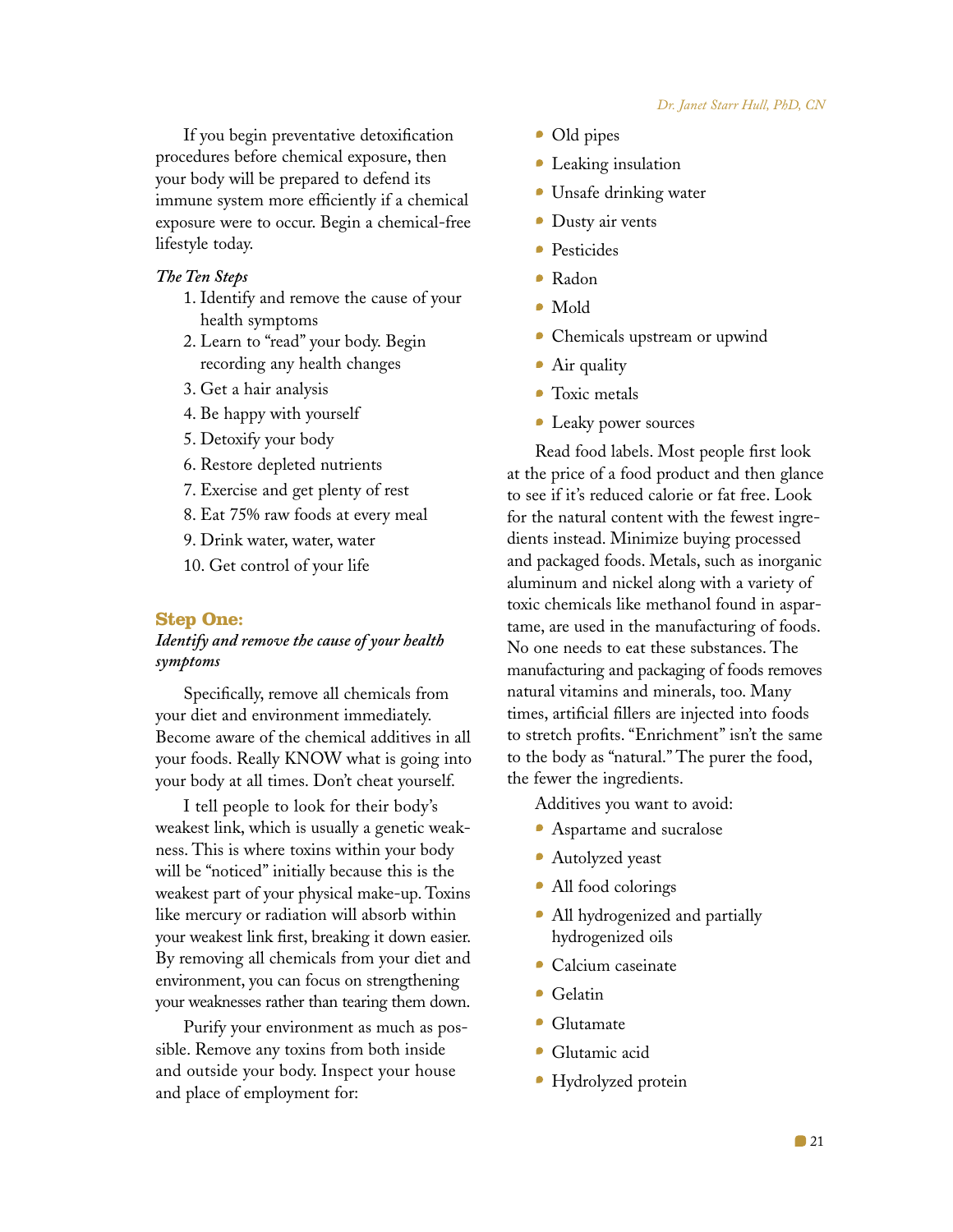- Monopotassium glutamate
- Monosodium glutamate
- Sodium caseinate
- Textured protein
- Yeast extract

Don't overindulge so you won't have to give up fast and convenient foods altogether. Just be aware of how much and how often you "indulge" on them, and try to minimize the chemicals you are eating. Be picky about the fast food stops you make, and choose the better quality in all food choices. If you want to order a pizza, for example, order one from an authentic Italian restaurant that makes their pizzas fresh with natural ingredients rather than ordering one from a pervasive food chain replete with chemical-processedassembly-line-food saturated with chemical preservatives and lifeless oils.

## **Step Two:**

# *Learn to read you body and begin recording any health changes*

Do you remember the last time you really felt good? Think about when you first started feeling ill and when your first health symptoms occurred. Go backwards in time day-by-day, month-by-month, or year-by-year until you can stop at the point when you started feeling sick. This is where you start over. You may have been through a tough emotional time, or you might have been very ill with a high fever. But were you drinking diet colas or living downstream from a factory? So, pick up where you got off track and start over at that point.

# *Aspartame Free*

Once you have removed all chemicals from your diet and environment, and remember to read all your labels for hidden aspartame and other sweetener chemicals, begin to notice if your health symptoms disappear. A woman in London who drank diet colas for

many years, e-mailed me with her story. For the past nine years, she had been sick. She began having seizures; sporadically at first and small in impact. Then they progressed more often and more intensely. Over a sixmonth period, she was having two seizures a day. She lost her memory during the seizures, and they affected her work. In and out of doctor's offices, no one could find anything wrong with her. Sound familiar?

Desperate to find answers her doctors could not give her, she read my first book Sweet Poison and got off all aspartame. Within three days, her recurring seizures stopped. If she accidentally got into hidden aspartame in any form, she would have another seizure. The medication her doctors prescribed for her began to cause seizures, too. Now aspartame free, having detoxed, and continuously supplementing with the specific vitamins and nutrients specified for her individual needs, she no longer needs her medication. Her doctors thought she was crazy to get off the prescribed medicine, as that was the only solution they had for her unexplained seizures. (I'm not recommending anyone stop their prescribed medications, but I do advise alternative ways to lessen a dependency on medications that mask health symptoms rather then treat the cause of disease.)

Aspartame free and seizure free, this young woman restored her health day by day. She noticed that not only were her seizures gone, but she was able to sleep throughout the night for the first time in years, her hair, skin, and nails returned to normal, her mood swings were gone, her weight dropped and her energy level increased. Her memory is now sharper, and her sexual desires returned.

Take the time to read your body. Learn your limits, but notice if you have more energy when detoxing various body chemicals, or if you sleep better and have better dreams. Note if you look and feel younger. Do you have more vigor and are you in better control of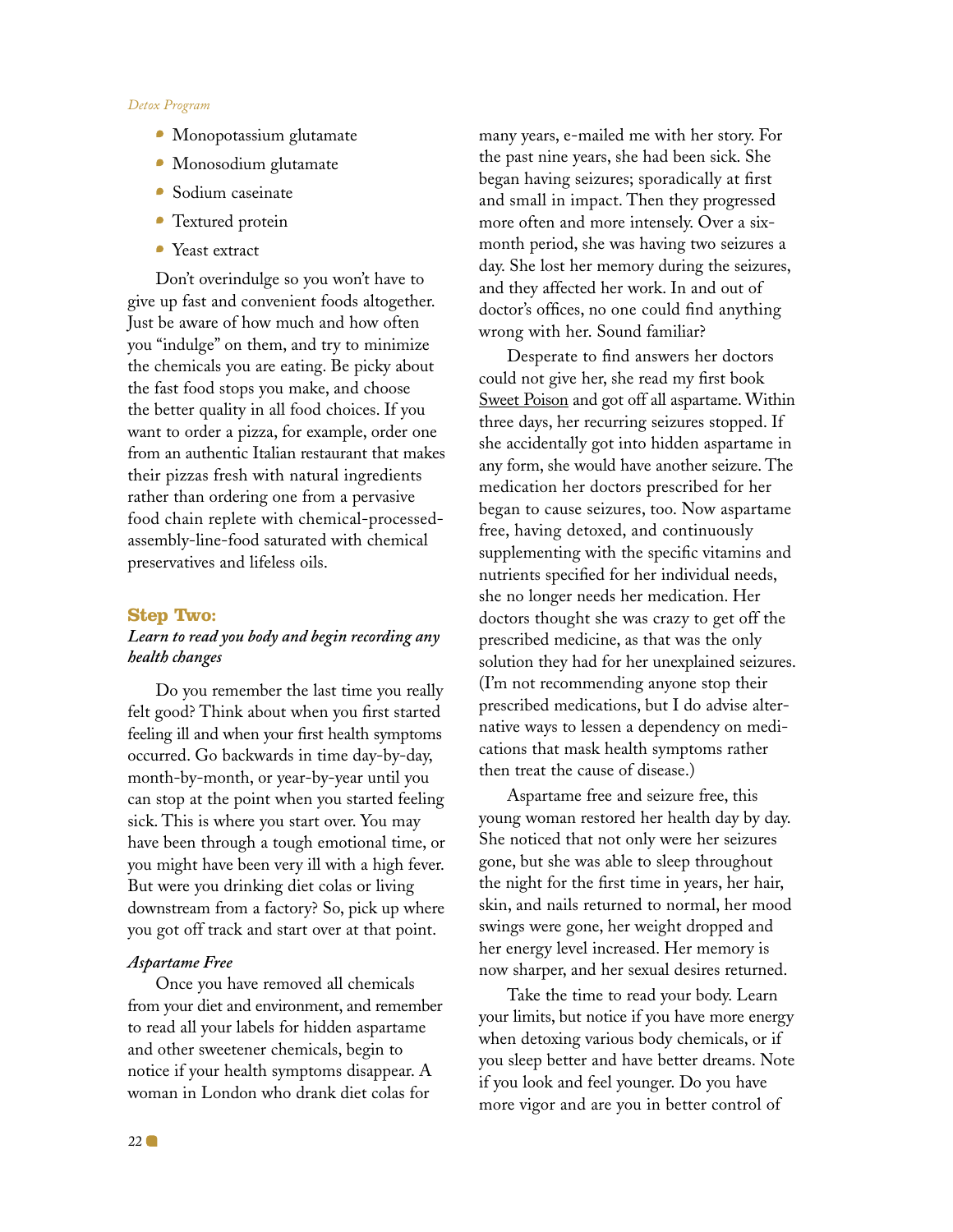your life? Give yourself credit—you can control your life again, the natural way.

# **Step Three:** *Get a hair analysis*

As I discovered through my personal disease recovery, I couldn't fight what I couldn't see. It wasn't probable I would cure my disease if no one knew the cause. The hair analysis is the best "road map" to see a history of what's going on inside of your body. Drug and chemical residues within the body remain embedded in the protein of the hair as it grows. Drugs such as cocaine and heroin may not be detected in urine several days after use, yet these drugs will show up in a hair analysis months later. Hair has the advantage of long-term memory. It's a permanent record, like tree rings. A three-inch strand of hair will give a six-month history of what's going on in the body since head hair grows at a rate of about a half an inch a month.

I recommend everyone have at least one hair analysis in his or her lifetime to "see" what your body is lacking or in need of. A hair analysis is the highest caliber of laboratory science a Certified Nutritionist or Doctor of Natural Medicine can use.

The hair holds an imprint of all vitamin and mineral levels in the body and reflects trace levels of toxins deposited in the tissues. As human beings become more polluted, a hair analysis can detect specific toxins that have stored in the body. It's a great diagnostic tool. Before taking any vitamin and mineral supplements, consult a Certified Nutritionist for your specific health needs. Every individual is different, and a hair analysis can identify personal nutritional needs.

With a background in environmental engineering, I could not make an accurate decision on how to clean up a toxic spill without performing a soil or water analysis of the polluted area. So it is with a hair analysisthe hair provides the best view as to what is within the body.

Many traditional medical doctors criticize the hair analysis as not being a respected diagnostic test for human beings measuring up to blood tests, urine tests, MRIs or CAT scans. But I believe their protests are sourced to their lack of nutritional education and background needed to interpret the hair tests properly. The key to any good lab analysis lies in its interpretation, and without a thorough background in nutrition and in the sources of disease, lab tests are less effective in long term healing. You might witness this when you go to the doctor with health symptoms, yet receive no answers as to why you feel sick or alternative answers when the lab results show that there's nothing there. They prescribe "medications" to help relieve your symptoms, but don't fix the underlying problem.

# **Step Four:** *Be happy with yourself*

Ask yourself WHY you are using:

- Sugar-free diet products
- Alcohol
- Prescribed and over-the-counter medications
- Have you had your old mercury fillings removed?
- How do you protect your health for the long term in the event of a nuclear attack?
- How long have you been refilling that prescription without question?
- When did you begin changing your diet from natural foods to an artificial chemical diet?
- Are you diabetic?
- Do you give sugar-free foods to your children because you think keeping them off sugar is better for them?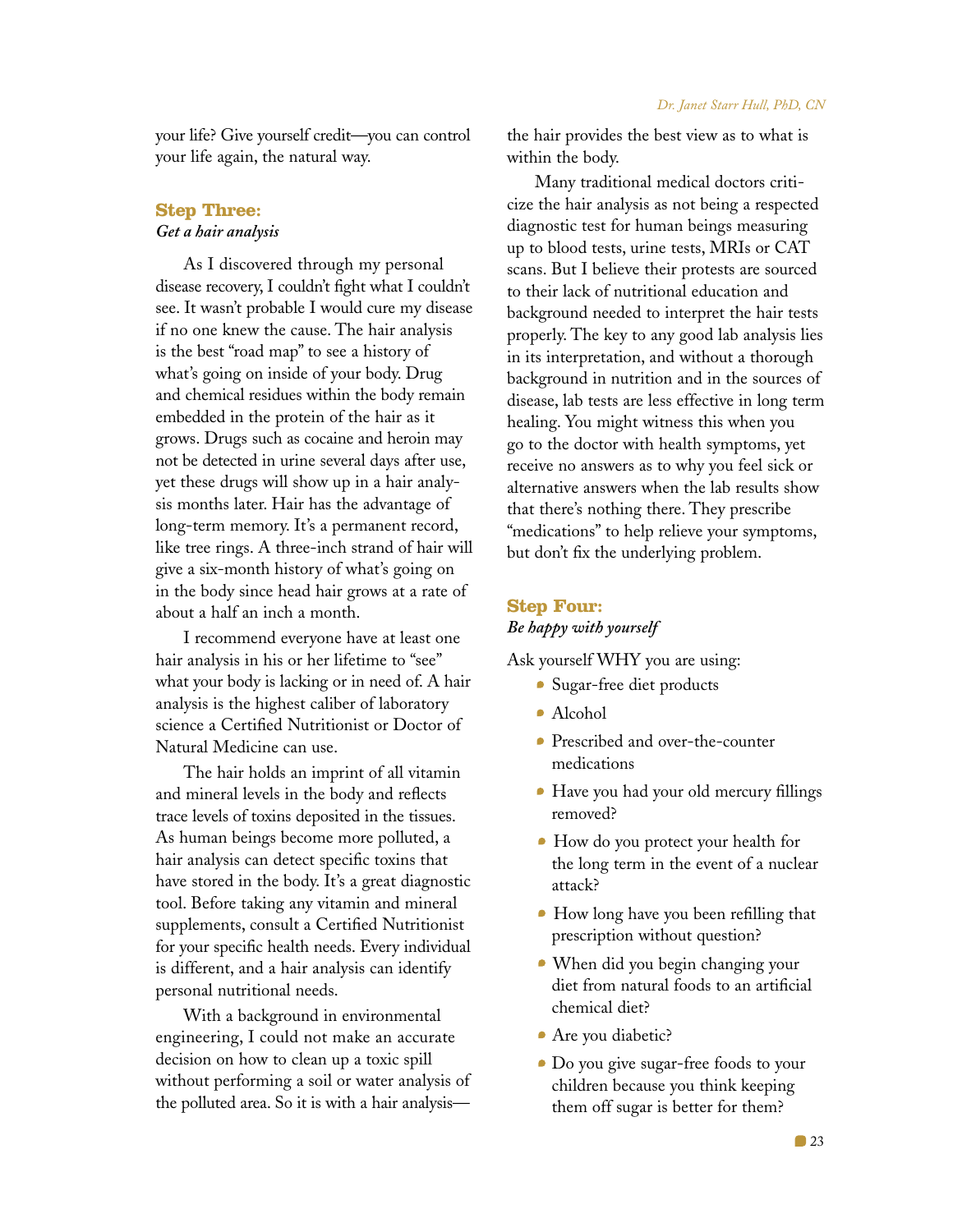These are important questions. At some point, anyone who depends on a chemical diet to solve their nutritional needs must have some rationale that artificial diets AREN'T really healthy in the long run. You know that! If you are diabetic, there are natural diets and alternative sugar substitutes other than aspartame or sucralose available on the market. If your children are hyperactive, research the amount of fake fats in their diets, food colorings and other chemicals they are exposed to, and determine if they are getting enough exercise. If you want to lose weight, how much exercise and rest do you *really* get each day?

 What underlying issue may be keeping you from good rationale?

Back up and start over on how you perceive taking care of yourself. Your body is a tool, and like any instrument needed to complete a task, you must maintenance that tool properly to keep it functioning efficiently. Do all you can do to protect your health by eating a natural and balanced diet beginning NOW. What goes into your body must be used to it's fullest potential to secure long term health and wellness.

And read! There is an abundance of information on nutrition and disease in public and university libraries dating as far back in time as you choose to probe. Good nutrition and emotional wellness is an art passed down from generation to generation. The causes of modern diseases are harder to identify today than ever before because of the abundance of chemicals flooding our food supply. As time marches forward, much information is forgotten. Turn back time, and remember wisdom from the past so the future can be filled with peace and health—and no chemicals.

# **Step Five:**

# *Detoxify your body*

Just as an oil spill pollutes the ocean killing the sea life within, chemicals within your body pollute you and damage healthy cells. Cleaning your body of toxic foods and environmental poisons is no different than restoring a polluted watercourse. The Detoxification Program is a combination of the finest vitamin supplements from around the world orchestrating the perfect tools to remove environmental and food toxins. Compliment the supplements with a whole foods diet as wholesome as possible, and minimize buying packaged food products with ingredient lists that resemble a chemistry book.

*What goes out is just as important as what goes in:* Nutritional diets are critical to longterm health, but when you are polluted with chemical toxins from manufactured metals, inoculations, or from your foods, such as chlorine in sucralose and methanol in aspartame, it is important to remove these toxins as quickly and as safely as possible. Removing chemicals from the human body is a two-part process—eating right and cleansing from the chemicals permeating your tissues. Give your body a chance to accept healthy dietary changes by cleansing it first.

Many times, removing toxic foreign chemicals from the body can be as simple as turning your diet around. In the case of my Grave's Disease, apparently it's not always so easy. One of the most common questions I receive from people wanting to get off diet chemicals is: "How do I remove these chemicals from my body?" Read on!

# **Step Six:**

# *Restore depleted nutrients*

When you walk into a vitamin store, there are thousands of bottles on the shelf and out of all those choices, how do you know what you really need? The hair analysis specifies exactly which nutrients you are depleted in, and those are the vitamins to buy first for your special needs. Some vitamins are a lower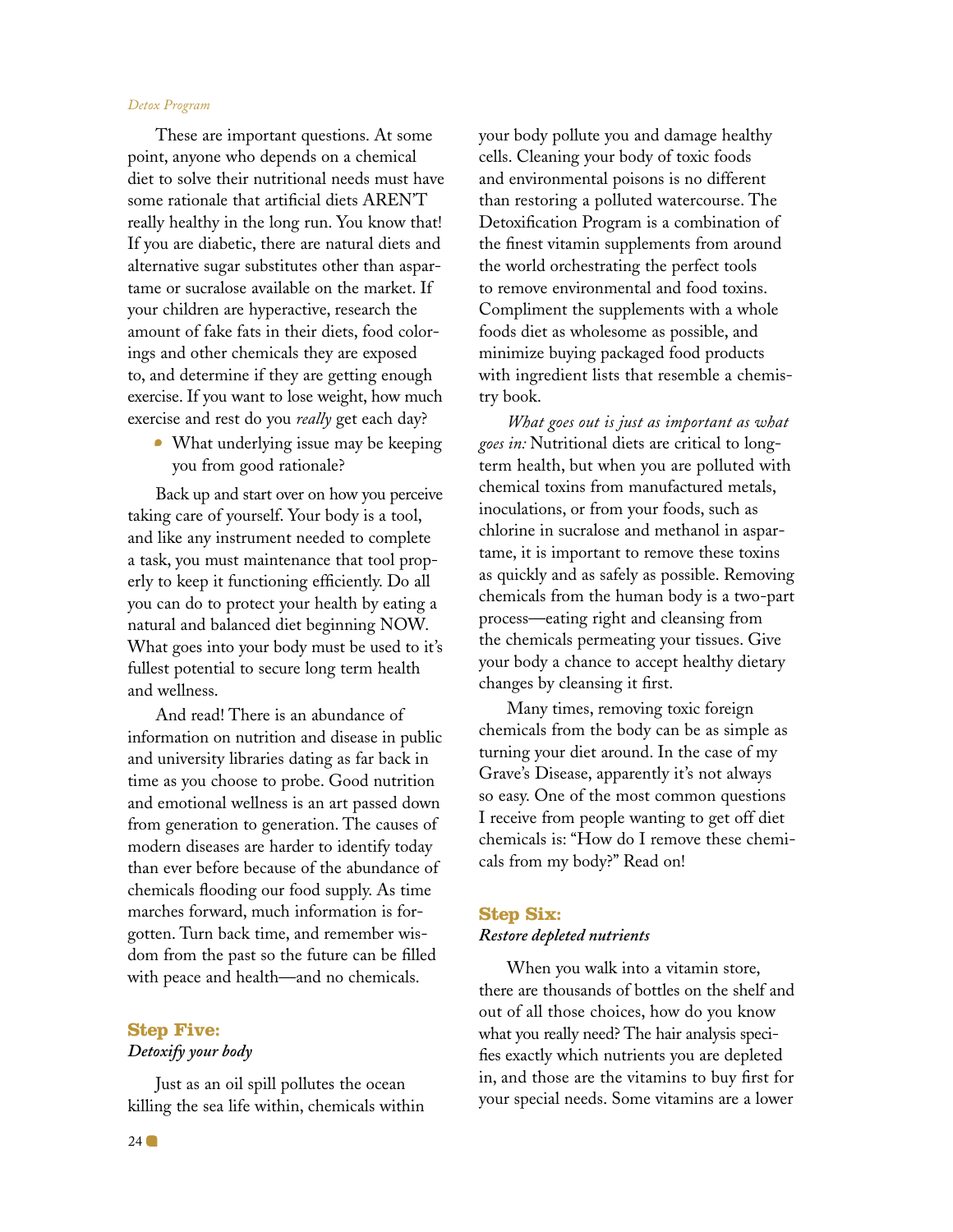quality these days and may contain toxic metals as fillers and have coatings that are hard for the stomach to digest, so research the various vitamin manufacturers for the best. Here's a good Rule-of-Thumb: If you have to break your vitamins apart with a hammer, they are not a quality product. Natural supplements should be breakable with a slight snap between your fingers.

Food provides all living things with the basic requirements to furnish energy for daily activities. Just as a machine burns gasoline or coal for fuel; the human body burns food for fuel. It's as simple as that. A machine converts its fuel into other forms of energy; the human body converts food into body energy. So why eat fake foods filled with chemicals instead of food bursting with natural nutrients? Think about this the next time you see someone sipping a diet cola while eating a fake-fatfree chunky bar for lunch or snack. And they wonder why they feel tired all the time and have health problems?

Beware of artificial "diets" and diet programs. Remember this fact: If you lose one pound of weight by starving yourself and eating "fake" foods, you actually lose approximately three-quarters of a pound of fat and onequarter pound of lean muscle mass. However, if you lose one pound of body weight following a whole foods diet with regular exercise, you actually lose approximately one and onequarter pounds of fat and gain one-quarter pound of lean muscle. Lose weight by eating natural foods and exercising regularly! There's no such thing as healthy dieting. Instead, adopt a healthy lifestyle. Balance your life. Purify your environment.

After my experience with aspartame, I learned to avoid processed, artificial, counterfeit, sugar-free, fat-free, calorie-free, responsibility-free foods. I only eat real food. It's more expensive, but it's healthier! And with the money I save on medical expenses, I'm still ahead.

Here are some tips:

- Lay out a variety of fresh snacks after school or work. My kids love it, and they actually eat it!
- Snack on raw foods every day. Apples, oranges, and raw nuts in the shell—I don't believe animals gain weight from raw, healthy foods.
- Eat big meals early in the day. At night, your body processes what's left over. Try not to eat heavy food past five or six o'clock in the evening.
- For an evening snack, pop popcorn in cold-pressed seed oil with a little natural butter and sea-salt, drink a fruit smoothie, or enjoy a cup of herbal tea.

*Tell me what you eat, and I'll tell you what you are.* Eating the right foods goes a long way toward radiant health, toward resisting disease, toward securing proper growth for children, and insuring youthful and energetic aging for all.

# **Step Seven:** *Exercise and get plenty of rest*

Where you find diet colas, processed foods, televisions and computers, stale air and pollution, you'll find people gaining weight and getting sick, and at younger and younger ages. "Modern" human beings don't move their bodies sufficiently enough. Exercise alone can keep your weight down, yet exercise shouldn't require you to join a fancy health spa and dedicate a half a day to an exercise program. Exercise means:

- Walking or bicycling instead of taking the car
- Climbing the stairs instead of riding the elevator
- Walking the dog after work rather than sitting in front of the television
- Children are running, jumping and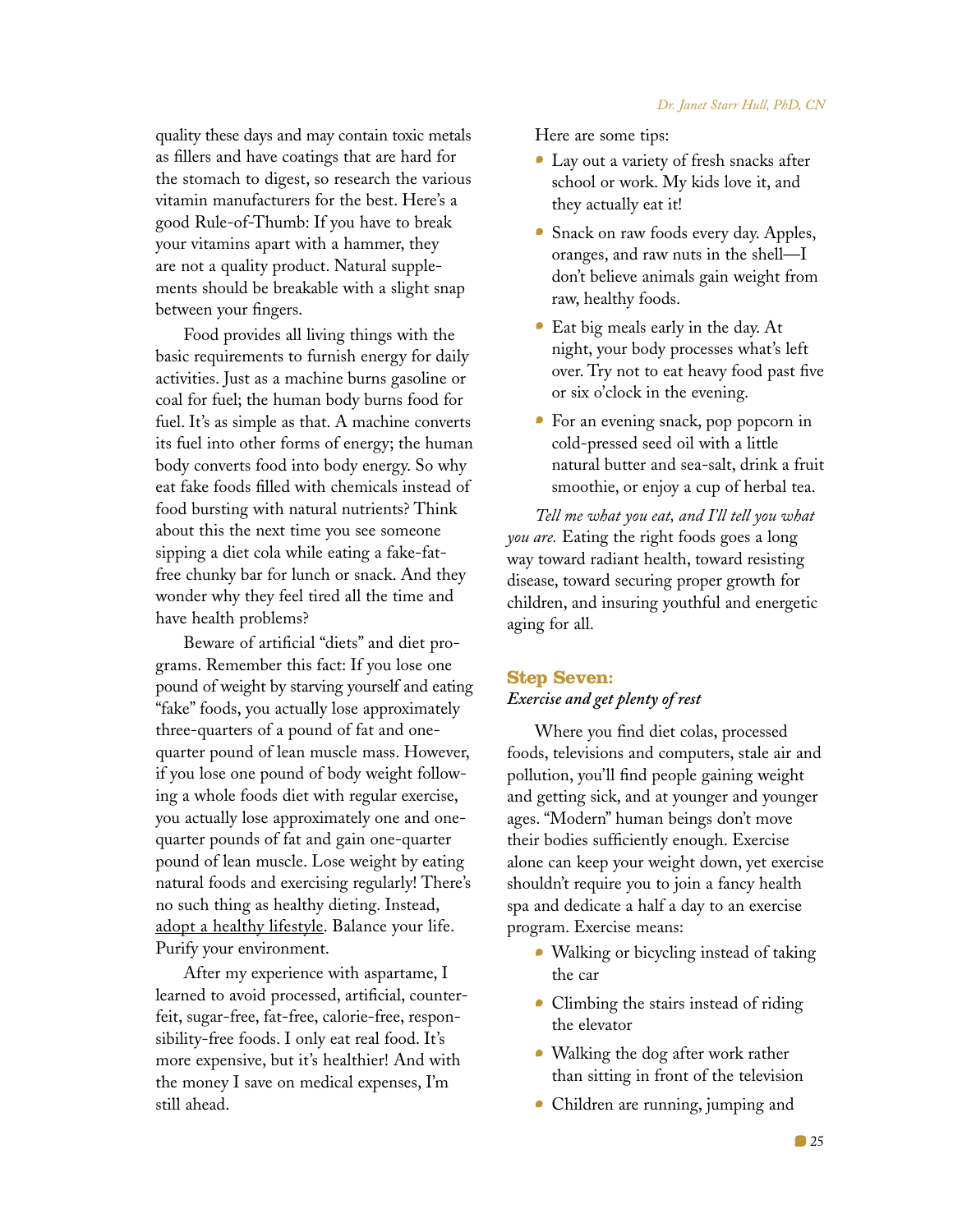playing less and less as today's societies become more intense and technological

So, exercise daily. Movement keeps the blood flowing. Blood carries nutrients and oxygen to the entire body, delivering life to every cell. Bodies need to keep moving!

A study from Brown University, USA discovered that 2,500 people who lost an average of sixty pounds and kept it off for a year exercised approximately one hour a day. Another study to compliment the Brown Study found that short bouts of exercise throughout the day were as effective as one long period in maintaining weight loss. And eating natural foods opposed to fake foods with no nutrient value is rudiment to a healthy exercise program.

And sleep? Sleep is nature's way of putting yourself to rest while the body's immune system comes in to "clean-up" like the nightshift cleaning crew. Scientists have determined that after 5:00 P.M. the body is ready to stop eating and start processing what it was fed during the day. It can't do this with a late night meal nor without the body shutting down to rest through sleep. While you are asleep, the body works to repair, cleanse, eliminate all the "leftovers," and strengthen the body organs and organ systems in preparation for the next day. For example, it has been determined that at 1:00 A.M., the liver begins its daily repair and restoration. Each body organ and it's supportive body systems take a turn, if you will, so that the immune system can focus on one specific organ at a time. It takes approximately two hours for each organ to be dealt with. If you are not asleep, and even worse if you are eating at this time, the body can't do what it needs to do efficiently. So you wake up tired, your organs are not rejuvenated, and you may not have eliminated excess body weight, toxins, or water weight. Your body may now be out of balance and will take care of this dilemma the following night. And the cycle begins again.

# **Step Eight:** *Eat 75% raw foods at every meal*

Eat raw. If there's only time to grab quick food, keep lots of fresh vegetables, natural dry cheeses, whole-grain crackers, pickles, natural yogurts, Tofu, fruits and nuts, water and fresh juice on hand. You may have to shop more often because the "real stuff" spoils more quickly, but that's because it's loaded with enzymes and live nutrients—nutrients that do something for your health. Raw, steamed, natural, and fresh! A nutritious quick meal. Plus, eat all you want. It's hard to gain weight eating only natural foods.

Think of your food plate as a "pie"—*No, NOT an apple pie.* Seventy-five percent of that pie should be raw or steamed every meal. These "fundamental" foods provide all the digestive enzymes the body needs, as well as the vitamins and minerals required to trigger the digestive chain reaction.

Basic nutrition doesn't need to be as complicated as food manufacturers and crafty marketing departments make it out to be today. Remember that fat-free this and sugarfree that and all the modern-day food fads and diet crazes are really nothing but marketing campaigns. Manufactured foods are filled with toxic fillers and preservatives and have lost their nutrient content, even though they claim to have "enriched" the foods by putting the vitamins back in before packaging. The required daily amounts of natural vitamins and minerals, amino acids, necessary sugars and fats, and proteins the body demands for fuel cannot be obtained through any source other than raw foods and natural supplements. Don't fool yourself.

Natural foods supply the fuel needed to stay healthy, to keep your body moving, and to stay mentally alert. Food converts into raw energy. All food passes through the same set of reactions, whether it's fast food or a raw carrot. WHAT the food provides is the issue.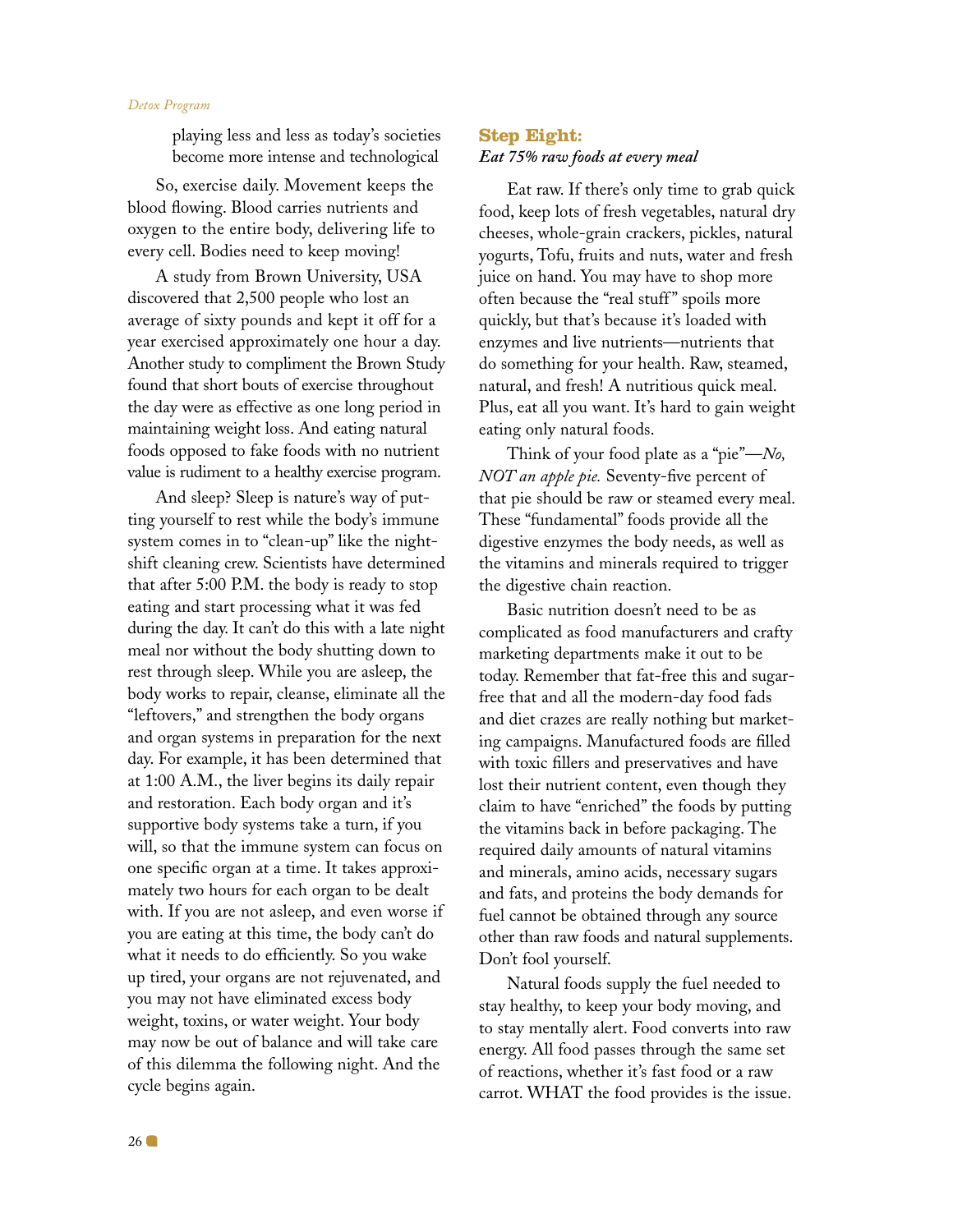Always try to eat 75% foods rich in natural nutrients instead of chemical fillers and toxic by-products.

The natural ability your human body possesses is no less a miracle to select substances from the foods you eat required to build flesh and blood, bones and teeth, and to regulate the countless processes driving respiration, circulation, metabolism, and digestion. Give your body what it needs to stay healthy not sugar-free, fat-free, fake food chemicals, but 75% of each meal fresh, raw food bursting with nutrients.

# **Step Nine:**

### *Drink water, water, water*

Water! Water is important in keeping the body strong. Approximately two-thirds of the adult human body is water, but salt water. Humans drink fresh water, but we are actually saline. Simply taste a tear or a bead of sweat for its salt content. This is one reason why humans need to drink ample fresh water every day. It keeps the body's salt concentrations low, easing stress on the kidneys and cardiovascular pathways. Plus, the average adult eliminates approximately eight cups of water a day by sweating, urinating, crying and spitting. It is essential to replace what is lost. Drinking lots of water and sweating during exercise helps eliminate toxins, too. And one thing's for sure, if you've been drinking diet colas or iced tea with Equal all day every day, you have NOT been giving your body enough water. And if you are exposed to environmental toxins or radiation, having your body saturated with water will help eliminate those toxins quicker and more efficiently. So get into the habit of walking around with a bottle of water—all day long. You'll have more energy, feel better and feel full, and flush out toxins quickly.

Chief Oren Lyons of the Onondaga American Indian tribe stated in the book Wisdomkeepers, "One of the Natural laws is that you've got to keep things pure. Especially the water. Keeping the water pure is one of the first laws of life. If you destroy the water, you destroy life."

# **Step Ten:** *Get control of your life*

You must not neglect the fact that healing from a disease or illness takes faith, personal strength, and perseverance. A book I highly recommend is **The Four Agreements** by Don Miguel Ruiz. Born into a family of natural healers and raised in rural Mexico, Ruiz was mentored by his mother, a healer, and his grandfather, a native shaman. For more than a decade, he has taught the ancient Toltec traditions, blending ancient wisdom with modern-day personal awareness. I respect Ruiz's work and I practice "The Four Agreements" myself to stay balanced within my daily life. I pass these on to you, for to resist disease requires emotional and spiritual discipline.

> *Be impeccable with your word.* As Ruiz writes, speak with integrity. Say only what you mean. Avoid using the word to speak against yourself or to gossip about others. Use the power of your word in the direction of truth and love.

> *Don't take anything personally.* What others say and do is a projection of their own reality, their own dream. When you are immune to the opinions and actions of others, you won't be the victim of needless suffering.

> *Don't make assumptions.* Find the courage to ask questions and to expect what you really want. Communicate with others as clearly as you can to avoid misunderstandings, sadness, and drama. With just this one agreement, you can completely transform your life.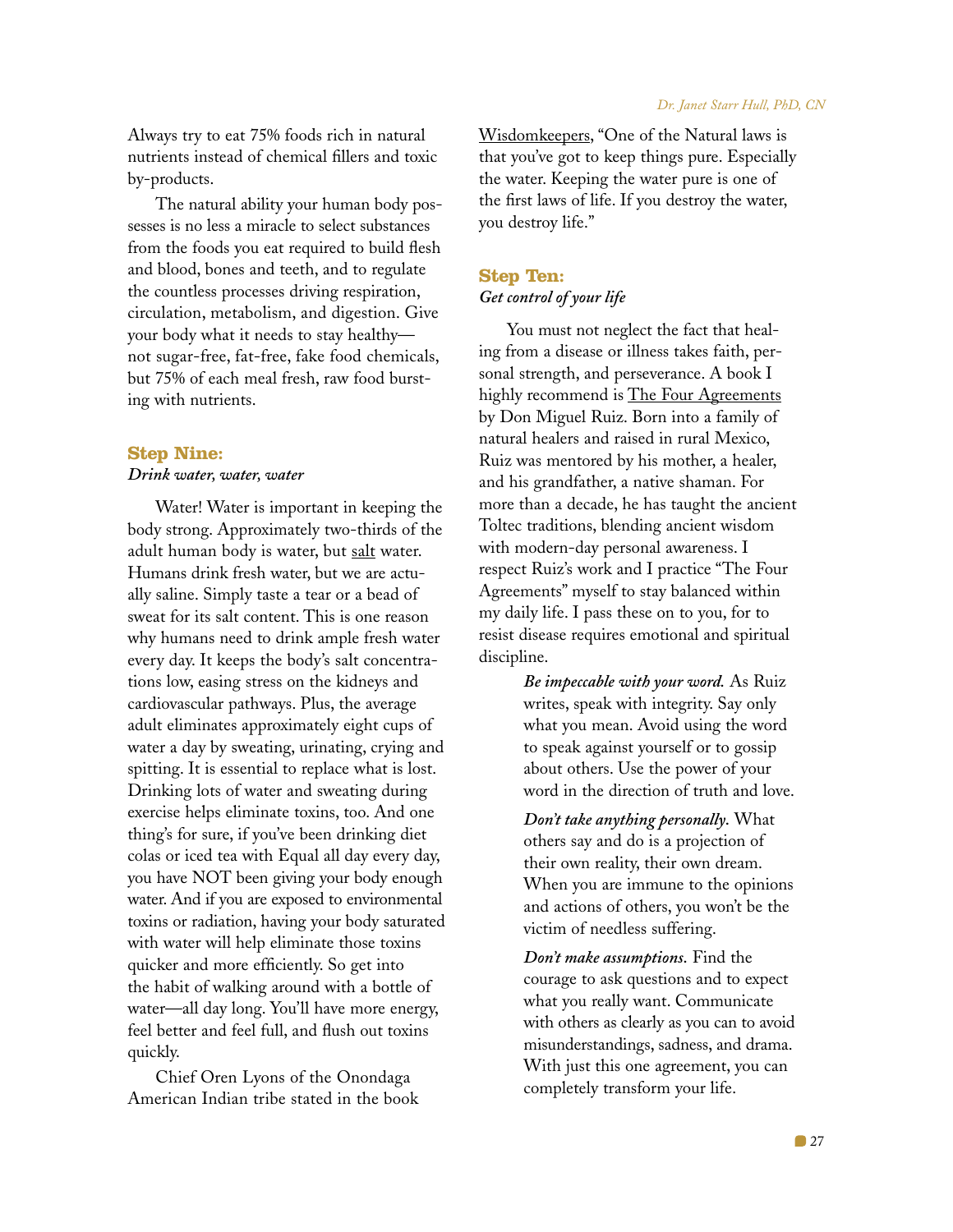*Always do your best.* Your best is going to change from moment to moment; it will be different when you are healthy opposed to sick. Under any circumstance, simply do your best, and you will avoid judgment, self-abuse, and regret.

As you recover from any chemical poisoning, your entire life will change as a result. You may experience a refreshed emotional outlook as a positive side effect of your lifestyle changes. I designed this Ten Step Program to facilitate your health and the health of those you love from being seduced by the multi-trillion dollar web of chemicals mankind has created at your expense. Removing chemicals from your life is merely the first step to a complete disease recovery. As you experience positive physical changes, may you also begin a journey of self-empowerment and lifelong health.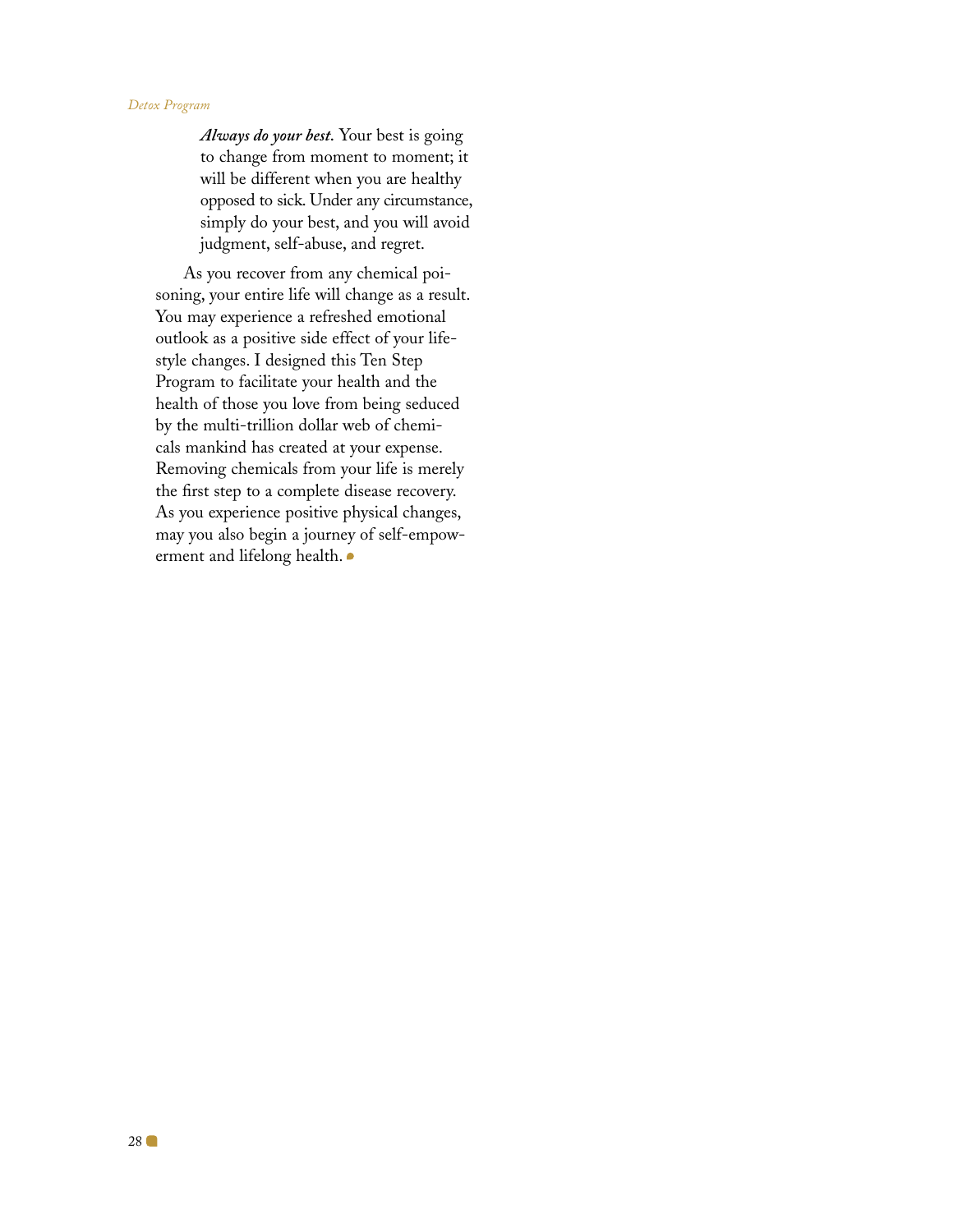# **Chapter 3**

# **The Detox Process: How To Begin**

You can fix a problem, any problem, if you simply remove the cause. But if you don't know the cause of your problem, how do you expect to permanently fix it? This is the basis for the Detoxification Program.

First, identify the cause or causes of your health problems, such as aspartame, mercury, or radiation exposure, and stop exposing yourself to it. A hair analysis can target most any toxin and its by-products that remain within your body.

Follow through with the specific mixture of supplements I discovered for my Detoxification Plan to remove toxins naturally and permanently, as long as you permanently remove the cause, that is. Replace each of the specific nutrients your body is depleted in, and your natural state of health should restore. If you cannot remove the source of the toxin making you ill, then continue the Detoxification Program daily until that time comes.

# **The Supplement Program: The Program + Lifetime Maintenance**

# **The Products**

The components of the Detoxification Program consist of:

- *1. French Green Clay*
- *2. Vitamin C*
- *3. B-Complex*
- *4. B3 Niacin*
- *5. Digestive Enzymes*
- *6. Multi-vitamin*

Toxins are at the root of most diseases, and once they are removed, health and well being return. An affective detoxification plan removes the source of disease symptoms, such as aspartame or radiation poisoning, detoxifies toxic residue from the body, and replaces specific nutrients to regain a state of wellness. The Detoxification Program removes the toxins from chemicals quickly, and can actually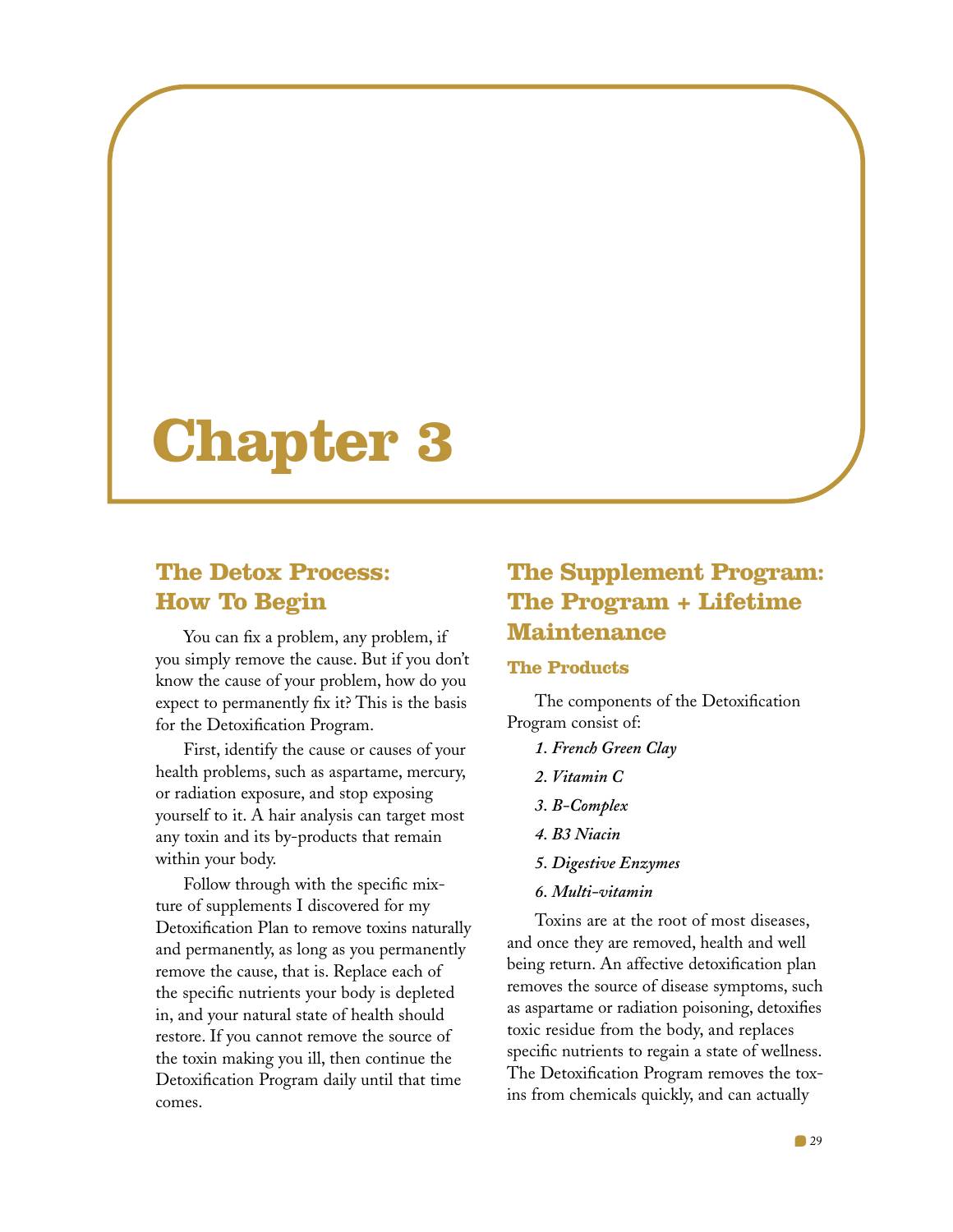remove most chemical toxins from your body tissues and body organs, from your water stores, and from fat stores within your bloodstream, along with assisting in the elimination of those toxins via the bowels and pores of the body.

- It is important to:
- #1 identify the source of your toxins
- #2 remove the source
- #3 remove the toxins from the body
- #4 restore natural body balance through specific vitamins and nutrients, proper elimination and digestion, using whole foods and natural nutrients

# **The Process**

Have you ever washed greasy dishes without hot water or dish soap? The dishes don't get clean, do they? When toxic metals and chemical food additives get inside your body, it takes a strong "cleanser" to scrub your body clean from the inside out. The combination of vitamins and minerals in the Detoxification Program work in this fashion to remove toxic metals from your body tissues and body organs, from your water stores, and from fat stores within your bloodstream. Every component of the program is important to work together in identifying and removing toxins, so not to activate the toxins and re-deposit them somewhere else in the body. Each nutrient I have selected as a part of the Detox Program is an integral part of your success.

Toxins, such as lead, mercury, and the side effects of aspartame's by-products of formic acid and formaldehyde, block nutrients from getting into normal body cells in the same fashion a lead shield blocks radiation during an x-ray. If toxins are present within your body, oxygen and the body's "food supply" cannot get inside your cells to supply needed nutrients, nor can the cells' waste products

get out. Diseases, such as cancer, now have an environment in which to form. When these body toxins are removed permanently, your body can then restore a healthy balance.

## **The Components**

There are many natural detoxification diets available to help remove toxins from the body. Through my environmental research, I implemented the most efficient ways to remove toxins from the natural environment, and so I learned to apply that protocol to the human environment to remove toxins from the human body.

I discovered that combining specific vitamins and nutrients known to remove toxins from the environment works as effectively in the body as in nature. My all-natural Detoxification Program can remove metals, radiation, parasites, bacteria, and mold from body tissues and eliminate them from the bloodstream, water stores, and fecal waste.

What works in nature can surely work in man.

# **The Program**

*1.* Take the recommended dosage of French Green Clay in the morning or before bed on an empty stomach. (French Green Clay is available on my website *http://www.hullisticmarket.com*)

- Use the French Green Clay every day for the recommended period your nutritionist has given you, and then taper down to three or four times a week to secure all toxins have been removed. Continue to taper down to once or twice weekly for an unlimited desired time to maintain purity.
- If you are not working with a nutri tionist or have not had a hair analysis done to determine specific toxins, I recommend taking the French Green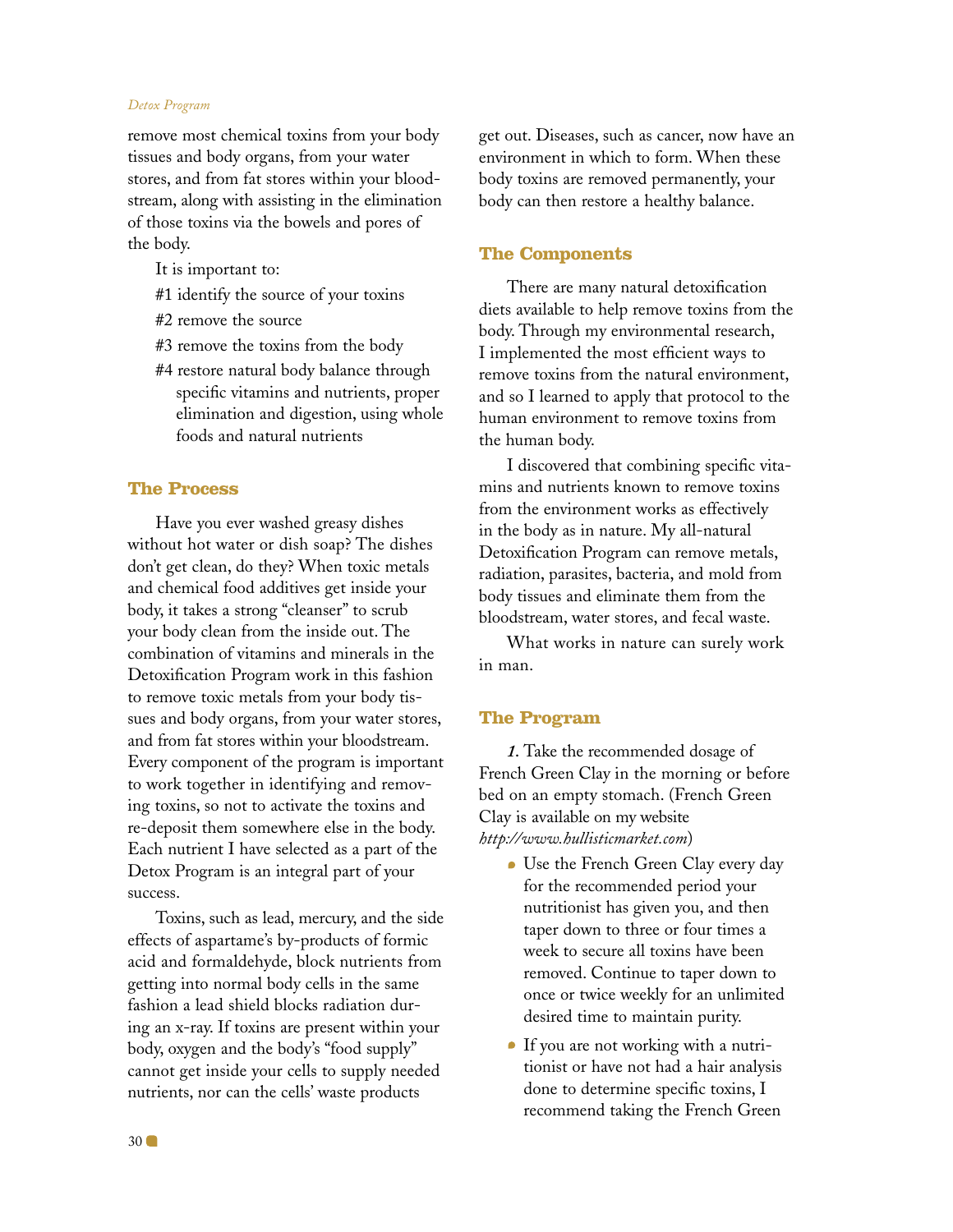Clay daily for three to six weeks as a general detox, and tapering down as indicated above.

 See Chapter 9, The Soviet's French Green Clay, for a detailed explanation and history of French Green Clay.

*2. Vitamin C* from ascorbic acid, NOT from a corn source, to bowel tolerance.

- Begin with 1,000 to 2,000 mg. a day and increase by 1,000 mg. daily until you have a loose stool. Remain slightly below that dosage daily. You can split the daily dosage into a maximum of three doses per day.
- Recommended C-1000 mg. supplements from sources extracted from fruit—not corn as corn-based Vitamin C can upset the stomach, and preferably never use a buffered form of vitamin C.

*3. B-100 Complex* once daily in the morning, four to five times a week.

*4. Extra B3 (niacin*) until you flush shortly after taking. A niacin flush will result in your skin turning red like sunburn for about twenty minutes. You may feel hot and energized.

- Begin with 50 mg. to 100 mg. of niacin on a slightly full stomach. Increase by 50-100 mg. daily until an immediate flush occurs (five to twenty minutes to feel the flush).
- Do not panic if you turn red and your heart beats rapidly. This activity is a sign that your blood is pure and toxins are being removed.
- It is recommended to take niacin before working out, before a hot bath or shower, during a sauna or steam bath, before sex, or at a time when your pores are open and your heart rate is naturally elevated.
- Note: Do NOT use time released or

 flush-free niacin for this detox program. This is a less natural form of niacin and stresses the liver. You preferably want to use pure niacin that will activate immediately so you will know the pres ent degree of toxicity and how to adjust your dosage.

- If you have more toxins in your body than niacin, you will not feel a flush, but if more niacin is present in the blood opposed to toxins, you will feel a flush. The stronger the flush, the better. At this point, begin cutting back on the milligrams of niacin.
- See Chapter 5, What To Expect, for a detailed explanation on possible niacin reactions.

*5. Digestive enzymes* after every meal. Purchase an enzyme containing both upper (papain, HCL) and lower (amylase, lactase, etc.) digestive enzymes.

Note: It is best to use digestive enzymes AFTER a meal so to encourage your natural digestive juices to produce and digest on their own. The enzymes assist the body in supplying the proper amount of enzymes needed for complete stomach digestion, and if taken after a meal, the body will not develop a dependency on them.

 It is best not to drink liquids while eating a meal so to allow the digestive juices in the saliva to begin the first stages of digestion. Drinking while eating washes the enzymes away before they have a chance to begin digestion in the mouth.

*6. Multi-vitamin* three to five days a week. Purchase a vitamin that is organic and from a whole-foods base. Avoid multi-vitamins with added metals and ones that have been processed in a laboratory using synthetic-based chemicals.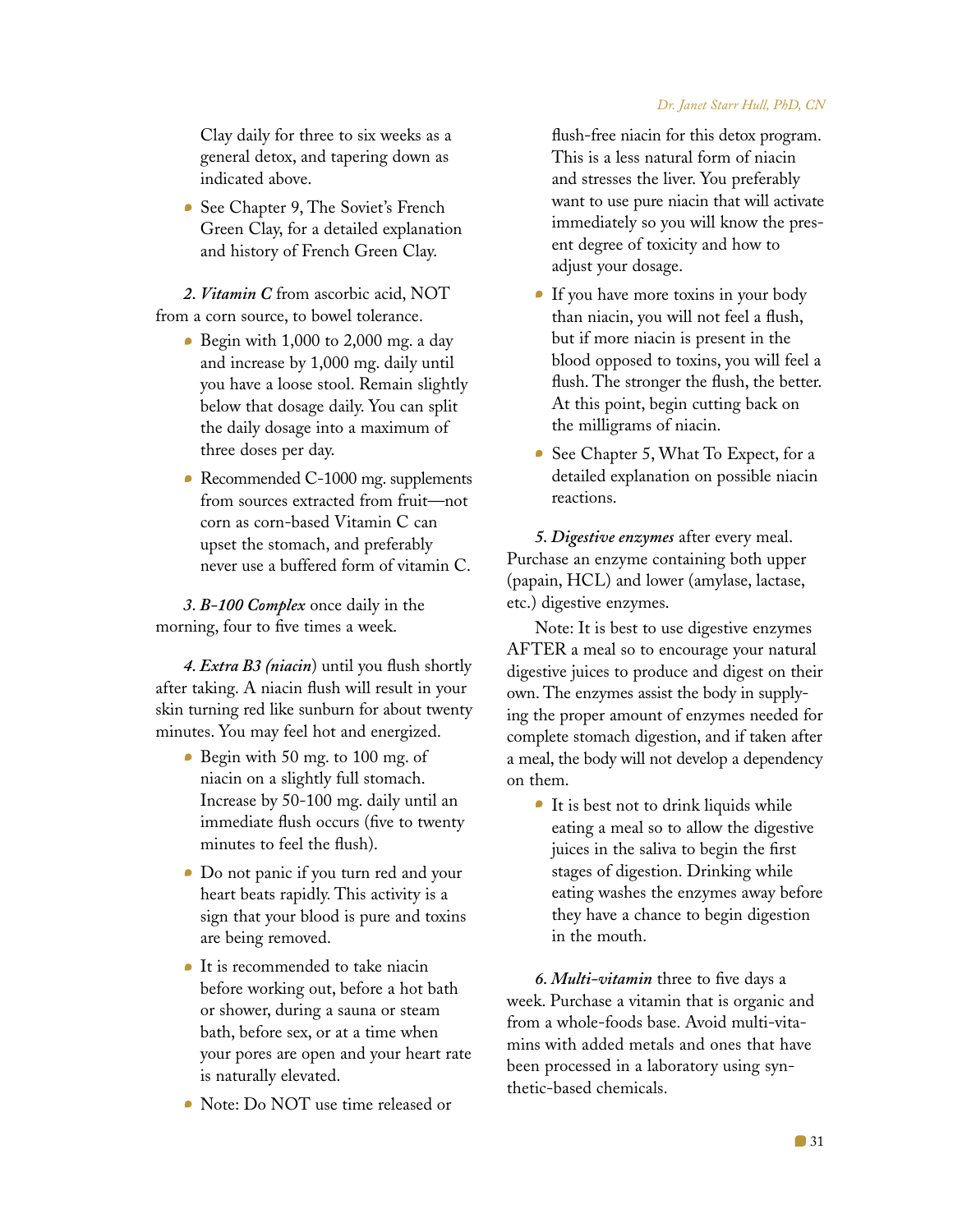## **Does the Detox Program**

## **Really Work?**

The following is a case history of a 71 year-old woman who detoxed what her doctor identified as a brain tumor.

In 1997, Virginia's doctors found a 3 mm tumor within the lower region of her brain. She had been experiencing frequent headaches and debilitating vertigo as a result of the peasized mass. She had all the traditional medical tests performed, such as CAT Scans, MRIs, and EEGs. The doctors conclusively discovered a tumor. Virginia refused to have brain surgery to remove the mass and sought nutritional alternatives. Her daughter had read my book, Sweet Poison, and brought her mother's hair sample to me for advice on what alternatives were available.

The hair analysis showed Virginia to be high in the metal "tin." After discussing in length the possible source of her exposure to tin, we determined that her upbringing in Industrial City, USA was the source of the industrial metal, as she was raised downstream from a factory. Virginia cleaned up her diet by removing all possible chemicals and metals she had been and was currently exposed to. She stopped all use of aspartame sugar-free products and Equal and diligently followed my Detoxification Program for six weeks. When she returned to her doctor eight weeks later for a follow-up appointment, her tumor was gone. Symptom-free with no more headaches, Virginia's doctor could see no evidence a tumor had ever been present. Fearful of a malpractice suit, he showed her the brain scans showing the prior presence of a tumor, stating, "I don't know what you did, but I'd keep it up. That tumor WAS here, but now it's gone."

As of spring, 2005, Virginia is enjoying good health, headache and tumor free.

# **More on the Components**

#### *French Green Clay*

French Green Clay is virtually unknown in America as an internal detoxification supplement, yet Europeans have used it internally for thousands of years to remove the causes of disease symptoms. In 1986 after the meltdown of the Soviet nuclear power plant, Chernobyl, the Soviet Union put French Green Clay in chocolate bars and dispensed them freely to the masses to remove radiation they may have been exposed to after the disaster. To date, Chernobyl has not been completely remediated, and is still lying dormant beneath a landfill of French Green Clay.

Found only in France and India, the ancient sea beds that provide the green clays have healing qualities that not only attach themselves to and remove toxic foreign substances within the body, but activate the body's own immune system through its chemical constitution.

Green clays contain organic forms of:

- Magnesium
- Calcium
- Potassium
- Manganese
- Phosphorous
- $\bullet$  Zinc
- Aluminum
- Silicon
- Copper
- Selenium
- Cobalt
- Micro-algae
- $\bullet$  Kelp
- Phyto-nutrients

French Green Clay has the ability to remove toxic metals and chemical residues, bacteria, and blood toxins with virtually no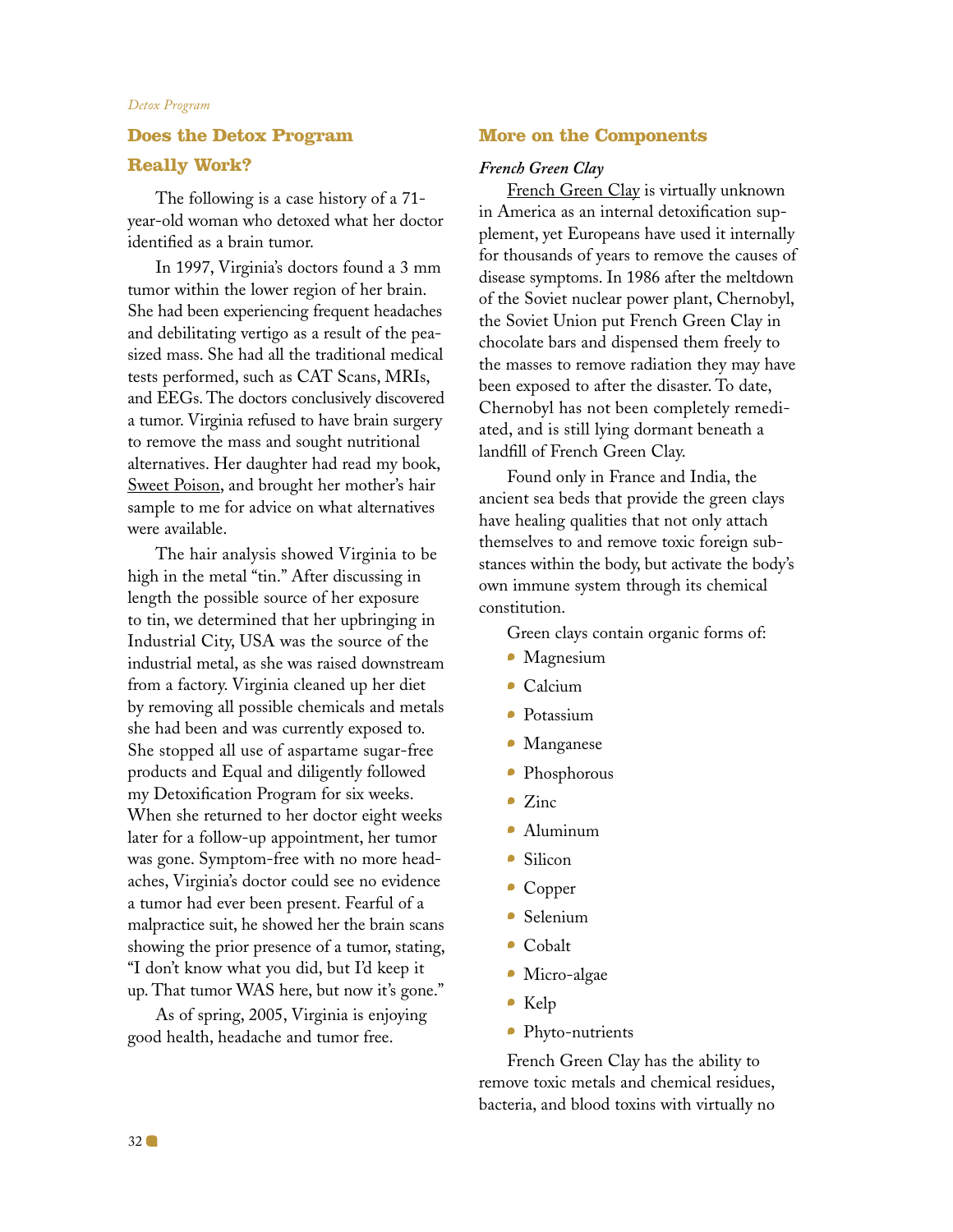side effects of constipation, diarrhea, or stomach cramping. It is known to remove radiation, arsenic, lead, mercury, and aluminum amid other toxic metals in less than six weeks. Used primarily in The United States as a topical skin treatment, green clay is one of the finest internal purifying clays in the world. The more you use internally, the quicker you detox.

# *Vitamin C*

Vitamin C to bowel tolerance. The most affective form of Vitamin C is ascorbic acid NOT from corn. Begin with taking 2,000 to 3,000 milligrams (mg) every day and increase by 1,000 mg daily until you have a loose stool several days in a row. Remain slightly below that dosage, daily. You can split the dosage throughout the day if the milligrams run high during the detox process. Ascorbic acid removes toxins from the water stores within your body better than any other form of Vitamin C, and ideally, every cell within your body should be bathed in water. When the ascorbic acid levels have successfully reached every cell within your body, the excess Vitamin C excretes in your stool, which makes it soft and watery.

Today, there is an ongoing debate on the importance of Vitamin C. I support the old school of thought that Vitamin C is essential for good health and is needed in larger amounts than the Recommended Daily Allowance. Natural Vitamin C is best found in ascorbic acid form not from a corn base. Some people have a reaction to Vitamin C, feeling nauseated or cramps. This may be due to its corn base, not the vitamin itself. Vitamin C is important for:

- Normal growth and development
- Collagen formation in connective tissues and healthy skin
- Aids in the healing of wounds and in the recovery from surgery
- Assists adrenal gland function and

 hormone production, especially in times of high stress

Pure Vitamin C helps in:

- Proper cholesterol metabolism
- Bile production for good digestion
- Alcohol, drug, and smoking detoxification
- Proper iron absorption
- Protects against pollution and free radicals

A deficiency of Vitamin C causes a failure of the cementing substance that holds the cells of the body together. Vitamin C cannot be stored in the body, so it should be provided every day to keep the body in optimum health. Diets low in Vitamin C constitute fragile bones. A partial deficiency of Vitamin C results in weariness and fatigue accompanied by fleeting pains in the joints and limbs. These pains are often mistaken for arthritis in adults and growing pains in children. A severe deficiency of Vitamin C results in scurvy. Years ago when people developed spring fever, referred to today as the first sign of "hay fever" and "allergies," a generous dose of fresh fruits and vegetables, tomatoes, and citrus juices were eaten to relieve the symptoms. Raw vegetables work well, too.

Unlike most animals, the human body is unable to produce its own Vitamin C. Humans, guinea pigs, apes, and one species of bat found in India are the only animals known to mankind that are unable to produce Vitamin C within their own livers.

A 150-pound animal produces an average of fifteen grams of Vitamin C every day. When the animal is stressed, it produces in its liver as much Vitamin C needed to meet the demands on its body. Some animals have been known to produce up to 100 grams (100,000 mg.) of Vitamin C in a day when put under extreme stress. Yet, humans depend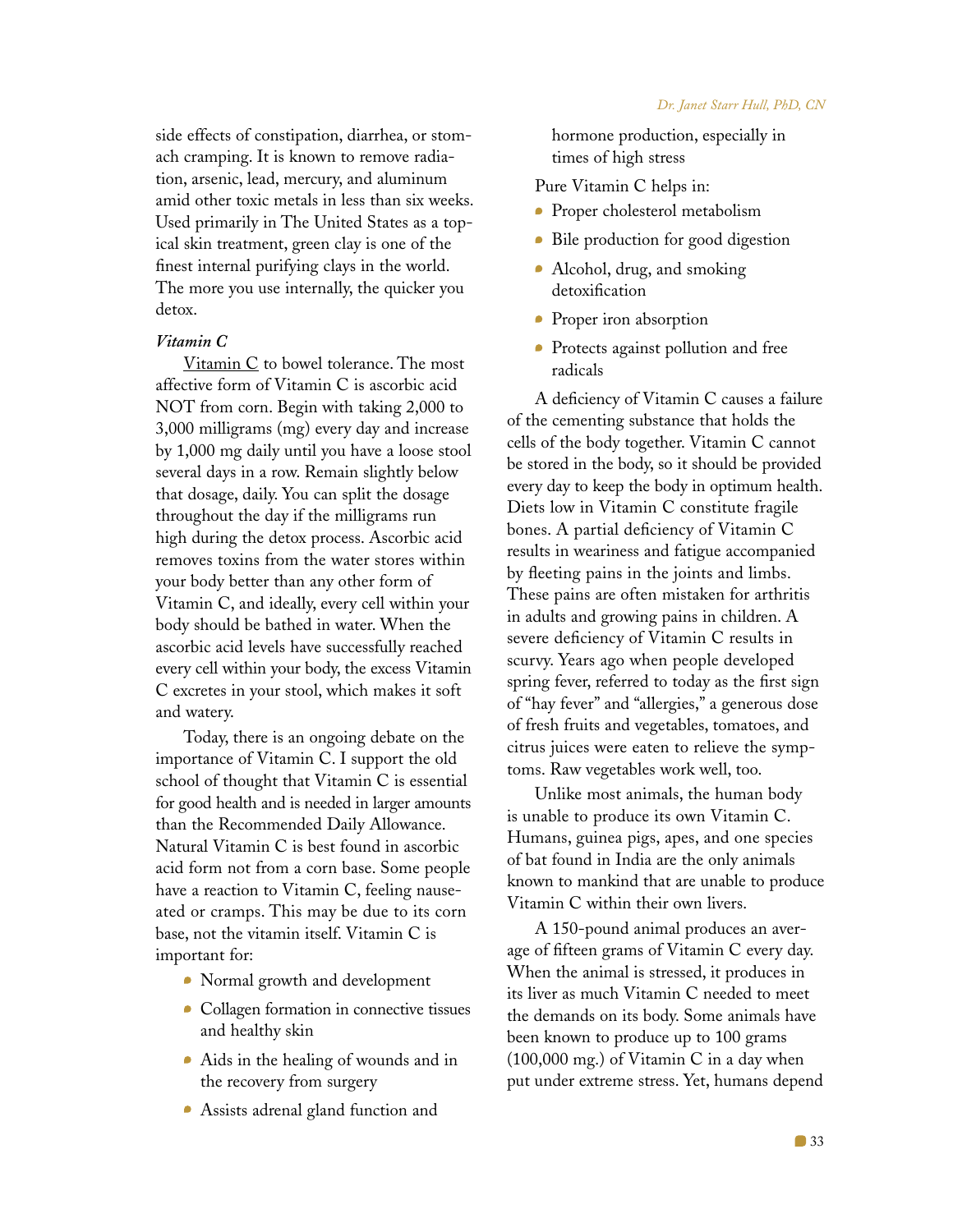on their diet exclusively for their supply of Vitamin C. When under stress, we require more than average amounts. Now I know why my dog never catches a cold!

Cooking destroys Vitamin C, so it is important to include in your diet two or more servings of a raw vegetable or fruit every day. The more common foods containing Vitamin C are:

- Oranges
- **•** Grapefruits
- Tomatoes
- Pineapple (fresh or canned)
- Raw vegetables
- Green peppers
- Asparagus
- Potatoes
- Turnips
- Bananas
- Strawberries
- Cantaloupe
- Cabbage
- Peas
- Watermelon

# *B Complex*

B-100 Complex (100 mg.) once daily in the morning. Foods that contain the B vitamins are considered the most potent "morale foods" because they promote a feeling of general well being and increased vigor. The B vitamins are essential for good health and nutrition. They assist in healthy blood, bones, and nerve function, as well as supporting liver function. B-Complex is necessary to aid in the body's nutritional demands during the detoxification process. B-Complex contains the following B vitamins that work efficiently and with fewer side effects when taken together:

Vitamin B1 is also called thiamine. A

severe deficiency of thiamine is associated with diseases of the nervous system and poor digestion, resulting in overall poor health. Many Oriental countries suffer with these types of diseases because they eat predominantly polished rice, which is devoid of vitamin B1. Vitamin B1 helps maintain a normal appetite, promotes good digestion and the absorption of nutrients, and also combats constipation. Vitamin B1 plays an important role in burning carbohydrate foods in the body. It is also essential for normal reproduction and lactation.

Vitamin B1 is found in the outer coats and embryo of grains. Polishing rice and the manufactured processing of breads and cereals removes this vitamin. In the United States, the manufacturers of white flour and refined cereals add vitamin B1 back into their processed products, but this isn't the same as eating the vitamin in its natural state. I've always wondered where the "replacement vitamins" come from anyway. Do the manufacturing companies salvage the natural vitamins from their original extraction and insert them back into the processed food product? Do they buy the vitamins from a health food store and dump them into their man-made concoctions in bulk? Are the vitamins chemical reproductions of the natural vitamins? "Does anyone know the answers to these important questions?" I wonder.

The foods that provide natural vitamin B1 include:

- Lean meats
- Liver
- Kidney
- Port
- Yeast
- Whole-grain cereals and flour
- Wheat germ
- Legumes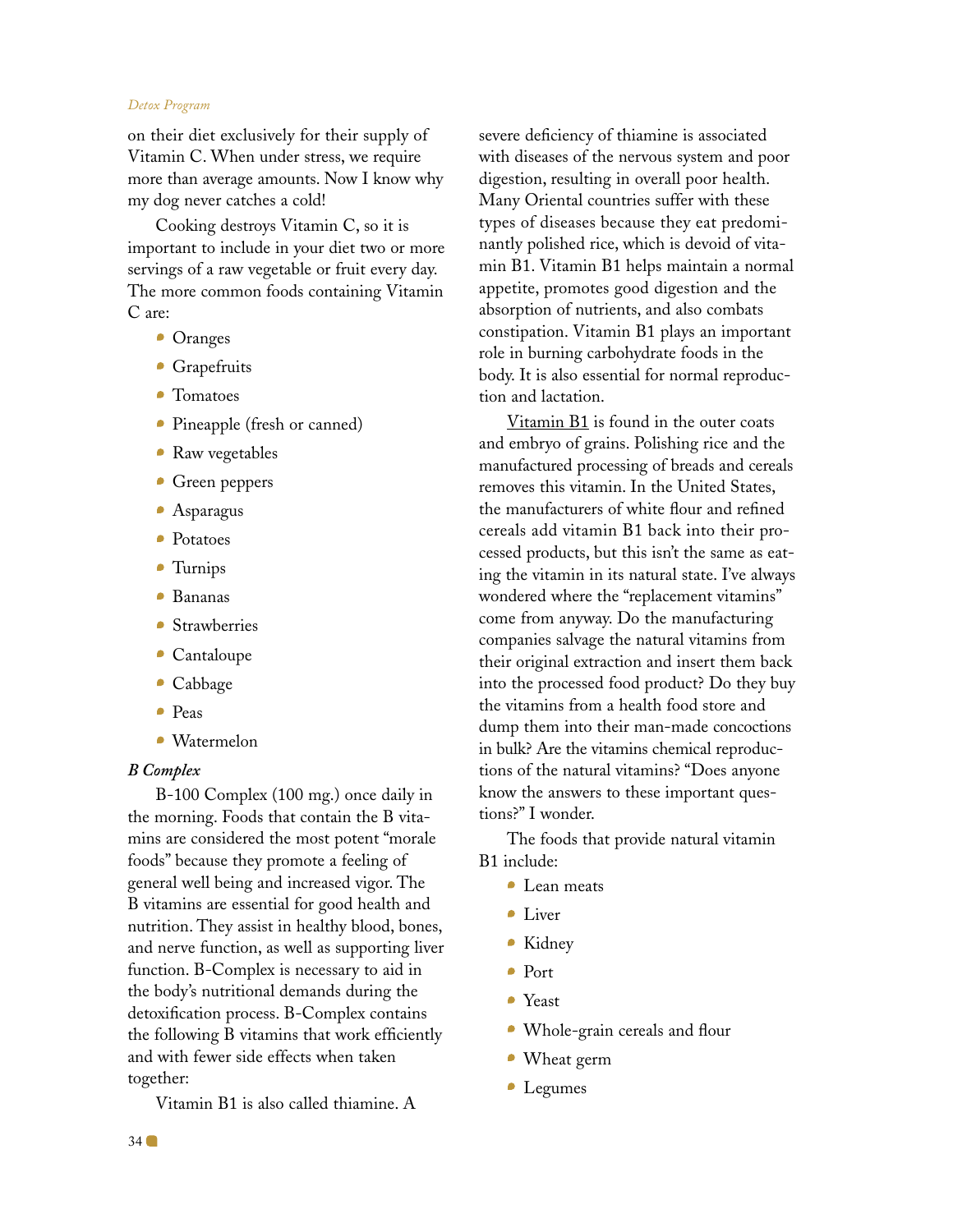- **Beans**
- Peanuts
- Egg yolk
- Milk
- Oranges
- Pineapple
- Grapefruit
- Tomatoes
- Peas
- Potatoes
- Green leafy vegetables

Vitamin B2 is known as riboflavin and helps the body metabolize carbohydrates, fats, and proteins. It is fundamental in red blood cell formation, antibody production, and cell respiration. B2 facilitates the utilization of oxygen by the tissues of the skin, mucous membranes, nails, and hair. This vitamin is needed to properly metabolize niacin, which is the third component of the Detoxification Program. B2 is important in the prevention and treatment of cataracts, and is especially critical during pregnancy to help promote normal fetal growth.

Individuals who take antibiotics or oral contraceptives, drink alcohol daily, or exercise heavily each day have increased needs for vitamin B2. The best sources are:

- Almonds
- **Broccoli**
- Cheese
- Green leafy vegetables
- Egg yolks
- Fish
- Legumes
- Milk
- Organ meats
- Poultry
- $\bullet$  Soy
- Spinach
- Whole grains
- Yogurt

# *Niacin*

B3 niacin. For the Detox Program, begin taking 50-mg. niacin on a slightly full stomach; increase by 50 mg. daily until an immediate flush occurs. Do not panic if you turn red or your heartbeats rapidly; this is a good sign that your blood is pure and toxins are being removed. Some people take as much as 500 mg. niacin three times a day until they break through their toxins and feel a burn. And the less food you have in your stomach, the quicker the niacin will get into your bloodstream to do its work. Some people may get a stomachache when taking niacin on an empty tummy, so judge for yourself what works best for you. Just know, it's removing toxins from your blood.

Remember this general Rule-Of-Thumb: if you have more toxins than niacin, you may not feel a burn through your skin. As you increase your daily niacin intake, you are increasing the amount of B3 in relation to your toxic load. When you have more niacin than toxins present, you WILL feel the burn within ten to twenty minutes after taking it.

Niacin is not found in corn, and people on a corn-based diet are usually deficient in B3. In 1942, niacin was added to enriched flour and other commercially made products.

Niacin is proven to regulate blood sugar levels, is needed in the synthesis of sex hormones, and detoxifies the body of certain drugs and chemicals. It is necessary for normal mental function, and is necessary for red blood cell formation and blood circulation. B3 lowers cholesterol and is a vasodilator. It assists in the maintenance of skin, nerve, and blood vessels.

B3 is involved in the normal secretion of bile and stomach fluids and is needed for the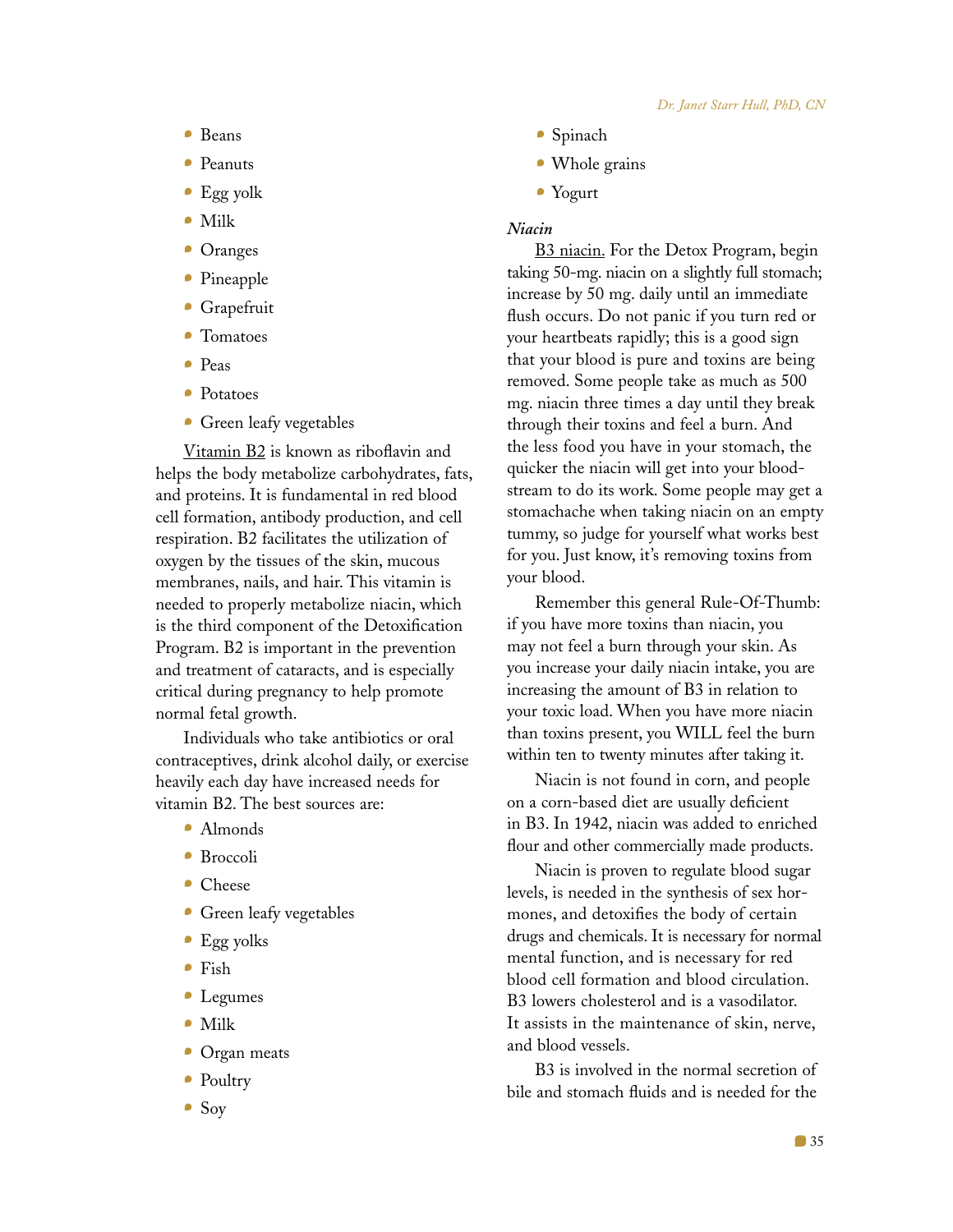production of hydrochloric acid, critical for proper food digestion. Like the other B vitamins, B3 helps the body metabolize carbohydrates, fats, and protein.

Individuals who are highly toxic or drink alcohol daily have an increased need for vitamin B3. Because they do not metabolize the vitamin efficiently, elderly people and individuals with hyperthyroidism also need higher doses of niacin.

Niacin is found in:

- Brewer's yeast
- Broccoli
- Carrots
- Cheese
- Dandelion greens
- Dates
- Eggs
- Fish
- Milk
- Nuts
- Pork
- Potatoes
- Tomatoes
- Wheat germ

Vitamin B5, also known as pantothenic acid, is essential for growth, reproduction, and normal physiological functions, including energy metabolism of carbohydrates, proteins and lipids, the synthesis of lipids, neurotransmitters, steroid hormones, and hemoglobin. It assists in making bile, building red blood cells, and is necessary for the normal functioning of the gastrointestinal tract. B5 has been found to be helpful in treating depression.

Most plant and animal foods contain B5, and is a very abundant vitamin in whole foods. Natural sources include:

- Avocado
- Brewer's yeast
- Eggs
- Beans
- **Brown rice**
- Corn
- Lentils
- Mushrooms
- Nuts
- Organ meats
- Peas
- Pork
- Saltwater fish
- Soybeans
- Sweet potatoes
- Wheat germ

Vitamin B6, pyridoxine, is involved in more bodily functions than almost any other nutrient. The nutrient helps metabolize carbohydrates, fats, and proteins, supports the immune system, nervous system, and mental functions. B6 is vital for nerve impulse transmission within the brain and is necessary for antibody production.

Pyridoxine maintains the body's sodiumpotassium balance, aids in the formation of red blood cells, and helps synthesize RNA and DNA. It protects the heart by inhibiting the formation of homocysteine, a toxic chemical that attacks the heart muscle and contributes to cholesterol deposits around the heart.

B6 is found in:

- Avocados
- Bananas
- Beans
- Blackstrap molasses
- **Brown rice**
- Carrots
- Corn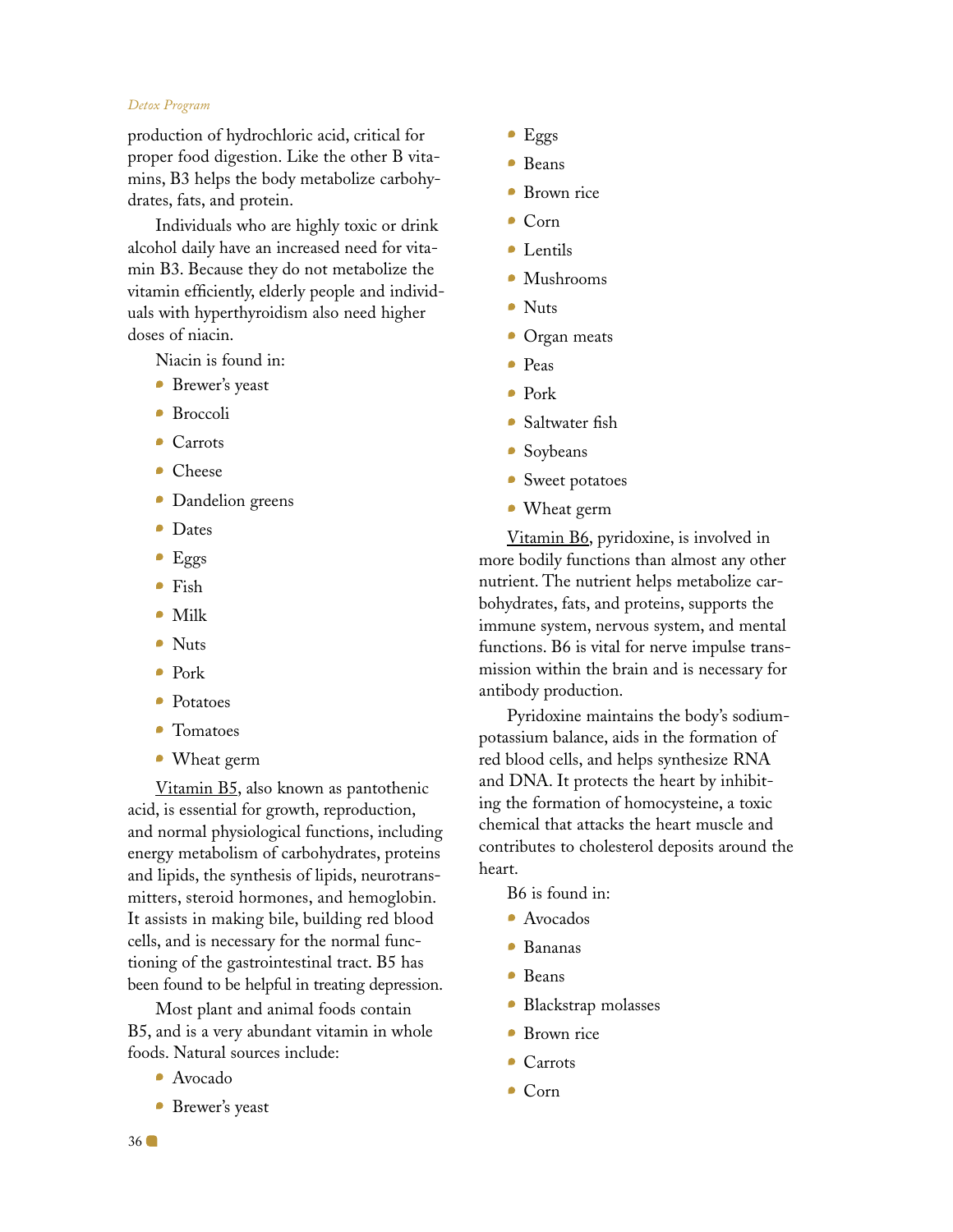# *Dr. Janet Starr Hull, PhD, CN*

- Fish
- Legumes
- Nuts
- Poultry
- Soybeans
- Sunflower seeds
- Tempeh
- Walnuts
- Wheat germ

Vitamin B7 is also known as biotin. Best known as a moisturizing agent in shampoos, conditioners, and skin creams, biotin is essential to numerous body processes. As with the other B vitamins, biotin allows the body to metabolize carbohydrates, fats, and proteins, aids in cell growth, is necessary for fatty acid production, and promotes normal function of the sweat glands, nerve tissue, and bone marrow, and helps relieve muscle pain.

Most foods contain biotin, but biotin is found in highest concentration in:

- Beef
- Brewer's yeast
- Broccoli
- Egg yolks
- Kidneys
- Milk
- Nuts
- Poultry
- Saltwater fish
- Soybeans
- Sunflower seeds
- Sweet potatoes
- Whole grains

Vitamin B9, folic acid, is necessary in the development of healthy fetuses, preventing low birth weights and premature birth. It is also needed for healthy nervous system functioning, assists in the formation of red blood cells, the metabolism of protein, and the synthesis of DNA and RNA. It is important for cell division and replication. It helps manufacture white blood cells and is necessary for immune system function.

Foods that contain Vitamin B9 are:

- Apricots
- Asparagus
- Avocados
- Barley
- Brussels sprouts
- **•** Dried beans
- Brewer's yeast
- **Brown rice**
- Cantaloupe
- Celery
- $\bullet$  Eggs
- Fish
- Mushrooms
- Nuts
- Oranges
- Peas
- Root vegetables
- Seeds
- Tempeh
- Wheat bran
- Wheat germ

Vitamin B12, also known as cobalamin, is best known for its role in preventing anemia. It works with folic acid to help form and regulate red blood cells and absorb and utilize iron. It aids in cellular longevity and in maintaining fertility. Along with the other B vitamins, it helps metabolize carbohydrates, fats, and proteins, and is essential in producing myelin, a fatty substance that forms a protective sheath around the nerves. Vitamin B12 is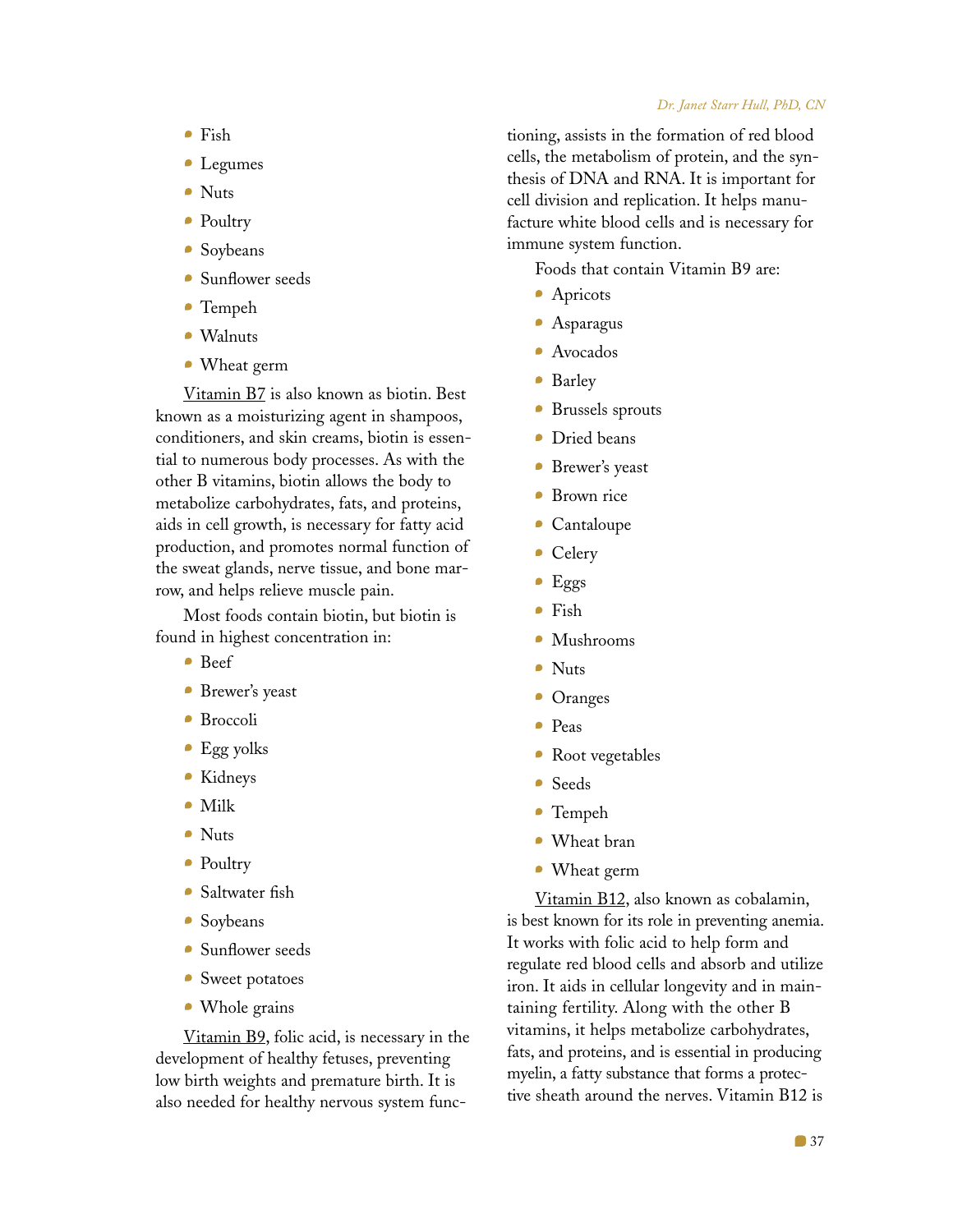linked to the production of a neurotransmitter that assists memory and learning.

Unlike the other B vitamins, B12 takes several hours to be absorbed by the digestive tract. While excess vitamin B12 is excreted in the urine, a small "backup" supply is stored for three to five years in the liver.

People taking anticoagulant drugs, anti gout medication, or potassium supplements, vegetarians, the elderly, and people with AIDS have an increased need for vitamin B12.

Vitamin B15, also known as Pangamic Acid, is a fairly controversial vitamin. The FDA has been monitoring the wide range of medical conditions treated with B15 in other countries. Pangamic Acid is not readily available in the USA, as the FDA has taken Pangamic Acid products off the market.

The Soviet Union has been the most progressive about B15, feeling that it is a very important nutrient with physiological actions that can treat a multitude of symptoms and diseases. Soviet scientists have shown that Pangamic Acid supplementation can reduce the buildup of lactic acid in athletes and thereby lessen muscle fatigue and increase endurance. It is used regularly in Russia for many health problems, including:

- Alcoholism
- Drug addiction
- Aging and senility
- Minimal brain damage in children
- Autism
- Schizophrenia
- Heart disease
- High blood pressure; diabetes
- Skin diseases
- Liver disease
- Chemical poisonings

Dimethyl glycine (DMG) has been used

in the United States as a substitute for B15 as it is believed to increase Pangamic Acid production in the body. Dimethyl glycine combines with gluconic acid to form Pangamic Acid. It is thought that the DMG is the active component of Pangamic Acid.

Pangamic Acid is found in:

- Whole grains such as brown rice
- Brewer's yeast
- Pumpkin and sunflower seeds
- Apricot kernels
- Beef blood

B15 helps in the formation of certain amino acids such as methionine. It plays a role in the oxidation of glucose in cell respiration. Like vitamin E, it acts as an antioxidant helping to lengthen cell life through its protection from oxidation. Pangamic Acid mildly stimulates the endocrine and nervous systems, and by enhancing liver function, it helps in the detoxification process.

B15 has been shown to lower blood cholesterol, improve circulation and general oxygenation of cells and tissues, and is helpful for arteriosclerosis and hypertension, America's most common diseases.

In Europe, vitamin B15 has been used to treat premature aging, because of both its circulatory stimulus and its antioxidant effect. It is a helpful protectant from pollutants, especially carbon monoxide. Pangamic Acid (and possibly DMG) offers support for anyone living in a large polluted city or with a highstress.

In Russia, Pangamic Acid is used in treating alcohol dependency, possibly reducing the craving. It has been reported to diminish hangover. B15 has also been used to treat fatigue, as well as asthma and rheumatism, and it may even have some anti-allergic properties. Some child psychiatrists have reported good results using Pangamic Acid with emotionally disturbed children; it may help by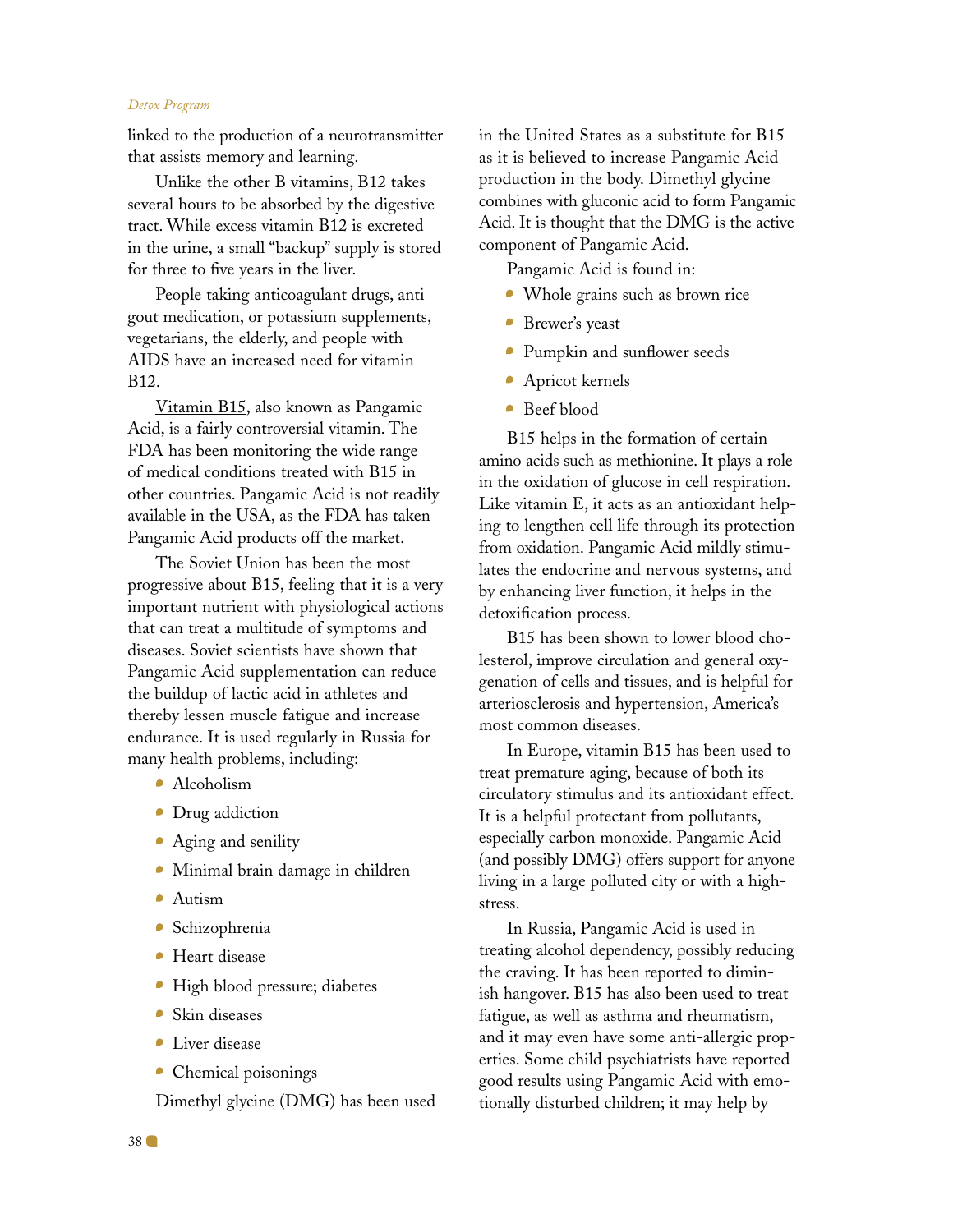stimulating speaking ability and other mental functions. B15 may also be used for autism, but more research is needed.

It is currently not legal to distribute B15 in the United States, though it was used as a supplement for some time through the 1970s. The most common form of Pangamic Acid is calcium pangamate, but currently it is dimethyl glycine (DMG), which may even be the active component that has been hailed in the Soviet Union. Pangamic Acid, or DMG, is often taken with vitamin E and vitamin A. A common amount of DMG is 50–100 mg. taken twice daily, usually with breakfast and dinner. This level of intake may improve general energy levels, support the immune system, and is also thought to reduce cravings for alcohol and thus may be very helpful in moderating chronic alcohol problems.

Vitamin B17 has been completely eliminated from the complex B-vitamin supplements also, but can be found in nature with foods containing the other B vitamins. According to research provided by nutritionists and medical scientists from decades past, vitamin B17 is a natural cyanide-containing compound that gives up its cyanide content only in the presence of a particular enzyme group called beta glucosidase or glucuronidase. Miraculously, this enzyme group is found almost exclusively in cancer tissue. If found elsewhere, it is accompanied by greater quantities of another enzyme, rhodanese, which has the ability to disable the cyanide and convert it into completely harmless substances. Cancer tissues do not have rhodanese. Therefore, cancer cells are faced with a double threat; the presence of one enzyme exposing them to cyanide, while the absence of another enzyme found in all other normal cells results in the cancer's failure to detoxify itself. Like with all other animals in nature that ingest B17 foods, the cyanide destroys diseased cells. The cancer cells that are unable to withstand the cyanide are destroyed. The non-cancerous

cells are not threatened by the cyanide and remain unharmed.

Vitamin B17 is found *naturally* in many foods. If you eat foods containing vitamin B17, your body will know what to do next. All other animals in nature instinctively do this. Consider it nature's cancer prevention. If only modern medicine would allow it to be so.

So, in a nutshell, you can see why this B-vitamin Complex is important during a detoxification program to restore, replace, and repair damage from toxins.

### *Digestive Enzymes*

Digestive enzymes should be taken after every meal when detoxing. Always supplement with an enzyme that contains upper enzymes (papain, HCL) and lower enzymes (amalyse, lactase, etc.), the stomach digestive aides and pancreatic digestive enzymes. I recommend taking digestive enzymes immediately AFTER eating a meal so to give the stomach a chance to produce its own needed stomach acids in order to properly dissolve food intake. What the stomach cannot produce on its own can then be supplemented.

Always maintain good digestion. Digestion is where 'eating right and good health begins.

Animals must maintain a high acid level in their stomachs in order to digest food, vitamins, and nutrients. After more than thirty years of eating alkaline foods such as white flour and margarine products, most human beings' acidic levels within their stomachs are too alkaline and, therefore, ineffective. (The stomach is the one place in the body required to maintain high acidic levels during digestion.)

After meals, remember to take a digestive enzyme, papaya or eat a raw lemon, drink a rich red wine, or take a betaine hydrochloride supplement to aide in the digestion of your food, especially if you eat a meal of red meat or heavy in fake processed oils. To support the stomach lining, you can eat raw cabbage at least three times a week to keep the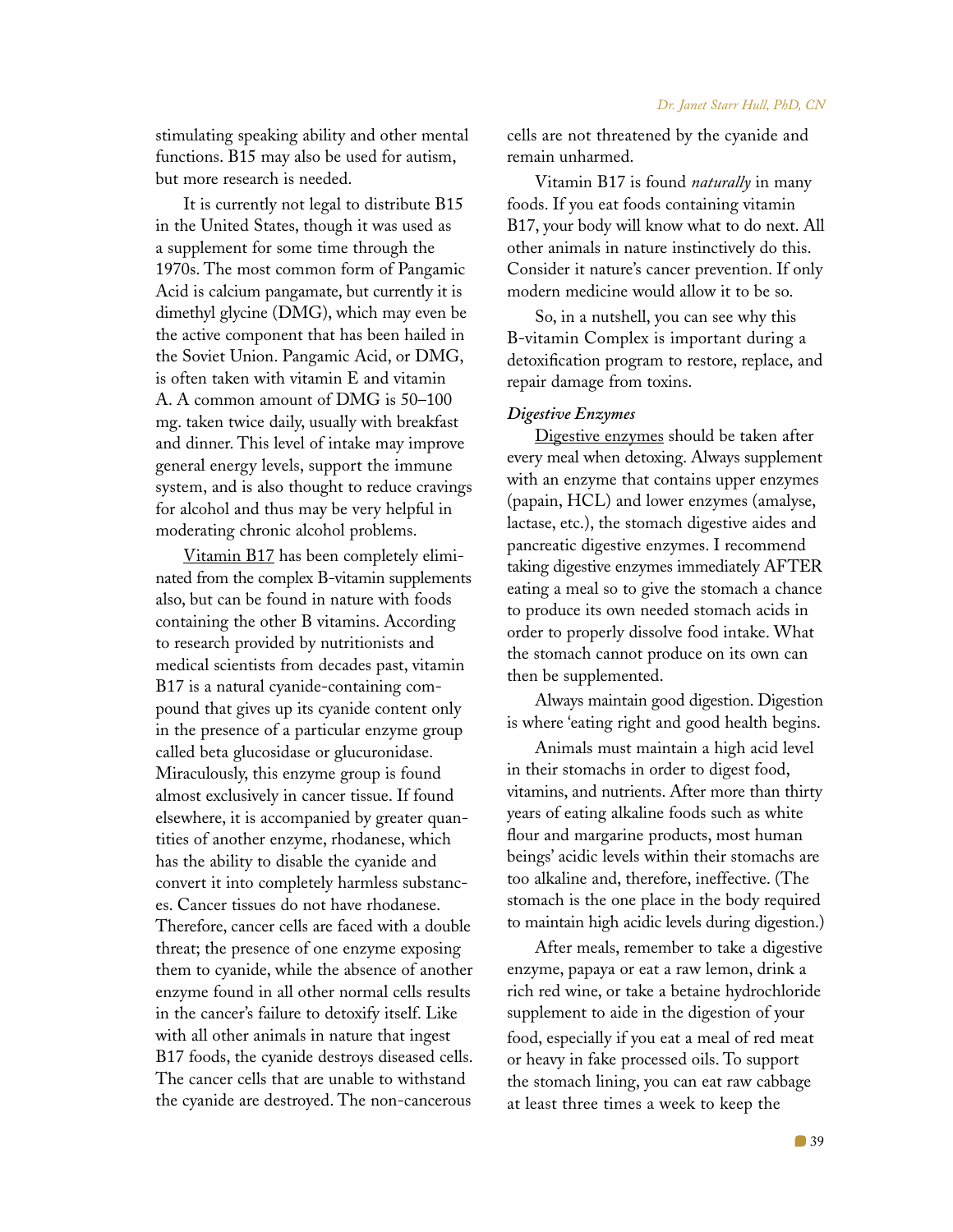mucin cells lining the stomach walls thick and healthy. Research supports that stomach ulcers disappear when raw cabbage is eaten to rebuild the stomach lining.

As written in the pH chapter of the book, eat 75% raw food with each meal, including high fiber grains, smaller portions of red meat, drink an abundance of water, and maintain a regular supplementary program of the specific vitamins and minerals determined by an individual hair analysis.

### *Multi-Vitamin*

Multi-vitamins should be taken three to five days a week. As much as you may think you are eating a balanced diet, unless you grow your own organic foods, most Americans are not getting the proper amount of vitamins and minerals from the public food supply. American soils are depleted in nutrients and saturated with chemical pesticides and fertilizers, especially on corporate farms. Modern societies are ridden with fast foods saturated with artificial chemicals, and children are being raised with too many choices of unhealthy foods and artificial sweetness. Convenience is more important than quality. Drive-thru fast-food services have doubled in the past five years and have now become a \$129 billion American industry. Home deliveries, instant fulfillment, and microwaving have created a financial empire as people become less physically active.

It is merely an "insurance policy" to supplement with a natural, organic multivitamin and mineral at least five days a week. If you have sufficient vitamins in what you do prepare as meals, it won't hurt to keep a good vitamin supplement available for special times of need. I recommend taking a multi-vitamin three to five days a week, as it is good to allow your body to rest for two days each week in order to "wing it" naturally and flush out any residual build-up in the liver from foods, medications, and/or supplements.

### *Dietary Reminders*

- No artificial food chemicals, aspartame or other diet sweeteners
- Use only sea salt
- Lessen processed foods; use olive oil, coconut oil or cold pressed seed oils of choice
- No white flour or white sugar; replace with whole grains, Brewer's yeast, unprocessed sugars, and bee pollen local to your area
- **Eat 75% raw or steamed foods at each** meal

#### *Exercise*

- Honor a scheduled weekly workout of biking, walking, aerobics, etc.
- Twenty minutes of regular exercise will do the body more good than a procras inated periodic extended workout

### *Optional Supplements of Value*

- Body Oxygen® dietary food supplement
- Green drinks, such as Barley Greens® and green teas
- Ezzeac<sup>®</sup> Plus Herb tea
- 100% Willard Water Concentrate®
- SeaSilver® whole food plant-based liquid supplement
- Liquid kelp for thyroid and iodine supplementation; kelp aids in radiation exposure
- Broken cell wall Chlorella for mercury detoxification  $\bullet$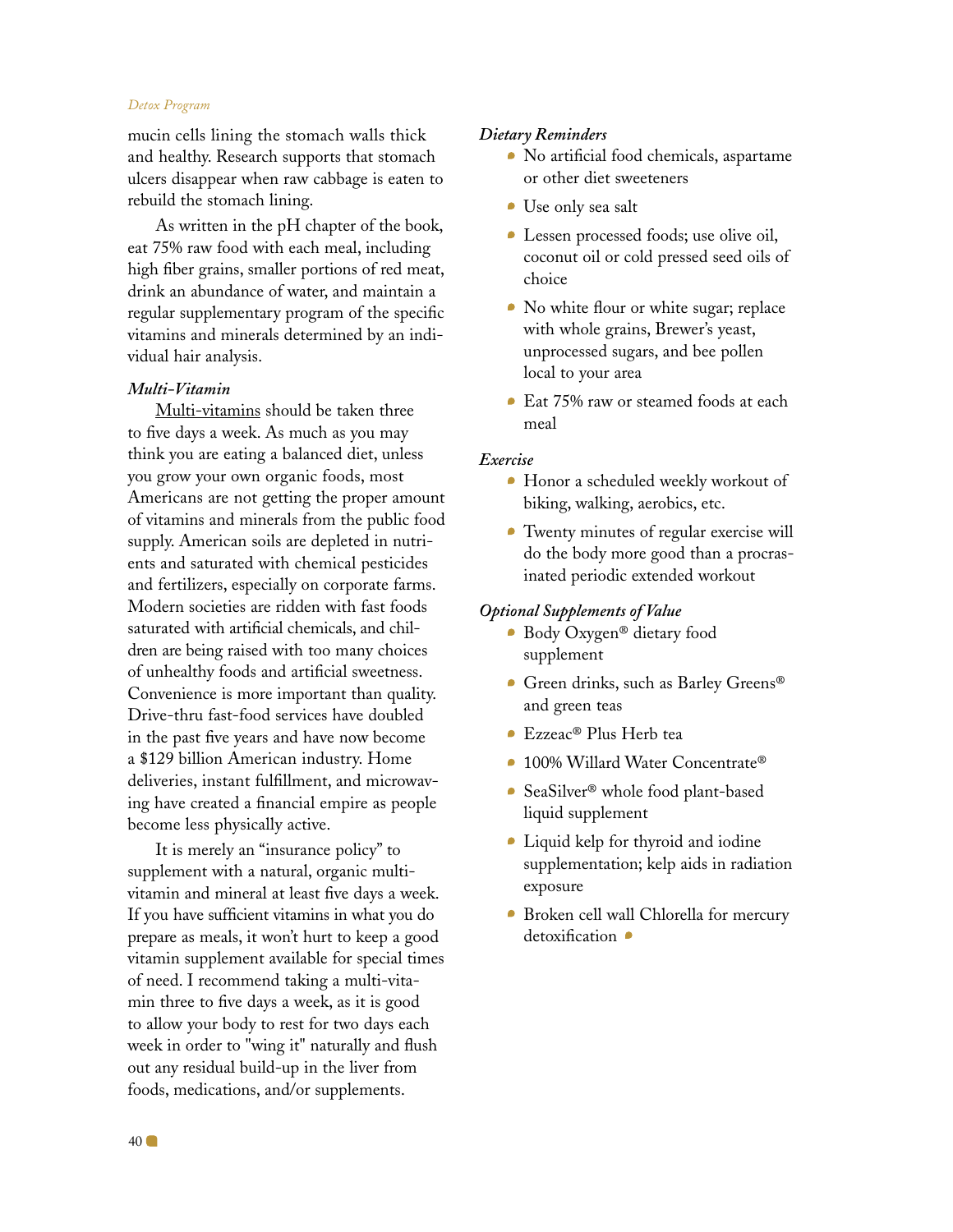# **Chapter 4**

### **Detoxing Disease**

I believe in miracles. The human body is one of the most miraculous creations there is. Just let it do its thing and witness a miracle everyday. Real magic. Blink, breathe, think, feel, and heal a cut. When you let your body take charge, it does quite well on its own! Mankind started out this way. Many cultures around the world still live this way.

My curious mind never stops. Not a day passes that I don't reflect on my 1991 diagnosis of Grave's Disease. Diseases are an intriguing phenomenon, especially when you've had a personal affiliation with one. I decided to explore the history of disease. I wanted to know, 'Where did diseases come from? When did disease begin to effect mankind?'

### **The History Of Disease**

At the time of my illness, I was teaching International Studies at the University of North Texas. I found the answers I was curious about in my own office within the most

beautiful medical geography books written on cultures throughout the world. I discovered that disease accompanied the history of food. Life for the ancient hunters and gatherers was a day-to-day proposition. At best, dining meant hand to mouth. One day primitive man accidentally dropped a piece of meat into a fire, pulled it out and noticed that it tasted better and was easier to chew when it was cooked. It was at this time the first culinary school was founded, offering classes on how to boil water while preparing woolly mammoth.

The taste of cooked meat made humans fierce hunters, sometimes killing their own kind as well as the animals they hunted. Human beings have a history of becoming more aggressive for the sake of convenience. Humans focused more and more on food. Human beings became a more complex structure culturally, and nourishment also became more complex.

Over the centuries, humans perfected ways to produce more food with less work. They planted crops such as barley, corn, veg-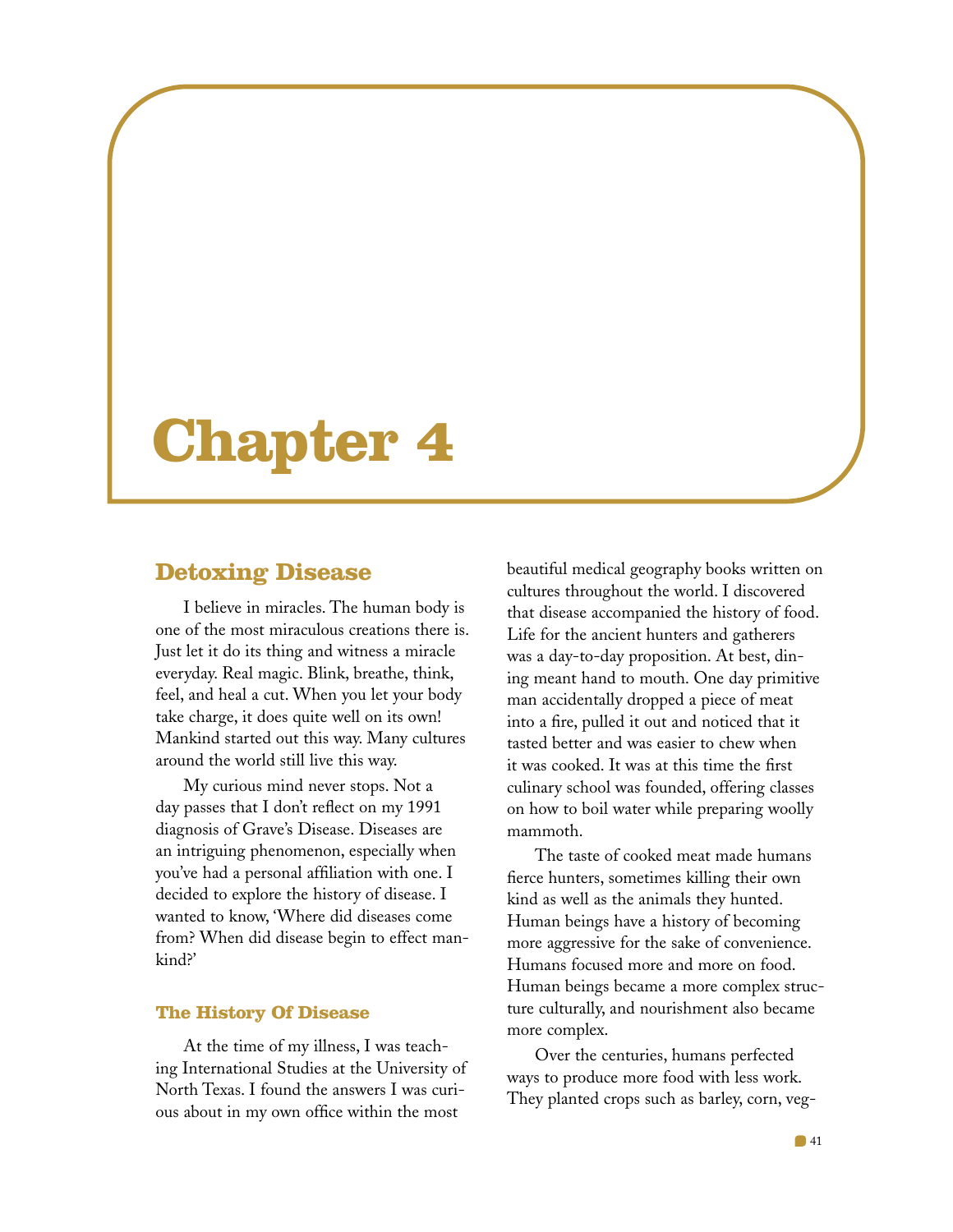etables, and grass to feed domesticated animals. The art of farming seeded the beginnings of larger and larger communities. Farming for profit was such a good idea that it spread around the world. Over thousands of years, more and more people began to plant crops and settle down in villages and towns. There were fewer nomads and hunter-and-gatherers left in civilized societies.

Farmers started trading food with other villages and began storing food for future use. For the first time in human history, having surplus food allowed people to escape some of the day-to-day worries about not having enough to eat.

Human beings had taken an evolutionary big step—instead of adapting to fit their environment, they began changing the environment to suit their needs. Previous ways of life had kept groups fairly small and their ritual of food gathering was in balance with their natural surroundings. That was now changing, and not necessarily for the better.

### **Do We Control Technology Or Is Technology Controlling Us?**

Technology began spreading around the world by the year 1760. Inventions stimulated fast growing industries. The food industry and the medical industry began to dominate societies. The more technological food became, the more advanced medicine became. It is an interesting fact that the evolution of food and medicine has been hand-to-hand from an early beginning.

Medical doctors learned how to control germs. They began operating on living human bodies. More people gathered inside cities instead of on the farms, and humans opened to a new lifestyle—urbanization.

The rich and more advanced European societies believed they were superior to the people in poorer societies. They tried to convert whom they called the "savages" to

their modern way of living. They brought new medicines to the poorer countries and showed people how to cure and prevent disease, which slowed the natural death rate. By imposing medicines on the number of babies being born in the more primitive countries, populations began to steadily grow, creating the need for more food and more medicines. The circle widened.

### **Population Explosion**

The world's human population continued to grow at an alarming rate. At the time the Paleo-Indians crossed into the Americas from Asia, the total world population was around five million. At the time of Julius Caesar, the population had reached 250 million, climbing to 500 million by the year 1650. By the year 2020, the world's population is estimated to be over eight billion.

Throughout history, widespread famine and disease have slowed population growth. The leading killing diseases were tuberculosis, typhus, plague, and smallpox. Today with the aid of modern medicine, man cannot only control disease, but control life and death. The result: a world population growth that is out of control.

The growing number of human beings signals an increase in the production of food, housing, energy, waste, pollution, new diseases, and war. As human numbers continue to increase, the quality of life is currently being debated. Humans have become dangerously dependent on a monster of their own making—technology and the money and pollution it creates. Are human beings in control of technology, or is technology controlling human beings? Among the countless species with which we share this planet, human beings have the power to design the future and all other beings' existence along with it. Whether humans have the wisdom to plan the future well remains to be seen—not by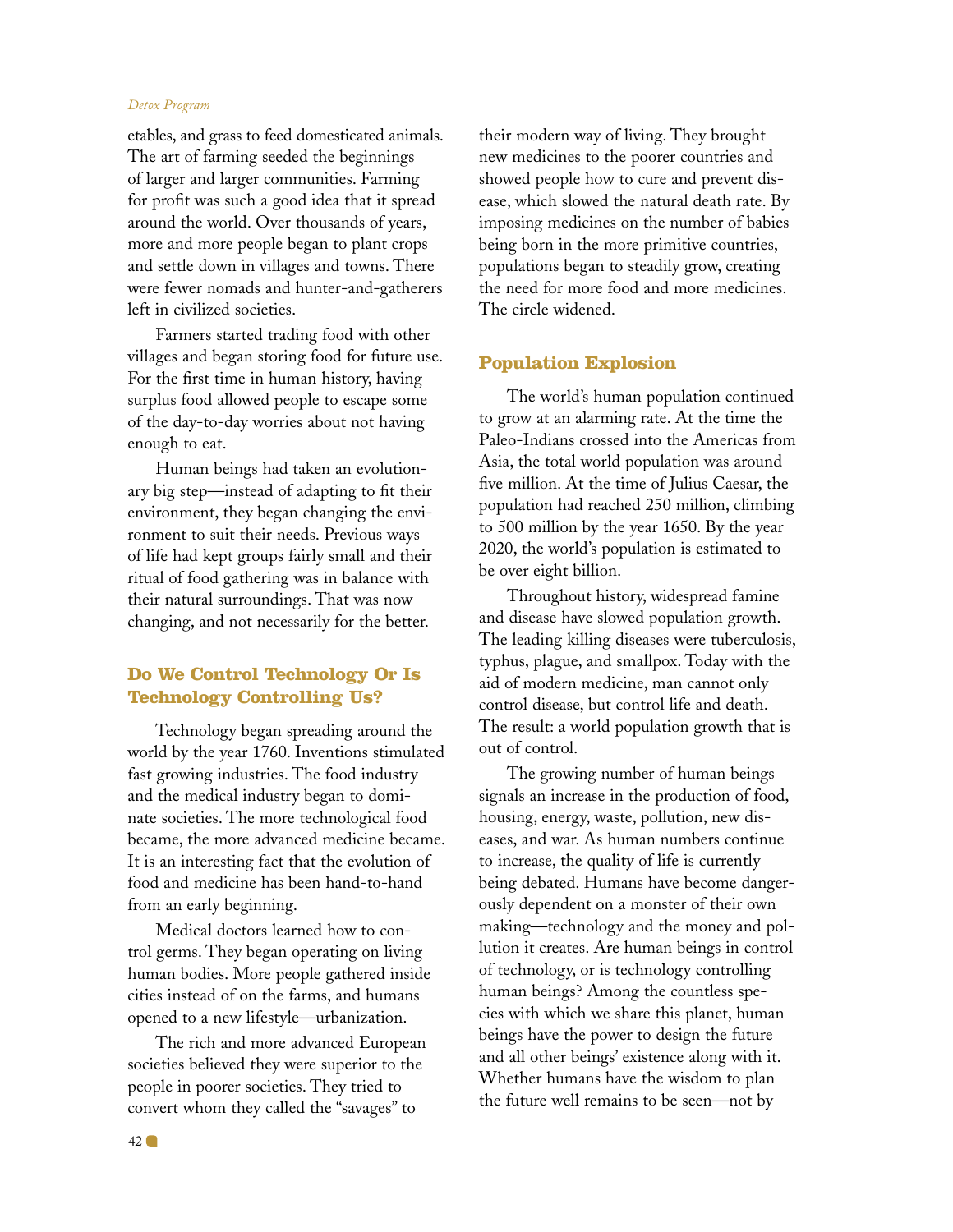humans themselves, but by the generations of all species farther along the evolutionary path.

As our planet becomes more crowded, human beings look for new sources of food. As farmlands shrink amid expanding cities and the quality of drinking water decreases, the cost of producing, cultivating and transporting proper nourishment amplifies. It is at this point technology becomes an influence. Technology has made it possible to increase the surplus of goods—but artificially. This makes economic sense, but it doesn't work nutritionally. Food cannot be manipulated by man's technology. The human body must remain an autonomous organism beyond man's control. Human beings, as other animals, must not forget their primordial origin as well as their position in the circle of life on this planet.

Animals in the wild, including those in the rivers, lakes and seas, are sick and dying from being exposed to man-made chemicals. Human beings are no exception. We have polluted ourselves into a corner. Chemicals in our food supply are no different than chemicals in the environment. When man-made chemicals are ingested in small doses, human bodies may not always react immediately, but over time, toxic chemicals accumulate in human cells causing illness and death. If too many artificial chemicals are consumed, the body's natural defenses become overloaded. The body is then not able to remove all the toxins. This becomes a threat to health, and the body becomes weak and diseased.

### **The Concept of Disease**

Disease is defined as any condition that disturbs the normal functioning of a living organism, whether in whole or separate organs or organ systems. Disease is simply a lack of health and well-being.

The concept of disease has changed over time. Early man tended to view disease as divine intervention. Modern knowledge taught human beings to accept disease as a natural process. Today, disease is epidemic and understood and manipulated at the microbiological level.

All organisms are subject to disease. The causes of some diseases are unidentified, but they range from living to non-living agents that invade or otherwise affect the body, to various environmental and psychological conditions, to hereditary factors. There are genetic diseases, infectious diseases, parasitic diseases, system and organ diseases, and diseases caused by contamination—contamination by chemicals humans have no business eating. The more chemicals we add to our foods, more new diseases develop. There are now record numbers of childhood diseases, seizures, strokes, heart attacks, diabetes, and mental diseases today than ever before in human history. Human beings have become dangerously dependent on a monster of their own making—the technology of food. Are we to control it, or is it controlling us?

### **The Technology of Food**

As a child growing up in Dallas, Texas, I used to spend hours looking out my bedroom window staring at the beautiful Texas ranch that once surrounded our house in the 1960s. I would gaze at sleek horses and magnificent Texas Longhorns grazing amid vast pastures of grass and painted wildflowers. It was common for comical roadrunners to shoot across our driveway unannounced. Woods and native songbirds were everywhere. The creeks were filled with crawdads, a small lobster-looking creature the boys used put down our backs on the playground at elementary school.

Within ten years, I witnessed Dallas explode in magnitude. The ranch outside my window sold. The view became one of stores, gas stations, housing developments, vapor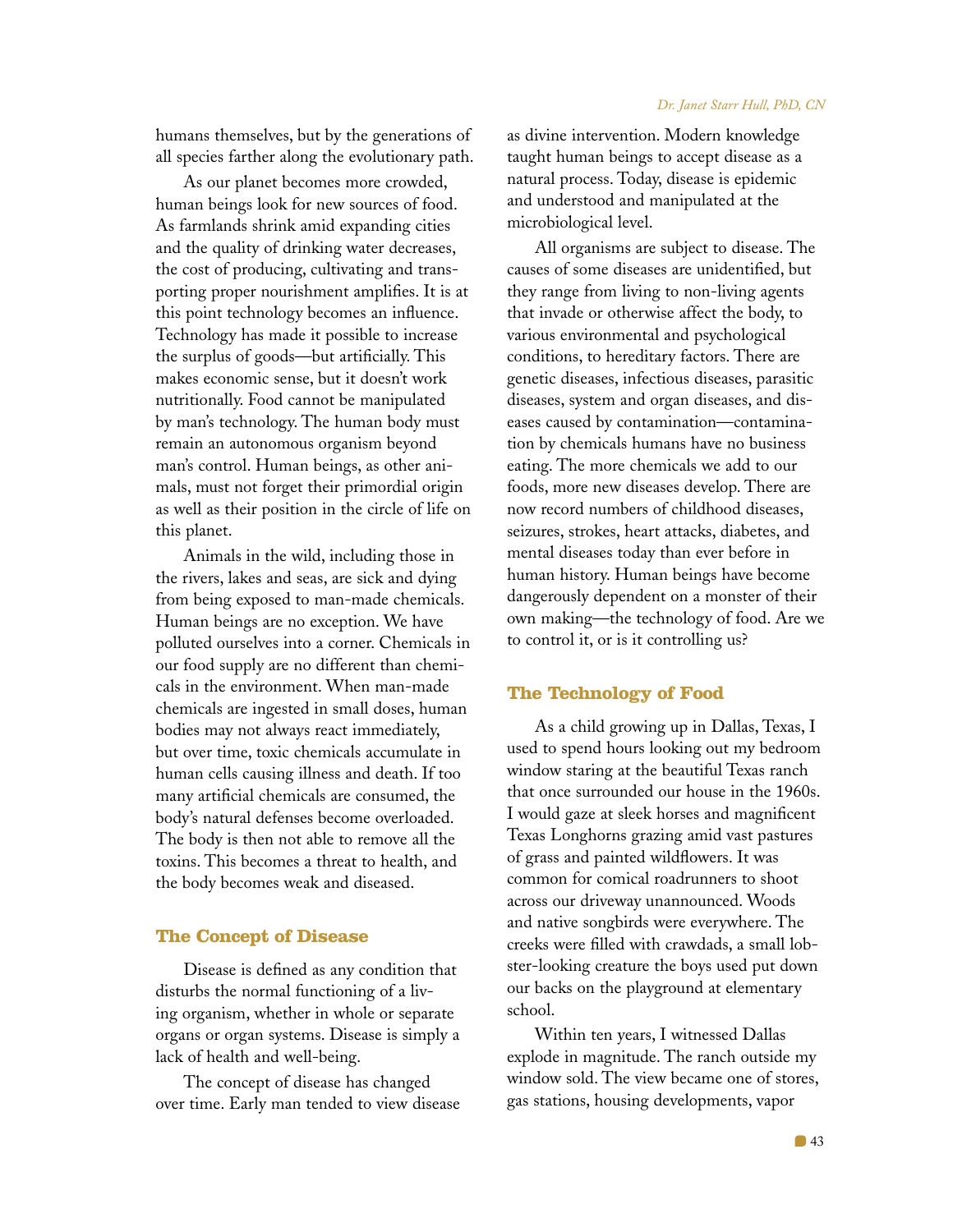light posts, and neon shopping placards. This is urban reality, and part of what I believe is steering people out of balance in Western societies today. Big cities are the breeding ground for fast foods, dieting frenzies, and eating disorders. They are the demand center for convenience.

Nature invariably suffers in the growth of modern cities. To support a growing population, trees have to be cut down to provide spaces for buildings, the wildlife are killed or run away, and thick layers of concrete spread over old farms to provide roads, neighborhoods, and shopping complexes. Nature, along with the basics of living, keeps getting pushed farther and farther away.

To an environmental engineer like myself, pollution represents water and soil contamination from unnatural sources such as emissions from cars, factories, and airports. The toxins are unable to dissolve or breakdown naturally in the environment. It is now time to include chemical poisoning from food as pollution, too! Getting sick from pesticides and farm chemicals is no longer the exclusive health danger. Chemicals added to our food supply as "food additives" cause disease in people like you and me. The chemicals used for terrorism and warfare are unimaginably devastating to the health of all living beings. Only until I dealt with the pollution of my own body during my illness with Grave's Disease did I realize that pollution is indeed within us all.

### **Pieces to the Puzzle**

Experiencing Grave's Disease showed me that I had been totally unaware of what my lifestyle was doing to my health, both mentally and physically. I am now more aware of my diet and my environment. You don't have to become deathly ill to return to the basics of living, though. During my natural recovery, I discovered there were different components

to proper nutrition—identifying the cause, removing the toxins, and restoring depleted nutrients—and that healing from an illness was like fitting pieces of a puzzle together, one-by-one.

Toxins activate certain natural enzymes in the body. These enzymes magically transform the toxins into water-soluble substances that can be excreted from the body. Drinking lots of water and sweating during exercise helps eliminate toxins. But, if the toxic load gets high enough to saturate the fatty tissues, the toxins will begin to deposit in the body organs and in brain tissues. Over time, the contamination accumulates, creating scum or body sludge. You can see this same type of sludge along riverbeds and shorelines, but you can't see it inside of you. This doesn't mean it's not there! This sludge clogs oxygen flow and inhibits the ability of nutrients to reach the individual cells. Due to the inability to breathe and be nourished, the cells mutate, making themselves susceptible to cancer and other diseases.

Nutrients within your body protect your cells from the damage toxins cause. They aid in eliminating toxic chemicals. If pollutants continuously enter your body, more and more nutrients are needed. The cleansing cycle goes on until the body is completely purified. And, it can purify itself if you supply it with the right nutrient "tools" and stop flooding it with man-made chemicals. The Detoxification Program identifies the toxins and removes them from both the water and fat stores of the body tissues.

With the amount of synthetic chemicals in contemporary, processed foods today, it is harder and harder to eat enough live enzymes, vitamins, and minerals to stay detoxified and nutritionally balanced. Pollution is increasing to such dangerous levels, all animals are absorbing damaging degrees of toxins. It is overwhelming when you add it all up. We are bombarding our bodies with poi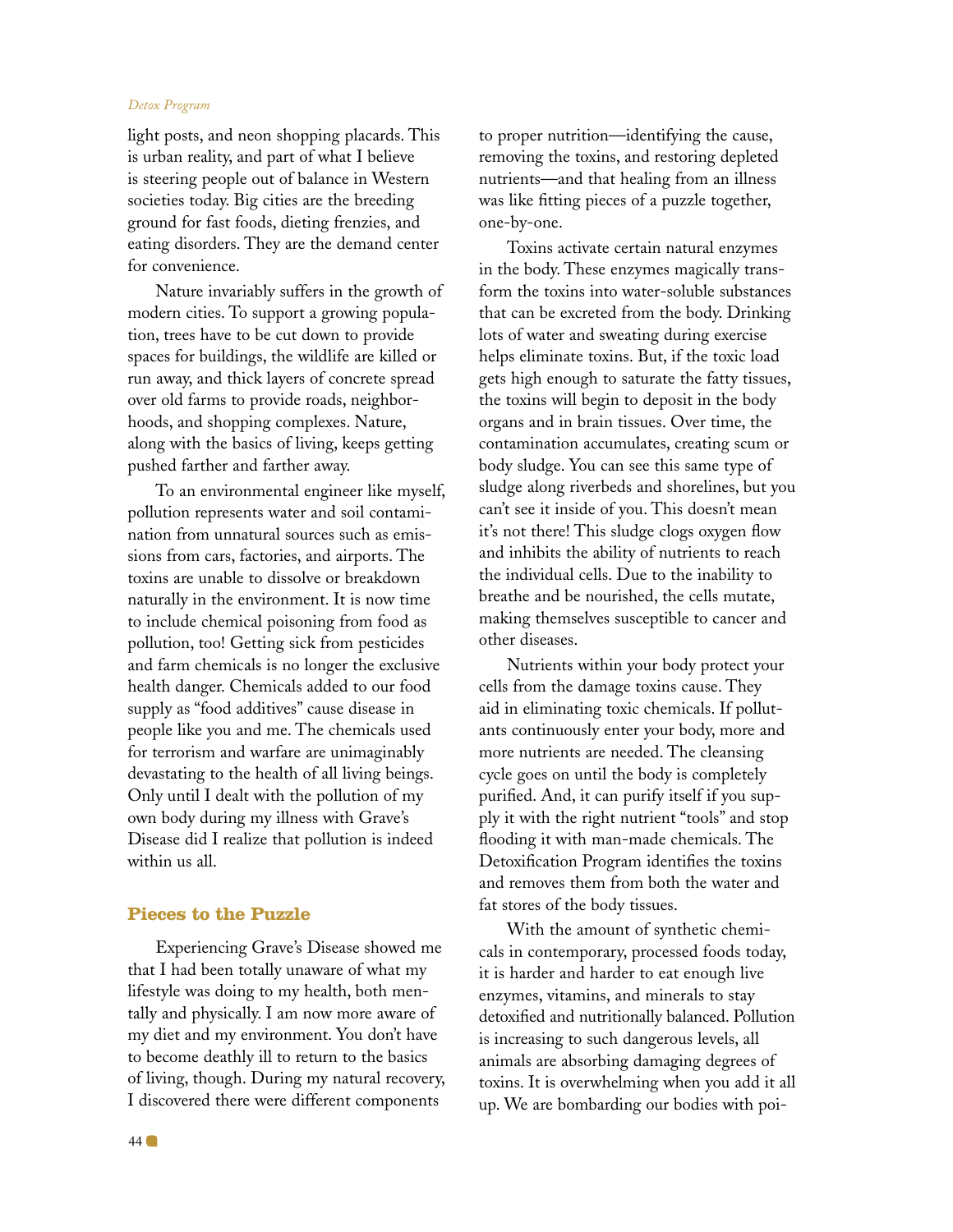sonous chemicals from inside-out.

### **Simplify your life**

During the Global Forum on Environment and Development for Survival held in Moscow in January 1990, Onondaga Clan Mother, Audrey Shenandoah, delivered a keynote address in which she defined "nature." She stated, "There is no word for 'nature' in my language. Nature, in English, seems to refer to that which is separate from human beings. It is a distinction we don't recognize. The closest words to the idea of 'nature' translate to refer to things, which support life. It is foolish arrogance for humans to think themselves superior to all life-support systems. How can one be superior to that upon which one depends for life?"

"I would urge the whole concept of nature be rethought," she continued. "Nature, the land, must not mean money; it must designate life. Nature is the storehouse of potential life of future generations and is sacred... Society needs to prioritize life-supporting systems and to question its commitment to materialism."

Filtering factory emissions, recycling garbage, and saving baby seals are but meager measures to reverse environmental damage already done. Human beings' abuse of nature has and is rapidly evolving. We can't afford to pollute the Earth and our food supply as we are today. Nor can we afford to pollute our bodies without destroying ourselves. There is no difference between a mountain stream bubbling with clear, blue water and a river of rich, red blood flowing within your veins. Life is life. Pollution is pollution—inside or outside the body. Simplify your life before an illness forces you to.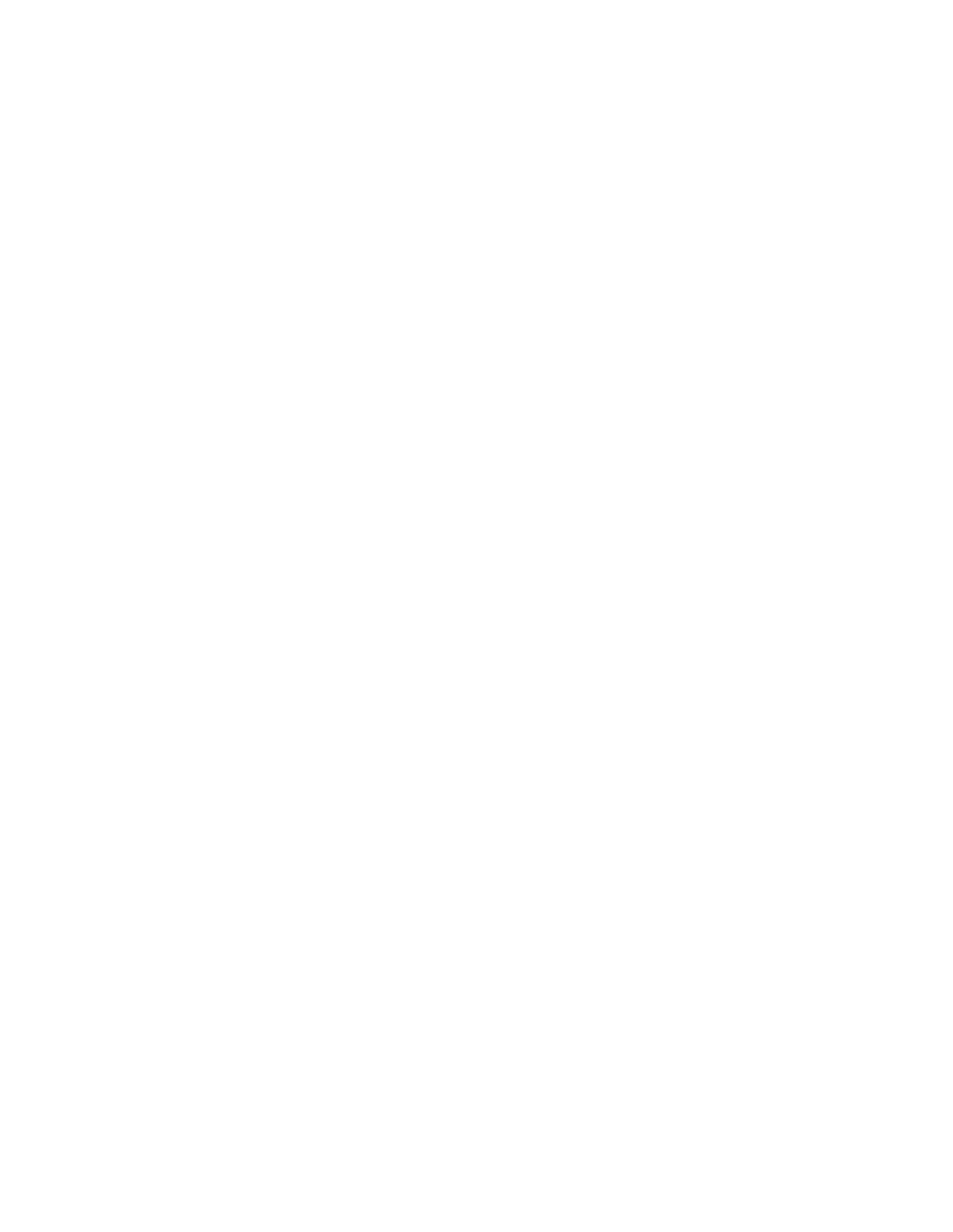# **Chapter 5**

### **What To Expect**

Have you ever driven by a landfill or sewer on a hot day or been in a room where something died within the walls? It has a distinct rancid odor, wouldn't you say? This isn't the most pleasant thought, but when you have rancid chemicals, bacteria, or yeast within your body that have been trapped for weeks, months, or years, it's going to have an rotten odor when you remove it. As you detox your body, you may experience this unpleasant odor in your stools and/or from your pores, and might want to take more than one shower or bath each day until you have purged the toxins. You may also experience headaches, initially, or flu-like symptoms. These symptoms won't last forever, just during the cleansing process, if at all.

This is not to discourage you in the least, if anything it should encourage you to press forward with the detox program. If you host rancid chemicals within your body, you must get them out. You'll know they are gone when the body odor is gone, when your bowel movements are odorless and float in

the toilet and your urine is clear, and when your energy level is up. Keep this reality a goal, and stay with the discipline of driving the impurities out of you no matter what the short-term offenses may be.

Aspartame, for example, is directly associated with over 92 disease syndromes. How can one food toxin create such a variety of health symptoms? When aspartame goes into solution within the body, it moves throughout the body systems like water soaking into fertile soil. Aspartame, like other toxic chemicals, will go anywhere your water stores penetrate inside your body tissues. More specifically, aspartame is a neurotoxin, which means it also penetrates into the brain. This is dangerous because any toxin that is allowed into the extraordinary brain center can reap havoc throughout the body, creating a domino effect. Anywhere the brain affects, so do the chemicals within the brain—like taking an aspirin to kill pain down at your big toe. In other words, aspartame and chemical toxins create a rancid environment anywhere within your body. The degree of toxicity may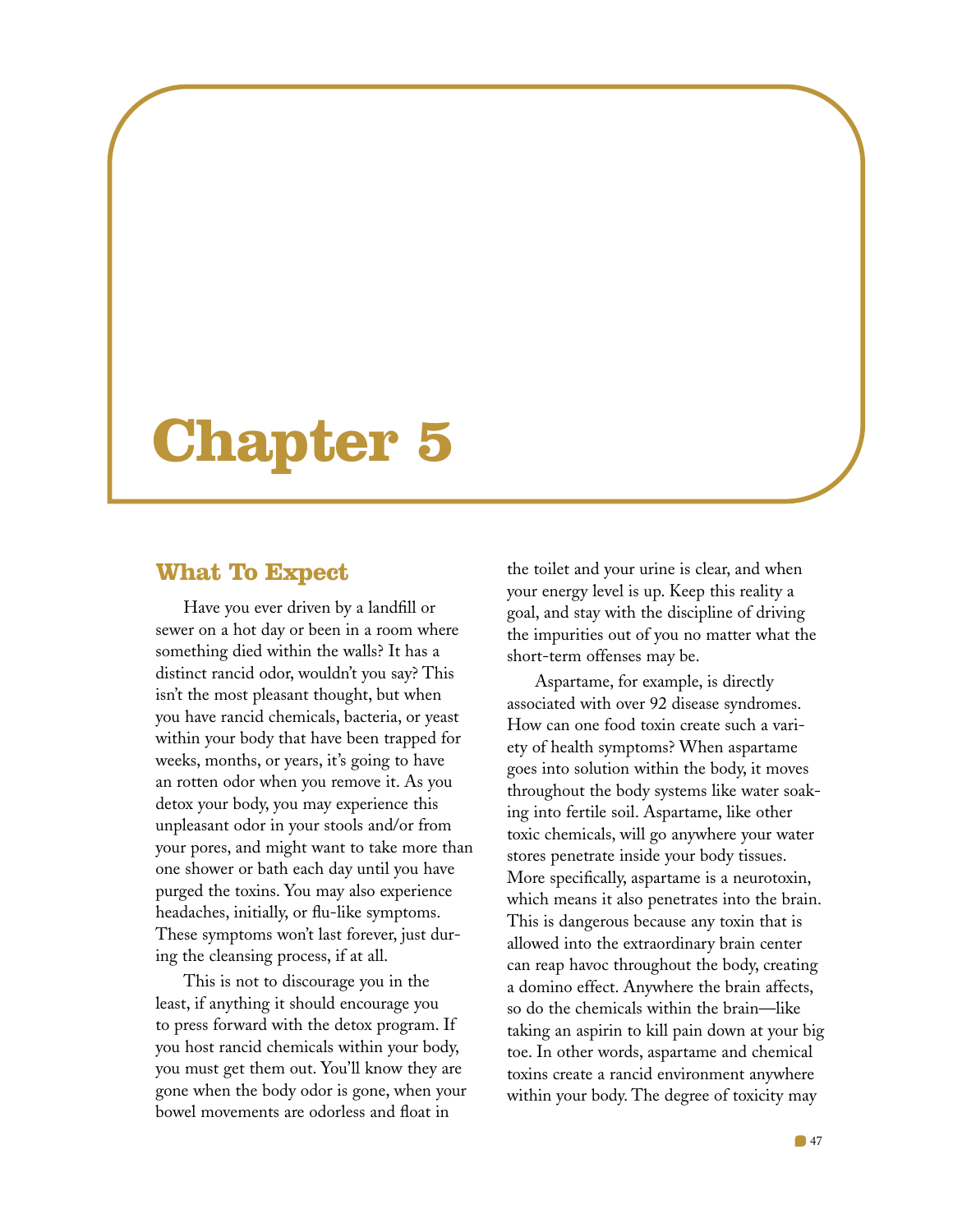vary from person to person and from symptom to symptom depending upon the toxin.

So heads up in case you do experience a toxic reaction as you remove toxins from your body. Celebrate them instead of fearing them because you are witnessing the removal of the things that are making your body ill.

To explain the various withdrawal reactions another way—once toxins get into the brain, they don't get back out without you paying a price—headaches (migraines to be specific), mood swings, depression, aggression, sadness, body aches, joint aches, rapid heart rate, insulin swings, cravings for carbohydrates, weight problems, menstrual problems, sexual apathy, vision problems, ringing in the ears, nerve problems and seizures ... chemical toxic by-products floating around in your brain and body like loose cannons. So any of the 92 identified symptoms recorded from using aspartame, for example, could happen to you, and you'll lay witness to them as you detox!

I tell people to look for their "weak link," which is usually an inherited weakness. This is where toxins within your body will be noticed first because this is the weakest part of your make-up. Toxins such as radiation, heavy metals and food chemicals weaken your weakest link first. By removing all chemical toxins from your diet and environment, you can focus on strengthening your weaknesses rather than tearing them down.

### **What to Expect From the Niacin Flush**

You may not be prepared for the "Niacin Flush." I have a client who drove in a panic straight to her doctor's office after taking her first dose of niacin, fearing she was having a heart attack. Her doctor typically did not know what a niacin flush was, and told her that she was "allergic" to the niacin. Her doctor scheduled her for a lung x-ray and

breathing analysis because her niacin reaction initially made her short of breath. I wish she had called me first! My client discovered that it was simply the niacin removing toxins from her lungs and blood stream, as her lung x-ray and the many expensive lab tests her doctor had her go through showed her lungs were clear.

Rest assured that niacin reactions don't cause heart attacks or breathing difficulties under normal conditions, but you must be aware that a true niacin flush is a very different experience the first time you have one. It is not uncommon for your heart to race, your skin to get red like a sunburn, your body temperature to increase, and you may even break a sweat while you feel an adrenaline rush. This is one reason for taking the niacin shortly before an exercise workout, a hot shower, sauna, or steam bath. If your pores are open and your blood is flowing in an energetic manner, the niacin will immediately remove any toxins it has picked up in the blood and deliberately escorts them out of your body. You may or may not react uncomfortably, but you can be assured the niacin is picking up toxins—that's what you're feeling.

There are three ways toxins leave the human body:

- 1. Excreted wastes in the urine and the bowels
- 2. Vomiting
- 3. The pores

These are the three main outlets for stored body toxins to exit your body. It is unusual to vomit during a detox program unless the toxins are within the stomach, but I'm sure you can recall eating something rancid and immediately throwing it up and out of the system. Normally, toxins are removed through the urinary and intestinal tracks, but the toxins that are stored within the bloodstream and the fat stores within the body are commonly released through the skin. Body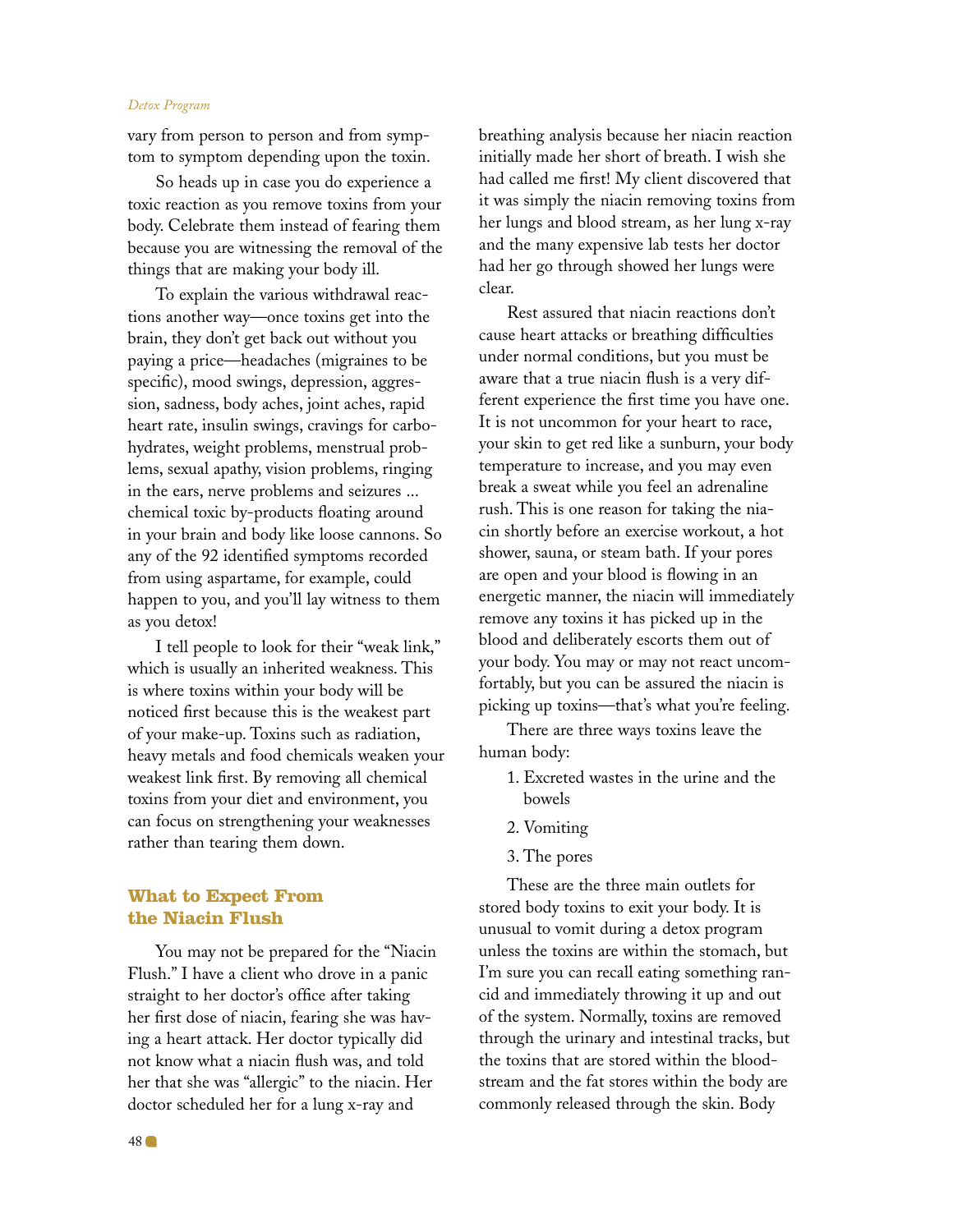odor is nothing more than toxins releasing from the lymph nodes and pores under the arm. The niacin flush is a healthy reaction to remove soluble toxins and fats.

### **General Reactions**

Depending where your body toxins are deposited, the type of toxin, and the degree of damage the toxins have already done, the body will react in some fashion to the removal of the toxic load. Commonly, people experience headaches as the toxins release from the brain. They may feel lightheaded, tired, or heavy-weighted. Some break out in rashes at various places over the body.

It is not uncommon to either have diarrhea or constipation, depending on the toxin. Flu-like symptoms are one of the most typical side effects of removing toxins, but this should last merely a few days and with no fever. Nutritional detoxification creates immediate body responses and rapid healing. Especially when you are replacing depleted nutrients while you are removing toxins.

The physical location of an individual body reaction during a detox program is more than likely the specific area where the toxic residue has deposited. These areas should be monitored and supplemented with extra care so to help those areas of the body cleanse and heal thoroughly. The hair analysis is a terrific tool for monitoring individual toxic reactions, as it specifies the precise nutrients an individual needs to restore damage done.

If you experience reactions to a detox program that frighten you, contact your local nutritional doctor or me. Asking questions is a healthy step as you remove toxins from your body. Re-read the Ten Steps and review each step carefully to remind yourself that cleansing your body requires faith and self-confidence. Healing your own body may be the greatest leap of faith you'll ever take.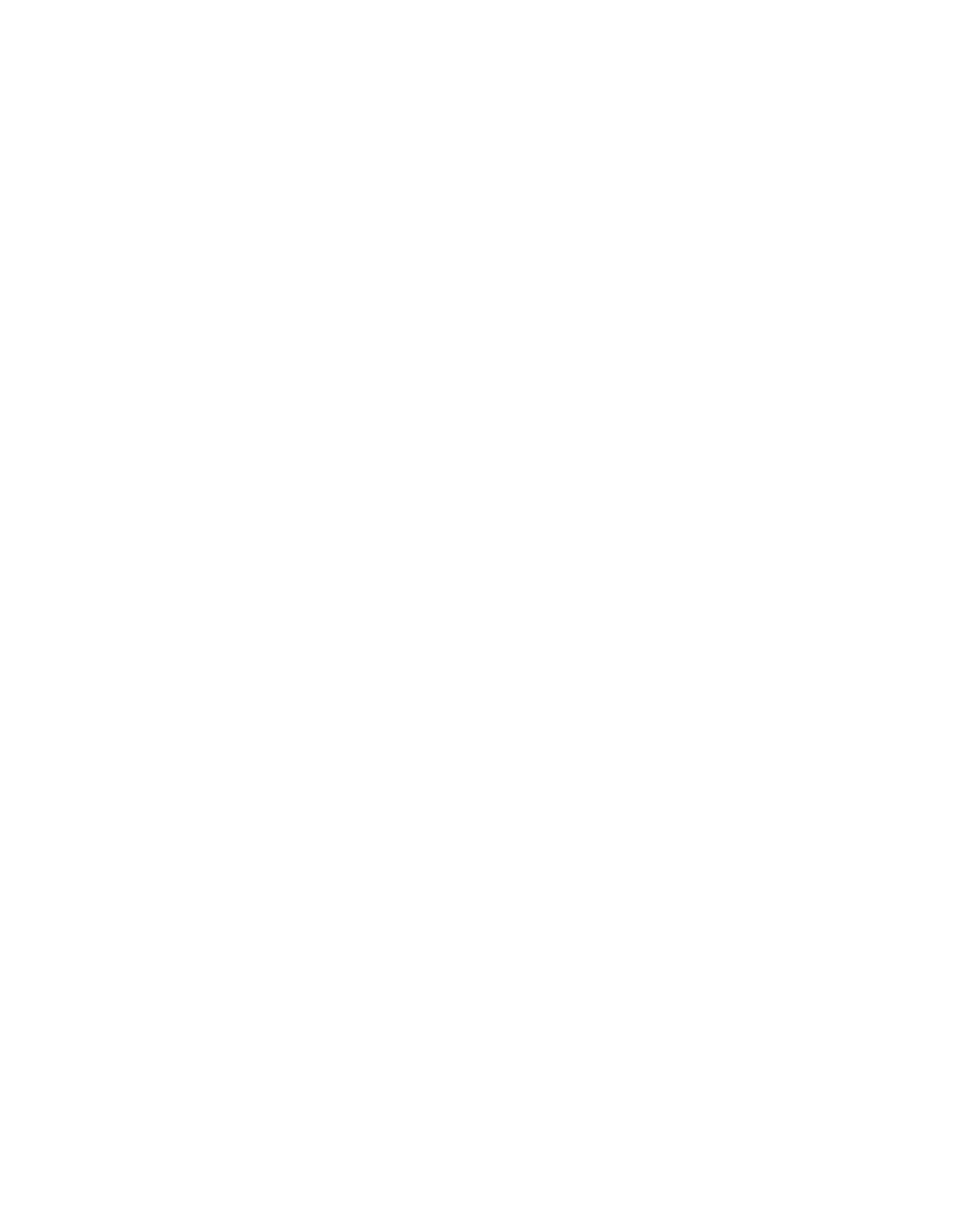# **Chapter 6**

### **1942: Woman's Home Companion Cook Book**

1942: "A nation is as healthy as the food it eats. We in America are a privileged people—we have in abundance a greater variety of food at all seasons of the year than any other people in the world. Out of this bounty, the meal-planner must select the right food to build the health and stamina of her family. To do so, she must know what to choose.

"To make this job easy we have prepared this simple chart. It is based on the rules for good nutrition and is in harmony with the Government's nutrition program."

Dorothy Kirk wrote this quote in 1942 for the Woman's Home Companion Cook Book, Garden City Publishing Company. I came across this priceless book while visiting my parents one Christmas several years ago. Traditionally, my sister and I gather at my parent's house for Mom's good cooking and Dad's irreplaceable old stories. While exploring a stack of Mom's old cookbooks all worn and curled on the corners, I discovered her

favorite. She loved this particular cook book so much she actually willed it to my sister, who found it first I suppose. Mom has referenced the Woman's Home Companion Cook Book ever since she was married in 1947. Back then, cookbooks included instructions on how to boil water with pretexts on the importance of prunes.

I was immediately captivated by the enigma of this old book, and in a sheepish manner asked Mom if I could have it. "Can I at least take it home for a while?" I requested in a childlike tone after she made it clear that "big sis" already claimed it. "I'd like to reference it in my next book," I stated. "This is incredible information. Just what I am looking for. This cookbook represents the common sense of food and basic nutrition long forgotten. I want to bring the ideals in this old book back to life!" How can she refuse me?

Mom was a bit irritated that I wanted to remove her prize from its permanent spot on her kitchen bookshelf, but after artfully convincing her that I'd take good care of it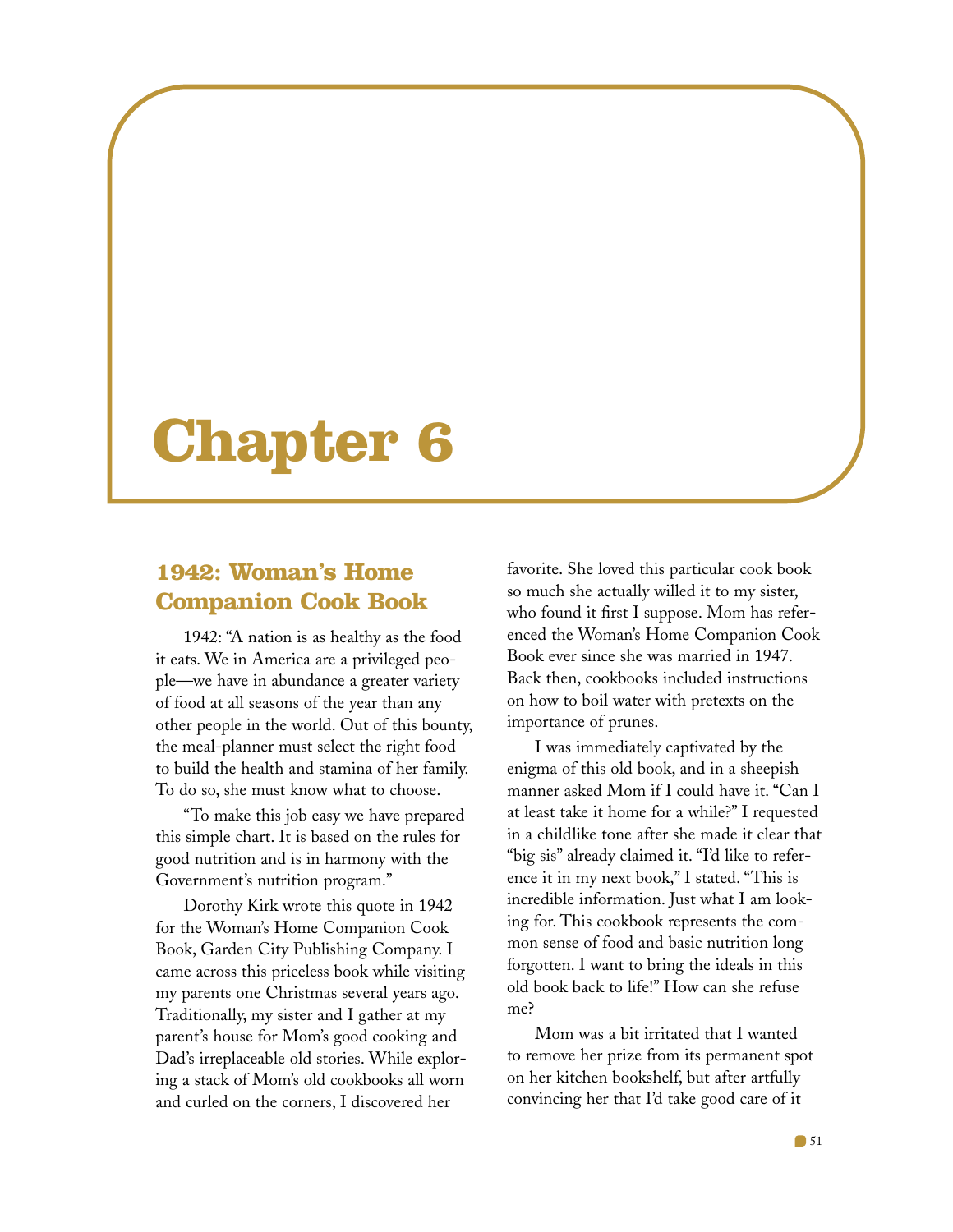and return it at her first request, she finally let me out of the house with it proudly tucked beneath my arm. She continuously asked me in the weeks that followed, "Are you finished with my cook book yet? I want it back!"

I could understand Mom's attachment to the old book. The wisdom inside this aging publication is without doubt vanishing today. The preparation of "genuine" food was assumed in the past, but modern eating doesn't deal with actual food as much as contemporary food substitutes and pre-prepared meals heated up in the microwave. Modern cooking addresses the preparation of fat-free, egg-free, sugar-free, calorie-free, cholesterolfree, nutrient-free, fiber-free, enzyme-free, acid-rich, chemically enriched food concoctions. Many cookbooks today liken chemistry books with formulas on how to create chemical meals with the least amount of effort as fast as possible.

Today, the U.S. Government acknowledges the following five "basic" food groups:

- 1. Dairy
- 2. Meats
- 3. Grains
- 4. Fruits
- 5. Vegetables

It has currently been proposed that the Dairy Group be excluded, deeming only four major food groups necessary for good health in modern society. In 1942, there were eight food groups.

- 1. Butter, Margarine, Oils and Other Fats
- 2. Citrus Fruits, Tomatoes, Pineapple, and Cranberries
- 3. Meat, Poultry, Fish
- 4. Milk and Cheese
- 5. Eggs
- 6. Green, Yellow, and Leafy Vegetables
- 7. All Other Fruits and Vegetables

### 8. Bread and Cereal

I propose we go back to the original eight! If you include one food from each of the eight food groups in your daily diet, you can rest assured you will receive the proper nutrients to stay healthy and naturally fit.

The average diet today is dominated by "refined" sugar and chemical sugar-free substitutes, refined white flour, foul hydrogenated cooking oils, dangerous chemical preservatives, artificial flavor enhancers, and unnecessary food colorings. These modern food additives may provide quick energy and a feeling of satisfaction, but all at the expense of sound nutrition. In 1942, the eight food groups that provided the necessary proteins, vitamins, and minerals for the maintenance of good health were divided as follows:

### **Group 1: Butter, Margarine, Oils, and Other Fats**

Peanut butter is included in this group. In the natural form, this group supplies energy and provides iron and some calcium. Raw peanut butter supplies B1. Avoid these foods, however, when they are hydrogenated and processed. Hydrogenization benefits the food manufacturer more than the consumer. The human body needs the oils from natural foods. Just as a car requires oil to keep its parts lubricated, human beings need oil for their body parts, too. Experiencing joint pain? Do your bones ever crack and pop? Try lubricating your system by eating natural oils. Your skin will look younger, too.

Human cells are saturated in water and oil. Human beings need oil to line the intestinal track. Most people who are constipated simply need water and oil in their digestive systems. Add these natural ingredients to your daily diet and loosen your system up! Plus, drink a glass of very warm water first thing in the morning, and you'll be running to the bathroom in less than thirty minutes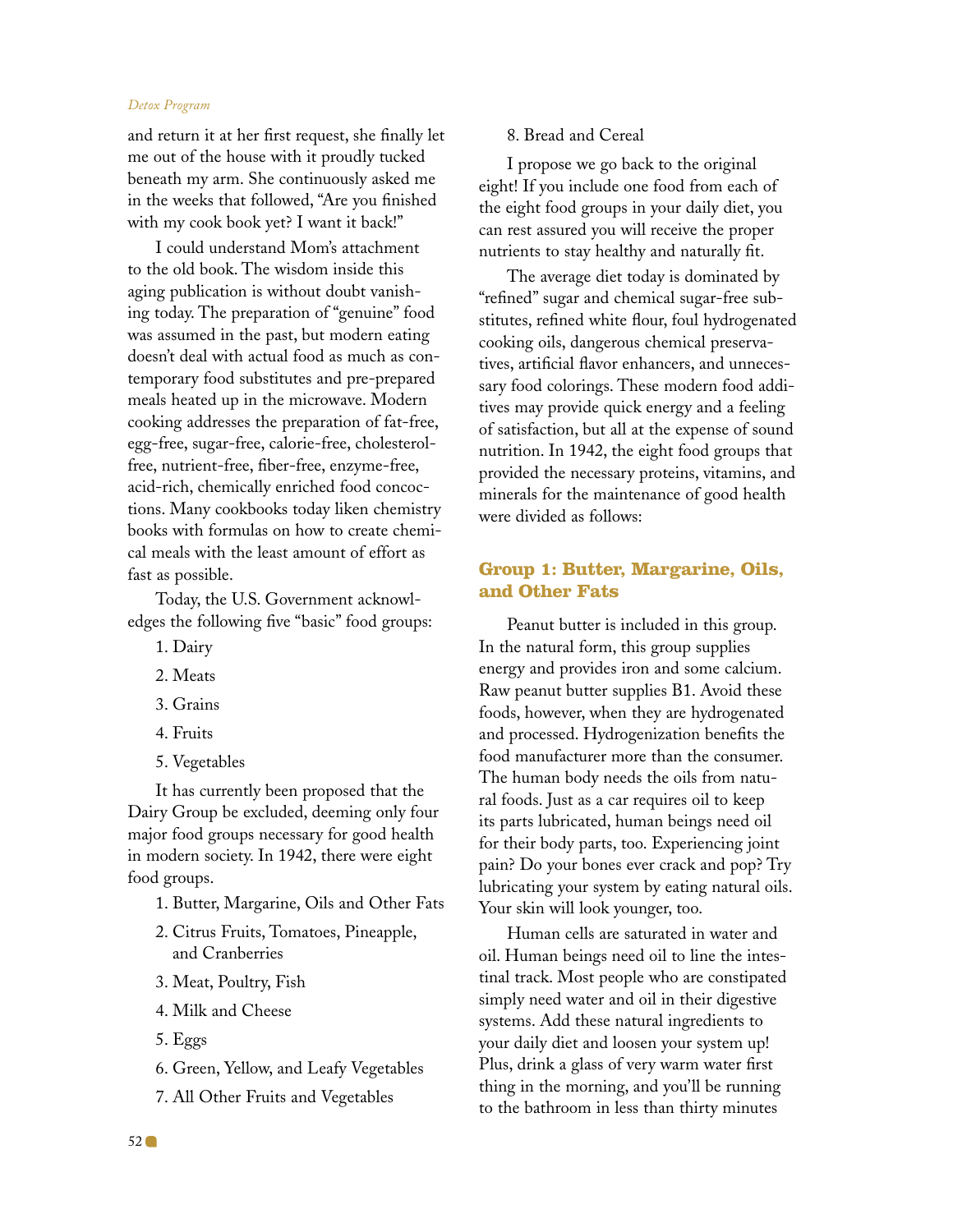to empty your bowels in a healthy and quick way.

Oil enables skin cells to stick together, lessening wrinkles and the effects of aging. Try this experiment: rub the palms of your hands together like two sticks sparking a fire. Keep rubbing until you feel your hands getting warm and moist. The faster your hands become moist, the more water and oil you have in your body, which is good. The longer it takes to feel any moisture, the more dehydrated you may be. If you naturally have dry skin, you need a lot of oil and water in your diet. People from cultures around the world who are naturally oily, such as Native Indians and Mediterraneans, enjoy many years of beautiful and youthful skin. They also have a lower incidence of colon cancer.

The human body has an uncanny way of processing natural oils. As the body digests cold-pressed seed oils, it uses the oils as it breaks them down inside the intestinal track. Seed oils are rich in the B vitamins and in chromium, both necessary for normal thyroid function and energy production. Natural seed oils aid in the elimination of bad cholesterol. They cleanse the liver and the gall bladder where "unhealthy" cholesterol is stored.

### **How to Get Rid of Gall Stones—The Natural Way**

When I was hospitalized in 1991 with an incurable case of Grave's Disease, not only was I diagnosed with an incurable illness, but also the doctor was concerned about my gall bladder. "I want to run some tests on your gall bladder," he told me haphazardly during one of his routine visits. "I think you may have some gall stones, and I may need to remove your gall bladder."

"What?" I replied with surprise. "When did you decide this? I'm here for thyroid problems. I can't handle anything else right now. Sorry, I'm not interested."

"Well, just a minute," he responded. "Let's look into this for a second. Have you had diarrhea after you eat? How many fried foods do you eat in a day?"

I had the distinct impression he hadn't heard a word I'd just said.

"No! I never get stomach cramping or diarrhea—never," I replied a bit perturbed. "And, I eat very few fried foods."

"I was raised on margarine, though," I added with a smidgen of curiosity. Anything to solve a mystery. "Could that be the source of my gall bladder problems?"

I refused to own up to a gall bladder situation while in the hospital fighting Grave's Disease. Coping with my thyroid was more than I wanted to deal with at the time. The doctor had aroused my curiosity though. I decided to investigate the matter further after I completely healed from my Grave's.

I counseled with my nutritionist who helped me plot my strategy for not only healing my thyroid problems but also my ensuing gall bladder dilemma. I decided to "cleanse" my gall bladder holistically of thirty years of hydrogenated margarines, boiled oils, white flour, white sugar, and white rice. I fasted for a week, drank gallons of apple juice and water, and ate only broth and liquids and soft foods. At the end of the week, I prepared to flush my system with olive oil.

I bought a pint of the purest virgin olive oil available on the market and half dozen fresh lemons. One Friday night, I tucked myself in bed and followed a very precise and well-researched program. I drank one-quarter cup of olive oil followed by two tablespoons of freshly squeezed lemon juice every quarter hour until the pint of oil was empty. By ten o'clock that night, I was somewhat nauseous, but I lay back in bed, tucked my knees under my chest, and attempted to sleep on my right side.

By five o'clock the next morning, I woke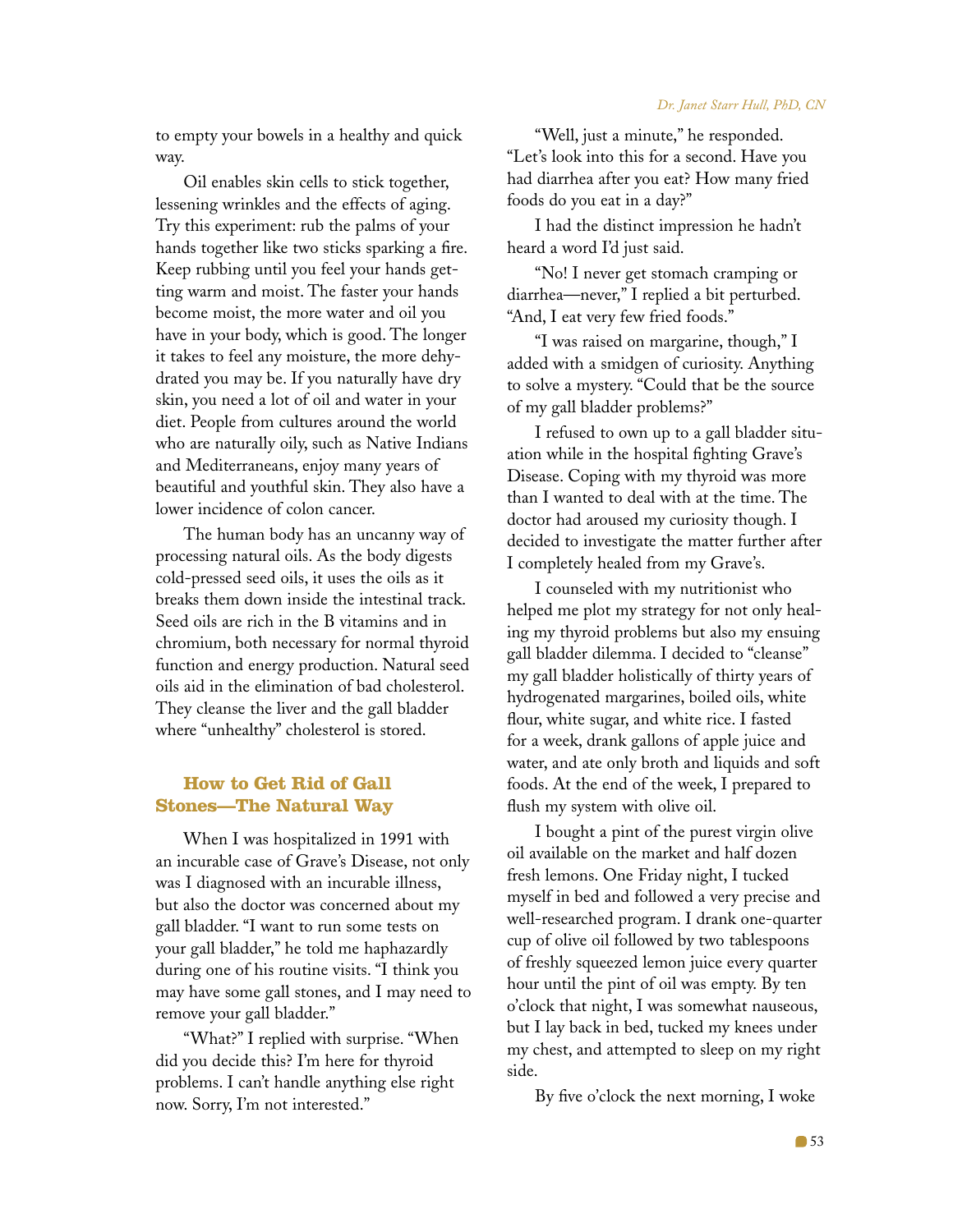with stomach cramping which directed me swiftly to the bathroom. After three very productive trips to the toilet, I had cleansed my gall bladder. I purged what the doctor had been so concerned about. The stones weren't hard and spiny like I expected. They were squishy with the texture of lard. I saw for myself how natural seed oils really do pass straight through the body opposed to depositing as unwanted fat, as the excess olive oil was skimming the top of the toilet water.

This is the key to the cleansing. The olive oil passed straight through my body. After drinking the cold-pressed seed oil in mass quantity, the lubricant passed through my gall bladder, lifted away the scum and sludge deposited within it from bad foods and processed oils, and carried them out of my body.

Fascinated and quite proud of my accomplishment, I placed the "stones" in a jar and stored the jar in the refrigerator, preventing the spongy pebbles from melting in the ambient air. The next day, I took some of the stones to the university lab where I was teaching, only to discover they were composed of 97% cholesterol.

The following week I scheduled a doctor's appointment. Just like "show and tell," I proudly took my jar of gallstones to show my doctor what I had done. Innocently, I pulled the jar from my purse after our routine appointment was over.

"What in the hell are these?" the doctor asked in disgust. "What have you done now?"

"Well," I innocently replied. "You had mentioned something about my gall bladder a while back, so I did something about it. After careful research, I did a gall bladder cleanse, and this is what I got!"

"You know," the doctor responded appearing somewhat fascinated, "I'm Italian and my grandmother used to swear by olive oil. Plus, this last blood test showed your cholesterol did drop over 100 points."

"But darn it, Jan," he continued a bit calmer. "Would you please let me know what you're doing before you do it the next time!"

I just laughed. "Probably not," I thought.

### **Natural Oils Versus Manufactured Oils**

Processed manufactured, fake oils have already been broken down during the manufacturing process. They have no nutritional value, and they won't pass readily through the body. These are the oils that add pounds and inches. They are boiled, injected with hydrogen and an assortment of other chemical preservatives and dilutants, then bottled, and shipped. When you cook the oil by reheating it, you are literally eating synthesized by-products and free hydrogen ions. The hydrogen process, called hydrogenization, was invented not only to dilute natural oils but as a means to preserve the oil from spoiling on the grocery shelf. But, hydrogenization also prevents the oil from melting at body temperature. Therefore, the hydrogenated oils stick in your liver and gall bladder, eventually raising blood serum cholesterol levels and eventually causing gall bladder problems and intestinal grease and sludge.

Natural seed oils, nonetheless, have not been broken down when they are cold pressed. They are squeezed directly out of the seed, bottled, and shipped. When your body removes the oil from a peanut, an olive, a sunflower, an almond, or a sesame seed for example, it digests the oil in the same fashion it digests the nut itself. Your body serves as the manufacturing plant, breaking down the oil into the natural vitamins and minerals contained in the seed or nut. The by-products are the oils themselves; the oils your cells require to stay properly lubricated. What your body doesn't use can be found floating in the toilet. Unused natural oils pass straight through the body. They do not store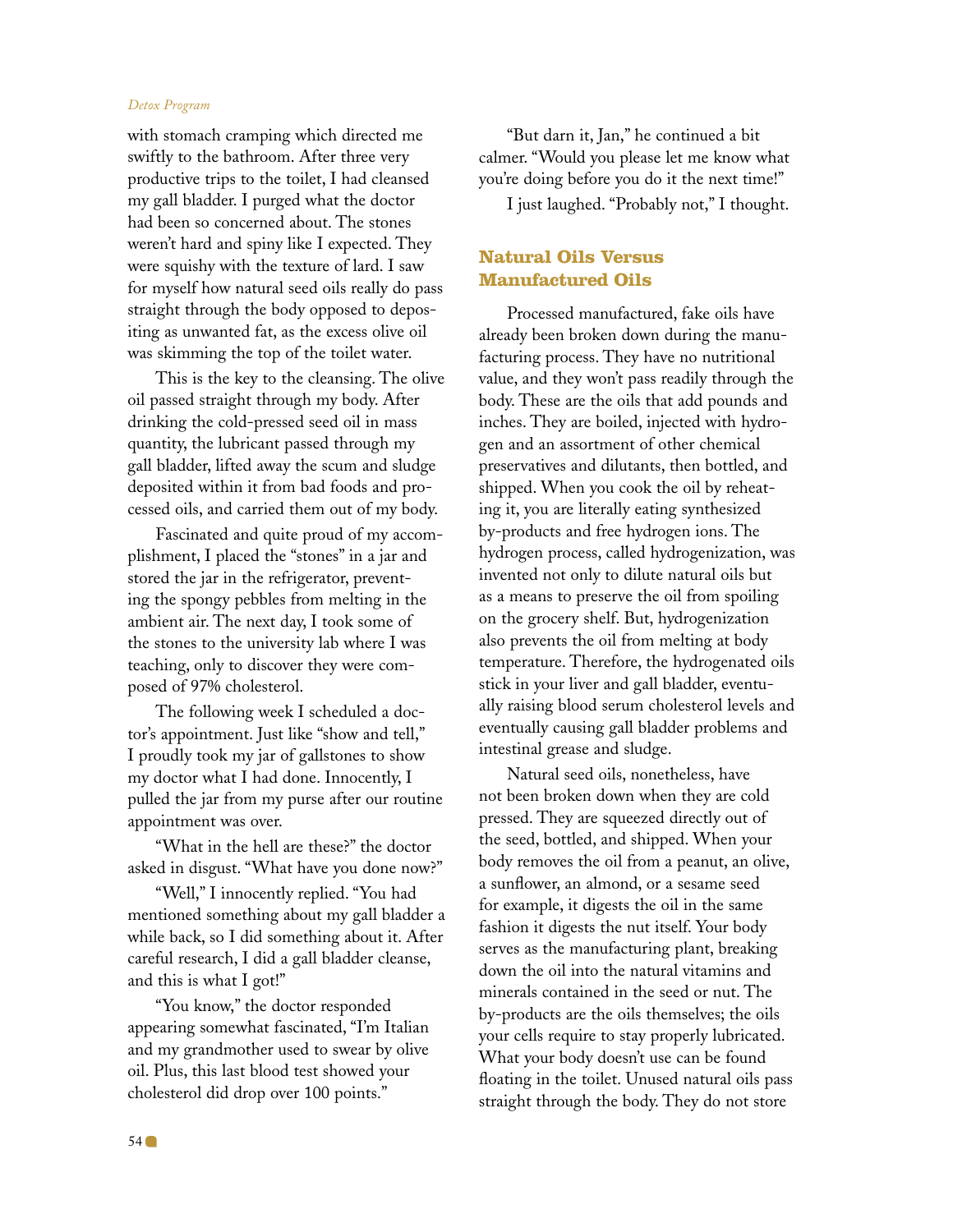as unwanted fat.

Frying natural seed oils will break the oils down before you eat them, rendering them less nutritious. But, they are not harmful like the by-products from manufactured oils because they do not have the rancidity, the artificial chemicals, or the hydrogen content.

Seed oils and natural butters are necessary in a well-balanced diet. Select natural cold-pressed oils and pure dairy butters. Enjoy a piece of whole grain toast with real butter or pop popcorn in peanut oil. Allow yourself a minimum of two tablespoons a day. Not only will you enjoy the taste of food again, but you'll look more healthy and younger, too.

### **Group 2: Citrus Fruits, Tomatoes, Pineapple, And Cranberries**

Citrus fruits such as oranges, grapefruits, papaya and kiwi, tomatoes, pineapple, and cranberries were differentiated in 1942 from the other fruits because they contain the digestive enzymes needed for proper food assimilation. "Eat them anyway you can" they wrote in 1942: canned or fresh, juiced or dried. Just remember to eat one serving with every meal because these foods aid natural digestion.

Many health problems start with improper digestion. Good digestion is where proper nutrition begins! Always strive to eat the best foods you can afford to purchase, but if you're not digesting your foods and breaking them down into their vitamin and natural nutrient contents, your body won't benefit from the nutrition it requires from food. The same concept applies to vitamin and mineral supplements, and to herbs. If you do not assimilate them in the stomach, they do you little good.

In the past, daily meals included at least one food from the Citrus Fruits, Tomatoes,

Pineapple, and Cranberries food group. For example, baked ham with pineapple, fish served with lemon, turkey with cranberries, and lamb and red wine. Foods rich in digestive enzymes should accompany every meal. This is the way the body naturally digests what is eaten. No more heartburn, indigestion, and acid stomach churning and bubbling its way back up your throat. These "acid reflux" conditions usually result from eating too much over-cooked food without proper natural digestive enzymes to help aid in their digestion.

Indigestion, you say? Drink apple cider vinegar in water. One tablespoon of vinegar to 1-cup water. Hold your nose if you have to, but get as much of the solution down as you can. One glass of a rich red wine will do the same thing for poor digestion. Nature has always provided natural digestive aids.

### **Stomach Acid Is A Good Thing**

My nutritional mentor loved to tell the story of the research performed on stomach acids. "Have I told you about the research performed on stomach acids?" he'd reiterate. Even though I'd heard him repeat this story over a dozen times, I'd willingly listen to anything he shared with me. I felt fortunate to have had one of the finest nutritionists from the 1940s era as a teacher.

"Years ago, scientists experimented in the laboratory trying to recreate artificial stomach acids," he'd begin in the same fashion each time he'd repeat this story. "The researchers took a raw piece of meat and dropped various acids on it, attempting to break it apart. Nothing could dissolve the slab of meat, not even the strongest acids available. The acids put holes in the meat, but nothing dismantled the muscle into mush. The stomach, however, contains the most powerful acids on Earth, acids capable of dissolving raw meat in less than forty-five minutes. And not by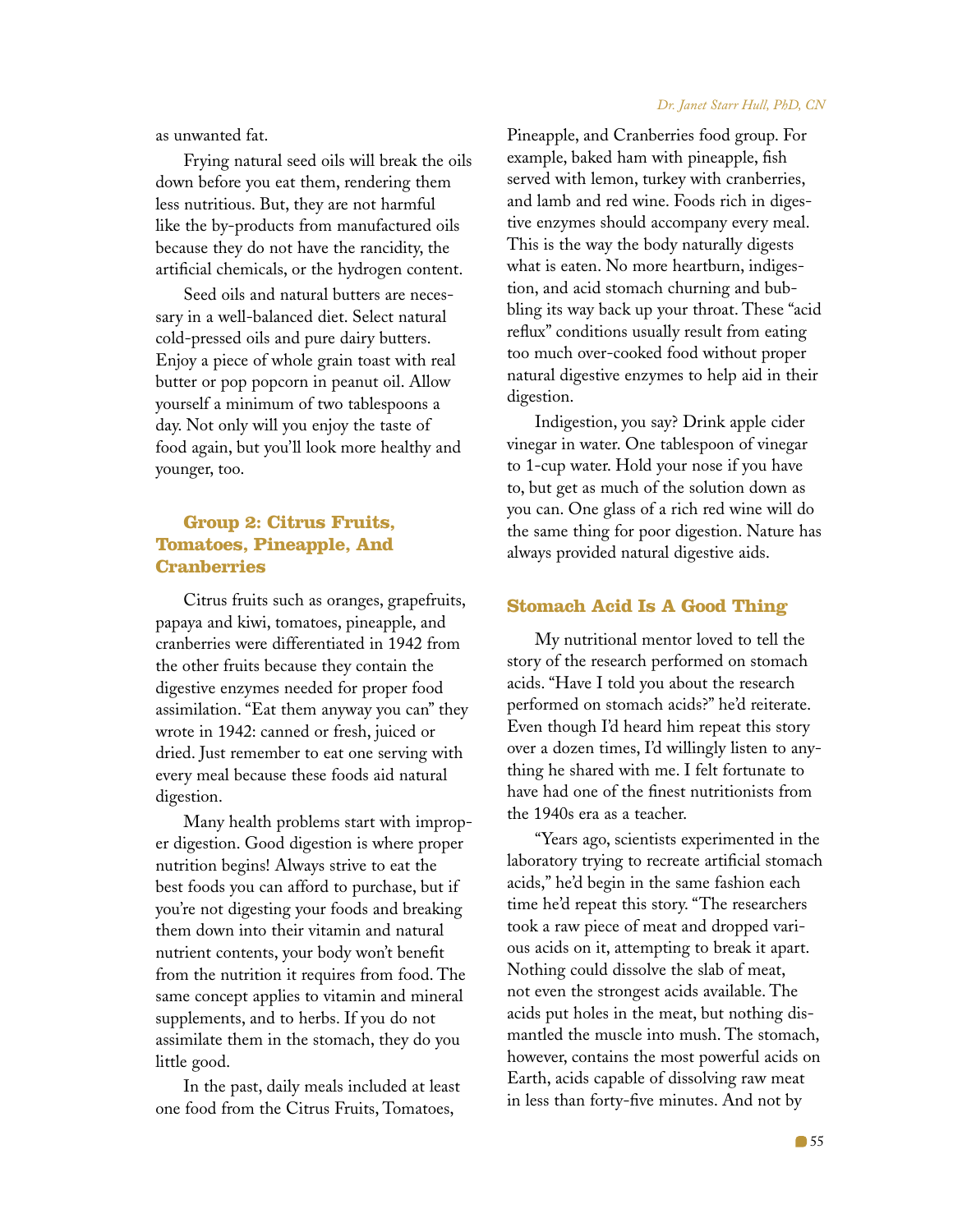destroying it, but by dissolving it into a usable resource of nutrients. No scientist has ever duplicated the powerful capabilities of the stomach itself."

"Real magic!" this nutritional wizard would say with a smile as he continued. "The lining of the stomach is so strong, it protects the potent acids from escaping into the body. The stomach is lined with miraculous mucin cells. If the lining wears thin, a hole will form, permitting the acids an exit. This can create a burning sensation and stomach "ulcers." The mucin lining can easily be replaced and repaired by eating foods that produce mucin. The best and most effective mucin producer is cabbage, red or green. Raw cabbage will replace the mucin lining of the stomach immediately. If you have an ulcer, eat cabbage every day for two weeks and presto, the ulcer will disappear like magic."

As I have learned, make available foods from this food group at every meal and eat your digestive enzymes so you can throw the antacids away.

### **Group 3: Meat, Poultry, And Fish**

In 1942, the meat, poultry, and fish group included dried beans and peas. Meat encompassed all cuts of beef, veal, lamb, pork, as well as the meat sundries—liver, heart, kidney, and sweetbreads, an authentic 1940s term. Meat sundries are LOADED in natural nutrients and were once ideally served once or twice a week to satisfy proper nutritional needs.

Americans seem reluctant to eat sweetbreads and organ meats today. In the wild when a predator kills its prey, the first thing it will eat is the liver, then the heart, then the kidney, then the brain, and on down the chain of sweetbreads. Animals in nature instinctively know to eat liver. The sundries contain essential life-giving nutrients. The muscle meats are eaten last in the wild, if at all.

Poultry refers to chicken, turkey, duck, guinea hen, and game birds. The fish group includes quick-frozen, canned, and fresh in all varieties. For the many people who live far away from major water bodies, fish should be eaten in any form. Eating frozen fish is preferred over eating no fish at all. Try to buy fish at whole food markets when possible. Avoid chemically laden fish and fish products.

Don't let price compromise your health; buy the purest available. As time progresses and the demand for fish increases beyond traditional canned tuna, be cautious of contemporary farm raised fish. The number of fish per tank is increasing to the point that algae and bacteria are becoming a problem, creating the need for an increase in chemical pesticides. I recommend buying Alaskan salmon and Norwegian cold-water fish. They pride themselves with a reputation of chemical free environments.

For the vegetarian, or to simply add to the total protein in a meated (sic) meal, eat dried beans and peas with main course dishes. This food group supplies high-quality protein, iron, and vitamins B1 and G. Eat one serving a day for proper health.

### **Group 4: Milk And Cheese**

In the past, dairy represented an unalterable place in balanced nutrition. What dairy used to be cannot be compared to what dairy is today. Currently, dairy is processed to the degree that it no longer remains original dairy. Family farmers who eat and drink their own dairy before processing, consume a different product from what's on the grocery shelves. They eat natural dairy—tangible dairy—dairy the way it used to be—the way it should be—rich in natural nutrients. The 1940s style of dairy was prominent as a necessary food group.

Today, commercial milk and dairy products are pasteurized. I'm not advocating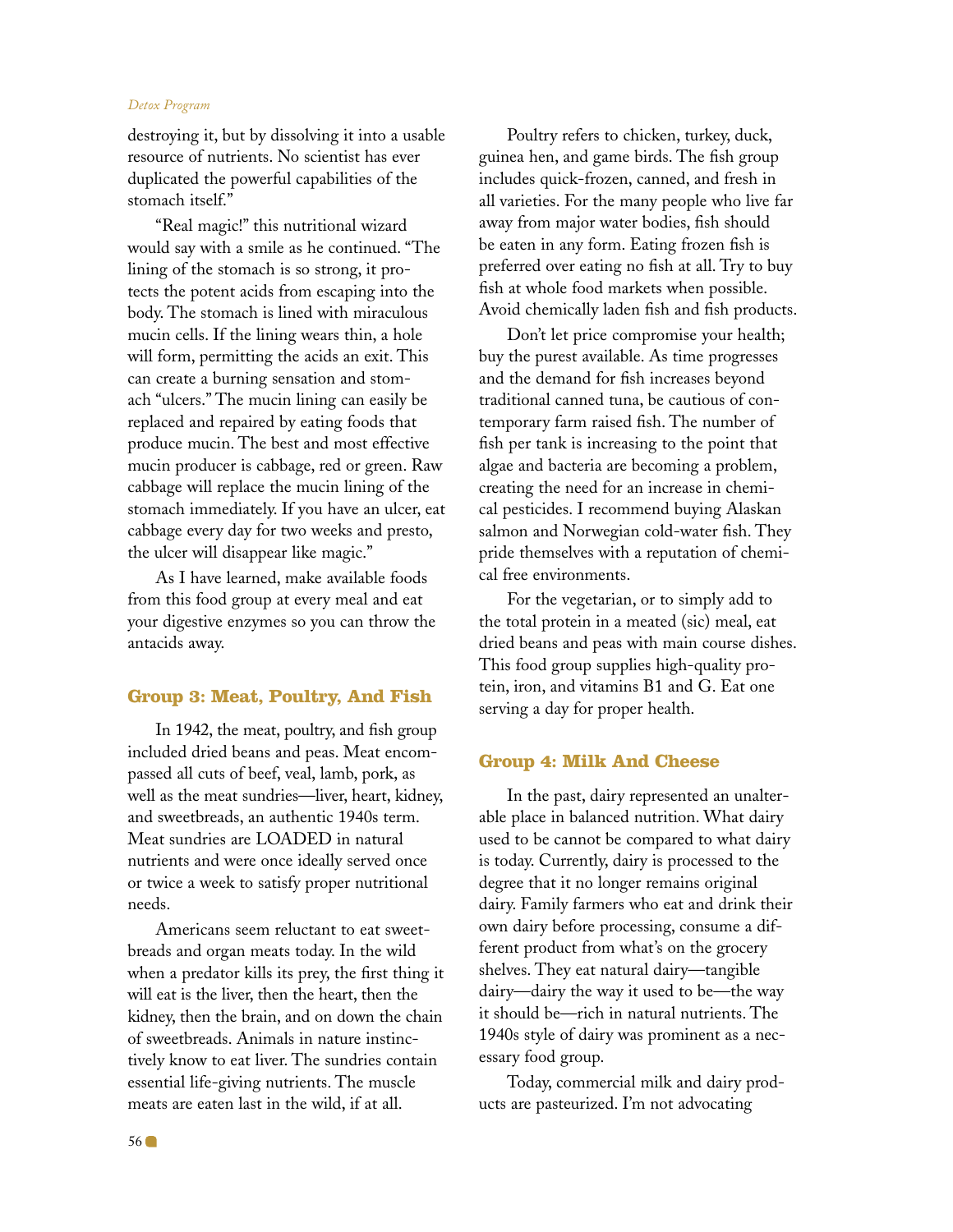throwing safety precautions to the wind, but modern milk processing is overkill to the point of destroying all the vitamins and minerals originally found in dairy, diluting milk down to a worthless nutritional state. Unless you buy milk from a local farmer or from one of the few whole foods dairies, manufactured milk today to me is like drinking watereddown mucous. Removing dairy from the "five" modern food groups is not the solution to this curdled problem, either. The solution is to return dairy to its natural state.

Cheeses suffer the same dilemma. Natural cheese is most nutritious. I enjoy natural cheese in a salad, for a snack, or as dessert. Real cheese furnishes calcium, protein, and vitamins and minerals such as vitamins A, B1 (Thiamin), and G (Riboflavin known as contemporary B2). Purchase cheeses that mold quickly, because if they mold, they are the "real thing." Avoid processed cheeses, especially those that won't melt. Not only are these manufactured cheeses loaded with unnecessary chemicals, but also these are the cheeses that create weight gain. European cheeses are the best to buy. The lighter in color, the purer the cheese. The drier the cheese, the less fattening. The quicker it molds and melts, the more your body will benefit from the natural nutrients within.

Pure milks and natural milk products supply proper calcium. The current rise in osteoporosis and gum disease proves this need is not being met. In 1942, a child's basic nutritional needs demanded one quart daily of real milk, an adult one pint. Human beings demand no less today. Approximately five ounces of pure cheese a day delivers the proper nutrients required to feed the bones and the roots of teeth. So, seek the purest milk and cheeses available. Good dairy is no bull.

### **Group 5: Eggs**

Eggs. A modern controversy. "The incredible, edible egg." Or is it: "Don't eat eggs, they're bad for you." Who and what to believe?

There are better quality eggs than others. There is no difference in food value between grades A and B or between white and brown eggs, nonetheless. The issue at hand is how the chicken was raised and the breeding quality. Many corporate hen houses today have compromised living quarters. The chickens have no room to walk about, and when they do, they stand in their own feces.

In 1942, The Woman's Home Companion Cook Book recommended eggs from free-range chickens as the most desirable. Today, local farmers and pure dairy markets are still the best places to buy quality free-range eggs. If you purchase natural milk and cheeses at whole foods markets, the eggs should be equally as good.

Most animals in the wild consider finding an egg undeniable nourishment. How best to support nutrition needs than from the embryo from where life begins? Eggs are bursting with proteins, necessary fats, enzymes, and vitamins. One egg a day is fine, but at least three to four eggs a week provides vitamins A, B1 and G, iron and protein. Eggs are one of the best sources of protein for children, too. Eggs can be substituted for the meat, poultry, and fish group when that group is scarce. Eggs efficiently supply the fuel that keeps the machinery going.

### **Group 6: Green, Yellow, And Leafy Vegetables**

Green asparagus, string beans, broccoli, green peppers, okra, beet greens, dandelion greens, turnip greens, kale, collards, mustard greens, spinach, cabbage, carrots, yellow corn, sweet potatoes, pumpkin, yellow turnips, all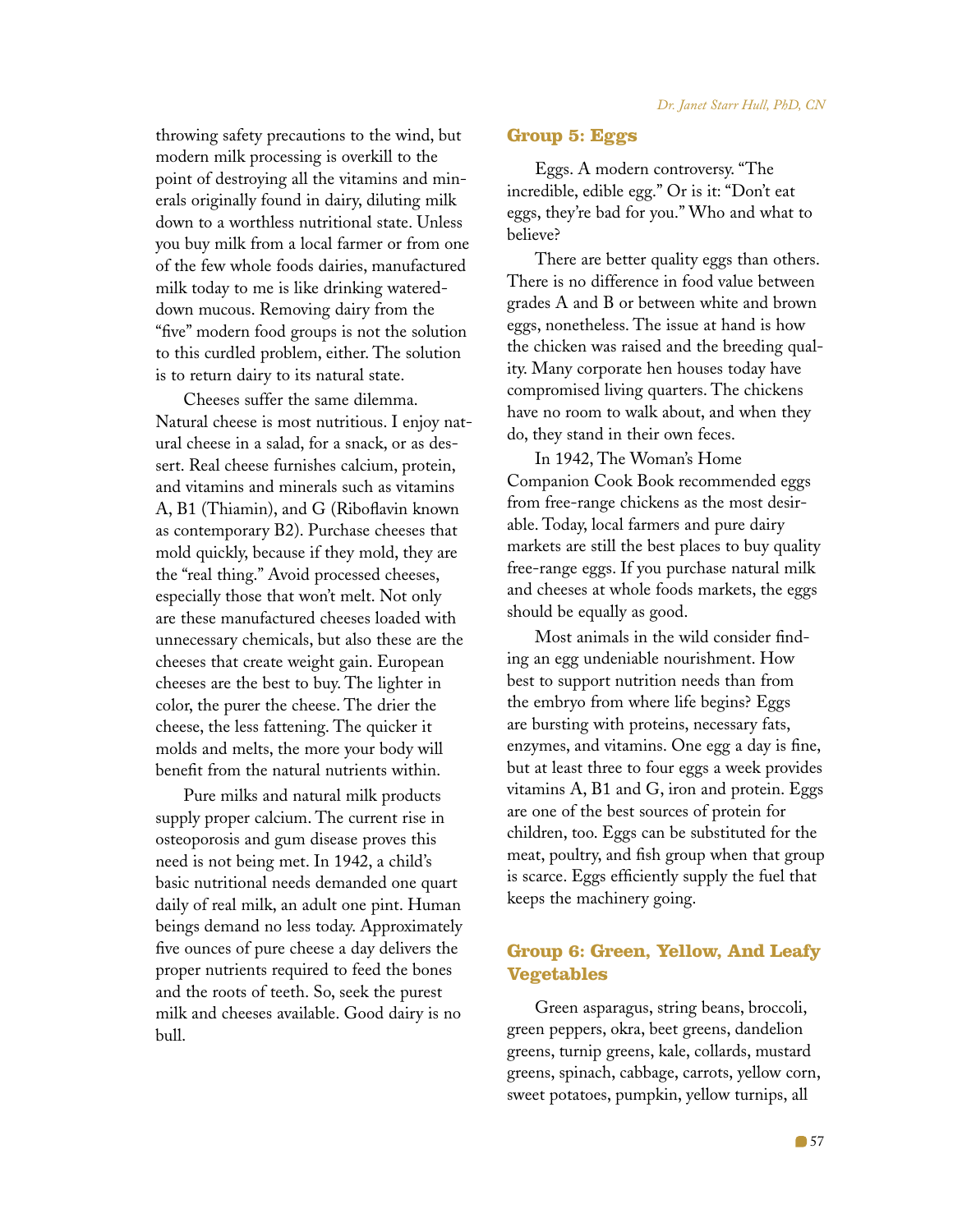squash except white, and all raw salad greens share this 1942 food group. I just listed the foods we feed our Iguana and turtles at home. When I watch them eat, I marvel at how pure and simple they are. Green, strong, and healthy. Not that I want to look like an Iguana, but I try to eat as many of these vegetables in one week that these reptiles eat in one day.

The vegetables listed above vary in nutritive value, but all supply vitamin A, smaller amounts of iron, calcium, vitamins B1, C, and G. One or more servings a day are essential to good health. The moms of yesteryear knew what they were saying when they repeated, "Eat your vegetables, dear."

### **Group 7: All Other Fruits And Vegetables**

This group includes all vegetables including potatoes. Exclude those listed in Group 2 (Citrus Fruits, Tomatoes, Pineapple, and Cranberries) and include those not listed in Group 6 (Green, Yellow, and Leafy Vegetables). Fresh fruits and vegetables are preferred, but eat these foods anyway you can rather than not at all. Canned, quick-frozen, or dried. In general, these fruits and vegetables supply iron and various multi-vitamins.

Eat two or more servings a day, with one serving raw. Steam fresh vegetables and add a nutty oil, herbs and spices. I keep fresh vegetables cut and sliced in the refrigerator for my kids to snack on. I always have fresh pickles and olives to add to a relish tray along with chemical-free salad dressing for a vegetable dip. Set a fresh tray of fruits and vegetables like this out every day, and it will be eaten.

### **Group 8: Bread And Cereal**

This group includes breads and cereals made from the whole grains of wheat, rye, oats or corn. Minimize the consumption of breads made with enriched white flour and avoid cereals "restored" to a whole-grain state by artificial additives. During processing, manufactured foods lose their natural vitamin and mineral content, and the enriching process does not sufficiently replace what should be there naturally. Processed breads and cereals are not as nutritious as their whole-food counterparts, and serve more as a filler than an essential food source.

In front of me is a box of "low-fat" snack crackers. New and Improved! With 25% less calories than the leading snack cracker written on the box. The box instructs me to "look on the side panel for information about sodium and other nutrients." This is what I find:

Looking like the profile of attic framing, The Food Guide Pyramid, A Guide to Daily Food Choices is printed on the side of the brightly colored green box. The Food Pyramid shows colorful pictures of fruits and vegetables positioned within their separate compartments. The top of the pyramid is labeled:

*1. Fats, Oils and Sweets—use sparingly.* 

The two compartments under the "Fats" are:

*1. Milk, Yogurt, and Cheese Group—two to three servings.*

- *2. Meat, Poultry, Fish, Dry Beans, Eggs, and Nuts Group—two to three servings.*
- The two groups below that are:

*1. Vegetable Group—three to five servings.*

*2. Fruit Group—two to four servings.* 

At the bottom of the prearranged pyramid is:

*1. Bread, Cereal, Rice and Pasta Group eight to eleven servings.* 

The script below the pyramid reads: *"The Food Guide Pyramid shows how to build a healthful diet by eating a variety of foods each*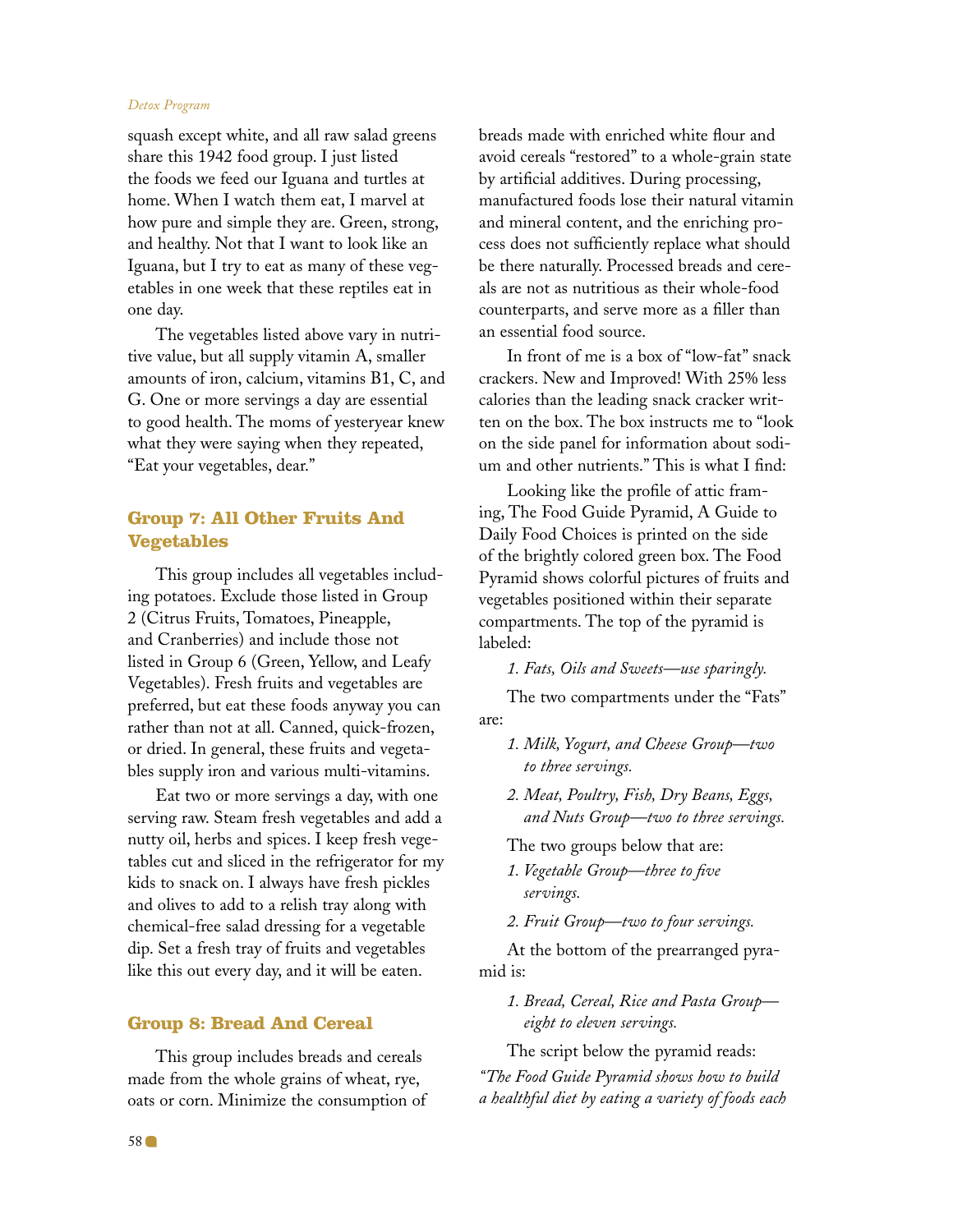*day. These crackers are part of the 'Bread, Cereal, Rice and Pasta Group.' Nutrition experts recommend eating the most from this important group—six to eleven servings daily. Grain foods supply carbohydrates—an excellent source of energy."*

Turning the box over I read:

*"These crackers have two grams of fat and 120 calories compared to eight grams of fat and 160 calories in an equivalent serving of the leading snack cracker."*

Okay, then. Next, I study the ingredient list. There are sixty-five ingredients listed on the box. "You know," I think while holding the box in my hand, "If I were baking snack crackers, I wouldn't use sixty-five ingredients." Here is a list of some of the ingredients that have NO nutritional value:

- Enriched flour
- Vegetable shortening
- Partially hydrogenated soybean oil
- Cheese powder
- Partially hydrogenated soybean oil (again)
- Disodium phosphate
- Artificial flavor
- Lactic acid
- Autolyzed yeast extract
- Maltodextrin
- Monosodium glutamate (MSG)
- Dextrose
- Color including Red 40
- Yellow 5
- Blue 1
- **Turmeric extract**
- Sodium diacetate
- Natural flavor (yet another name for monosodium glutamate)
- Sugar AND corn syrup
- Salt emulsifiers mono- and diglycerides
- Natural and artificial flavors [(MSG) monosodium glutamate—yet, again]
- Sodium stearoyl
- Lactylate dough conditioner

At this point my mind desires more details about these "simple" snack crackers. For a serving size of thirty-two crackers, there are twenty calories of fat for a total of 120 calories. Stop right here! I realize that instead of reading food labels for the fat content, I need to be reading labels for the accumulation of artificial ingredients. I also realize that this box of crackers is a container of lifeless, acidic foodstuff with no nutritional value, serving one purpose only—to fill me up.

By mathematically calculating a precise number of allotted crackers, the manufacturer is giving me permission to eat the whole box guilt-free if I want to. Eat all you want—buy lots of boxes. Eat and never get fat—eat and starve your body of nutrients, but feel full and satisfied. Foodstuffs like these crackers fill you up all right, by sticking to your gut. They have too many hydrogenated oils, artificial flavorings, an overload of chemicals, and are saturated with unnatural fillers and empty nutrients that mean nothing to the body as far as good nutrition is concerned. Only nature can supply vitamin and mineral rich foods.

Foods similar to these manufactured crackers saturated with man-made chemicals do not dissolve properly in the stomach anyway. They do not adequately pass through the liver, and in turn, stick inside the gall bladder. Elimination becomes sluggish and constipation occurs, eventually creating more problems.

The good advice from the 1940s: eat at least two slices of bread and one-half cup of cereal a day, but eat whole grain natural products. Many cereals not only contain enriched grains, monosodium glutamate, and partially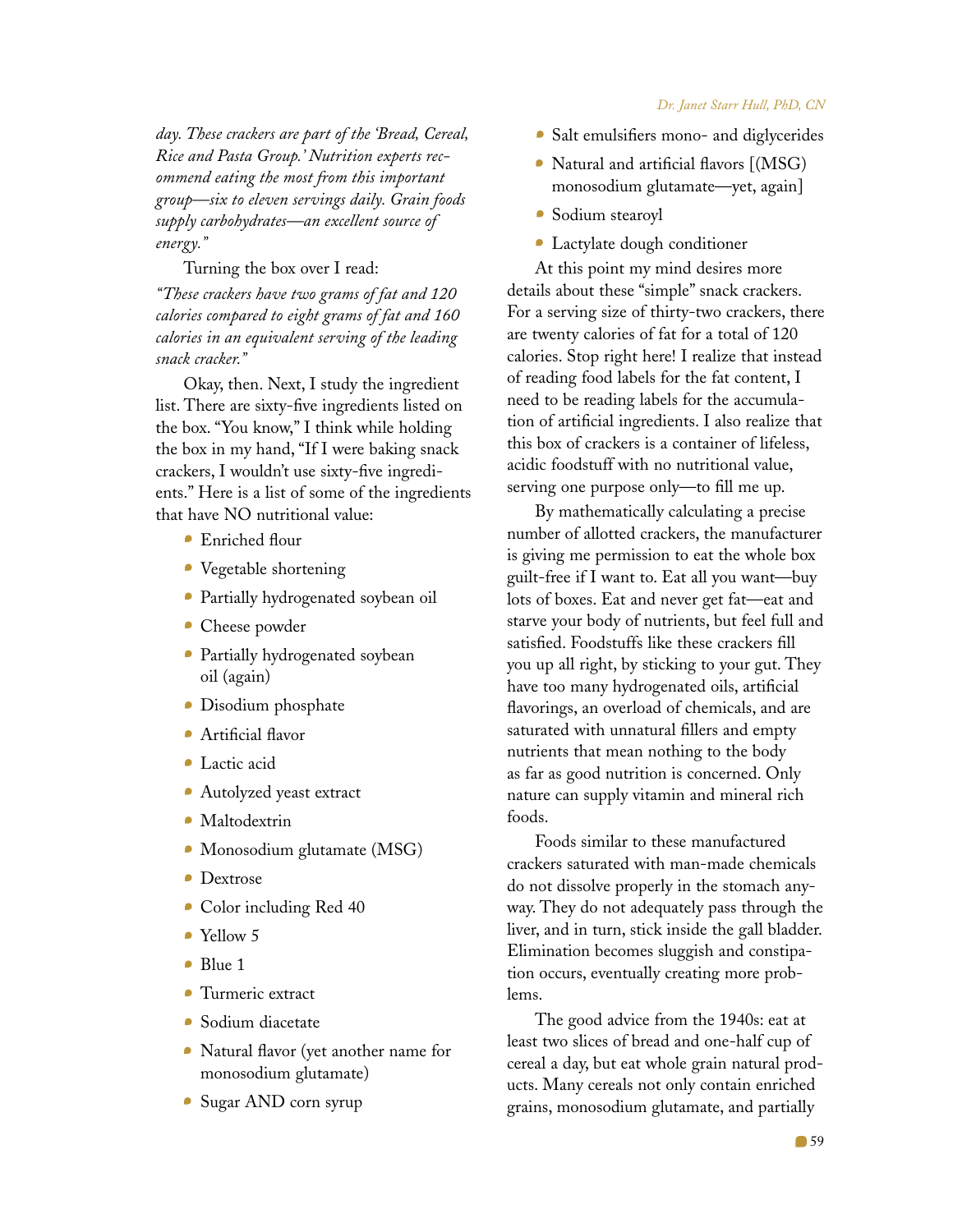hydrogenated oils, but also now contain aspartame, the artificial chemical sweetener containing methanol or chlorinated sucralose.

### **Read Labels**

The fewer the ingredients, the better. I stay away from foods that contain laboratory ingredients I can't pronounce. Try the kid test: if your kids can't pronounce the ingredients on the foods you purchase at the grocery store, then put them back on the shelf!

Tell me what you eat, and I'll tell you what you are. Eating the right foods goes a long way toward radiant health, toward resisting disease, securing proper growth for children, and insuring youthful and energetic aging for all. Even Iguanas.

No one can afford to ignore the basics behind proper nutrition. It may not be possible to understand the intricacies of all the vitamins and minerals your body requires daily, but it is enlightening to examine the scientific side of nutrition. It helps to comprehend the "whys" of poor teeth and gums, what's behind eating disorders and a fickle appetite, why many people experience dry skin and premature hair loss, how to prevent continuous migraine headaches and avoid debilitating PMS and chronic fatigue. As stated in the Woman's Home Companion Cook Book, "The natural ability your human body possesses to select substances from the foods you eat required to build flesh and blood, bones and teeth, and to regulate the countless processes driving respiration, circulation, metabolism, and digestion is no less than a miracle."

May the nutritional insight from 1942 never be forgotten. Thanks, Mom for lending me your unparalleled cookbook!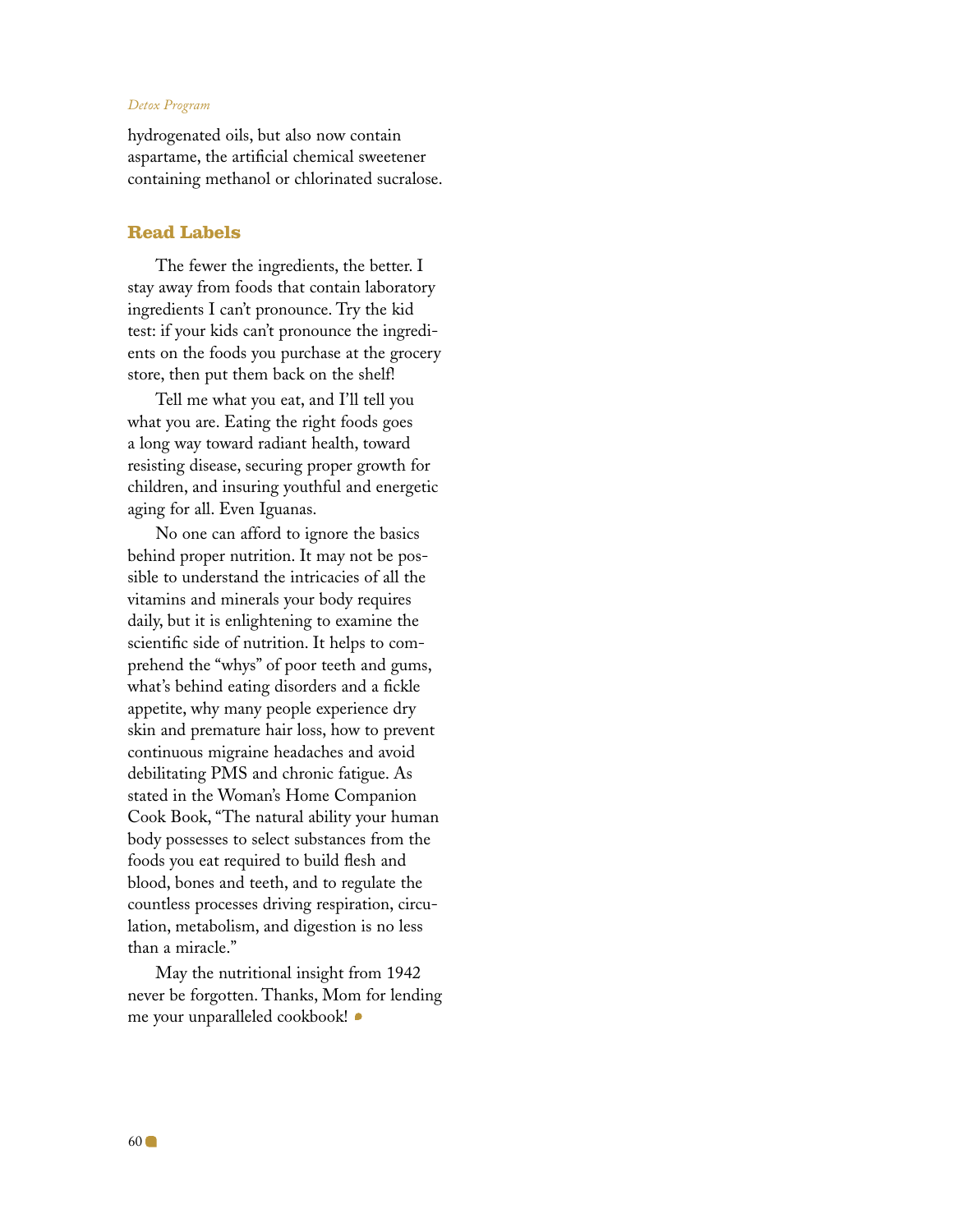# **Chapter 7**

### **Body pH Balancing Meal Recommendations**

A Universal diet does not exist. People are individuals and have personal needs, so what works for one person may not work for the next. A balanced diet is unique for each person, yet our diets should not stray from providing the natural nutrients we need for prolonged health. To find balance, it is helpful to know:

- 1. Your own personal needs
- 2. The correct preparation of whole foods
- 3. How not to overeat
- 4. How to choose high-quality foods
- 5. The many unnatural food combinations
- 6. The broad range of nutritious foods including chlorophyll-rich plants, the best sources of certain fatty acids, and the dangers of food chemicals like aspartame, MSG, and food colorings

When a good attitude and sufficient exercise are combined with a balanced and disciplined diet, you can find no limit to

health. Remember that we eat to live; we do not live to eat. When food is seen as an object separate from other aspects of life, we create an imbalance. Preoccupation with food creates both mental and physical imbalances. Get back to the basics of eating, and recognize your individual needs in relation to nutrition.

### **The pH Balance Of Water**

One of the most important processes in your body is the process by which the pH balance is maintained. The pH scale was developed by scientists to measure the number of hydrogen ions in any solution. Hydrogen is involved in nutrition. Some solutions carry more hydrogen ions than others, and the pH scale is an easy way of measuring this. Scientists have established the pH scale from 0-14, so having a solution with a pH of 0 has low ability to attract hydrogen ions, while a solution with a pH of 14 has high ability to attract hydrogen ions. "p" stands for potential and "H" stands for hydro-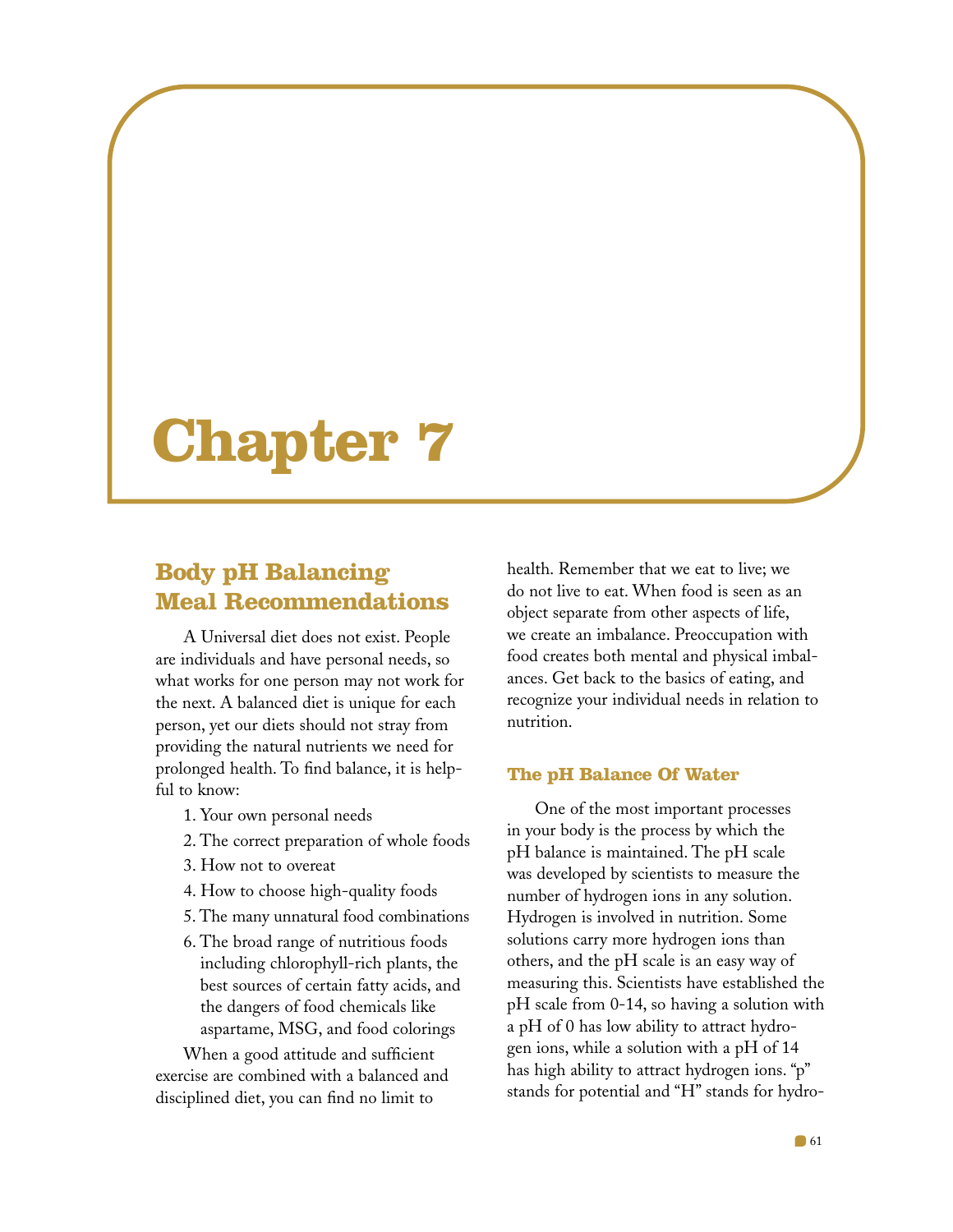gen—the potential of a solution to attract hydrogen ions.

The scale runs from 0-14, so 7.0 is the midpoint for fresh water bodies. A pH above 7.0 is alkaline in nature, and a pH below 7.0 is acid. Taking into consideration the various acids involved in the human body systems, nonetheless, and the fact that we are actually salt water beings, the pH midpoint of your body fluids averages a bit lower at a pH of 6.4. Therefore, above 6.4 is considered alkaline, and below 6.4 is acid.

### **Blood pH Balancing**

When the body is too acidic as a result of acid forming foods, high fat, mucus forming foods, and toxic chemical food residues, disease and infections proliferate.

The human body should be slightly alkaline in order to build an alkaline reserve for acid-forming conditions such as stress, lack of exercise, or poor dietary habits, but not too alkaline or the blood hardens, kidney and gall stones form, and mineralization takes place within the body tissues. This is comparable to a highly alkaline environment in nature where sediments "suffocate" the oxygen and water stores, resulting in sedimentation and mineral deposits, found in dried streambeds, caves, or salt flats.

A balanced body pH should be 6.4; different from a body of fresh water or your blood's pH. Below 6.4 is considered acidic and above 6.4 is alkaline. The perfect pH for a body of fresh water or for a freshwater aquarium is 7.0, and normal blood pH is tightly regulated between 7.35 and 7.45. So why the difference?

The acidity or alkalinity of blood is slightly different from the average "body fluid" pH because these are two entirely different fluid systems. The blood is a very protected and "exceptional" body system, and one that must remain isolated from body wastes,

toxic by-products, bacteria and microorganisms, foreign chemicals, fats, and the like. The body's water stores and hydration system, on the other hand, are exposed to many elements as they excrete from the body, including acids used by the body to rid itself of foodstuffs and other body wastes, lactic acid during exercise, and bile acids during elimination.

The pH is the measure of the hydrogen ion (H-) concentration of any fluid. As mentioned above, a pH of 7.0 is considered neutral for fresh bodies of water, and normal blood pH is tightly regulated between 7.35 and 7.45. A variety of factors affect blood and body pH including what is ingested, vomiting, diarrhea, lung function, endocrine function, kidney function, urinary tract infection, and exercise.

The pH (acidity level) of the blood monitors the level of carbon dioxide (CO2) within the blood. Many physical processes influence your pH levels, but one of the largest contributors is the CO2 content of the blood. As CO2 levels increase, the concentration of H+ ions also increases, and more H+ means more acid and a lower blood pH. This acidic state signals your brain that you need to breathe faster or deeper. Under prolonged oxygen deprivation conditions such as heavy air pollution and ozone warnings, lung illnesses, or extended periods at high elevations, your body balances its blood pH by increasing the bicarbonate level (alkaline HCO3-).

Many of the chemical reactions that occur in the body, especially those involving proteins, are pH-dependent. As I have already mentioned, ideally, the pH of the blood should be maintained at 7.4. Fortunately, we have buffers in the blood to protect against large changes in pH. There are a series of "natural buffers" which help the blood resist any changes in pH. These include: the hemoglobin in the red blood cells, other plasma proteins, the bicarbonate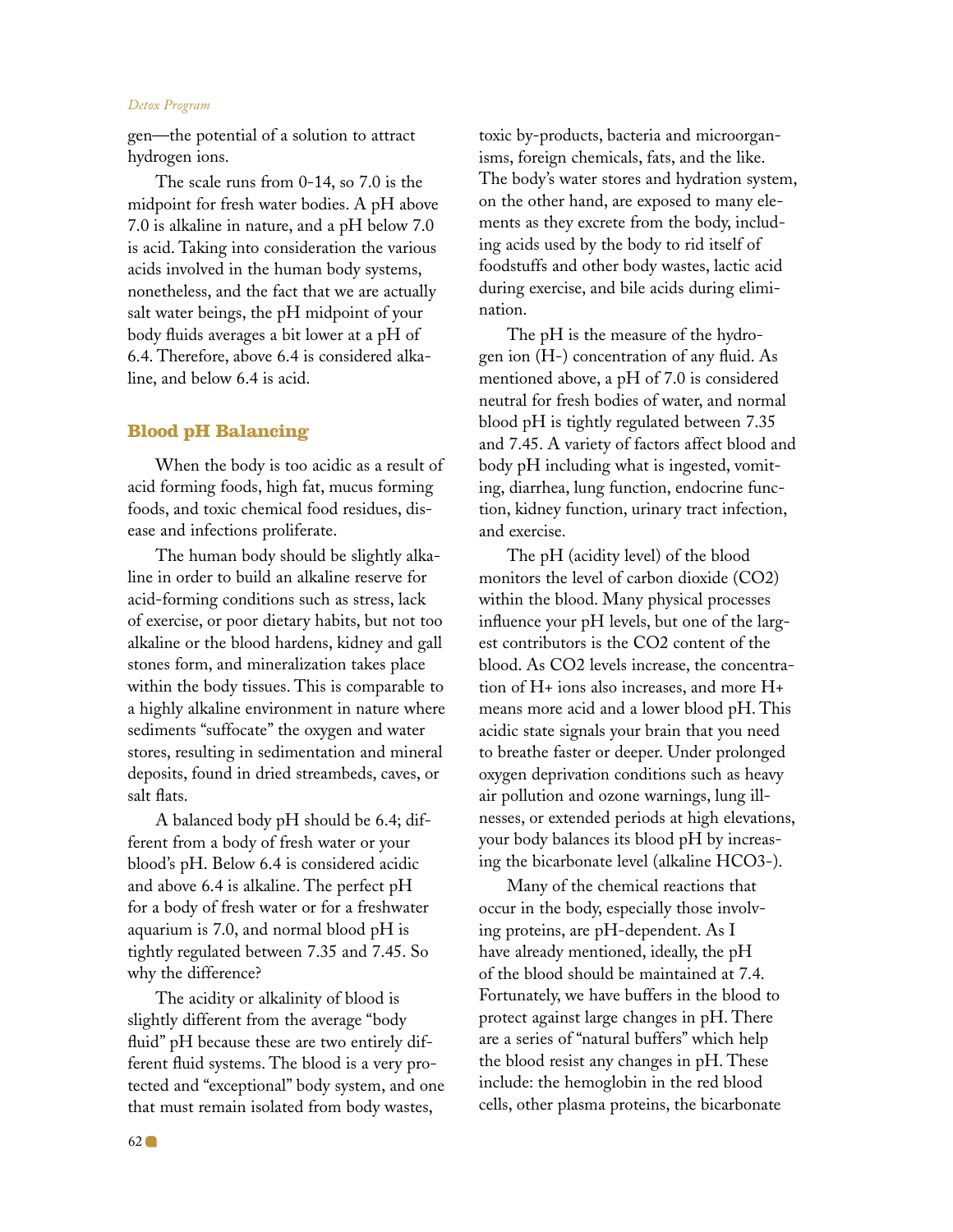### *Dr. Janet Starr Hull, PhD, CN*

buffer, and the phosphate buffer. Your body's water stores contribute to the elimination of blood toxins, keeping your blood pH in balance, but temporarily lowering the fluid pH as toxins excrete.

### **What Happens to the Blood pH During Exercise?**

When you exercise, the pH of the blood will change. The following steps outline the processes that affect the buffers in the blood during exercise:*<sup>1</sup>*

- Hemoglobin carries O2 from the lungs to the muscles through the blood.
- The muscles need more O2 than normal because their metabolic activity is increased during exercise. The amount of oxygen in the muscle is therefore depleted in the muscles, set ting up a concentration gradient between the muscle cells and the blood in the capillaries. Oxygen diffuses from the blood to the muscle via this con centration gradient.
- The muscles produce CO2 and H+ as a result of increased metabolism, setting up concentration gradients in the opposite direction from the O2 gradient.
- The CO2 and H+ flow from the muscles to the blood via these concen tration gradients mentioned above.
- The buffering action of hemoglobin picks up the extra H+ and CO2.
- If the amounts of H+ and CO2 exceed the capacity of hemoglobin, they affect the carbonic acid equilibrium. As a result, the pH of the blood is lowered, causing acidosis.
- The lungs and kidneys respond to pH changes by removing CO2, HCO3-, and H+ from the blood.

Hence, the body has developed finely tuned chemical processes (based on buffering and acid-base equilibrium) that work in combination to handle the changes that exercise produces.

This is where my 75/25 Plan comes into play. If you try to eat 75% alkaline foods and 25% acidic foods with each meal, no matter what your activity level or daily stresses may be, your body pH should average 6.4 both morning and night, while maintaining a more slightly alkaline pH in the blood.

## **Acid-Forming Foods:** Meats Fish Poultry Eggs Most dairy (Milk is neutral in acid/ alkaline but high in mucus-forming attributes such as fat.) Most grains and legumes (Millet and roasted buckwheat are slightly alkalizing. Soy and lima beans are extremely alkalizing.) Refined sugars Drugs Food chemicals **Alkaline-Producing Foods:**

Fruits

Vegetables

Sprouts

Cereal grasses

Herbs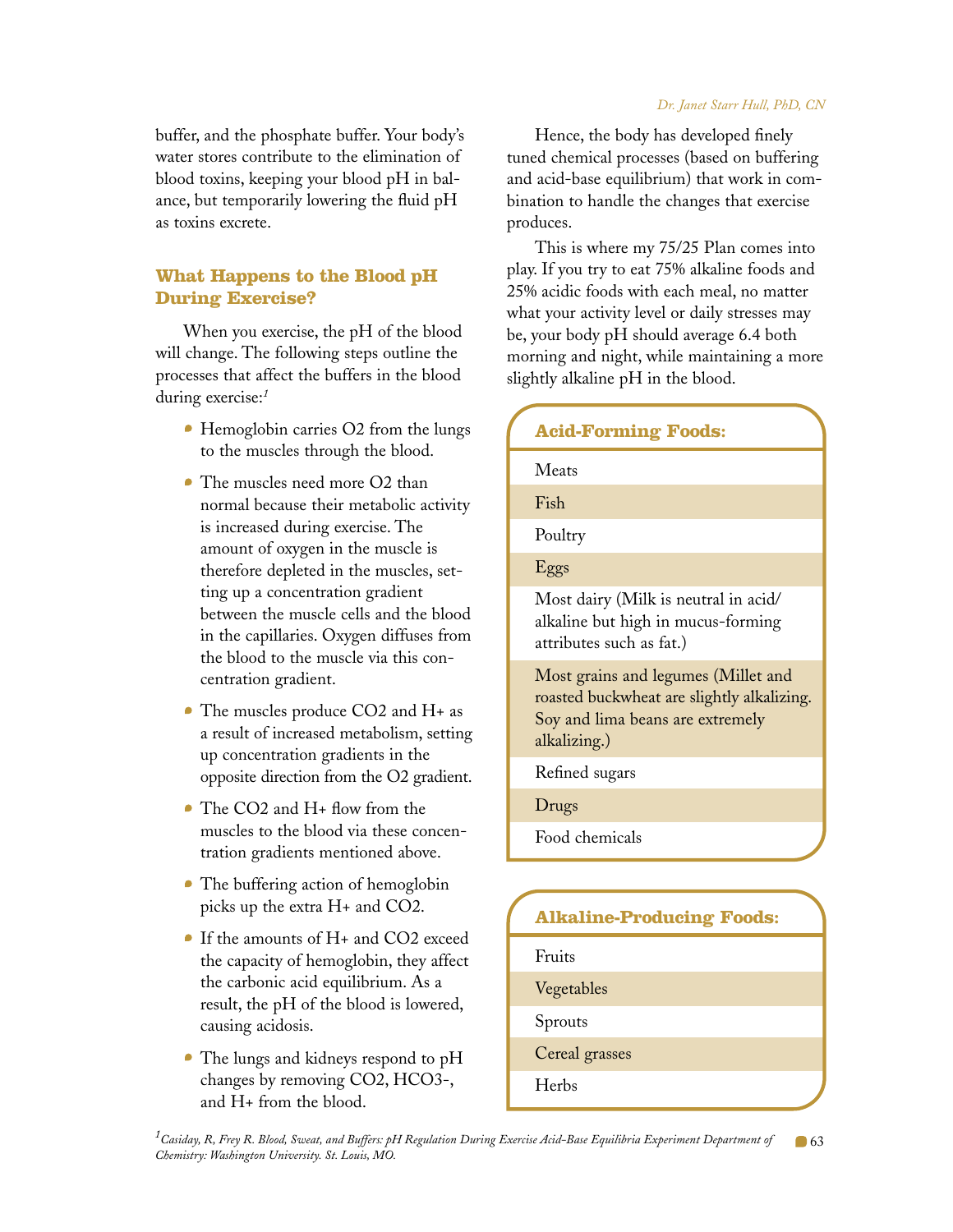The body's acid/alkaline balance can be changed by simple practices such as:

- Mildly soaking acid-forming foods such as whole grains and legumes before cooking starts the alkalizing sprouting process.
- Thoroughly chewing the complex carbohydrates such as grains, vegetables, and legumes in order to mix them with salvia, a very alkaline fluid that begins the digestive process.
- Do not drink while eating as this stops the digestive process from beginning within the mouth by washing away the digestive enzymes within the saliva.

The correct ratio of acid and alkaline forming foods is difficult to know since the balance is altered by chewing, food preparation, individual lifestyle, genetics, exercise, and mental outlook. However, those prone to infections, viruses, excess mucus problems and other toxic acidic conditions generally need to increase an alkaline diet.

### **Urine and Saliva pH**

In a healthy person, the saliva pH may be slow to change, and when it does change, it can be equally as difficult to bring it back to normal. The saliva pH can be indicative of the pH of the blood, liver bile, pancreatic fluids, and the intestinal tract. For example, if your saliva pH is highly alkaline, it may be a sign that the lower intestinal tract digestive enzymes are too alkaline. This can create an issue with keeping weight under control (typically weight gain), can cause lower bowel gas, inefficient metabolism, and internal energy loss. A large spread between your saliva and urine pH can create even more intestinal gas, energy loss, and stress.

If your urine pH is acid, along with an acidic saliva pH reading, you may have fast digestive action. This can create the tendency

toward gastric or duodenal ulcers, colitis, and loose stools. Research indicates a correlation between degenerative diseases and an acid saliva pH*<sup>2</sup>*.

An acid body pH can mean the food you eat may be passed through the digestive tract very quickly to keep from irritating the walls of the intestines. The time normally allotted for the absorption of minerals and vitamins may be greatly decreased, and as a result, you may not get the proper energy out of the food you eat. This can create the need to eat more, which can result in weight gain.

The more alkaline your pH travels, the weaker the digestive juices become. You may not be getting the proper energy from the foods you eat because your body's digestive enzymes are too inefficient to break down the food for easy assimilation. This can be the beginning of nutritional problems. People with a high (alkaline) pH can experience:

- 1. Increased respiration
- 2. Stiff joints
- 3. Muscle cramps
- 4. Calcium precipitating and moving out of the bone and into the tissues
- 5. Discomfort eating due to a lack of acidity in the stomach
- 6. A sudden rush of sugars into the bloodstream
- 7. Insulin stress
- 8. Lowered resistance to disease
- 9. Slow digestion
- 10. An environment for yeast, viruses, bacteria, fungus, parasites and other microorganisms that thrive in an alkaline medium

High (alkaline) pH environments encourage upper body issues such as asthma, allergies, and sinus problems. Colon problems such as chronic constipation occur in alkaline environments, as well.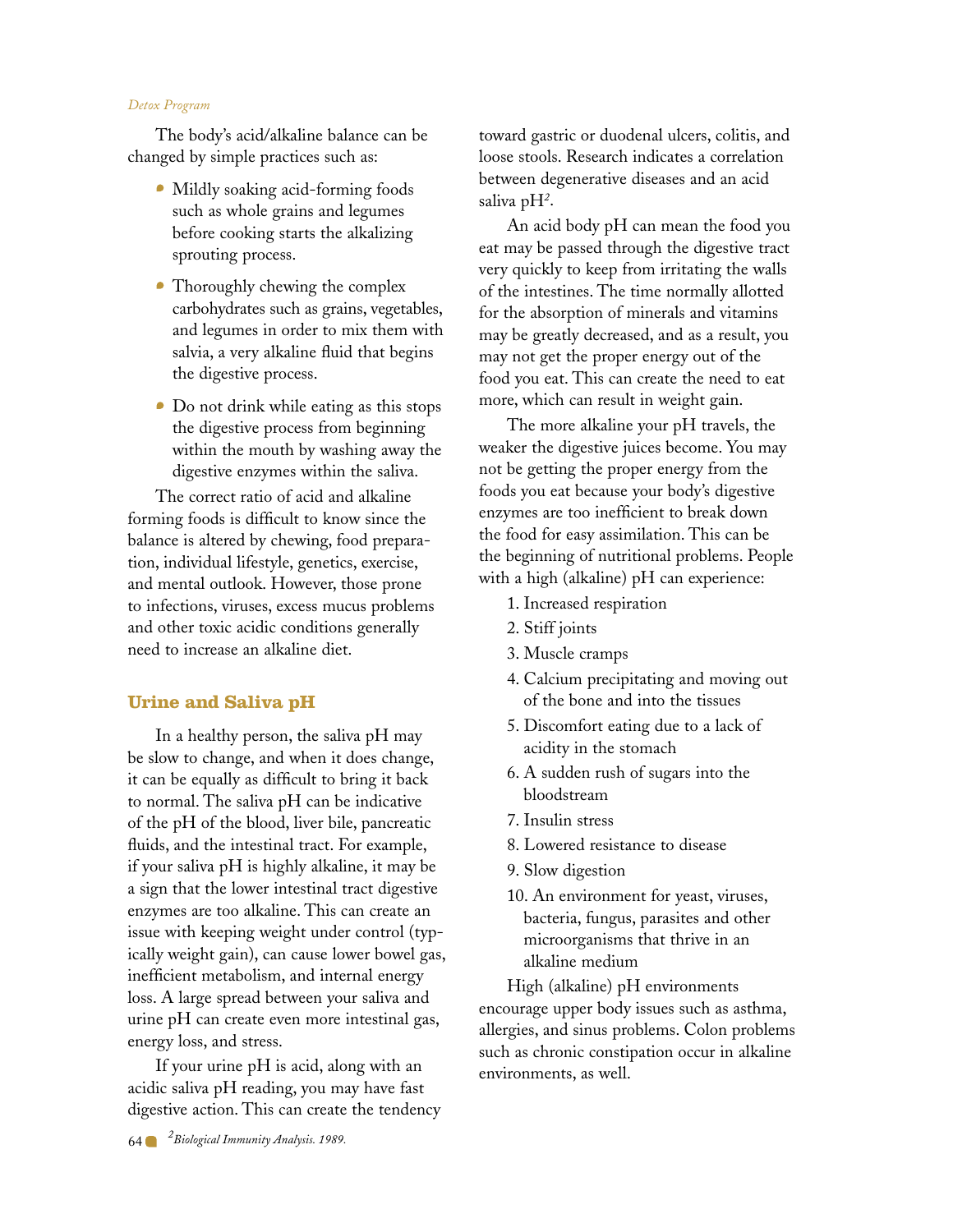### **Improper Absorption**

As I previously mentioned, every body solution has its proper pH. If its specific pH gets too far out of balance, the secretion (or solution) loses its effectiveness to assimilate or absorb minerals and vitamins. Enzymes are also affected by the pH of the solutions in which they are contained. If you are not properly absorbing nutrients from the foods you eat, then poor health and improper weight can ultimately result.

If you desire perfect health, a strong immune system, and a proper weight, then the pH of your body is something you can't ignore. If the pH of both your saliva and urine average between 6.4 to 6.7, then it may indicate that the secretions of your digestive system are operating at peak efficiency. It also indicates you are obtaining maximum nutrition from the foods you eat, and that your blood is also at a proper pH.

When your pH balance is altered, however, and one or both urine or saliva readings move away from the 6.4 range, your digestive secretions may be out of balance. When your enzymes become less efficient, the nutritional processes in your body also become less efficient.

### **General Dietary Recommendations**

Eating a meal that is right for your individual body type should produce marked and lasting improvement in your energy, your mental capacities, and your emotional well-being, leaving you feeling well satisfied for several hours. I suggest you to read  $The$ Metabolic Typing Diet<sup>3</sup> as it reviews these topics in detail.

The authors write, "If you are already feeling good, eating healthy foods should maintain your energy level. But, if you feel worse in some way an hour or so after eating, such as:

- You still feel hungry even though you are physically full
- You develop a sweet craving
- Your energy level drops
- You feel hyper, nervous, angry or irritable
- You feel depressed

Then it might be due to an improper combination of proteins, fats and carbohydrates at your last meal. You might be eating the perfect foods for your metabolism, but having too much of one type of food in place of another can easily produce the symptoms listed above."

Reference the original Eight Food Groups I mention in Chapter 6 as a baseline for your personal eating plan, as foods from each of these groups are necessary for a wellrounded diet needed to fuel your body.

It is important to identify your individual nutrition needs and what you require for YOU. You can be one of three general body types:

- Protein user
- Carb burner
- Mixed

Protein types do better on low carbohydrate, high protein and high fat diets. A typical ratio might be 40% protein and 30% each of fats and carbohydrates, but the amounts could easily shift to 50% fats and as little as 10% carbohydrates depending on circumstances.

Carb types normally feel best when the majority of their food is carbohydrate. Typically this is about 60% carbs, 25% protein and 15% fat, but this type may need as little as 10% fat and as high as 80% carbs in exceptional times.

Mixed-types requirements are between the carb and protein types. Don't stress about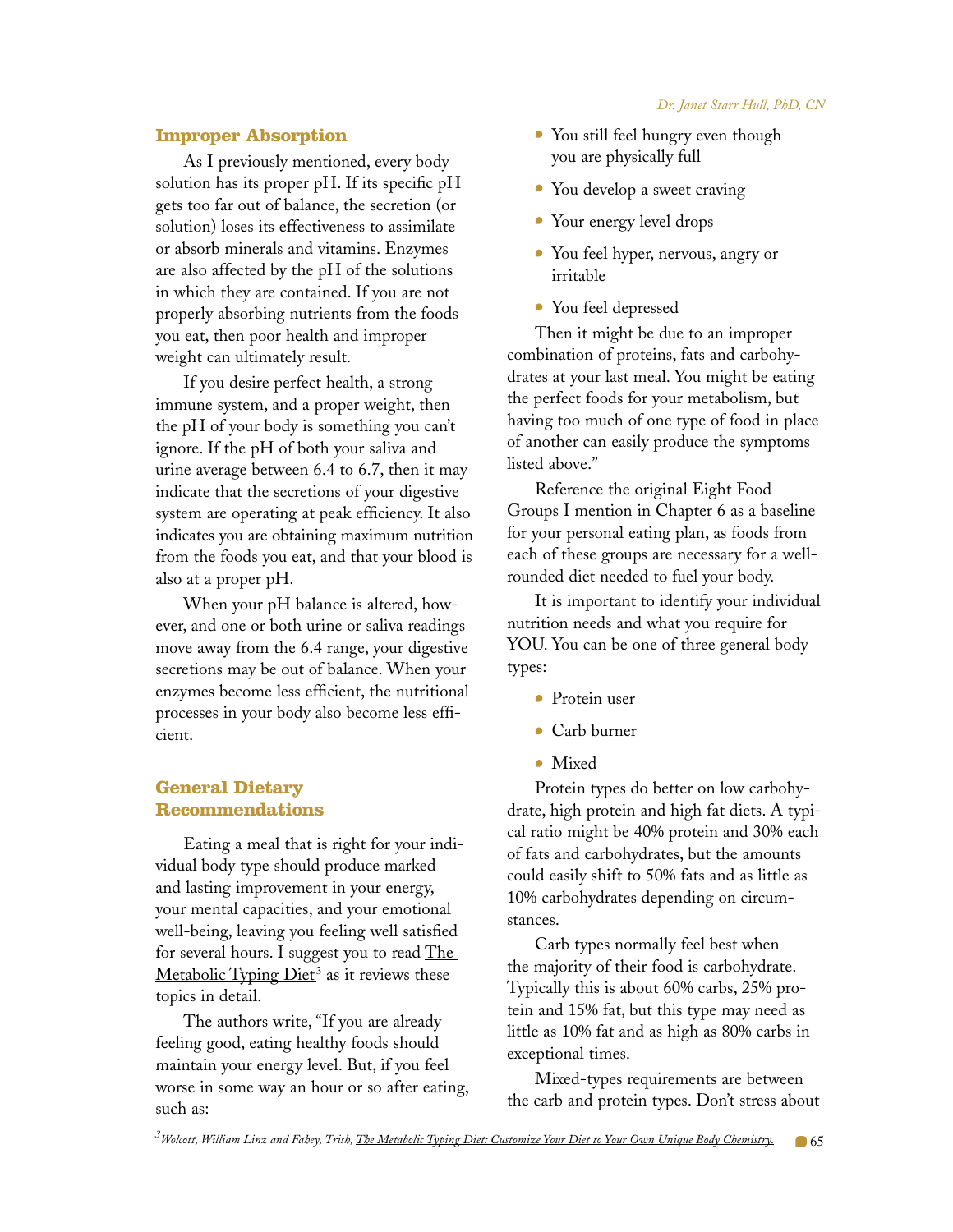the percentages; they are only rough guidelines.

Additionally, your activity and stress levels will affect and alter the quantity of food your body may require at the time, as well as the ratio of proteins, fats and carbohydrates you need to feel your best.

Lastly, the book points out that there is a circadian rhythm to account for. Your biochemistry moves through various phases throughout the day. These rhythms involve your hormonal output, your acid/alkaline shifts, your waking/sleeping times, and many other time-based variables. While some people have a need for the same ratios of protein, fat and carbs at each meal, others may discover that they need very different ratios at the different meals in order to derive optimum energy, well being, and mental performance.

Start by eating the proportions of proteins, fats and carbs according to your taste and appetite that work best for you as an individual.

As I write in Chapter 6, your personal reactions to a meal will either make you feel good or bad, so discover for yourself how well you are selecting the right ratios and types of foods you eat daily.

If you did not react well to your last meal, change the ratios the next time you eat that same meal, and analyze again your reactions. In this way, you can fine-tune each meal to the ratios of proteins, fats and carbs that are just right for you.

Remember that you should feel terrific one hour after you eat. If you are still having food cravings or your energy level is even lower, these are giant clues that you are likely not eating appropriately for your metabolic type.

For example, suppose an hour after lunch you feel sleepy, hungry and want some caffeine or something sweet. These are clear indications that the ratios at lunch were far

from what they should have been for your metabolism. And, you may be eating far too many fake foods and man-made chemicals or diet colas. So the next day, eat the same foods at the same time, minus the food chemicals, but dramatically change the ratios. As a result of this change, you will feel noticeably better or possibly worse. Either way you win. Either you'll know you are on the right track, or you will have learned that you need to go in the opposite direction with your ratios. In other words, if you dramatically increase your protein and lower your carbs and your symptoms worsen, you'll know that what you need to do at that meal is actually lower your protein and increase your carbs.

*Your body knows best—far more than any diet expert ever will.* It will always tell you in no uncertain terms exactly how well you did in giving it what it needs. Once you learn how to interpret your own "body language," enjoy discovering your own unique dietary needs. You'll be amazed at the results. And remember to always avoid the "sweet poison" and all diet chemicals.

For more information about body pH, how to test your pH levels, alkaline and acidic foods, and more information about pH, visit my website:

*http://www.janethull.com/ph-balance-testing/*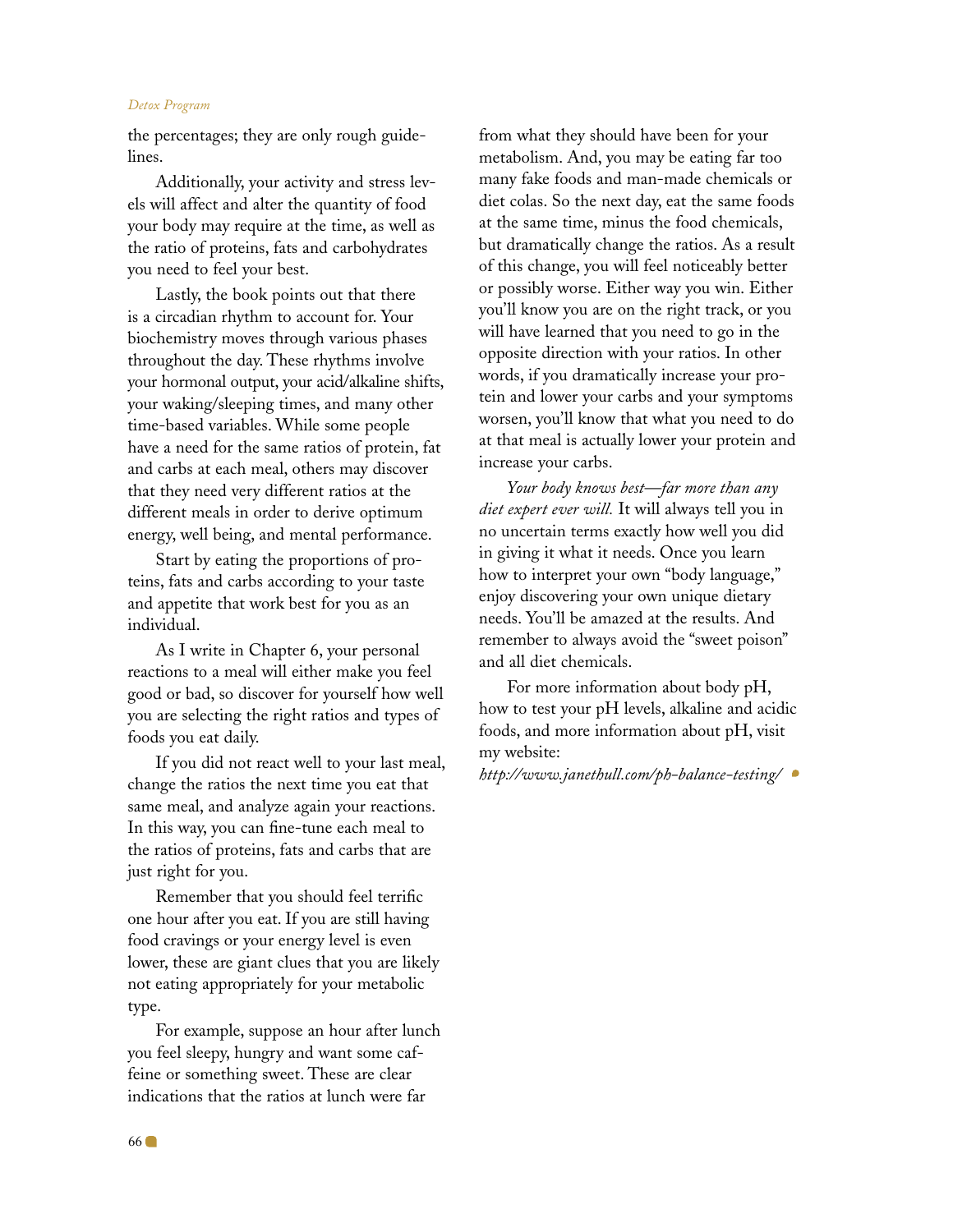# **Chapter 8**

### **How To Do A Hair Analysis**

 Let me share some details about what a hair analysis is and the benefit to using a hair analysis in health and wellness.

The protein in hair fiber holds the composition of the body tissues for a permanent period. By analyzing the hair fiber composition, you can tell what toxins have accumulated in the body tissues and what vitamins and minerals are depleted or too abundant causing an imbalance in body function. By detoxifying unnatural chemicals and by replacing specific vitamins individual to your needs, proper health can be restored through nutrition. The human hair analysis can detail these levels.

### **Toxic Food Chemicals**

My own hair analysis was an important part of my natural healing from Grave's Disease. As with any chemical in solution, food chemicals like aspartame saturate the

body with toxins that penetrate the brain. The hair analysis is an excellent tool to identify specific food toxins and vitamin and mineral deficiencies caused by them.

After I was diagnosed with Grave's Disease, I used an environmental approach through the hair analysis to determine the toxin that polluted my body, making me sick. The hair analysis identifies the root of illness more specifically than blood or urine tests. But, the key to a good hair analysis is in the interpretation—a lost art amid traditional medicine, yet a critical step in disease recovery.

### **Hair Analysis—FAQs**

A hair analysis is not understood by traditional medicine, but is highly respected in the world of forensics, scientific research, and drug testing. A hair analysis works the same for a nutritionist as a soil or water sample works for a geologist or engineer—it leaves a permanent imprint of the environmental influences within the pores of its matrix.

Having a hair analysis performed is one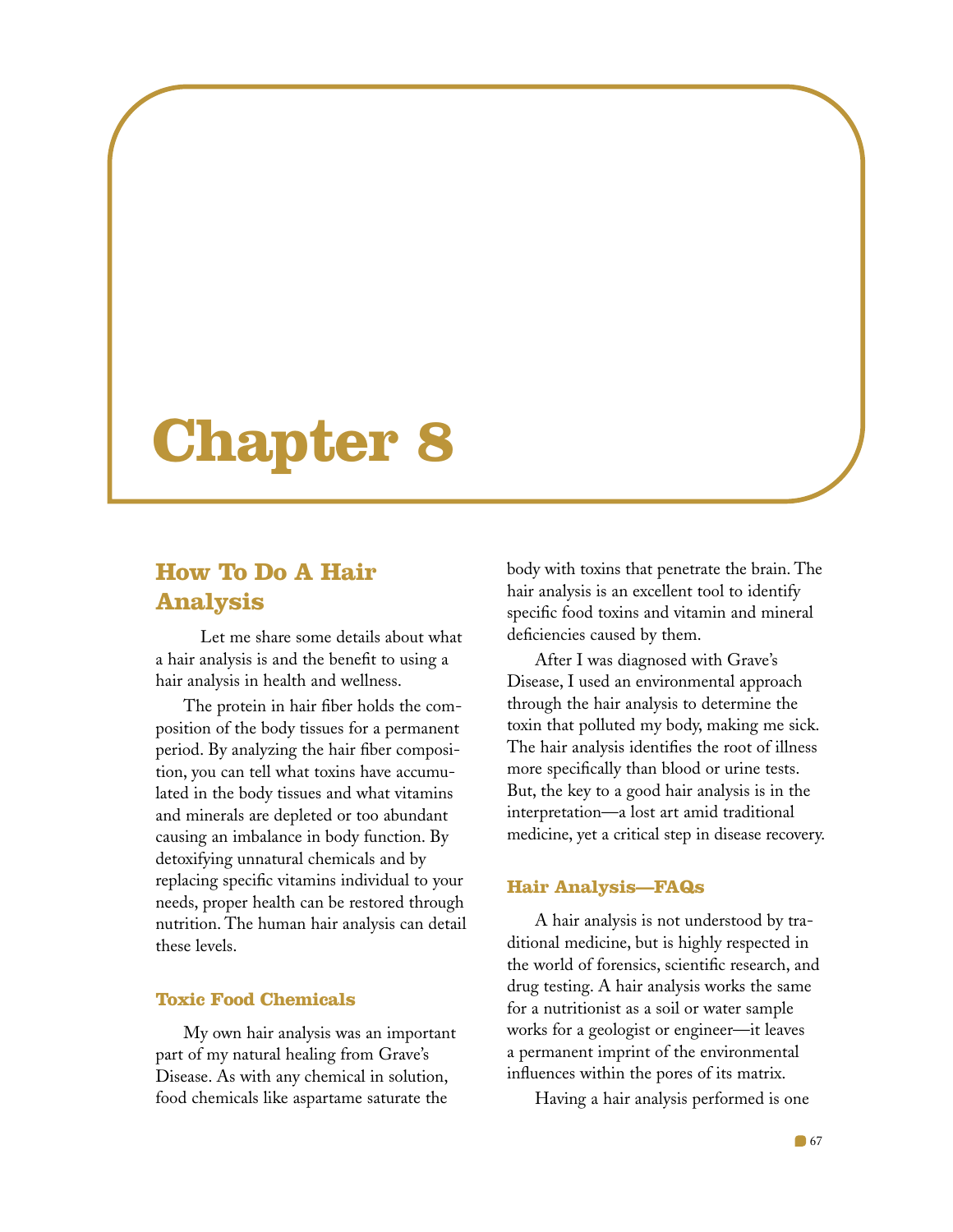of the most accurate ways of detecting toxic metals within your tissues and determining your vitamin and nutrient imbalances. You first must IDENTIFY the cause or causes of your health symptoms before you attempt to "heal" them.

### *Q: Are hair analysis tests really accurate?*

*A:* Yes, of course they are. They are as credible as a standard blood or urine test. The key to a good hair analysis is the capability of a credentialed laboratory and the expertise of the practitioner interpreting the results. The American government and law enforcement agencies have depended upon hair analyses for decades to provide conclusive evidence in crime investigations and for drug testing for prison parolees. The cause of death by poisoning can only be determined conclusively via a hair analysis, as in the case of Andrew Jackson, whose hair analysis from his exhumed remains showed he was, indeed, poisoned by arsenic.

### *Q: Why doesn't my doctor use the hair analysis test?*

*A:* One of the shortcomings of the American Medical Association is the lack of nutritional education they require for medical students. American medical schools promote more of the pharmaceutical philosophy of healing and dependency on the doctor to "fix" your problem for you opposed to a nutritionally based curriculum that encourages drugless healing.

Blood and urine tests have value, of course, as those results can identify disease present within the body and they help your doctor determine the amount and kind of drugs and medications needed to suppress disease symptoms for immediate relief. And, we must remember that "drugs" do not cure disease, but merely mask the symptoms.

The hair mineral analysis on the other hand, identifies long-term nutritional deficiencies that may be at the root of disease, along with identifying toxic metals within the body that can cause disease. Again, most traditional medical doctors do not know how to interpret a hair analysis.

### **How To Order A Hair Analysis**

I perform hundreds of hair analyses for people of all ages from all over the world. I have an exclusive website available providing hair analysis information and effective ways to determine what may be at the root of health symptoms. I counsel with clients using email and provide hair test results and written recommendations via both email and postal mail. You can access my hair analysis website for more FAQs, the submission form, which includes a health questionnaire and health history, and clients can email me with questions.

My goal is to make ordering a hair analysis an easy process. You can purchase an analysis through the internet, postal mail, or over the phone. For information about the hair analysis visit my website below: *http://www.hairanalysisprogram.com.*

### **Sources of Heavy Metals and Chemical Toxins**

### *Aluminum*

- Alum
- Aluminum cans
- Aluminum cookware
- Aluminum dust
- Aluminum foil
- Aluminum phosphate
- Aluminum silicate found in Kaopectate
- Animal feed
- Antacids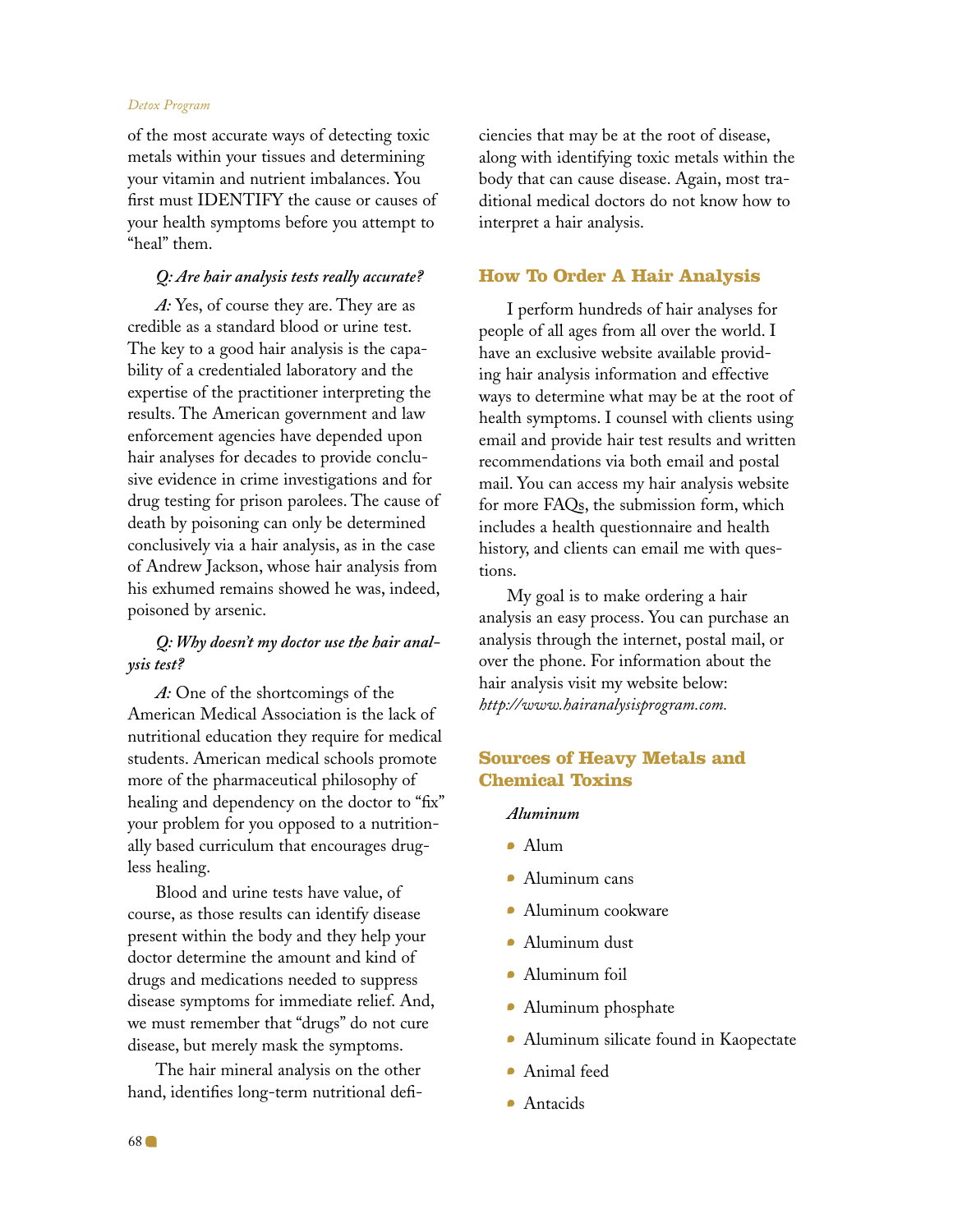### *Dr. Janet Starr Hull, PhD, CN*

- Automotive parts
- Automotive exhaust
- Baking powder
- Beer
- American cheese
- Ceramics
- **Cigarette filters**
- Construction material
- Dental amalgams
- Deodorants
- City drinking water
- **Insulated wiring**
- Nasal spray
- Medical compounds
- Milk products
- Pesticides
- Table salt
- Tobacco smoke
- Toothpaste
- Vanilla powder

### *Arsenic*

- Animal feed
- Automobile exhaust
- Colored chalk
- **•** Herbicides
- Household detergents
- Industrial dust
- **Insecticides**
- Paris green
- Rat poisons
- Seafood
- Wallpaper dye/plaster
- Water/city and well
- Wine
- Wood preservatives

### *Cadmium*

- Dental alloys
- **Batteries**
- Cadmium vapor lamps
- Candy
- Ceramics
- Cereals, refined
- Cigarette smoke
- Cisterns
- Colas
- Copper refineries
- Electroplating
- Fertilizers, phosphate
- Fungicides
- Grains, refined
- Incineration of tires, rubber, plastics
- Iron roofs
- Kidney
- Marijuana
- Marine hardware
- Milk, evaporated
- Oil, motor
- Oysters
- Paint pigments
- **Pesticides**
- Pipes, galvanized
- Plastics, polyvinyl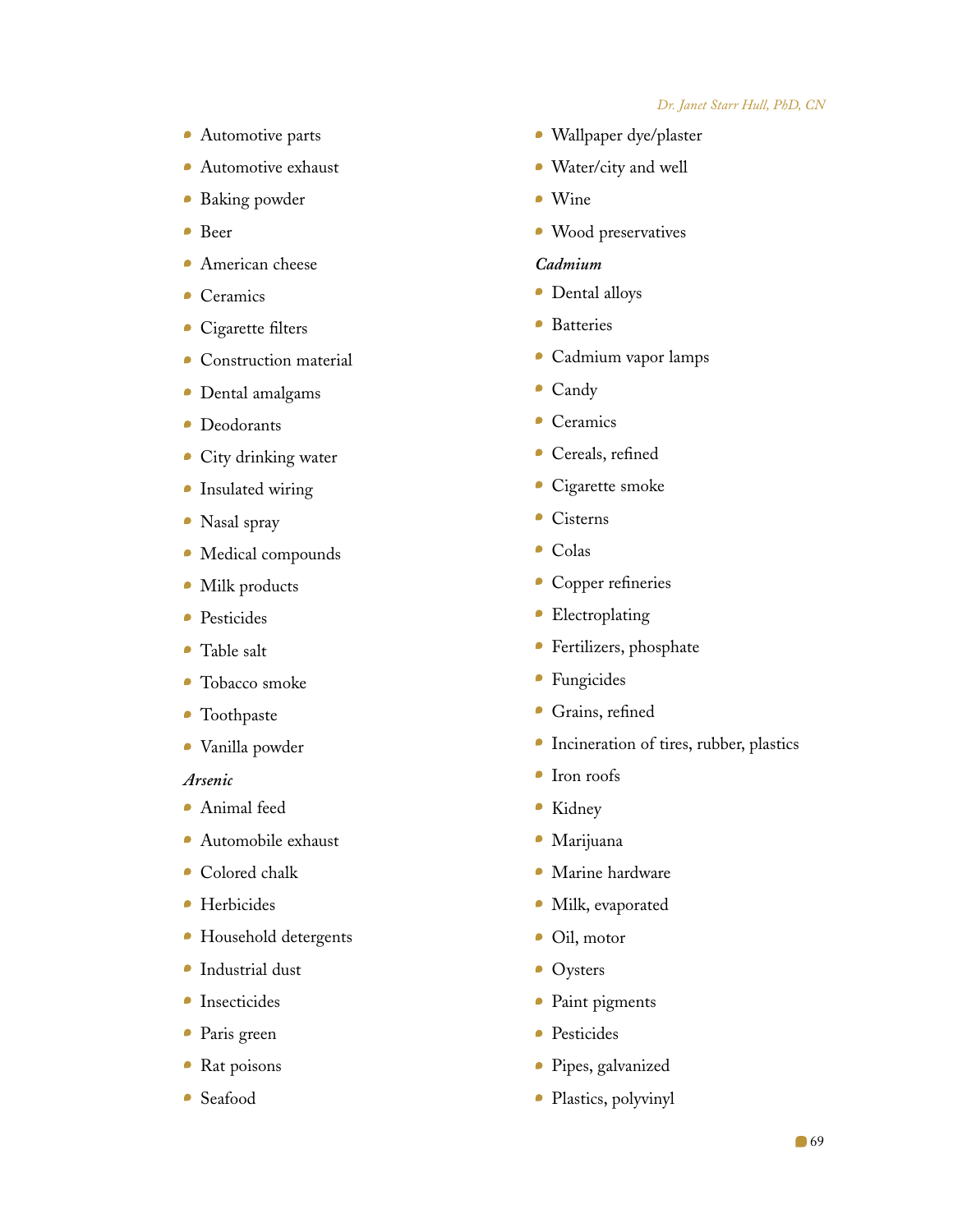- Processed foods
- Rubber carpet backing
- Rust-proofing
- Silver polish
- **Solders**
- Tools
- Vending machine soft drinks
- Water, city, softened, and well
- Welding material

*Copper*

- Beer
- Chocolate
- Copper cookware
- Copper IUD's
- Copper pipes
- Dental prosthesis
- Fungicides
- **•** Hemodialysis
- Ice makers
- Industrial emissions
- **Industrial wastes**
- **Insecticides**
- Milk
- Nuts
- Oysters
- Swimming pools
- Water, city and well

### *Lead*

- Bone meal
- Car batteries
- Canned fruit/juices
- Ceramic glazes
- Cigarette ash
- Eating utensils
- Auto exhaust
- Leaded gasoline
- Hair dyes
- **Insecticides**
- Lead crystal dishes and glassware
- Lead refineries
- Lead smelters
- Lead water pipes
- Mascara
- Milk
- Evaporated milk
- Organ meats
- Lead-based paint
- **Pesticides**
- Porcelain glazed sinks and bathtubs
- Produce (near roads)
- Putty
- PVC containers
- Rainwater
- Snow
- Solder
- Tobacco, pre 1986 (50% lead)
- Toothpaste
- Toys
- Vinyl mini-blinds
- Water, city and well
- Wine
	- *Mercury*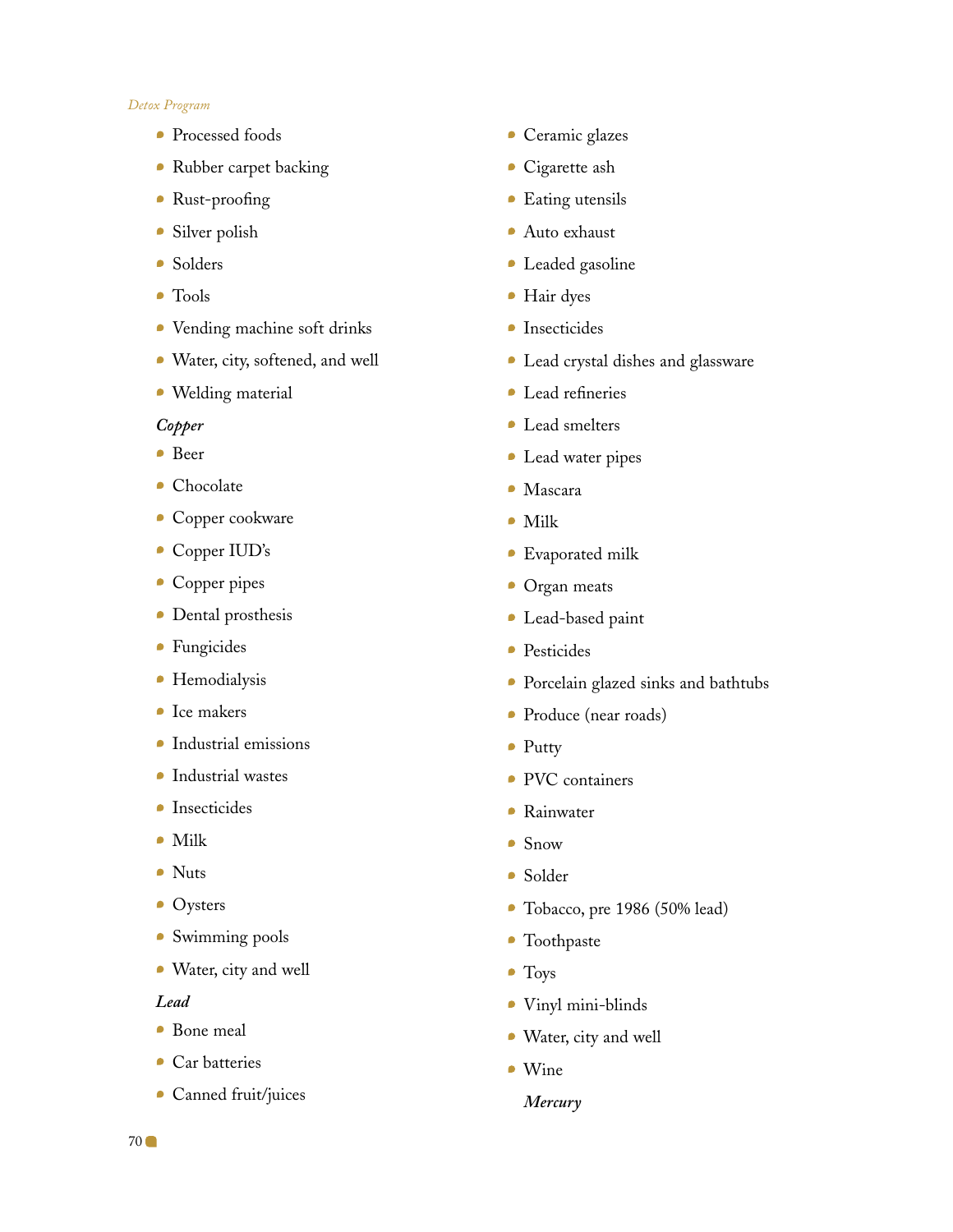### *Dr. Janet Starr Hull, PhD, CN*

- Adhesives
- Air conditioner filters
- Body powders
- Broken thermometer
- Cosmetics
- Dental fillings
- Diuretics
- Fabric softeners
- Felt floor waxes
- Polishes
- Fungicides
- **Industrial wastes**
- Laxatives
- Mercurochrome
- Paints
- Photoengravings
- Psoriatic ointments
- Seafood
- Sewage disposal
- Skin lightening cream
- Tanning leather
- Tattooing
- Wood preservatives

### *Nickel*

- Baking powder
- Combustion of fuel oil
- Dental work and bridges
- Auto exhaust
- Superphosphate fertilizers
- Food processing
- Hydrogenated fats, oils, and margarines
- Industrial waste
- Stainless steel cookware
- Testing of nuclear devices
- Tobacco smoke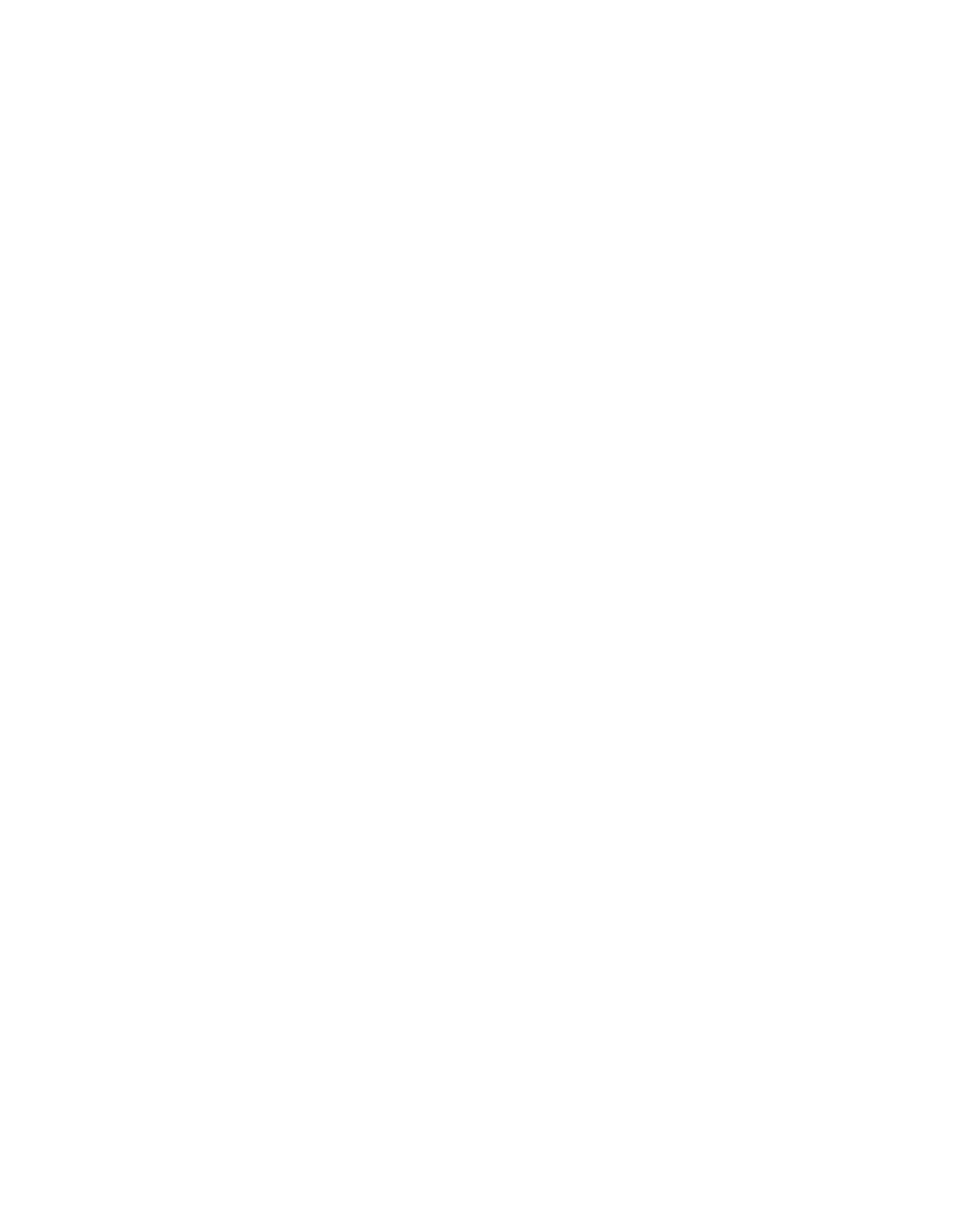# **Chapter 9**

### **The Soviet's French Green Clay**

"The world around us is a fragile place. It is home to many thousands of different types of plants and animals. These vary greatly from region to region, but all living things share a common dependency on the natural balance and health of our environment. It is precisely this natural balance between species and their habitats that is now being threatened by human kind's abuse and misuse of the Earth's precious resources.*<sup>4</sup>*"

"What will future archaeologists find when they unearth today's civilization? Generations to come will look back and see how 20th-century Americans were the garbage-makers, the poison-producers, the carcinogen creators.*<sup>5</sup>*"

### **Soviet Clean Up**

I left my position teaching Environmental Sciences at The University of North Texas after my recovery from "Grave's Disease" to

become involved in one of the most stimulating environmental projects I've ever been associated with. It may appear that this chapter does not belong in a book about detoxification, but it illustrates how this entire detoxification process began and who first introduced me to French Green Clay.

Recovering from my own illness, I discovered that pollution is not exclusive to the outside environment. Pollution is inside our bodies in the same form as in the soil, air, and water. The devastating pollution in Eastern Europe taught me how to detox the human body.

My neighbor and special friend founded the international, environmental engineering firm Environmental Engineering & Geotechnics, International (EE&G Int'l.). Mark is a brilliant geologist who was spearheading an environmental remediation project (clean-up) for the countries of Poland and Czechoslovakia shortly after they were liberated from Soviet control in the late 1980s during Solidarity. He invited me to join a team of four Americans who were leading a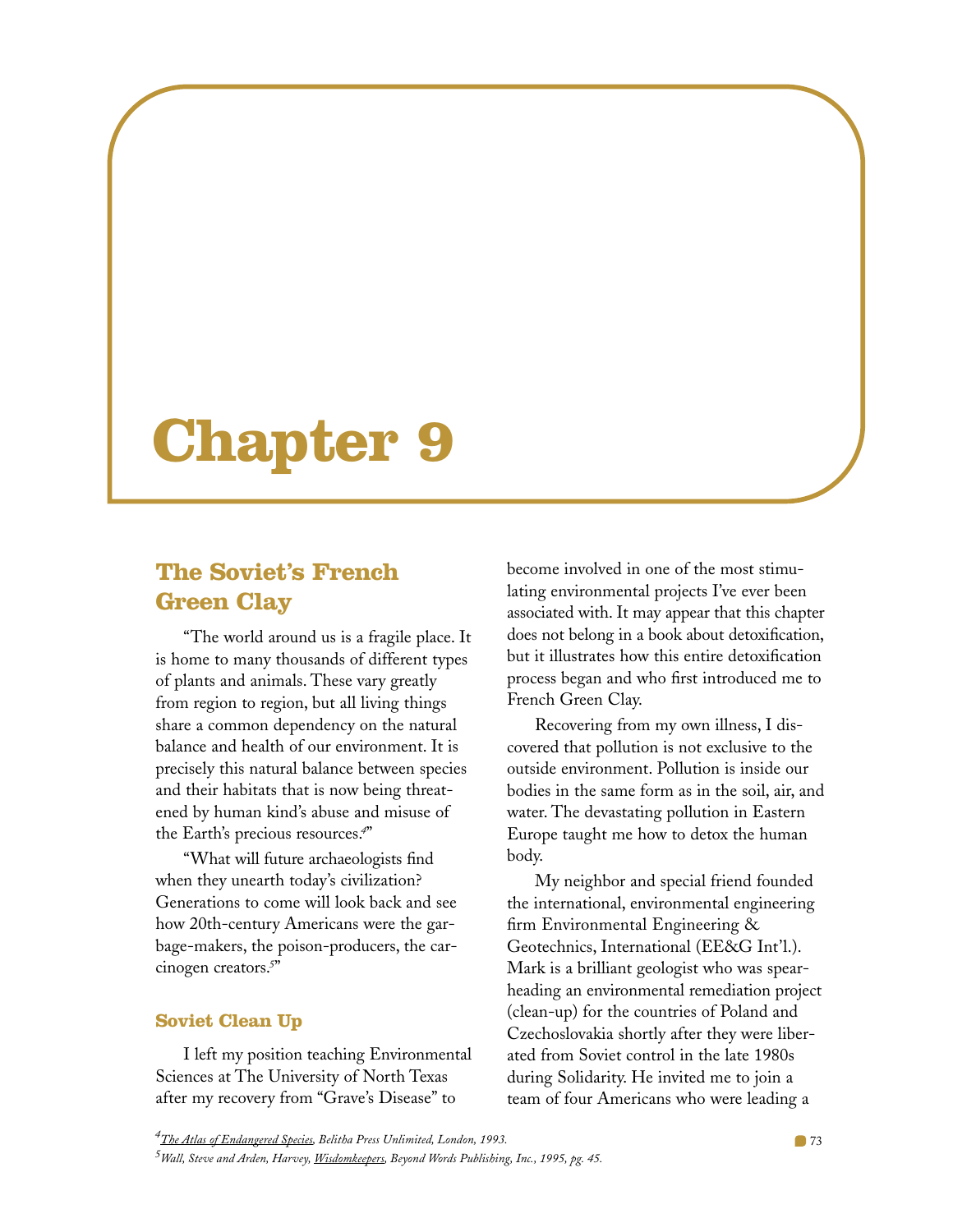project to environmentally clean up the former Soviet military bases in Eastern Europe. Through this work, I became more convinced than ever that chemicals pollute our bodies in the same way they devastate the environment. Now I look at illness as an "organized project" requiring environmental designs to detoxify pollution from human body tissues just as I witnessed within nature.

The entire stack of original material we received from the Polish government was over two inches high, containing an excess of information about the geology and hydrogeologic parameters of the areas we were to bid on.

*"It is possible to say that the contamination caused by the Soviet Army was widespread in the ground and underground water."*

One of the largest Soviet Army bases we were designing remediation strategies for was located between the Duna and Vah Rivers inside Czechoslovakia. The Soviet Army activity had created environmental pollution inside of this area from the storage of fuel materials, workshops and repair stations, parkings, washing stations, and fuel filling stations. Interestingly, the cleaning chemicals and laundry supplies were more of a problem than the gallons upon gallons of petroleum products saturating the adjoining environment.

EE&G Int'l. and the Polish Petroleum Institute (Instytutu Gornictwa Naftovego) combined to create the first Polish/American environmental joint venture registered in Poland established after Solidarity. Mark had become friends with Roman Kafel who was the Counselor of Law representing the NSZZ "Solidarity" members from 1980 to 1983. Roman was the Chief Executive of the Intervention Bureau of the Solidarity Union. He was responsible for the Solidarity legal issues on a daily basis. He represented the Solidarity members in the courtrooms, defending their activities against the Communist government. He was directly

involved in the democratization process in Poland and assisted in its transformation to a free market.

Roman was imprisoned with the Solidarity leaders on December 13, 1981, was released in December 1982, and expelled from Poland in January 1983. Since that time, he maintained contact supporting the underground Solidarity movement through 1990. When Solidarity gained political power in Poland, Roman was welcomed back to the country.

Roman's contacts with the new Polish government ushered Mark's environmental expertise into the right places at the right time. It took more than a year of discussions and bargaining before the joint venture was finalized, primarily due to the sociopolitical upheaval the country had undergone since Solidarity defeated Communism. Many of the long meetings were negotiated in dim, smoke-filled rooms offering the sole refreshment of very gelatinous black coffee. Overcoming the language barrier was one of the more difficult hurdles to jump before the final negotiations were agreed upon, but Mark and Roman finally succeeded. They accomplished their goals and set our visions into motion.

I joined forces with both Mark and Roman. A new world materialized before my eyes.

### **My Outlook**

I was witness to the shocking correlation between man's influences on his environment, some of the worst environmental pollution on the planet, and overwhelming truths of human body contamination.

The deterioration of the underground water quality was documented after the Soviet Army pulled out, but the area had historically been used for agriculture. It was traditionally covered by grass and private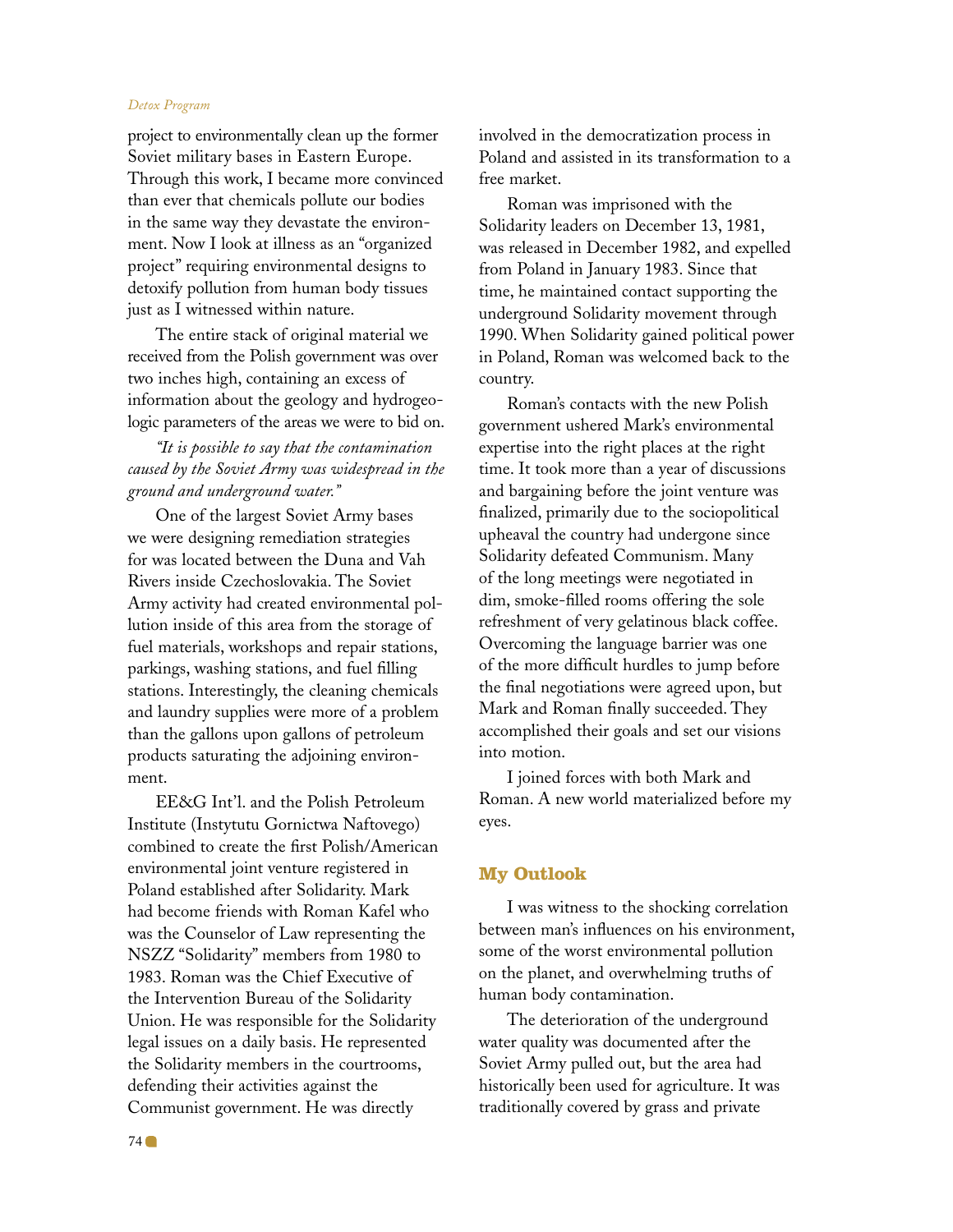#### *Dr. Janet Starr Hull, PhD, CN*

peasants had used its left slope.

During occupation by the Soviet Army, this area was used for infantry and defensive techniques. After the Soviet troops left, it was taken over by the Czechoslovakian Army.

As if viewing a television documentary, anyone could witness the devastation in these countries. Simply driving down the narrow roads bisecting the borders, you could see factories pouring unfiltered wastes directly into the streams and rivers—no pollution controls, no environmental protection, no regard for the damage done over so many years.

Clarissa Pinkola, PhD. writes in her book Women Who Run With the Wolves: "Pollution can build to a point that it begins to burn, spontaneously erupting in a toxic fire burning not only the fuel of garbage in a river, but incinerating all the life forms around it as well. Contamination destroys a human being's self-awareness, self-esteem, and pride. It burns the natural environments of self-worth, intentions, and fertile grounds for creativity."

No matter where we choose to live on this planet, if we are living within a contaminated environment, our outlook on life can be polluted, too.

## **Environmental Influences**

The Polish and Czech governments requested that the contamination be monitored for changes over time, long enough to see the behavior of contaminants during a longer period in different rain and snow conditions. (Years they describe as being poor and rich in rain.) The contamination not only destroyed the natural environment, but also devastated the only lifestyle these people had known for over fifty years. How does anyone replace that?

Environmental awareness means learning about pollution both inside and outside the body. The influences environments have

on people serve as leverage in the development of who and what they become. These influences may not be recognized until it is too late. Nonetheless, I saw for myself that our environments DO affect us. A substance poisoned me within my environment—aspartame—and that effected me, without a doubt. I was out of balance and that made me very ill. Currently, men and women around the world are influenced by their immediate surroundings. Many others may be out of balance, too; some becoming ill because of it.

Industrial pollution, deforestation, building dams and irrigation systems, chemical warfare, and the butchering of natural habitats has been a primary concern for decades regarding man's damaging effects on nature. What I determined for myself was there is little difference between a stream flowing through the ground carrying drinking water and a stream surging within your veins carrying the blood you need to survive.

Did you know that a lack of fat in your diet can cause your skin to crack and dry-up just like deforested soil lacks water? What is happening to the Earth is also happening to the human body. Pollution is pollution whether it affects the air we breathe and the water we drink or our liver, thyroid gland, or skin.

#### **The Soviet's French Green Clay**

There were strange mounds visible in the distance about 500 yards north of the Soviet army base in Krosno, Poland. "What are those?" I asked out loud but to no one in particular.

"Oh, those are uranium stockpiles," Roman quickly replied. They plan to build a housing development in that area."

"What did you say?" I turned to face him in surprise.

Roman repeated, "Those are uranium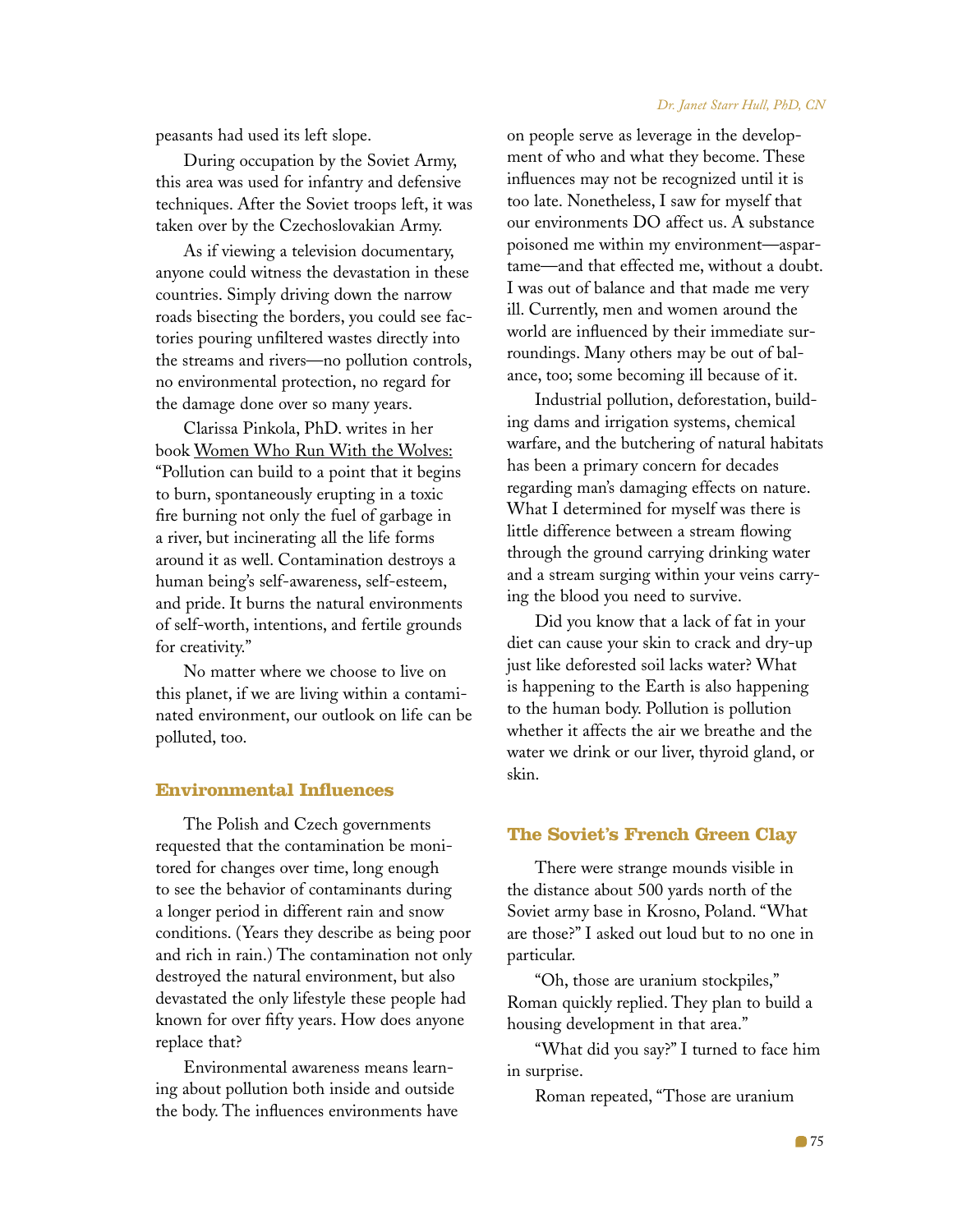stockpiles. They plan to build a housing development in that area."

I was taken aback. "They can't do that. Don't they know that could kill them?"

"Oh, there's uranium on the ground everywhere," he responded, "but we know how to neutralize the effects of radiation. The Soviets have used French Green Clay to counterbalance radiation for decades."

And that's when the secret of French Green Clay first seeded within my mind. I knew I had stumbled across valuable information Americans had never heard of before. Not only was this environmental project historic, but the nutritional knowledge I came away with was, too.

I questioned everyone I could about French Green Clay. The use of clay in absorbing and removing toxins and foreign products was common knowledge to me as I knew that all Environmental, Petroleum and Chemical Engineers use clays to plug leaks in well piping or to remove foreign elements that could damage a productive well. I also knew that in nature if an animal eats a rancid kill or a toxic berry, it would rush to a streambed and eat clay in order to absorb and remove the toxins from the stomach quickly. Birds and reptiles in tropical regions can be seen with clay on their beaks and mouths from eating clay regularly.

What I didn't know was the Soviets had been using French Green Clay to remove radiation from the Soviet population over the past fifty years. I learned from the Poles when the Soviet nuclear power plant, Chernobyl, melted down in 1986, the Soviet government put French Green Clay in chocolate bars and dispensed them to the masses so any radiation they may have been exposed to would be immediately removed from their bodies. The Soviet government knew the healing qualities of French Green Clay, just as Europeans have known about its curative qualities for centuries. Westerners think clays are useful for

only external purifiers for skin, but Europeans have used clays both internally and externally to cleanse diseases for centuries.

French Green Clay is so powerful at attracting, collecting, and containing radiation, that to date the remains of the nuclear power plant at Chernobyl, Russia are buried under a landfill of French Green Clay. The Russian government has not removed nor remediated the radioactive waste site, as radioactivity is still at threatening levels, so the Soviets transported from France tons of French Green Clay to place on top of the flattened radioactive site to contain and control toxic radiation levels.

Found only in France and India, the ancient sea beds that provide the green clays possess healing qualities that not only attach themselves to and remove toxic foreign substances within the body, but activate the body's own immune system through its chemical constitution.

Green clays contain:

- Magnesium
- Calcium
- Potassium
- Manganese
- Phosphorous
- $\bullet$  Zinc
- Organic aluminum
- Silicon
- Organic copper
- Selenium
- Organic cobalt
- Micro-algae
- Kelp
- Phyto-nutrients

Because of its chemical composition,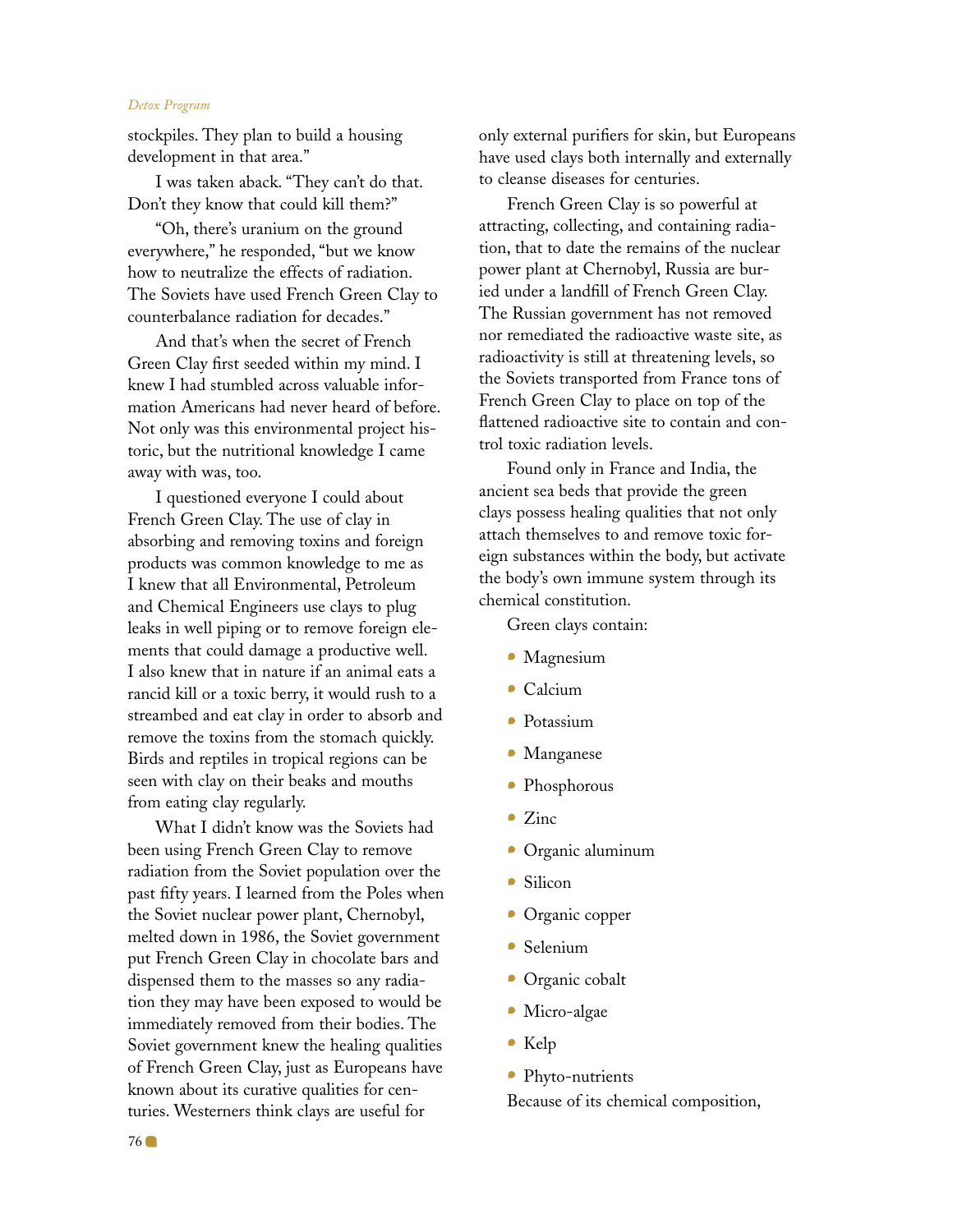French Green Clay aids in keeping the body pH alkaline.

French Green Clay has the ability to remove toxic metals and chemical residues, bacteria, and blood toxins with virtually no side effects of constipation, diarrhea, or stomach cramping. It is known to remove radiation, arsenic, lead, mercury, and aluminum amid other toxic metals in less than six weeks. The more you use, the quicker you detox.

I recommend keeping French Green Clay in the vitamin cabinet for your lifetime. It is a good preventative for parasites, toxic metal exposure, and radiation exposure from factories to war games. I recommend supplementing with acidophilus when using the clay more than five days a week, but the composition of the clay should replenish the body's nutritional needs naturally while removing toxins. French Green Clay is safe for children and people of all ages. It is even safe to give to animals, as animals eat clays in the wild when they have been exposed to poisons.

Remember to drink plenty of water to keep your body supple and to support the body's ability to wash toxins away while regularly using French Green Clay.

French Green Clay is available at health food markets and coops, and you can order it off the web from my website at *http://www.hullisticmarket.com*.

## **People Pollution**

The remediation of polluted regions like Poland incontrovertibly make a difference in healing the Earth, but it confirmed to me (then and now) that environmental recognition is merely one part of the multifarious solutions to today's toxins. The people living amid the former Eastern Bloc regions must take steps to remediate themselves. People all over this planet must take steps to remediate themselves. No matter where we live, if we are not living in a clean and healthy environment, our outlooks on life can be polluted, as well. Pollution no longer refers to the accumulation of factory chemicals. Pollution defines disease—human disease—"people pollution."

People pollution has not been differentiated until now. People pollution has gone unrecognized for too long. Diseases with unknown causes have been operated on, radiated, experimented with, reradiated, injected, biopsied, incised, ridiculed, questioned and pharmaceutically prescribed for too many years with no questions, no cures, and no long term solutions.

The Detoxification Program is an affective way to take action against toxic chemicals polluting your body. At least it's a good place to start.

So, "will future archaeologists look back and see how 20th-century Americans were the garbage-makers, the poison-producers, the carcinogen creators?" Not if we can help it.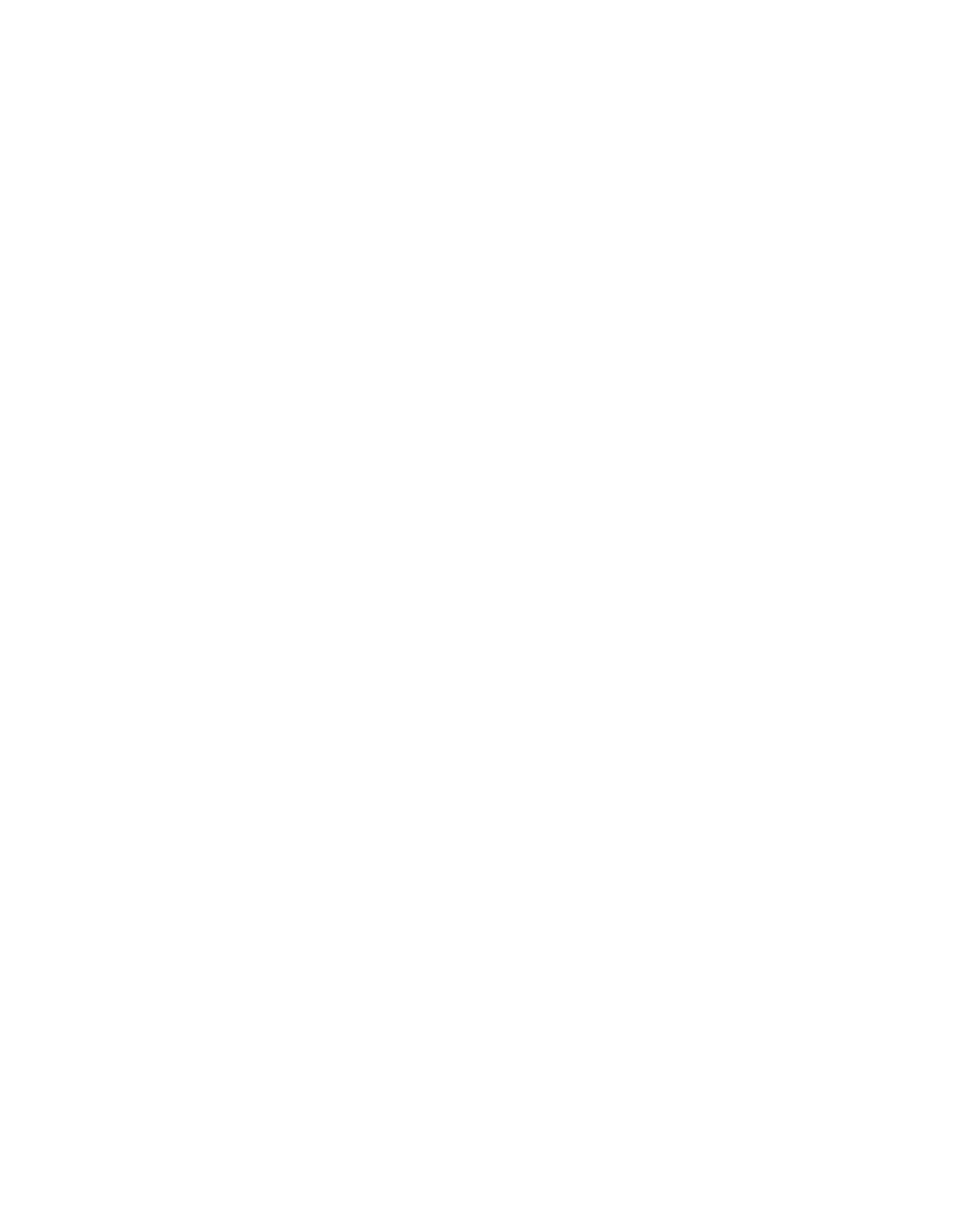# **Chapter 10**

## **My Own Brush With Death**

In 1991, I was diagnosed with a lifethreatening case of Grave's Disease. The disease came out of nowhere. I'd always been healthy, so I had a hard time accepting my sudden, uncertain fate.

Also known as hyper-thyroidism or thyroiditis, Grave's Disease can be fatal if unresolved. The thyroid gland serves as a control center for the endocrine (hormonal) system and controls the major organs throughout the body. In my case, my thyroid and organs were over-worked, never receiving the signal from the brain to shut off.

"You have what we call Grave's Disease," the doctor casually told me during my sudden hospitalization. "This is a disease of the thyroid gland, yet we don't know much about it." I thought it was strange that a contemporary medical doctor didn't know the cause of a contemporary disease. I certainly didn't know enough about it to offer an educated opinion at the time.

"The thyroid is located at the base of the esophagus in the throat and produces thyroid hormones," he continued as if reading from a script. "Thyroid hormones have a wide variety of effects on the body and are essential for life. They have many effects on body function such as metabolism, growth, and development."

"Grave's Disease is also called thyrotoxicosis, a hyperactive thyroid gland that produces too much hormone," he continued to routinely explain. "Excess hormone production causes the body to remain overactive. All of the body's processes speed up, including digestion. This is why people with hyperactive thyroids typically lose a lot of weight."

"Lose a lot of weight?" I questioned, the fold deepening between my brows. "I've gained thirty pounds." Unaffected by my comment, he continued to say, "The most common symptoms associated with hyperthyroidism or Grave's Disease are nervousness, irritability, increased perspiration, insomnia, fatigue, weakness, hair and weight loss, separation of the fingernails, hand tremors, intol-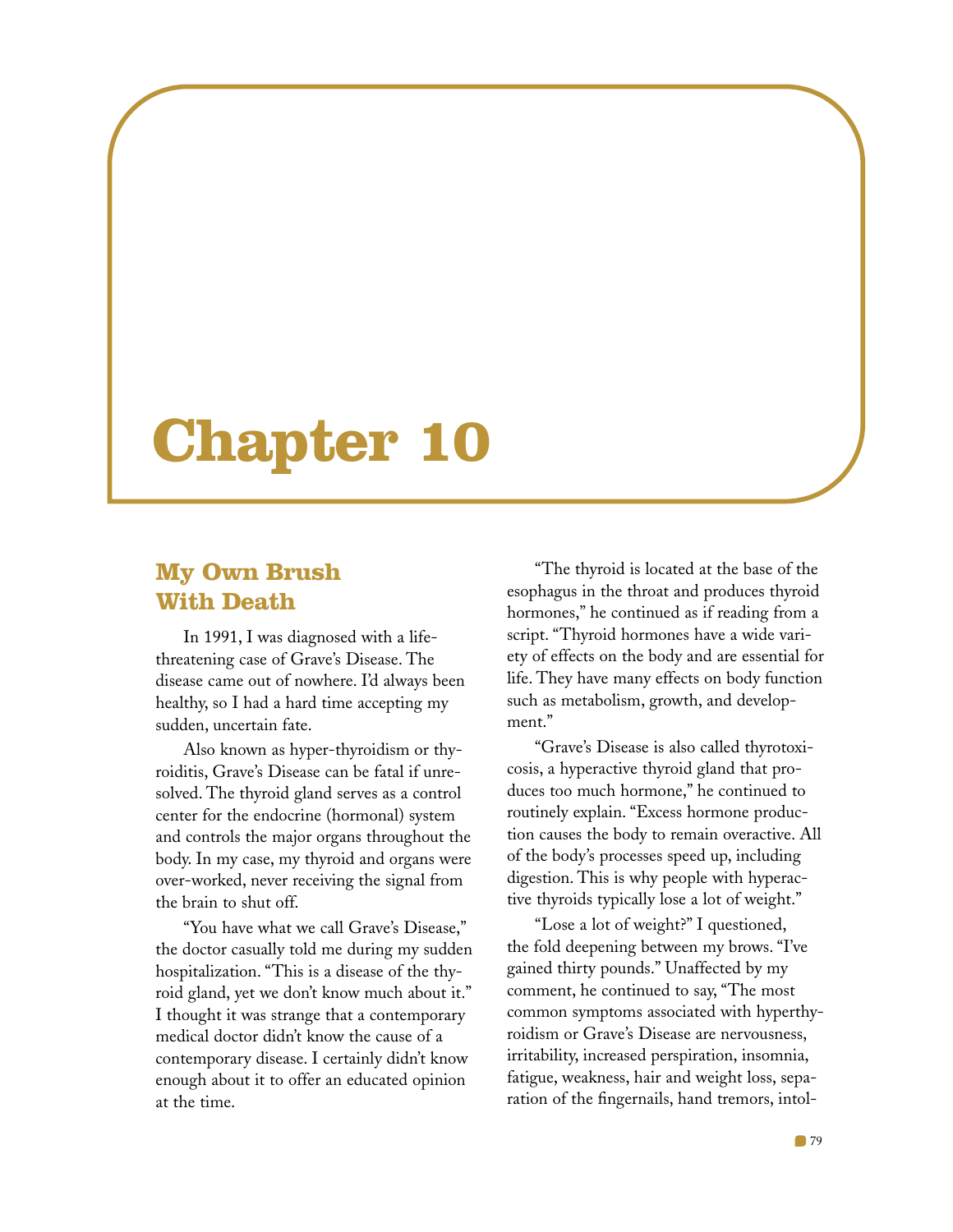erance of heat, rapid heartbeat, and sometimes protruding eyeballs."

"Let's see," I mumbled to myself. "I have twelve out of thirteen symptoms. Why is the only symptom I DON'T have is *weight loss*? I *gained* thirty pounds. No fair!"

I listened intensely as the doctor leaned over my bed reciting from the medical papers he held on the chart in front of him.

"I want to irradiate your thyroid gland and run some tests on your gall bladder," he confidently continued. My GALL BLADDER? When did *that* come into the picture? I'm only allowed one problem at a time here! That's all I can handle, anyway.

"I must tell you that after we destroy your thyroid, I'll have to keep you on medication for the rest of your life to keep you alive," he casually added. "But, I can fine-tune you so you'll be *better* than before."

"You must do something about this soon, however, for you can die if we don't destroy that thyroid gland," he added as he walked toward the door of the stark hospital room. *Oh, thanks for throwing that last detail in, Doc!*

I needed to sort what I had just been told. What did he mean, "destroy my thyroid gland or die?" Is this the only alternative I have? I hastily responded before he left. "I've been through three natural childbirths, taught aerobics for over fifteen years, always eaten right (or so I thought at the time), don't smoke nor drink ... you know the drill. Doesn't this count for something?" The doctor didn't seem interested in anything other than answers to the standard medical questions. "Before you permanently remove a VITAL part of my body that I have grown to know and love, shouldn't you carefully study my daily routine to find a cause for this disease—or *something*?" I questioned for the record.

I guessed not. He turned and walked out the door.

I lay there stunned. I felt alone and confused. I had no clue why I was suddenly sick and in the hospital. The doctor didn't know. Nobody knew. I felt like I was being forced to make a decision about permanently destroying my thyroid gland with little to go on. What was suddenly happening to me?

Peeking his head back through the doorway, the doctor tried once more to convince me that he could permanently solve all my problems by simply destroying my thyroid gland. "Tomorrow morning I can have a specialist formulate a finite dose of radioactive iodine in an amount that will 'kill' your thyroid," he added last-ditch trying to assure me that radioactive iodine was the best "thyroid assassin." It was a simple and convenient treatment. A quick kill. Easy for him to say it wasn't his thyroid!

"Most thyroid specialists recommend radioactive iodine for all their patients over twenty-five years of age with Grave's Disease," he said as he inched a little back into the room. "Radioactive iodine is usually given in capsule form which doctor's prefer over surgically cutting open your throat. If you decide to do this, it will take several weeks to take full effect, and during this period, you'll have to be in isolation because you'll be *radioactive*."

"This is getting worse by the minute," I thought in despair.

Instead of accepting what my doctor was persuading me to do, I began questioning his swift advice. I felt he was leaving something out of the equation. I needed to find out *what*. "I doubt your recommendations are the only ones available," I blurted out loud. "There must be alternatives, even though I, of course, have none at the moment."

I think the doctor believed he was sincerely doing his best to help me. I, however, preferred to discuss alternatives before I irreversibly destroyed one of my body parts, a critical body part, I might add!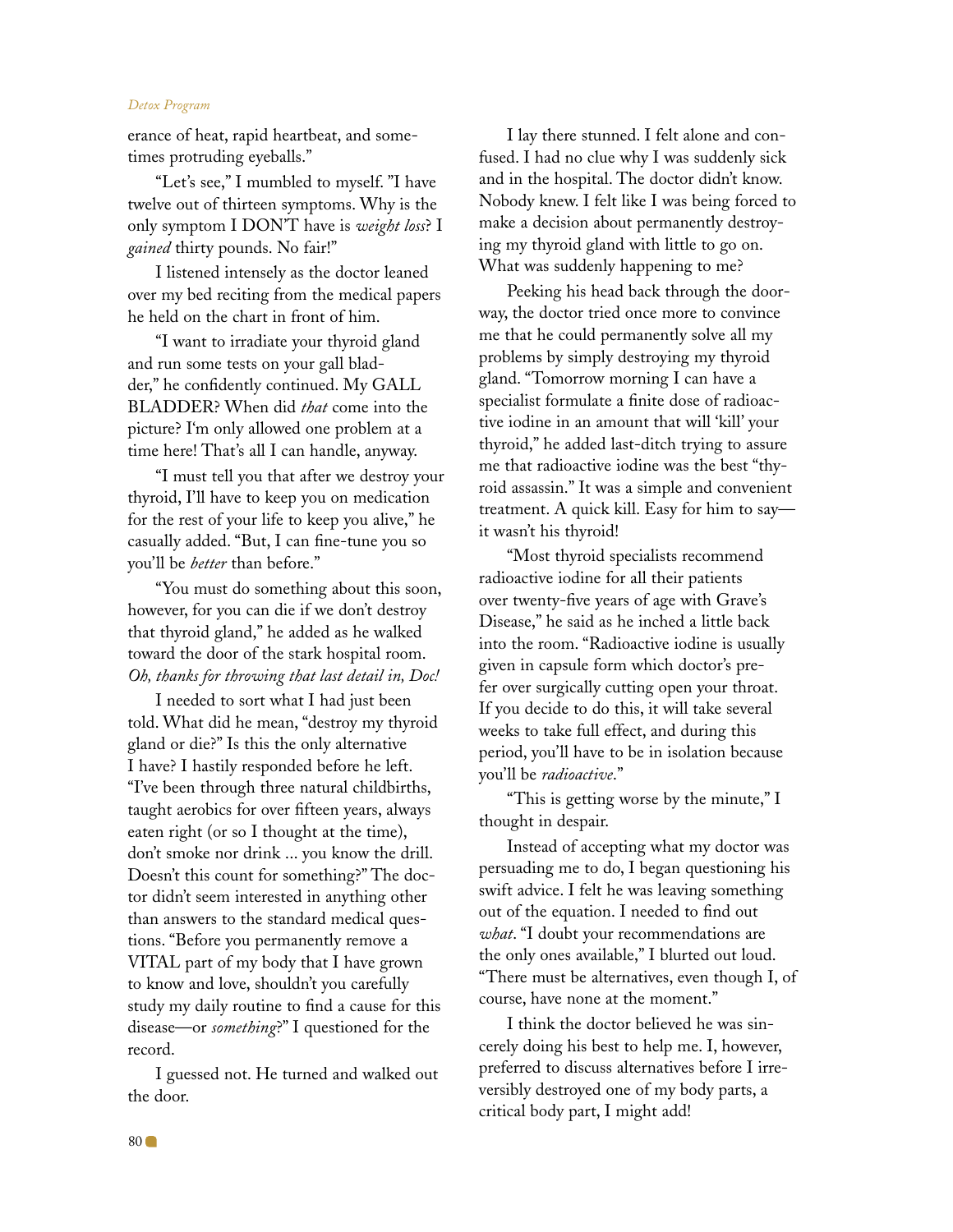"I'll feel much better about your advice," I remarked, "if you'd be willing to first explore with me the cause of my Grave's." His apparent lack of interest in this aspect was an important turning point in my final decision *not to follow his advice*.

I then replied to his proposition, "*This is insane!* I am not going to trick my thyroid with radioactive iodine! What happens to the poison once it leaves my thyroid? What else does it destroy on its way out? And, don't tell me it won't do the rest of my body any harm!"

Taken aback by my spontaneous insubordination, the doctor edged his way back out the door. About to disappear once again, he quickly added, "You better do something about this soon for you are in danger with a thyroid as overactive as yours. You cannot live with vitals as high as they are right now. Think about this if you have to, but I *can* be ready to irradiate you in the morning."

I laid lifeless in the hospital for three days with tubes and wires networking me to IV bags, EKGs, and sterile antibiotic drips. My immune system was so compromised by this point, I developed a serious upper respiratory infection.

"Why am I so sick? What's going on here?" I questioned. Why have I gained so much weight when I am careful about my diet and exercise everyday? Plus, I have an *overactive* thyroid gland! I'm supposed to be skinny due to this disease. None of this makes sense. There *has* to be a reason for all this inconsistency. But what? I want some answers. If the doctor doesn't know, I'll find out for myself.

I'd had enough of lying around hospitals. Expecting an argument, I asked to go home the next morning.

The doctor adamantly disagreed with my decision to check out of the hospital at this time and replied in protest, "You can't go home without doing something about your

thyroid. You can *die* with a thyroid as overactive as yours.

"Don't take this lightly. I want you to really think about letting me destroy your thyroid gland before you leave."

"I can't," I answered, a bit perturbed. "I just can't. Let me go home and I'll see you next week. I'll call if I get worse or something."

Reluctantly, he agreed. Immediately after he exited the room, I prepared to go home. Before I left the hospital, I listened again to his predictions of doom and folded the pile of prescriptions he handed me into a thick square. As far as the doctor was concerned, I had agreed to take all my medicine as directed until my final decision was made. If my thyroid lasted, that was. I also agreed to see him once a week for blood tests. He believed beyond the shadow of any doubt, irradiation would be my final fate.

He did tell me something that really frightened me, though. He warned me that prolonged use of my thyroid medication could destroy my immune system. "Yes," he told me haphazardly. "No one really knows the long term effects of this medication. You need to make a decision about what you are going to do with your thyroid soon because you could destroy your immune system in a matter of months. Then, you'll really be in trouble."

## *Thanks for sharing that with me, Doc! Things aren't looking very positive.*

The way I looked at it, the doctor had no idea what caused my Grave's Disease, he wasn't sure if the medication would kill me before my thyroid did, and if I did have my thyroid destroyed, he didn't know what the thyroid supplement would do to me on a lifetime basis. Gee, what impending options!

I took a chance walking out of that hospital, but I did it anyway.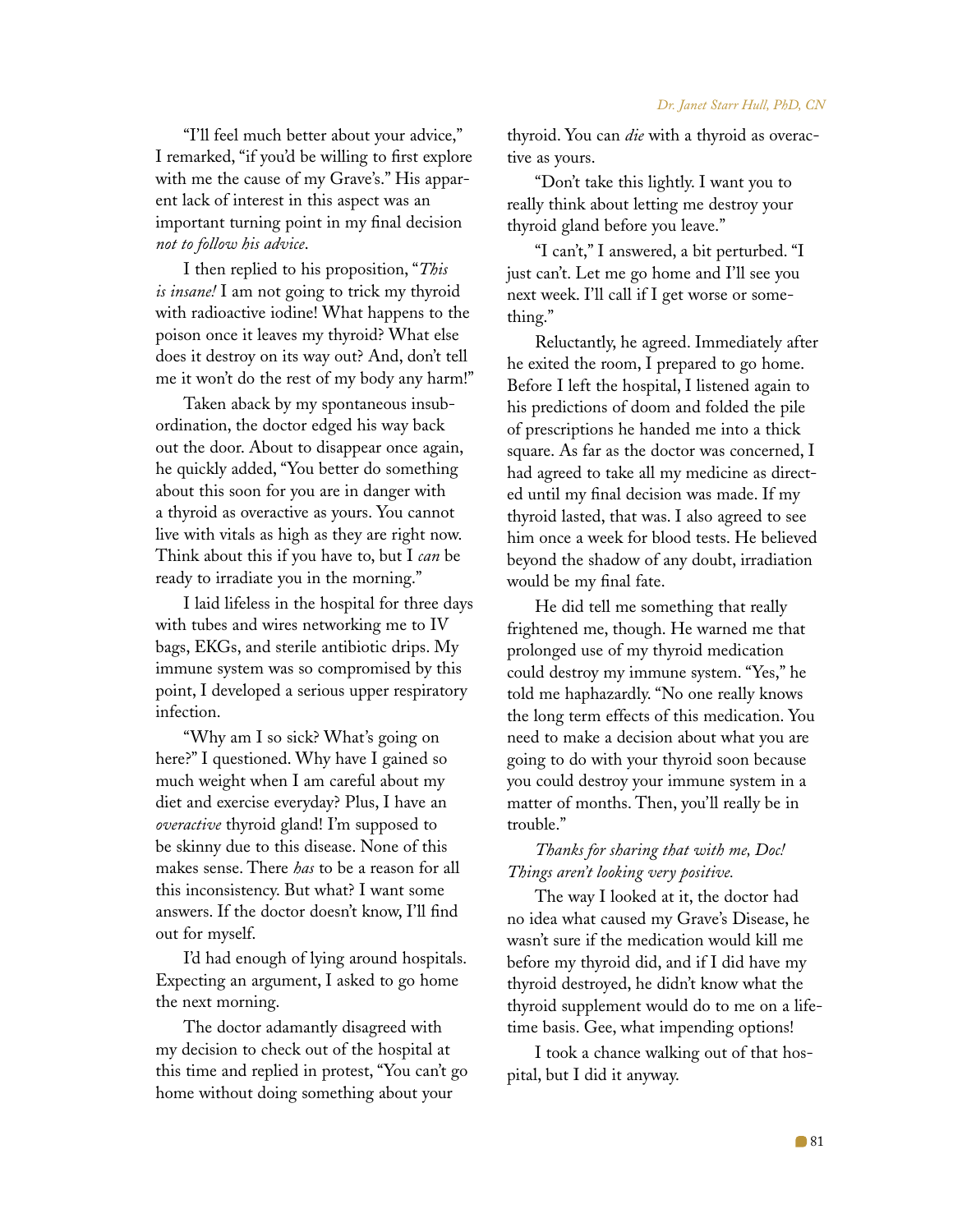## **My Recovery**

Each week as promised, I got a blood test at the doctor's office. *I* gauged the results of *my* personal efforts not to irradiate my thyroid gland at the same time the doctor made *his* plans to irradiate.

What do you know! After one month, my thyroid levels returned to normal. "Hey, won't the doctor be excited about this?" I naively thought. I was now somewhat enthusiastic about going back for my routine appointments. "Doc," I'd say as he examined me, "What do you think? I'm getting rid of this Grave's Disease." He'd release a fine thread of optimism that I might *not* have to destroy my thyroid after all. "But, let me warn you," he'd remind me as if waiting for something to go wrong. "Your thyroid levels will not remain normal. Absolutely not! No one has *ever* cured Grave's Disease," he'd routinely proclaim with authority.

As my body continued to stabilize, I graduated to having blood tests every two weeks instead of once a week. I felt stronger physically and emotionally. I *was* defeating this disease. And this is how I did it ...

A good friend of mine has used alternative medicine therapies and homeopathy for many years. Shortly after my release from the hospital, I went to visit Deb. Over a cup of afternoon tea, she and I talked about my mysterious diagnosis of Grave's Disease and what I was going to do about it.

"Let me tell you about the prominent nutritionist I go to in Dallas," she said pouring us both another cup of freshly brewed Earl Grey.

"I remember you mentioning your nutritionist several times over the years," I replied. The steamy cup felt warm between my restless hands. "Your parents have counseled with him for years, too, haven't they?"

"Oh, yea," Deb instantly replied. "They reverted to nutrition for answers to their

health problems decades ago," she chuckled.

"It obviously works well for them because they always seem healthy and they look so young." Deb didn't have to twist my arm. "I'll go see him for sure," I said. I was now more focused on new healing possibilities than before.

"Here," Deb said as she handed me a piece of paper and a pen. "Write down his number and call him *tomorrow*."

I didn't wait until the next day to call. As soon as I arrived home, I picked up the phone and called. The phone rang. I introduced myself as a friend of Deb Crombie and outlined my dilemma. "I tell you what," the welcoming voice on the other end of the line responded, "You come see me tomorrow. I think I can help you."

Without hesitation, I agreed to come. Fortunate to spend countless hours with this nutritional wizard, Steve Fuqua soon became my mentor and I, his protégé.

Steve helped me cure my Grave's Disease naturally and without any artificial medications. The minute I met him, I knew he was someone unique. A tall man in his later years with gray hair, a gray goatee, and black hornrimmed glasses, he had a smile that warmed the soul. He took me under his wing and taught me the healing magic of nutrition.

Steve was raised in his family's health food store, but he also held a degree in geology. Because of my degrees in geology and Environmental Science, we "naturally" bonded. His unique approach to health was based on his understanding of the influences of the surrounding environment. He formed his philosophy on nutrition from his background in geology; my education in nutrition began with him.

I saw him regularly. Every time I visited his health food store, he'd be counseling someone. "Jan!" he'd say as I'd walk through the door of his vintage shop. "Come over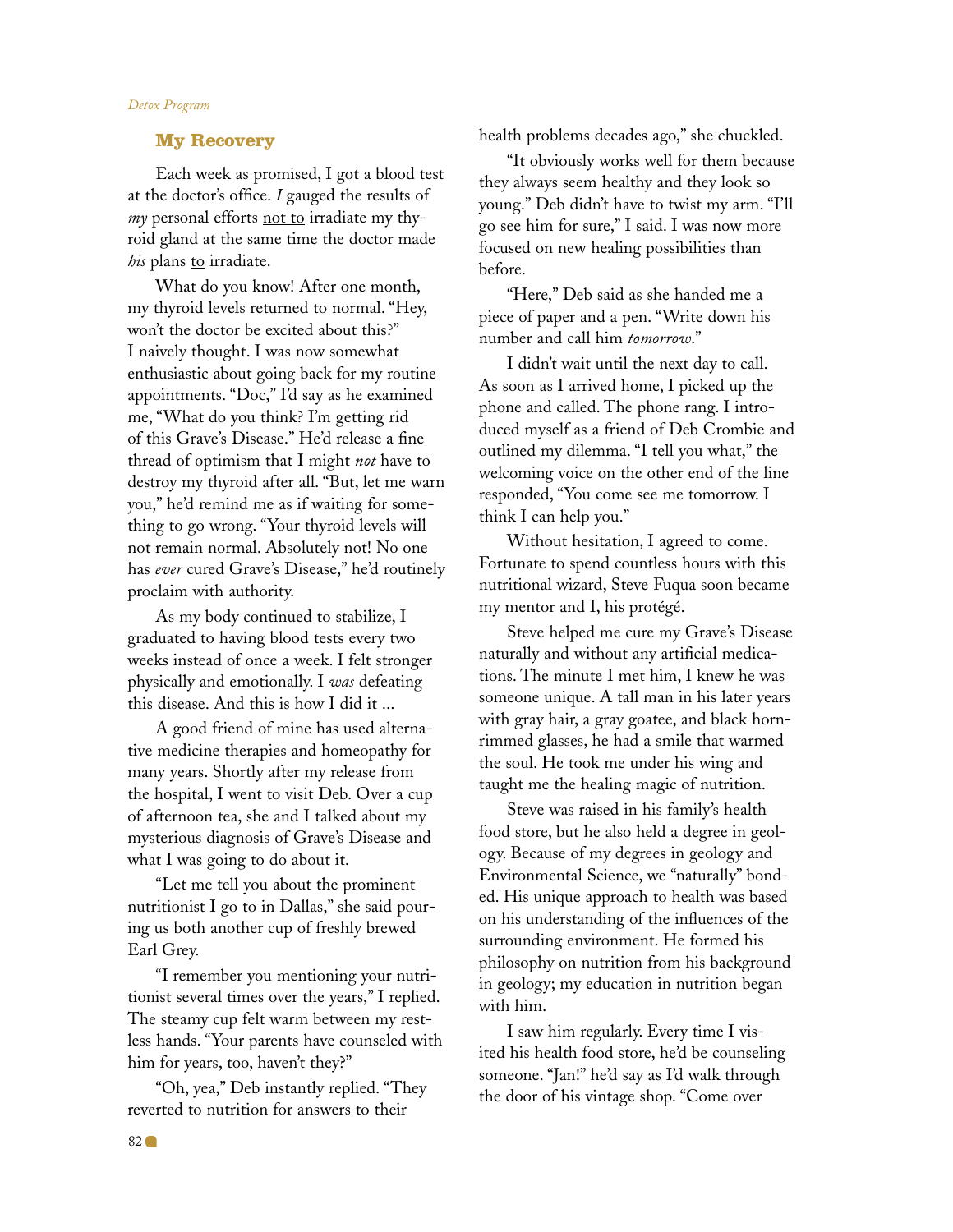## here and tell these people about your Grave's Disease." Before I had a chance to say anything, he would continue reporting to his clients, "Jan was diagnosed with a fatal case of Grave's Disease. And, Grave's Disease is *incurable*, you know!" He loved to repeat *incurable* with derision: "*Grave's Disease is*

*incurable, you know!*" knowing damn well that I'd cured mine. "Jan is my best pupil," he'd continue to brag as if I were his own flesh and blood. I'd smile. I didn't care if he did all the talking.

Sometimes he and I would work late into the night. He taught me so much. I helped him document hundreds of nutritional profiles on his many clients, and he shared his knowledge about vitamin supplements, food additives, natural foods, and modern-day malnutrition. "We may be the greatest country in the world," he'd say, "But we are the most malnourished. Americans eat an abundance of food, but it's processed food and that doesn't feed their bodies. We are starving ourselves."

I'd ask him question after question, and he would spend hours teaching me about nutrition and telling me stories. This one man taught me more than any textbook ever could.

## **Body Pollution**

I now understand how people pollute their bodies in the same way they pollute the environment. My environmental background helped me recognize this. Chemicals aren't meant to be eaten, and chemicals can accumulate in the body like toxic wastes accumulate in a river. Hidden chemical food additives are dominating the food supply, and fatfree, sugar-free food substitutes tempt us to forget basic eating needs. Instinctively, human bodies require real food to stay healthy, not artificial food substitutes.

I realized I had been saturating myself

## *Dr. Janet Starr Hull, PhD, CN*

with unhealthy chemicals found in my diet drinks. I was certain the cause of my Grave's Disease was the artificial sweetener aspartame found in NutraSweet® products. After removing all aspartame from my diet and returning to whole foods and nutritional supplements, my Grave's Disease disappeared in thirty days after my findings. If I had blindly followed my doctor's advice, I would have permanently destroyed my thyroid gland, unnecessarily, I might add!

Coincidentally, my nutritionist had two other clients recently diagnosed with Grave's Disease, both of whom he followed to complete recovery. I was number three. I supplied him with enough details to document patterned similarities between the three of us; two females and one male.

Every day I grew more conscious of what foods my body needed to maintain perfect health and became more aware of which "disguised" artificial foods to avoid, especially aspartame. I realized that my eating habits should have been more like my grandparents' were one hundred years ago: real food, not artificially processed, fake food substitutes. I understood how far from common sense I had wandered. I almost paid for that mistake with my life.

## **My Books**

Not only did I heal nutritionally from Grave's Disease, but also knowing this new nutritional information changed my life entirely. I went on to earn my License and Doctorate in Nutrition and now counsel in the same fashion as the ones who taught me. I published my first book about the dangers of aspartame, Sweet Poison *How The World's Most Popular Artificial Sweetener Is Killing Us: My Story*—in 1998. I wrote my second book on diet sweeteners in 2003, Splenda: Lis It Safe Or Not? and The Richardson Cancer Prevention Diet in 2004.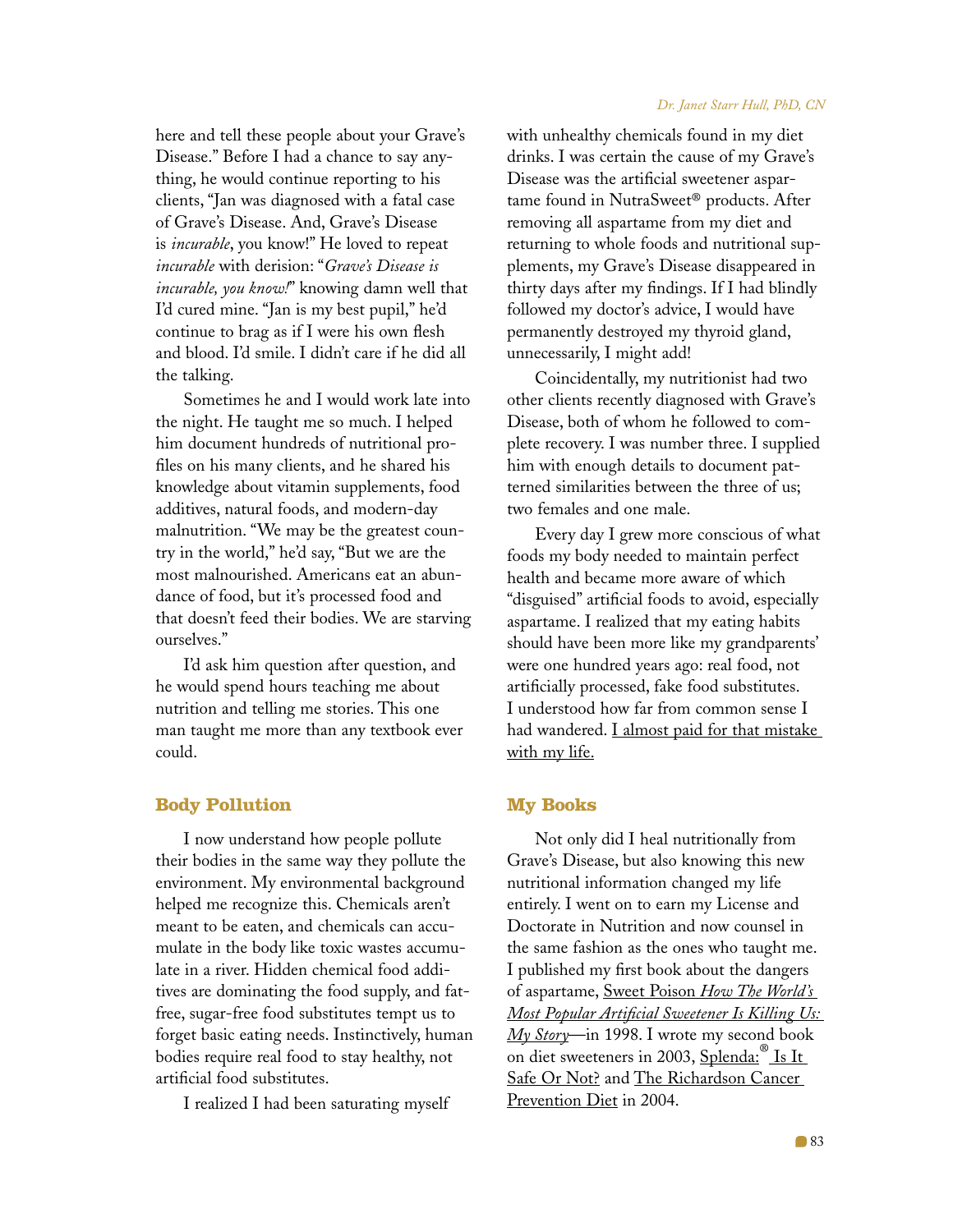

*http://www.sweetpoison.com/*



*http://www.issplendasafe.com/*

## **My Own Case History**

From Dr. Steve Fugua's *Journal of Case Histories* (sic) Re: Janet Starr Hull, 1991

"..but Grave's Disease can't be cured.." Jan is a very active thirty-six year old mother of three young boys. She has been perfectly healthy all her life, doing what she feels is right by eating little saturated fat, no butter, no eggs, few sweets, and little consumption of alcohol. She teaches aerobics six to ten

times a week, instructs environmental science classes at the local university, and maintains her household after working hours. She has fallen into the typical "fitness mode" of working out too much and eating too little in order to maintain a lean, hard body. She consumes a lot of diet products sweetened with the artificial sweetener aspartame found in NutraSweet. Due to her busy schedule, she eats sporadic meals at irregular hours, eating too many "low-calorie" hydrogenated foods.

For almost a year, Jan's weight has slowly increased pound by pound. She keeps working out and eating less as her weight continues to climb. Her heart has begun to race, she sweats a lot, and her menstrual cycles are irregular. Her vision is worsening, she has retinal tearing in both eyes, and her skin and hair are drying out. As her body changes, she eats more diet and processed foods. She blames her mood swings (PMS all month long) on stress.

Finally Jan ends up in the hospital with a racing heart rate of 180 beats per minute (BPM). She is stricken with a serious upper respiratory infection and hyperthyroidism. Her doctor diagnoses her with Grave's Disease. (At this time, President, Mrs. Bush, and their dog are all diagnosed with this same disease.)

Jan is told that she will die if she does not get her thyroid under control, and it is recommended to her to drink radioactive iodine (the radioactive cocktail) to destroy her thyroid gland. She then will be put on artificial thyroid medication for the rest of her life to keep her alive.

Jan refuses to let her doctor permanently remove such an important part of her body. She wants to fight to keep her thyroid. She checks herself out of the hospital after three days on an IV and goes home.

Upon hearing from a friend about the successes of nutritional counseling, Jan comes to me with her prognosis of Grave's Disease.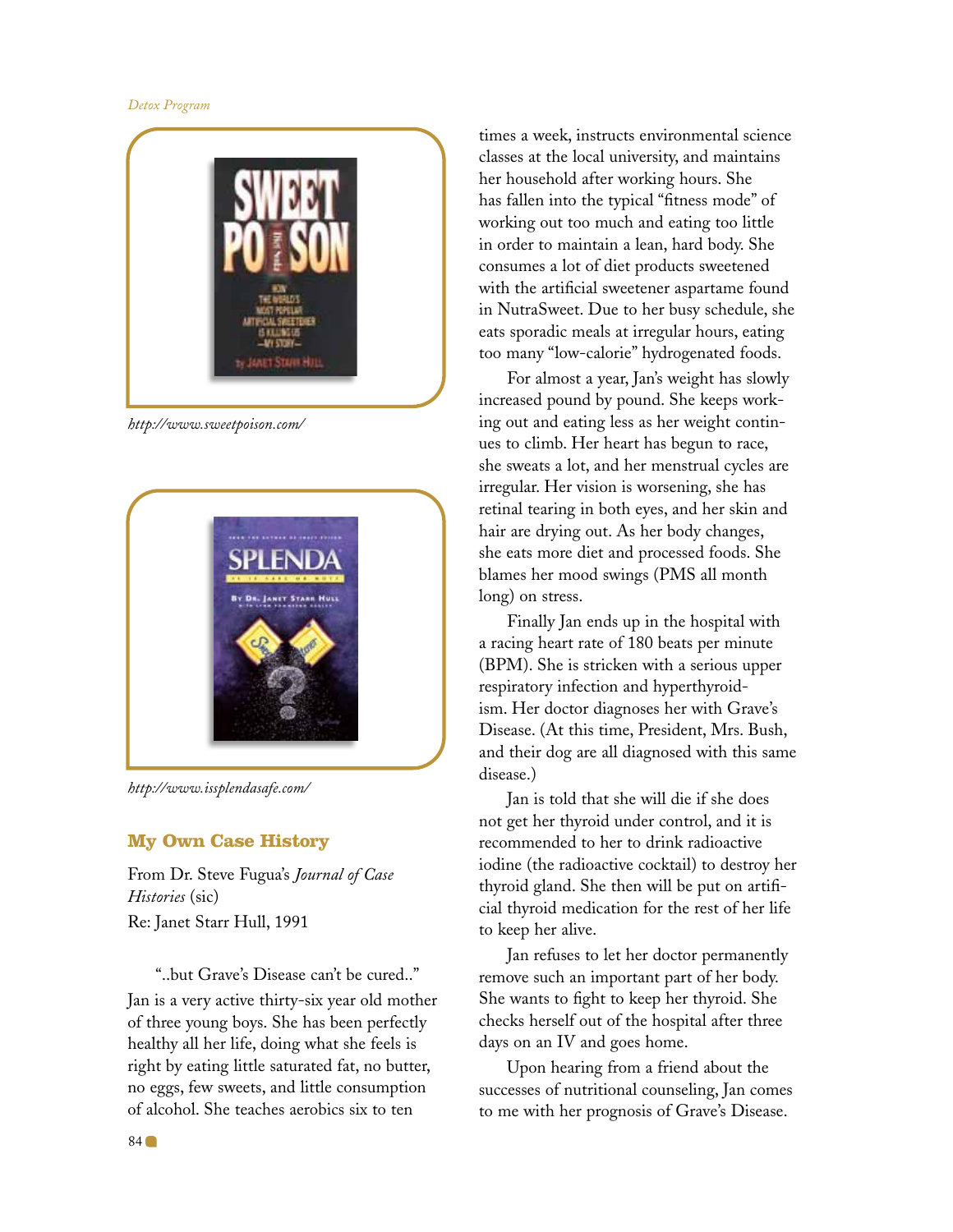She has a hair analysis performed. All of Jan's mineral and nutrient levels are very low, most likely due to the chemicals saturating her body, and she shows a lack of stomach acid available to dissolve them. Her chromium, zinc, selenium, manganese, magnesium, B6, and Vitamin C levels test dangerously low. Two other clients have been previously diagnosed by their doctors as having Grave's Disease. Interestingly, all three are deficient in the same minerals and nutrients: Vitamin C, PABA, Selenium, Zinc, and B6.

Once Jan brings these mineral levels back to normal, her Grave's Disease disappears. Within thirty days, her heart and thyroid return to normal. Jan must maintain a high acid level in her stomach, however, in order to digest her food, her vitamins, and her nutrient intake. After more than thirty years of eating processed foods such as white flour and margarine products, Jan's acidic level within her stomach is too low. After meals, she now takes a digestive enzyme rich in papaya or eats a raw lemon, drinks a rich red wine, or takes a betaine hydrochloride supplement to aide in the digestion of her food, especially if she eats red meat or a meal heavy in fake oils. To support the stomach lining, she eats raw cabbage at least three times a week to keep the mucin cells lining the stomach walls thick and healthy. Research supports that stomach ulcers disappear when raw cabbage is eaten to rebuild the stomach lining.

Jan's diet now consists of:

- 75% raw food with each meal
- high fiber grains
- little to no red meat (during recovery)
- an abundance of water
- a regular supplementary program of the following vitamins and minerals:

 *-chromium (picolinate and glucose tol erance formula [GTF chromium])*

 *-zinc picolinate -PABA -Pantothenic Acid -Vitamin C from pure ascorbic acid not from a corn base -French Green Clay -B3 niacin -liver tablets -selenium -manganese -calcium -magnesium -Primrose Oil -B-Complex -extra B6 -a natural multi-vitamin*

 *-digestive enzymes*

Jan's heart rate, blood pressure, cholesterol, weight, and thyroid levels are now all at the low end of normal.

A small price to pay considering the consequences!

## **Off My Medication**

Just when I became confident I had successfully recovered from my Grave's Disease, something went wrong. By taking both the prescribed medication my doctor had given me while in the hospital and the vitamin supplements my nutritionist recommended, I was overloading my system.

My skin broke out in grotesque acne. My hair fell out in big, frightening clumps. My eyes weakened to the point that I had difficulty focusing on anything, and my night vision was almost non-existent. I looked and felt worse than I did when I first got ill.

I was horrified. *What is happening now?*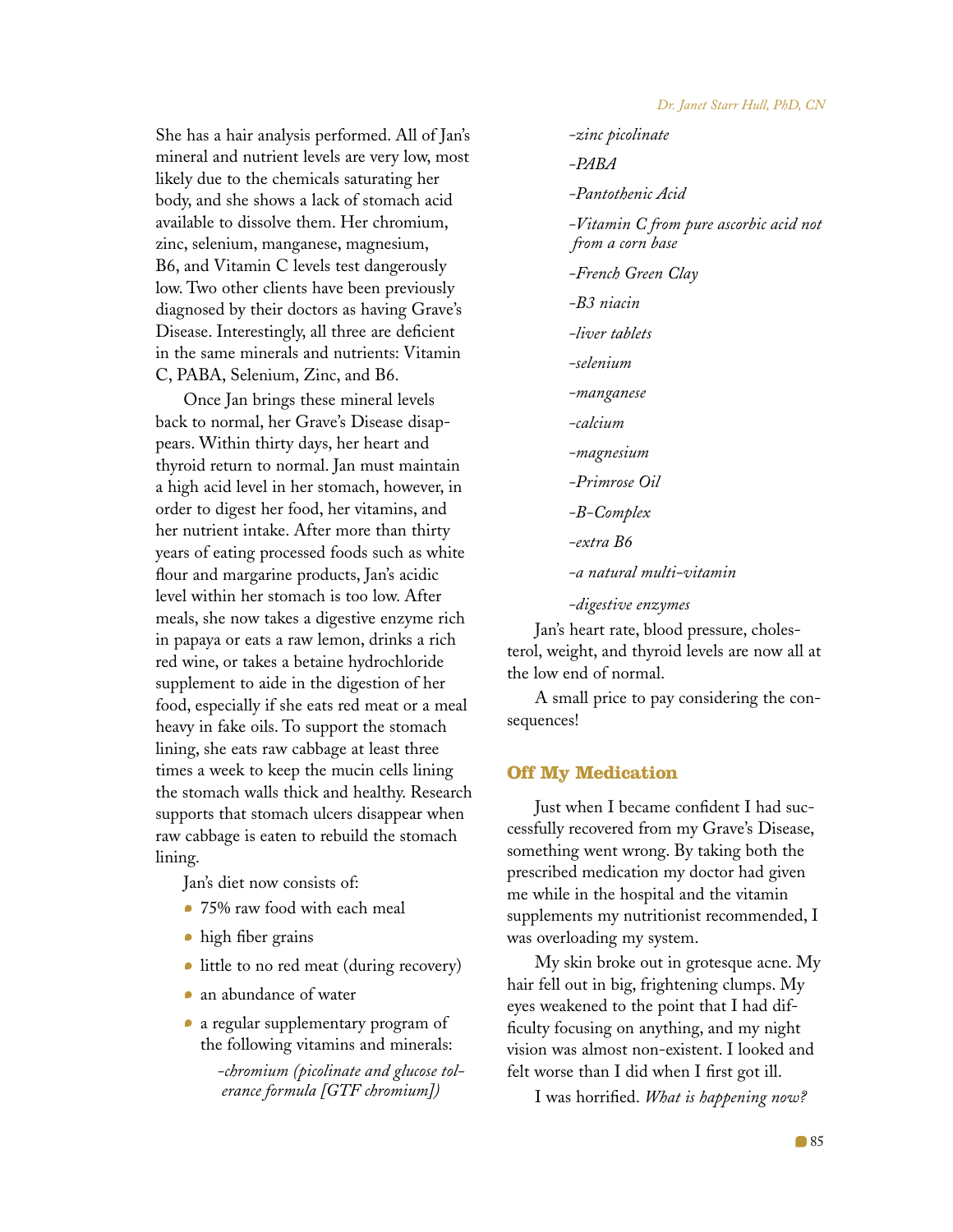I questioned. It was time to rethink the situation. Were the vitamins tricking me or was the medicine I was still taking impairing my immune system? I felt my doctor would blame the vitamins. I, nonetheless, chose to blame the medication. After all, I remembered being warned that the medication could destroy my immune system, and I completely supported my nutritional program. I believed in my nutrition instead of my doctor.

I decided to stop taking my medication. I eased off slowly, cutting back my daily dosage of what I now consider *prescribed poison*. I established a target goal of three months to stabilize my condition, relying solely on good nutrition and vitamin therapy for complete Grave's Disease recovery. After six weeks, I completely weaned from all the meds and was in free flight recovery. No prescription drugs. Not even an aspirin. My Grave's Disease was gone, and if my good health maintained for the next couple of months, I'd know the dietary cleansing and vitamin therapy had been responsible for healing my body.

Each of my meals now consisted of 75% raw foods. This included:

- high fiber foods and grains
- lean meats
- fruits and their seeds
- an abundance of spring or filtered water

And, I never forgot my digestive enzymes after a big meal.

It took nerve to take a stand against my doctor. Without doubt, I was taking a chance following my instincts. I'm not recommending going against your doctor's advice, but in my case, I knew something he didn't.

It worked. After three months, I had maintained perfect health. My nutritionist knew all along that I would succeed in defeating my "incurable" disease through dietary cleansing and good nutrition. Now, I was convinced and was ready to "confess" to my doctor what I had been doing nutritionally, and not doing medically. I was off all medication, on a natural food and vitamin supplement program, and no aspartame or artificial food additives were in my diet at all. I had patiently waited until I was confident of all my facts before telling my doctor that I had not been on any thyroid medication for the past few months. Now was as good a time as any to face him. The proof is in the pudding. My good health has to show him something. I am healed! The "Grave's Disease"—gone. My thyroid—normal.

## **The Doctor**

I arrived for my regular doctor's appointment and stretched out my arm for the final conclusive blood test. I waited for the results.

"What's the verdict, nurse?" I asked one last time.

"Normal. Just like it's been over the past weeks," she replied.

"Of course," I snickered to myself. "Um ... I would like to see the doctor in his office if I could, please."

After waiting a few short minutes, a tired-looking nurse escorted me into the doctor's office. Boy, was I nervous! I tried to stay confident, but it was hard. I had taken a chance going against my doctor's medical advice, and I expected to be scolded like a defiant child. He didn't even know that for the past three months I hadn't been on any medications. "He could really tear me down for this," I thought, trying to assure myself. "Do I want to set myself up for his disapproval? I must because I know I'm right about my Grave's Disease."

When I timidly entered his office, the doctor was sitting composed at his desk. I took a very deep breath and walked toward him. I nervously stumbled over my own feet, but disguised the timing of my blunder by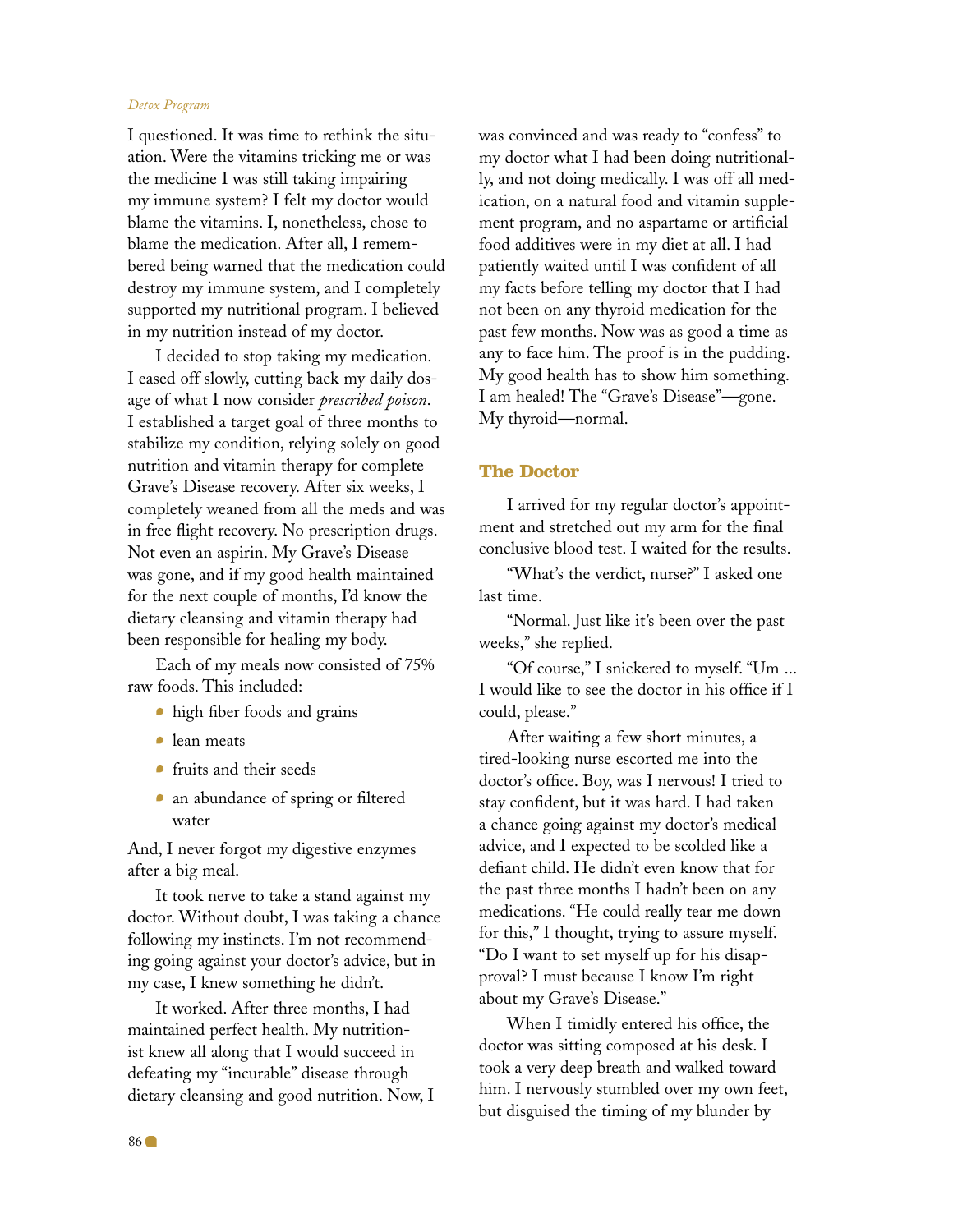#### *Dr. Janet Starr Hull, PhD, CN*

falling into one of his oversized leather chairs. We both sat in silence and stared at one another for what seemed an eternity. He idly thumbed through my medical file placed on his desk, wondering why I wanted to speak with him. We both waited for the other one to open the discussion.

Finally, he spoke, praising me for a remarkable recovery. "Your thyroid has returned to normal, and has done so in record time," he politely said.

"How very unusual to encounter someone who has recovered from a case of Grave's Disease," he added. "But, you are indeed an unusual patient." If only he knew how unusual! As he continued to speak so highly of my recovery, I worked up the confidence to tell him what I had kept secret over the past three months. I wanted to share what I had done with my natural recovery from Grave's Disease, but was uneasy confessing my insubordination.

I lifted dozens of vitamin bottles from my purse and neatly arranged them on his desk, each one rattled with tablets and clanked half-filled with capsules.

"I think you should know that I have not taken my thyroid medication over the past few months," I began. "I recovered from my Grave's Disease by removing aspartame from my diet and by taking these vitamin supplements." That did it, and it took less than thirty seconds to get his reaction! His cheeks transposed from a pale pink to a flaming red as his entire face swelled like an inflated balloon. The silence stealthing the room abruptly broke as his lean body shoved his large leather chair aside with an unexpected bang against the wall. I thought he was going to crawl over his desk, place his expensive hands around my less-expensive neck, and terminate all my worries about ever recovering from any disease again! Instinctively, I stiffened in my chair, squinted my eyes and crinkled my nose preparing for attack.

But as swiftly as his mood inflamed, he gathered his composure and relaxed his stance. Taking an incredibly long, deep breath, he slowly spoke. In a more compassionate tone, he made it clear that I was foolish to act upon my self-healing measures without consulting him first. In a parental tone, he reminded me that he was the doctor, not I. He said some other things, too, but by now I was not paying as much attention to what he was saying as how he was saying it.

As the energy in the room continued to swell, he lectured, "You don't know enough about what you're trying to do here. You shouldn't be taking these many vitamins. And for a fact, I know you don't know enough about Grave's Disease or medicine to be making these types of decisions. I don't even know that much about any of this. I do know that high dosages of these ... these things can do you more harm than good." He reached over and grabbed one of the vitamin bottles, looking at it as he held it high above his head shaking it with the fury of a preacher delivering a passionate homily. He proselytized, "Leave the medical decisions to me! I'm the doctor here! YOU'RE NOT."

Backing down a little, he went on to say, "Will you please let me know what you are doing the next time before you do it?"

I sat frozen in my chair unable to respond. I glanced at his diplomas on the wall and reasoned for a split second that I was a fool to mistrust the omnipotent medical kingdom. Then I remembered the clumps of hair that stopped falling out when I halted all my medication. I couldn't forget the unsolved mystery of Grave's Disease—no known cause but positive surgical solutions demoralizing my body. My knees pulled toward my chest at the thought of swallowing that radioactive drug.

The last few months reeled through my mind as I sank lifeless into the overstuffed leather chair. I rehashed all the emotions I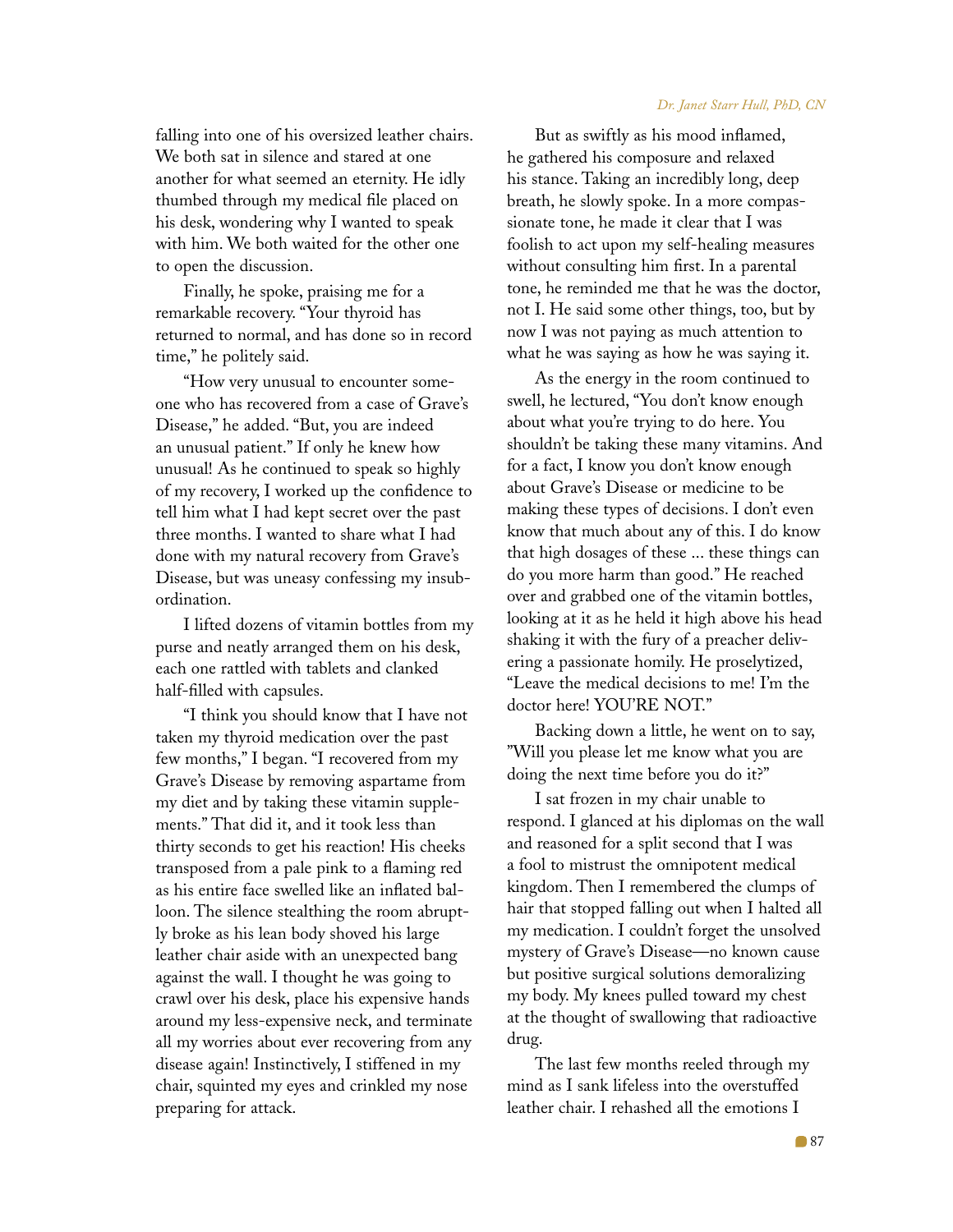battled throughout the duration of this illness. All the many conversations I had with nutritionists; the hours I spent learning how to regain common nutritional sense; how to avoid hidden pitfalls like aspartame and sugar-free and fat-free food traps; how to protect myself from mislabeled, toxic foods. I could feel the nausea when the doctor first told me I had Grave's Disease. The hours I spent educating myself on thyroid function and the endocrine system. I reflected on the courage it took to stand up to death. My memories furnished me with the strength to smile as I stood up to leave his office.

I abruptly scooped all my vitamins into my purse with one quick swoop of my arm, broodily thanked the doctor, and walked out with my back stiffened. He cried after me, "But it will come back! No one can cure Grave's Disease. Listen to me, Jan. I care about you. It will come back!"

That was in 1991. I never saw him again. My Grave's Disease hasn't come back, and I've been perfectly healthy ever since.

Dr. Hull's other books:



*http://www.alternativecancerdiet.com/*



*http://www.janethull.com/ph-balance-testing*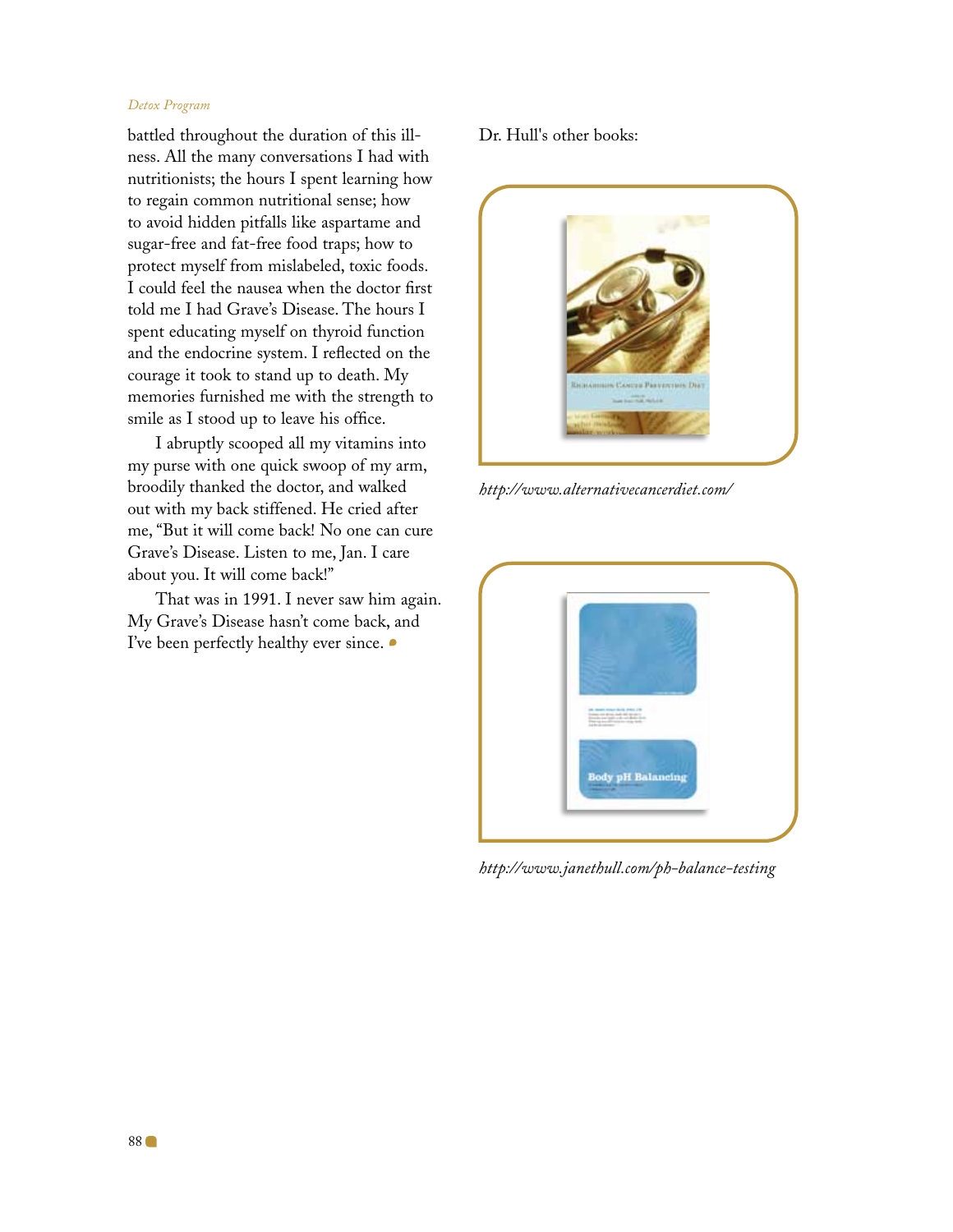# **Chapter 11**

## **Nutrition Case Histories: Aspartame**

How much of what we hear about our food is really true? Humans are becoming progressively more misinformed about the essentials of eating and the toxins they are exposed to. And more human beings are becoming diseased as the result.

Here are some case histories to share the successes of individuals who turned disease into health by using the Detoxification Program and nutritional alternative programs. The following pages are filled with old-fashioned nutrition and basic dietary principles, and the pages abound with nutritional success stories.

Remember, the human body has not kept up with technology. Human beings certainly shouldn't eat technology! But that is happening today as a result of the onslaught of manufactured foods and polluted environments. Because our bodies today are the same as in the past, it is critical to eat the same as in years past—centuries past. Modern human

beings are adopting one of the most unnatural lifestyles known to mankind.

Nutritional doctors have known how to stay naturally healthy for centuries. Their stories are out there, but as time goes on, they are harder and harder to find. I dusted off the old books and brought back to life incredible, magical stories of nutritional healing. I discovered written treasures from the past and pass them on to you.

## **More Than A Case Of The Flu**

December 7, 1987. Patty Crain was a beautiful girl. She enjoyed a normal and healthy life until she mysteriously dropped dead at age twenty-three. Cause: Death Unknown. Patty's mother, Betty Hailand, witnessed the tragedy evolve.

Patty was Betty's adopted daughter. She was the "All-American girl." Suddenly appearing out of nowhere, Patty developed eye problems and experienced blurred vision accompanied by bad headaches. Betty took Patty to have her eyes examined. The doctor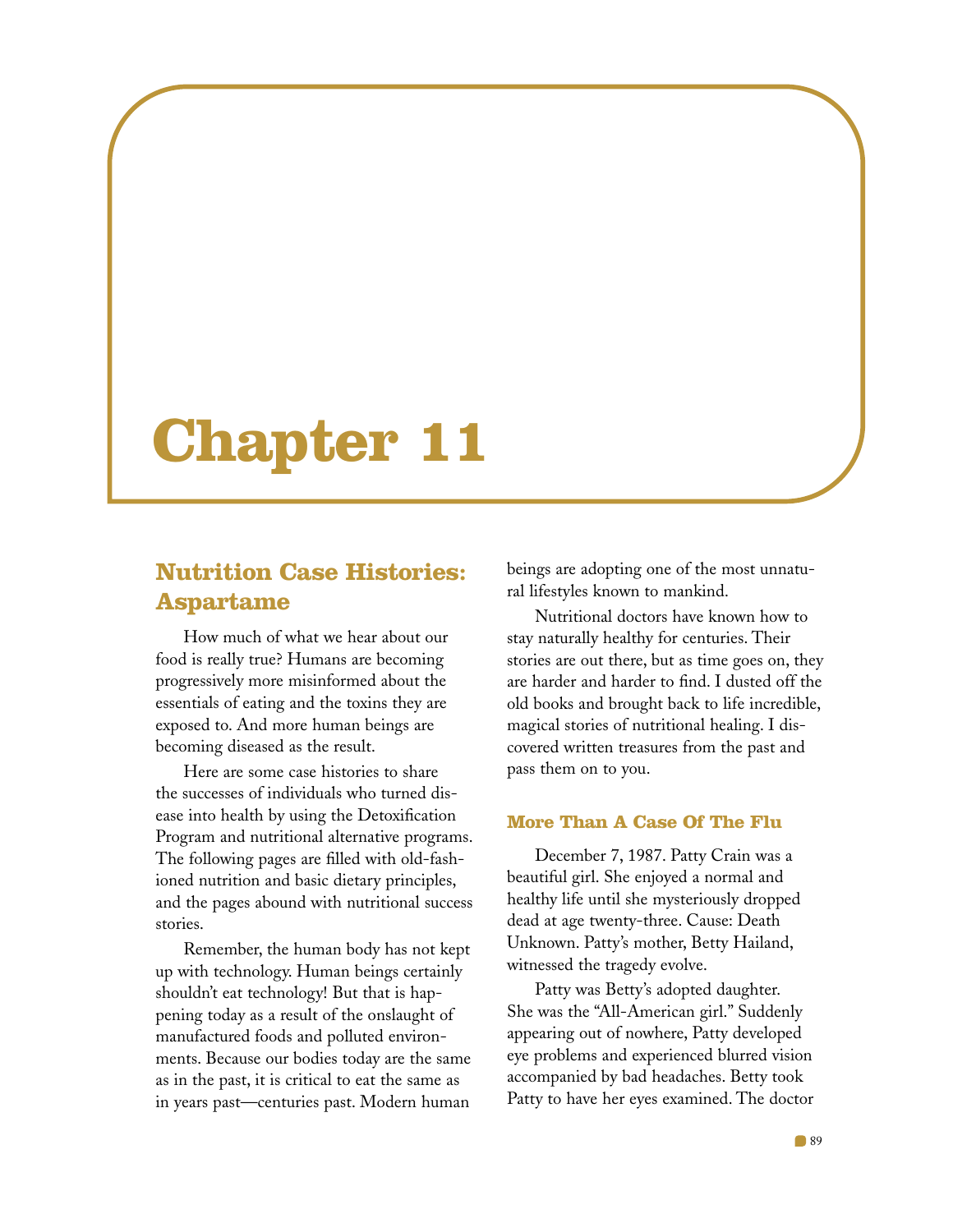found nothing wrong with her eyesight. Patty and Betty were frustrated because they knew something was wrong.

One day after work, Patty returned to her apartment complaining that her vision was intolerably blurred and she was experiencing unbearable head pain. She progressively got worse through the night and willingly admitted herself to the hospital emergency room early the next morning. The E.R. doctor diagnosed Patty with a common case of the flu. He routinely ordered medication for her nausea, immediately prescribed IVs to be administered to her while in the E.R. for severe dehydration (she required three IVs), and sent her home after they had done all they could for her. She was told to drink plenty of liquids, which she did—plenty of diet drinks. She went home and drank countless diet colas to sate her dehydration.

Two days later, Patty's health was returning to normal. Two days after that, Patty was dead on the floor of her apartment. Apparently, she died while home from work around 4:00 PM. Her hands tightly clinched and her tongue sharply bitten. Empty diet drink cans scattered throughout her apartment.

There was no official cause for the grand mal seizure that ended Patty's life, but her mother knew what killed her daughter. She maintained Patty died from NutraSweet poisoning.

Betty charged that her daughter was addicted to NutraSweet. Patty incessantly drank no fewer than six diet drinks every day and perpetually added in excess of five packets of Equal to one glass of iced tea.

Betty never stopped believing her daughter's death was connected to her heavy consumption of aspartame. In the memory of her daughter's "cause of death unknown" as stated on her death certificate, Betty devotedly battled the NutraSweet Company and fought the suppression of information concerning the dangers connected to this chemical sweetener. As a mother fighting for her child, Betty never gave up the battle to prove she was right.

In 1991, Betty was found shot to death in her Vista, California home. She was taking a bath when her assailant broke into the bathroom and shot her while she was in the bathtub. To date, the police have not apprehended her murderer.

## **Children On Aspartame**

Jane's son was two years old when he started with extreme fatigue. He slept over twenty hours a day, sleeping from 8:00 PM until 4:00 PM straight. Jane took him to the doctor for a physical. His alkaline phosphatase level came back nine times higher than normal. They were sent to a children's hospital to have tests run for neuroblastoma. They found nothing.

The doctors were all curious about the child's diagnosis because they had never seen alkaline phosphatase levels at 3,600. Jane and her son went to endocrinologists, neurologists, and oncologists. Nothing was ever diagnosed.

Jane recounted that her son had taken a sugar-free vitamin containing aspartame everyday previous to his health problems. He also drank sugar-free juice, sugar-free powdered drinks, and small amounts of diet cola. Recently that past summer, Jane's other son began experiencing severe stomach cramping. He was hospitalized for possible appendicitis. While in the hospital, all his pains went away. When he was released, the pains reoccurred within forty-eight hours. This happened several times. Jane stated that this was the first summer she and her children consumed large amounts of the same sugar-free powdered drink. Jane thought it was their water source mixed with the powder that was making them sick. But her son would stop suffering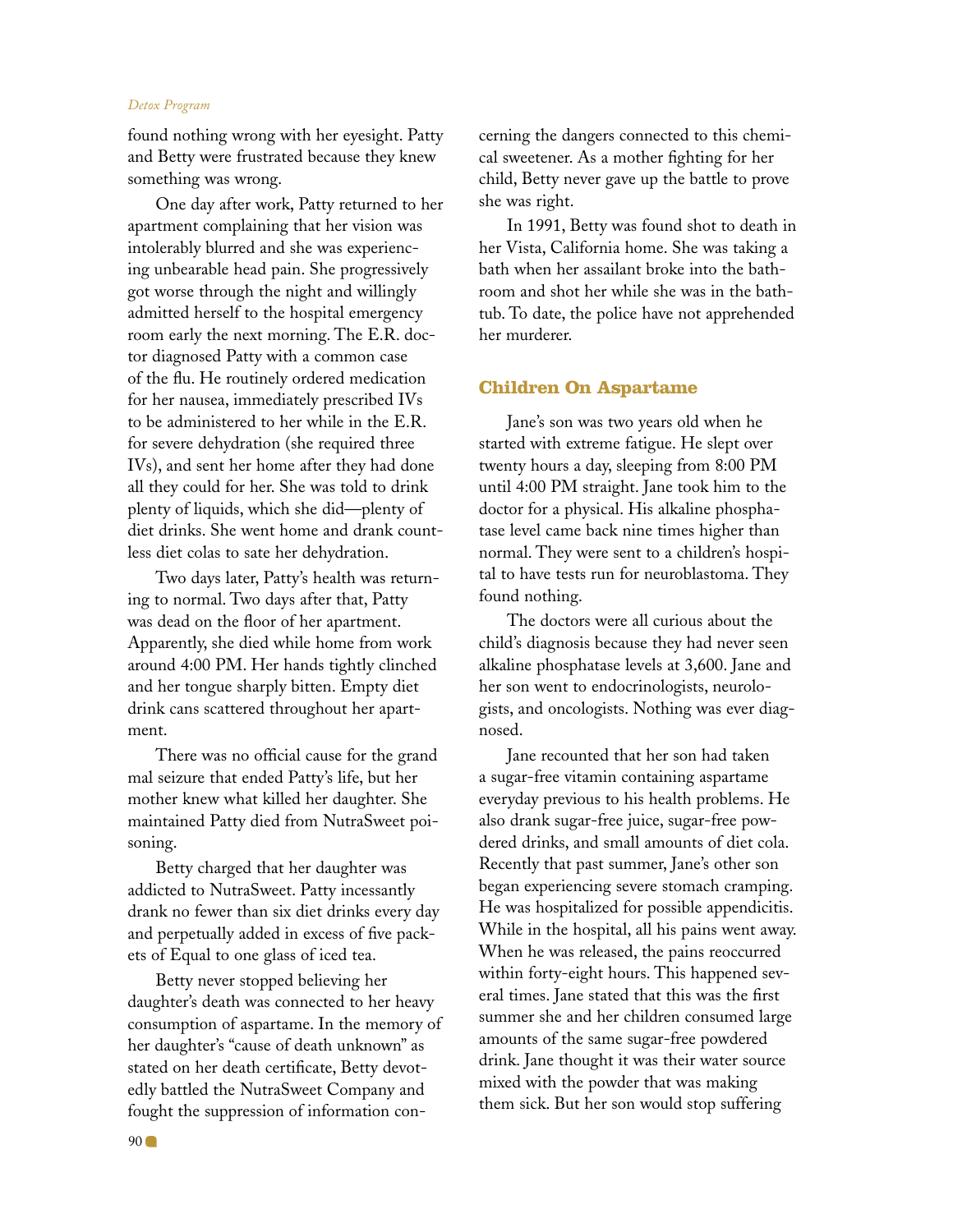the symptoms when she stopped giving him the powdered drink mix. That's when she realized the problem was with the powdered drink, not the water.

Jane began developing problems from aspartame herself. At thirty-one years of age, she had been drinking a twelve-pack of diet cola every day for over ten years. Over the past three months, she had been in and out of doctors' offices with an array of strange health symptoms. Initially, Jane went to the doctor in October with problems of excessive thirst and urination. Her doctor thought she had Diabetes Insipidus after Sugar Diabetes was ruled out. The doctor contacted an endocrinologist who wanted to have an immediate MRI run to see if she had a pituitary tumor, one of the causes of Diabetes Insipidus. They did find a microadenoma, which they assured Jane had nothing to worry about.

Jane then had a water deprivation test, which showed that she did not have Diabetes Insipidus. Since these tests, Jane's symptoms worsened. She had experienced health problems for many years, but complained that lately she had acquired more symptoms, which were getting worse. Her eyes were dry and progressively getting drier. Her skin itched intensely without a skin rash present. She was constantly thirsty and would go to the bathroom every fifteen to twenty minutes both day and night. Jane complained of being constantly tired and stated that it didn't matter how much sleep she'd get, she still felt as if she hadn't slept at all.

Jane was crabby all the time and very short tempered, which was "totally not her." Her heart beat irregularly and she started developing nasty hives. Her periods used to be normal but were now totally sporadic. She was prescribed Compazine for extreme nausea and occasional vomiting. Her legs were swelling and she began to notice swelling in her eyelids and face. Jane's desire for sex was gone, which irritated her husband, and she

felt like a "bloated pig."

Jane had several tests run, including a CAT scan and tests on her gallbladder and kidneys. Everything came back normal.

After reading about the dangers of aspartame, Jane believed her aspartame consumption was her problem. After learning of the dangers and related symptoms associated with aspartame use, Jane stopped using all aspartame and stopped giving it to her kids. Within a matter of a few short weeks, Jane's health problems subsided. Her oldest son no longer had stomach problems, and her youngest son began to sleep normal hours. Jane will never touch aspartame again. She's even enjoying sex again.

#### **Aspartame Disease**

Sharon was a forty-five year old woman from York, Maine who had been drinking diet colas since she was a teenager. Sharon would freely sprinkle Equal on everything she ate such as pancakes and French toast, and used it in recipes as a substitute for sugar. She drank diet drinks everyday and used Equal in her coffee every morning. When she read about the dangers of aspartame, she immediately stopped using both NutraSweet and Equal. But Sharon realized she was addicted to these aspartame-containing products when she tried to stop using them cold turkey. She found that she actually craved them, desperately wanting a diet cola about 12:00 or 1:00 in the afternoon.

This especially disturbed Sharon as she could not eat any sugar or fat as the result of gastric bypass surgery she had performed merely five years earlier.

Sharon suffered with typical aspartame symptoms:

- menstrual problems
- headaches
- poor memory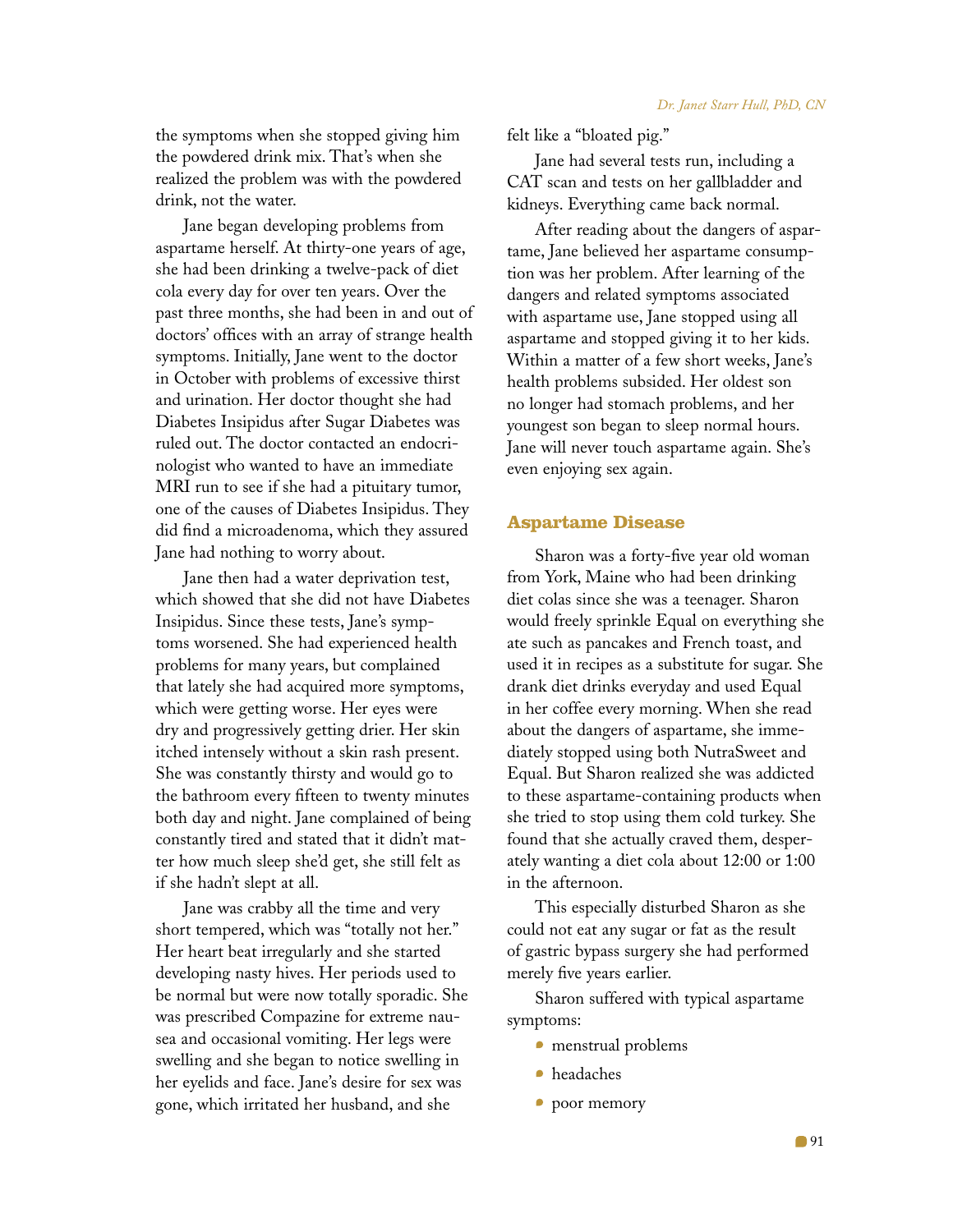- hair loss
- **depression**
- fatigue
- joint pain in her right knee
- **loss of sexual desire**

She recently developed a strange cramp in her stomach similar to labor pains. They lasted for several minutes at a time. When she described them to the doctor who performed her gastric surgery, he felt it was an esophagal spasm, something she'd never heard of before.

Sharon also suffered with carpal tunnel syndrome, a condition which she had surgery in hopes of curing the condition. Surgery did nothing. She required constant painkillers with codeine to cope with her pain. She patterned an increase in pain after taking her medication with a diet drink.

When Sharon removed all aspartame from her diet, her daily pain subsided. She noticed her gastrointestinal problems subsided, and the pain from the carpal tunnel completely disappeared within a few short weeks.

"What can I do to help get aspartame off the market?" she asked. "After all I have gone through, it amazes me this stuff is still being sold."

## **Severe Aspartame Symptoms**

Anna was twenty-two years old but felt like she was ready for her ninety-fifth birthday. Anna started drinking cola when she was thirteen years old. She had a coke here and there, but felt it was "no biggy." Then at sixteen, Anna began to waitress and had free colas available to her. As a way to keep on the run, she drank more and more soft drinks. Her mother got on her case about getting off the cokes and onto the diet colas. She was worried Anna was drinking to much sugar. So Anna switched from drinking regular

colas to diet colas. She hated the taste at first but it eventually grew on her.

Anna again switched jobs and started working at a convenience store where she drank a lot of diet cola. "Hey, they were free," Anna boasted. She noticed she drank more, and more, and more, and more. She would even take some home with her. Then she started to bring home a twelve pack of diet colas every night. When she'd drink that up, she'd go buy another twelve pack.

Anna noticed that her hair was thinning. She felt like she was suddenly going bald. Her thick beautiful hair was a thing of the past as she was left with very thin hair falling out all over the place. She blamed it on her hair dye for a lack of any other logical explanation.

Now twenty-two, almost twenty-three years old, Anna had been on diet colas a long time. It became an addiction to her. She started drinking a case of diet colas in a two day time period. She felt very sick and described her symptoms as the following:

- Thinning hair. She lost over one-half of her head hair.
- Weight gain. Anna maintained a con stant weight for years but gained over twenty pounds since she started drink ing diet colas.
- Body aches all over. Anna's joints ached, her neck, her back, you name it, and it hurt!
- An on-going yeast infection. She never had a problem with yeast in her life before now.
- At this time, Anna started getting ter rible headaches. Her eye prescription tripled. Her head throbbed with a con stant ache in the front of her forehead.
- PMS from "hell" according to Anna, with cramps so bad she couldn't get out of bed at times. All her symptoms of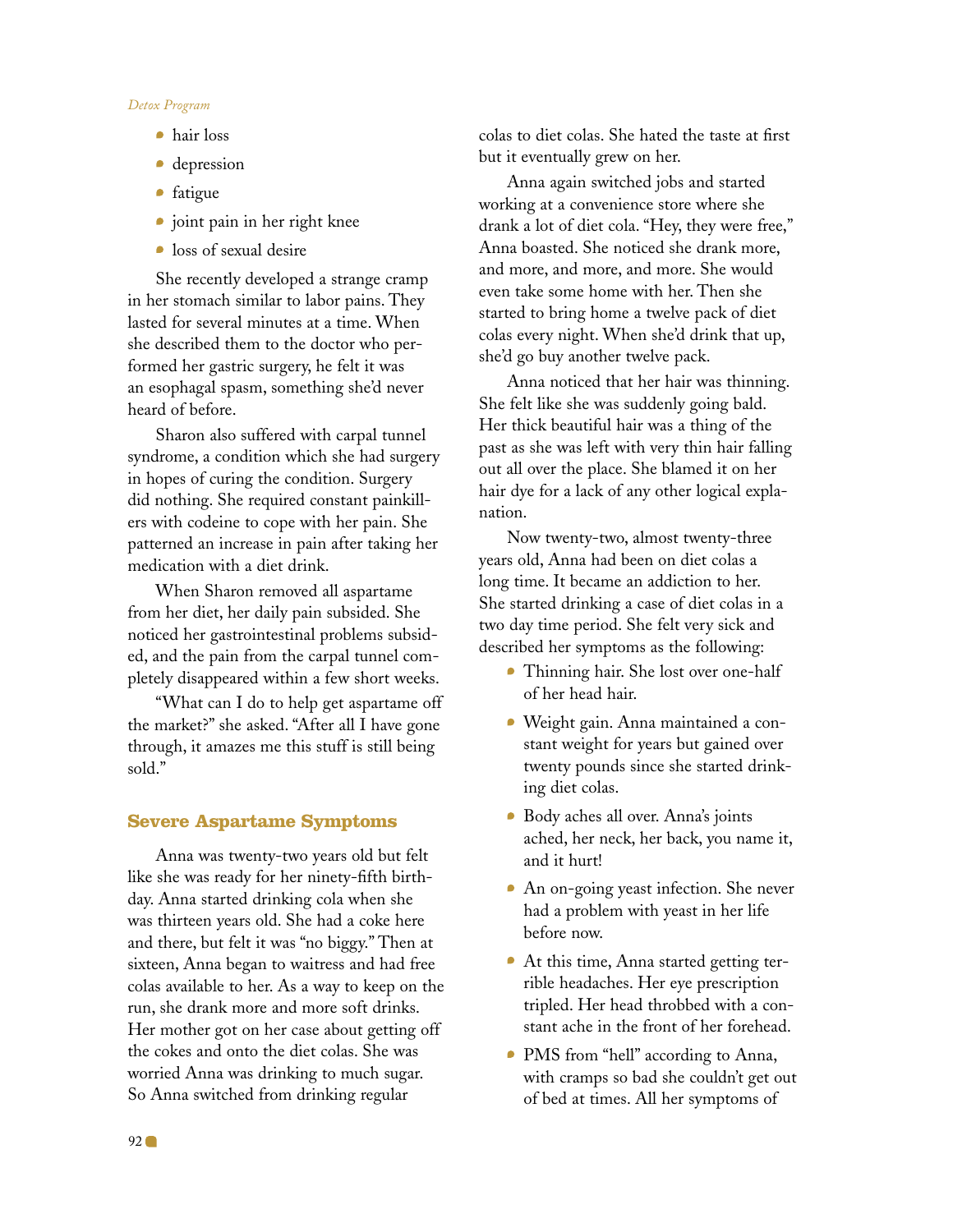## *Dr. Janet Starr Hull, PhD, CN*

PMS rapidly slipped out of control.

- Bladder infections.
- **Anxiety attacks.**
- Her heart began pounding so badly, she thought she was having a heart attack.
- Thirsty all the time. She drank a case of diet soda every two days.
- Depression.
- Mood swings.
- Insomnia worsened to the point she would go days at a time without sleeping.
- Tired all the time but couldn't sleep.
- Anna's face developed a "nasty feeling" like dry and rash-like. Her complexion flushed out after having perfect peaches and cream skin all her life.
- Anna's legs would drive her nuts. She felt like she couldn't hold still. She described her legs as driving her crazy when she lay down. She felt as if she had to get up and run a mile to tire them out.
- Heartburn. "Oh God, yes!" Anna explained. "I'd eat Rolaids like they were candy."

One night Anna was feeling the worst she had felt. Tired, run down, sore and full of aches all over. She was telling her boyfriend what was happening to her, and he suggested she browse the Internet in search of some answers to her mysterious problems. She looked at her can of diet cola, looked at the back of the can and noticed the word ASPARTAME jumping out at her. She typed aspartame in the search engine and about hit the floor. Her symptoms were all right there!

Anna immediately stopped drinking all diet drinks with aspartame. Her headaches and the constant throbbing in the front of her head were gone after merely twelve hours! She was so excited to see what else would clear up. One by one over the following weeks, all Anna's symptoms disappeared now that she was off the sweet poison.

## **Gastrointestinal Problems**

Genny wasn't sure if she could be helped, but she asked her question anyway. She had been experiencing gastrointestinal pain after eating for the last three years. Doctors' tests hadn't found anything wrong, and they were beginning to wonder if the problem was all in her head. Genny thought it might be a food allergy or food sensitivity. Her first thought was milk or wheat products, but she began to suspect the aspartame after reading about its dangers.

She felt extremely full after eating even small amounts of food. She started to lose weight because she couldn't manage to eat enough. Even though this seemed like a dieter's dream, it was very unhealthy and Genny's health began to suffer.

Genny was addicted to aspartame. She mixed Equal with the artificial sweetener Acesulfame-K for more sweetness. She used approximately twenty to thirty packets of Equal every day, plus an additional six packets of Acesulfame-K per day. Over the past three to four years, she developed tinnitus or ringing in the ears. She associated the tinnitus with her aspartame consumption. Her nutritional recommendations were the following:

- 1. Eliminate all aspartame and Acesulfame-K.
- 2. Three (3) grams vitamin C per meal, plus three (3) grams at bedtime to detox the chemical sweeteners and their toxic by-products.
- 3. Replace diet drinks with at least eight, (8)-ounces of bottled water daily.
- 4. Supplement with a multivitamin and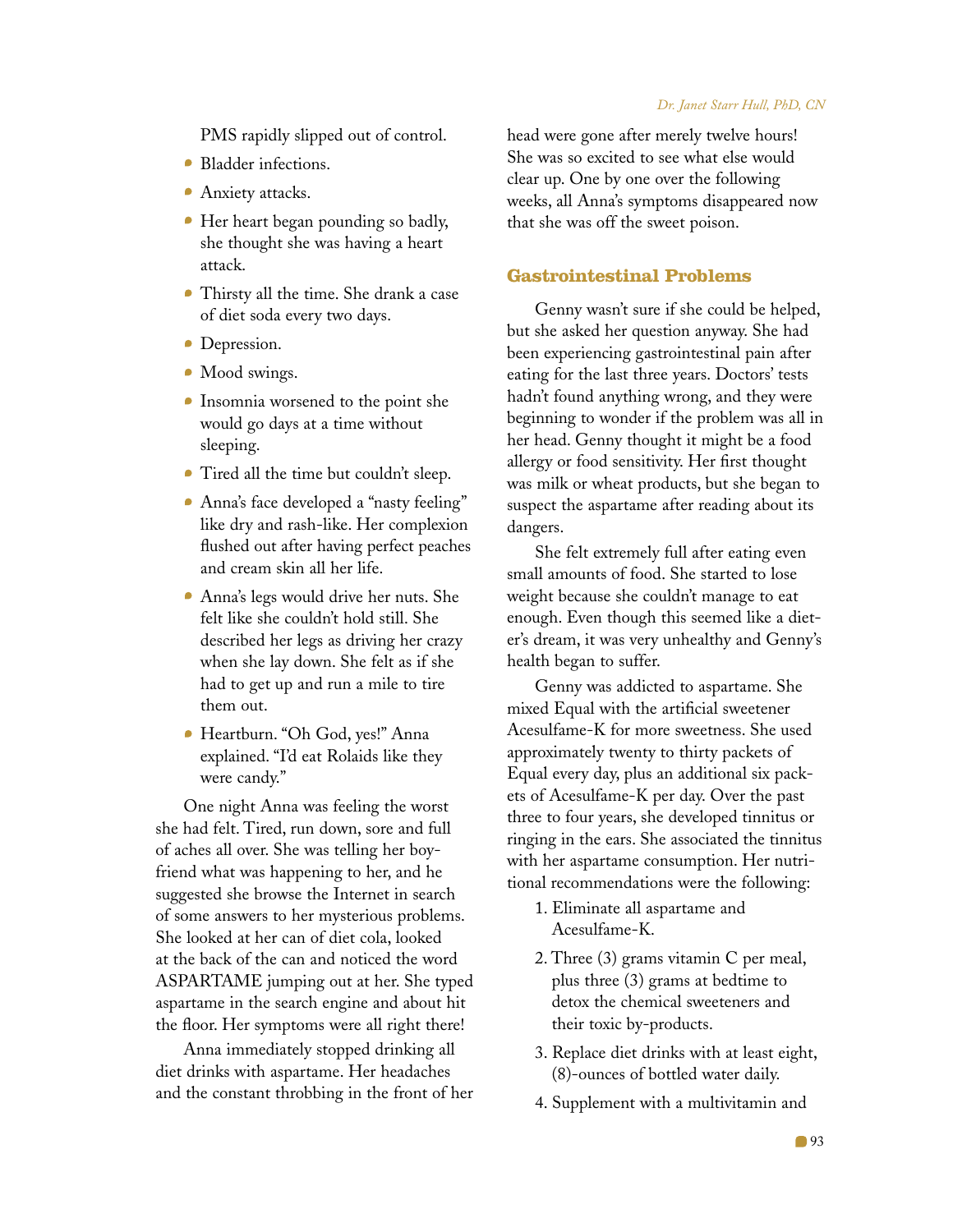mineral daily.

5. Follow the Ten Step Detoxification Program for three (3) to six (6) weeks.

Within thirty days, Genny's allergies and tinnitus vanished, and better yet, she regained her normal eating habits.

## **A Woman Who Almost Killed Her Husband**

Beth was a qualified medical microbiologist who felt that conventional medicine had been delivering all the wrong answers for years. Beth had been feeding her family aspartame with the mistaken belief it was "better" than sugar. "What a dope I was," she confessed. "Much to my eternal gratitude, my sons appear to have suffered no harm as a result of my ignorance, but I almost killed my husband, Arnold."

Here's Beth's story:

Since 1984, Arnold suffered from periodic unexplained blackouts. He was given every possible test—MRI's, CAT scans, DOPPLER scans of his carotid arteries, EKG's, EEG's, and every blood test in the book. One really scary episode resulted in his being hospitalized for three days. The hospital and doctors were all convinced he had a stroke, despite the fact he had no risk factors. He showed marked weakness down his right side, slurred speech, and blurred vision. It certainly appeared to be a stroke.

Finally in 1994, he was diagnosed with the seizure disorder epilepsy. A sleep deprived EEG showed seizure activity. Of course he'd stayed awake all night by drinking vast quantities of diet colas! The neurologist explained that the "stroke" was something called Todd's Syndrome, where seizures mimic the symptoms of stroke.

Arnold was put on anti-seizure medication beginning with Dilantin®, which caused suicidal depression. He was then put on

Depakota, which almost destroyed his liver  $(SGOT-92, SGPT-219)$ . Then, Tegratol®, which caused scary personality changes according to Beth. He became extremely irritable and very aggressive, which Beth realized was caused by the effects of the aspartame reacting with the very toxic medications causing horrible side effects. Finally, Arnold was put on Lamictal®, which appeared to be the best of a bad bunch, but still made him quite lethargic.

The neurologist kept increasing the dosage because of breakthrough seizures. Arnold referred to them as "brain squeezes," which was the only way he could describe the weird sensation he felt.

In the meantime, Beth had read that aspartame was suspected to cause seizures. She never dreamt that was ALL that was causing Arnold's seizures. They decided it was foolhardy to consume something suspected of causing seizures when he already had a seizure disorder. So in October 1996, Arnold gave up all forms of aspartame. He had been drinking several cans of diet soda a day. He also used sugar-free gum and breath mints every day, all day long.

Arnold gradually began decreasing his medication. On December 25, 1996 he took his last dose of Lamictal and has not taken any anti-seizure medication since. As of September 1998, he has had not ONE seizure.

By the way, Beth was one of the "lucky" ones. Her symptoms were confined to tinnitus and severe headaches, both of which disappeared when she stopped using aspartame.

Arnold and Beth both put on a LOT of weight. After they stopped using any products with aspartame, Arnold lost all of his, and Beth had but ten pounds to go. Unfortunately both Beth and Arnold still have severe memory problems as a result of using aspartame. Beth knows that the longer they are off the chemical sweetener, the better their chances of recovery.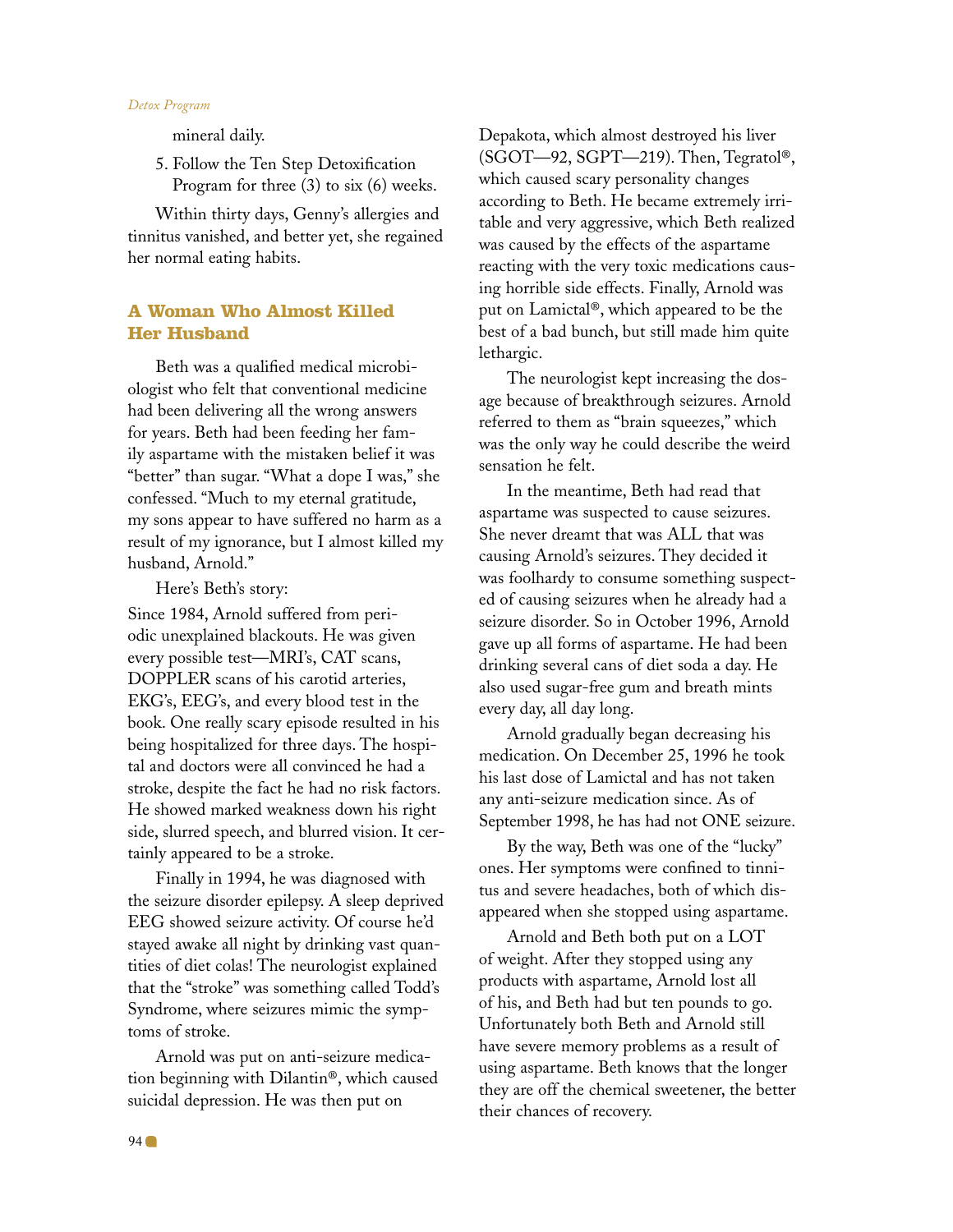#### **Parkinson's Disease**

In her fifties, Mrs. W held her left hand against her body using her right hand to keep her palsy from being noticeable. Her involuntary shaking was steadily becoming worse. Her diet was similar to most average Americans as a considerable portion of it belonged in the garbage can. She never ate seeds or nuts because she was convinced they were "fattening."

Her doctor diagnosed her with Parkinson's disease. The nutritionist explained that Parkinson's is a disease of the nerves caused by dietary deficiencies. She was asked to eliminate white flour and white sugar products, to eat raw seeds and nuts on a regular basis, and to eliminate all food chemicals from her diet, especially aspartame found in diet drinks. She was asked to supplement her meals with a whole foods diet such as the following:

- 1. An amino acid supplement with at least eight (8) essential amino acid proteins in combination.
- 2. Three (3) primrose oil capsules per day.
- 3. Three (3) dolomite tablets both A.M. and P.M.
- 4. One (1) phosphatidyl choline complex per meal.
- 5. A quality multivitamin and mineral tablet at breakfast.
- 6. Two (2) 1,000 mcg. octacosanol tablets (Octacosanol is a waxy substance natu rally present in some plant oils and is the primary component of sugar cane extract called policosanol.)
- 7. Maintain the Detox Program for twelve (12) weeks.

She returned after a couple of weeks to say she felt better than she had in years and to show her left hand no longer shook involuntarily. In fact, her coordination had returned to normal allowing her to resume her hobby of playing golf every day.

#### *Dr. Janet Starr Hull, PhD, CN*

Three months later, she called to report her shakes had returned. She admitted she had not taken her supplements for several weeks and had been drinking diet cola every afternoon on her way home from the golf course. The effects of aspartame and the obvious need to restore her health through supplements became apparent when her shakes vanished once again after she stopped using all aspartame and resumed her vitamin program.

## **Dizzy Spells And Blackouts**

"My thoughts to the evils of NutraSweet have finally found merit," stated Harris as he shared his story about aspartame. September 3, 1993 Harris fell out of a tree due to a blackout. He was standing in the crotch of an old walnut tree approximately twelve feet up when all of a sudden, he broke into a cold sweat. He felt nauseous and dizzy. He sat down in the crotch of the tree and held on, waiting for the sudden spell to pass. It didn't.

Harris fell out of the tree and landed on his head. He broke his back at the T12 vertebrate and was paralyzed from the waist down. Doctors at the University of Michigan Hospital ran various tests as to the cause of his one and only blackout. All tests came back negative. Their highly educated opinions resulted in a diagnosis of "simply a period of low blood sugar."

Harris didn't believe it. He underwent two EEG's, an EKG, some other "G's", several MRI's, CAT scans, and endless blood work. The best they could come up with was "low blood sugar." Harris knew something the doctors didn't—aspartame was the cause of his blackout.

According to Harris, it all began at age thirty-two during the summer of 1993. Harris played softball on a traveling tournament team, playing close to 160 games that season. He was in great athletic shape and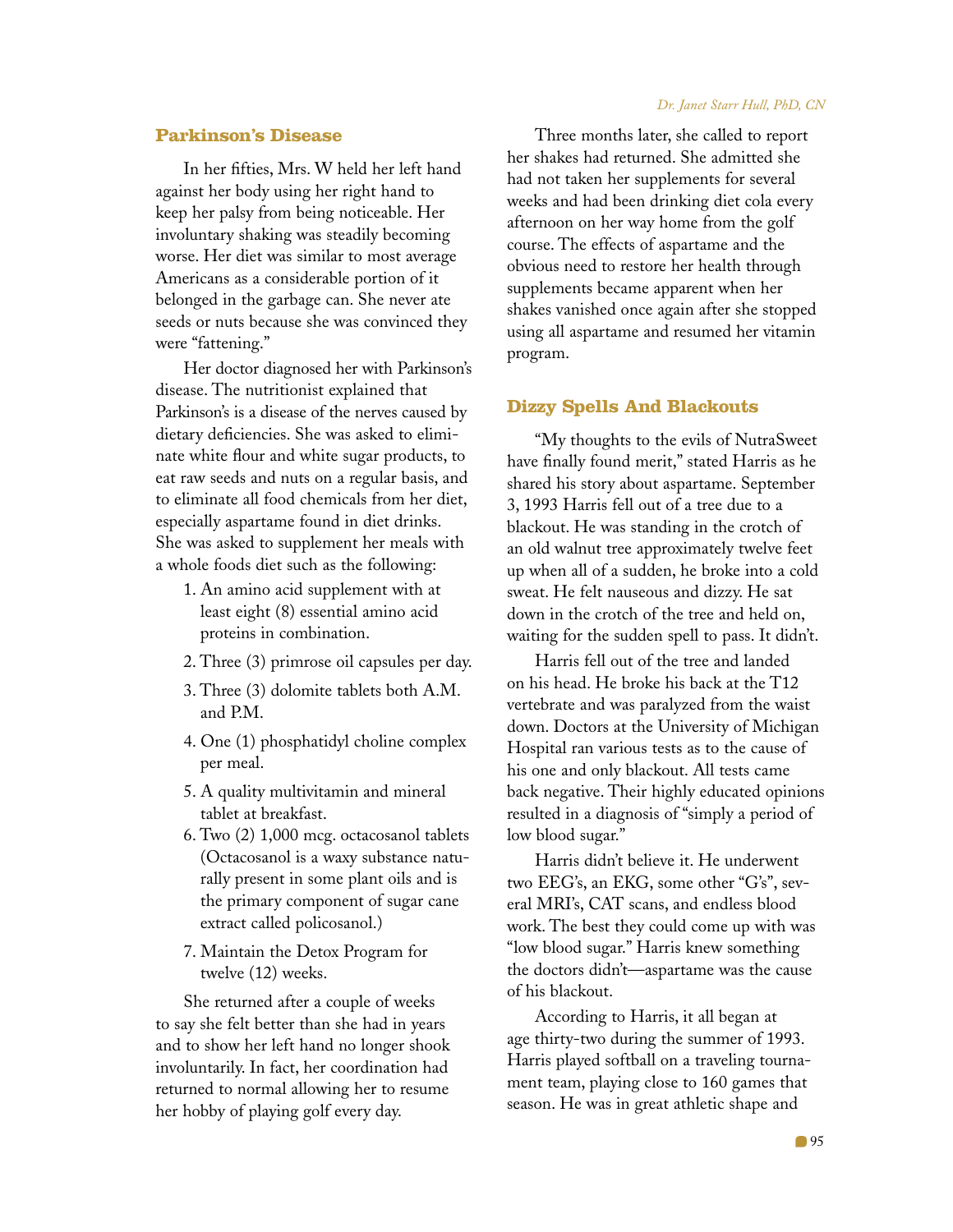never had any health problems before. That same summer, there were very few times Harris didn't have a diet cola handy. He always seemed to have one open in the car or at work. He even kept one or two in the dugout for every game he played that season.

Harris drank water, too, but the water never seemed to quench his thirst. He admitted he needed to cut down on the diet habit, but it was just that ... a habit!

Today, Harris has kicked his diet cola routine. He realizes that his addiction cost him his ability to walk. "After all those years and hundreds of cans of diet cola, and doctors putting their hands in the air, and all the 'I don't know what to tell you'," he stated in frustration, "It wasn't my blood sugar, but the aspartame all along." Harris has since reformed his cola habits and will never drink or eat anything with aspartame again. He's never experienced another blackout.

#### **Numbness Even As I Type**

Dana never smoked nor drank. She normally wasn't in the habit of abusing her body, but recently she started a new diet which included consuming what she now considers obscenely large amounts of aspartame; over fifty packets a day.

Dana weighed a mere 120 pounds when she began her diet program, and realized that she was not exercising her best judgment when she assumed that, while NutraSweet products were not the best in the world, using aspartame for a couple of weeks wouldn't hurt her. She wasn't allergic to any foods and didn't get sick much.

Dana sent her poor body into shock. She began experiencing dizziness, trouble concentrating, headaches, tingling in her forearms and hands, and on occasion, had the sensation of feeling as if her legs were about to give out beneath her.

Dana was amazed that it took her so long

to make the connection that the aspartame in the NutraSweet she had been using was causing all the recent health problems she had been experiencing. Her symptoms were extremely weird and subtle at first, unlike anything she had experienced before. She initially thought it was the diet causing her problems and started eating more food; foods containing aspartame. Dana described the sensation as if she were taking drugs; nasty drugs with very bad side effects.

Dana also experienced sudden severe anxiety, but felt this was partly due to finding out exactly what she had been putting into her body over the past two weeks.

As quickly as her health problems appeared, Dana's symptoms disappeared when she got off all aspartame. She replaced her primary fluid intake with bottled water, began eating whole grained, organic foods, and supplemented her diet with a multivitamin and mineral every day. She started walking her dog two miles every evening, and has sworn off any more diets.

#### **Nervous Twitch**

Aspartame found in NutraSweet products did nasty things to Luke. A heavy diet soda drinker, Luke was consuming only diet soda with NutraSweet. After a while, he noticed he was getting muscle twitches in his eyes, his arms, and even his chest. The only thing he'd changed in his life was an increase in consuming diet colas. So, he cut out all diet drinks and returned to drinking only regular colas. After adding a few pounds, Luke became disgusted and returned to his diet soda regime. His muscle twitches came right back. He stopped the diet sodas, again, and now refuses to touch anything with aspartame. No diet drinks—no more twitches.

"NutraSweet is absolutely terrible for me," Luke stated. "I never touch the stuff anymore and I haven't had any problems since."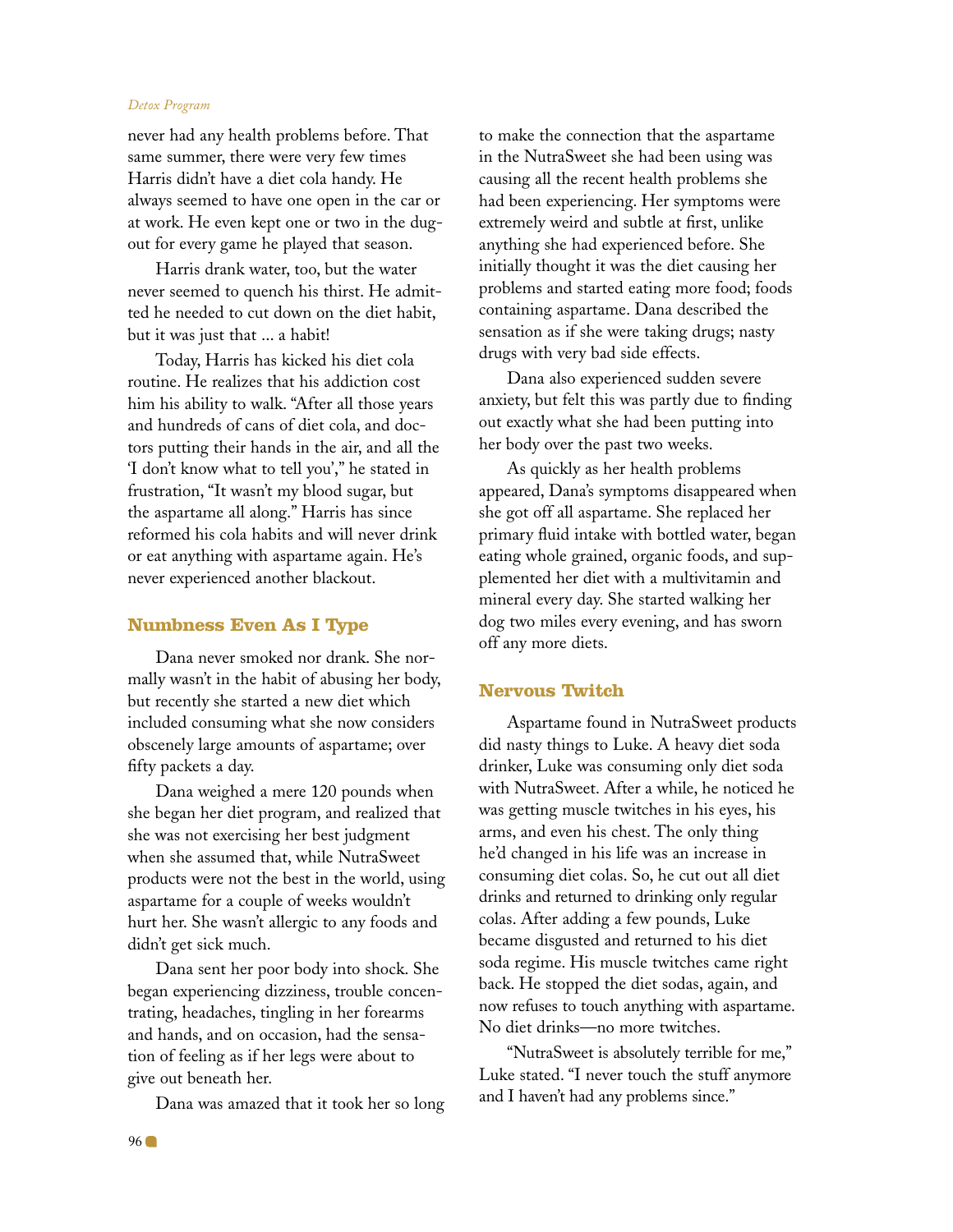## **A Bodybuilder Not Buying Into The Hype Of Aspartame**

Tim is a serious bodybuilder. All the products he purchased for the first year and one-half into his career contained aspartame. He started noticing serious mood swings to the point he couldn't control himself. Tim then started a different bodybuilding program without aspartame, and noticed his mood swings came back under control. After reading the labels on almost all the protein supplements and meal replacements available, some form of artificial sweetener was added to most of the bodybuilding replacements. Tim observed how tough it was to drink the supplements without the sweeteners added to make them more pleasing.

Tim finally found a bodybuilding supplement with fructose, the natural fruit sugar. It was hard for Tim to find the products he needed to maintain good health, but he continues to advocate the "fresh-raw-real" approach to bodybuilding. The cycle of convenience and dependency was hard to break, but well worth it in the long run.

## **Violent Seizures**

Lee's mother was asleep upstairs as she wrote this story. All things considered, Lee was lucky her mother was still alive as she almost died two months earlier when she had a violent seizure on their neighbor's living room floor. Lee believes her mother's seizure was caused by her use of aspartame.

According to Lee, her mother was always overweight. Seven years before her seizure, her mother fell into a health craze and began consuming a lot of diet products containing aspartame. She continued drinking numerous diet colas over the following years. At the time, Lee was in the eighth grade and started drinking her mom's diet drinks, too. Lee's mother was drinking in excess of a six-pack of diet colas a day; Lee was consuming up to ten cans a day.

Lee's mother did begin to lose weight, but she lost her health along with it. She began to suffer strange spells. She would forget numbers and how to pronounce certain words, and began showing signs of Alzheimer's disease. Her episodes would last as long as forty-five minutes.

There was no family history of any diseases or disease syndromes according to Lee. One day, her aunt found some literature on aspartame, and the pieces and symptoms of her mother's troubles came together. Lee and her mother stopped all consumption of aspartame. Since stopping all aspartame use, Lee's mother suffered merely four mental episodes in a two month period as opposed to one every day. Lee admitted feeling better, too. She had developed a breathing problem, which completely disappeared when she stopped using aspartame.

Both Lee and her mother suffered aspartame withdrawals for two weeks after they stopped using all aspartame products. Lee's throat became so dry at one point, she said she wanted to die.

"My sister and I almost lost our mother because of this sweet poison," confessed Lee. "Someday I hope to see it as a footnote in books that I helped get aspartame off the shelf and out of people's lives."

## **Short But Sweet**

Ann had been blaming diet cola for her health problems. When she stopped drinking all diet colas, all of her "mysterious" health symptoms disappeared.

Ann's health symptoms included blinding headaches, spots in front of her eyes, skin rash, irritable bowel syndrome, pounding heart, weight gain, dry skin and hair, and severe depression. Now that she doesn't drink any more diet colas, she feels younger and has much more energy than when she constantly drank diet.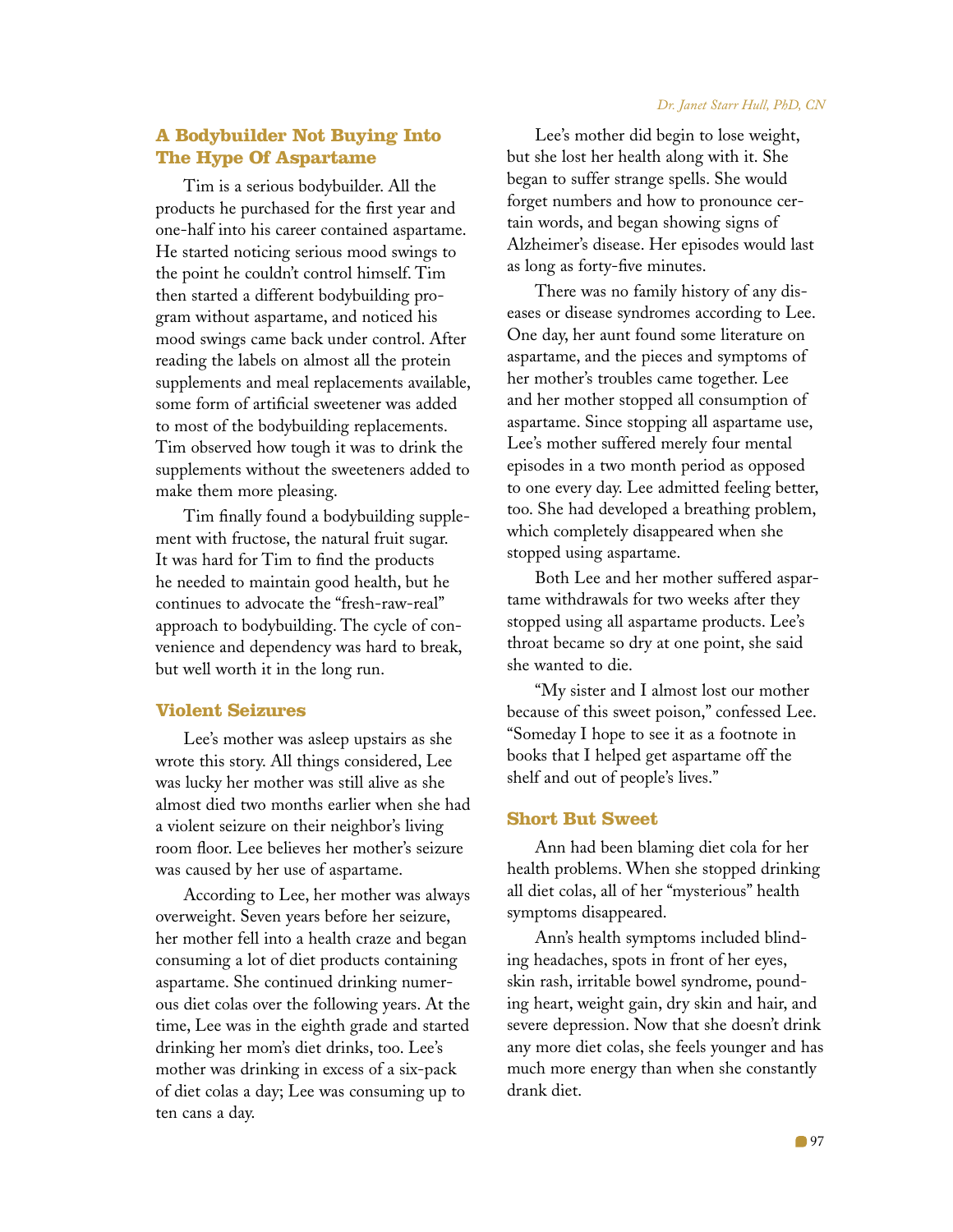Simple. Effective. Life changing. No more aspartame. No more health problems for Ann.

## **Merely Two Weeks Makes A Difference**

Cori commented she was probably one of many to share her story about aspartame. She realized firsthand how one little thing could, and did, almost cost her life. So, even though her story may be one of thousands, she is proud to share it.

Cori was dieting very heavily. Anything that went into her mouth was diet or sugarfree. She had warning signs that something was wrong, but no one could tell her exactly what. She began to have seizures for the first time in her life and was diagnosed with epilepsy. Cori was devastated. Why did this suddenly happen?

Cori didn't realize how many products contained aspartame until she became aware of its dangers. Her doctor had never heard of the link between aspartame and seizures until Cori showed him the literature available. She had identified a possible source to her mysterious seizures.

Now, Cori reads all the labels on any preprepared food products she buys avoiding all aspartame. Aspartame is now found in foods not even labeled sugar-free. NutraSweet is available in over 5,000 food products alone. After being "aspartame free" for merely two weeks, Cori had a lessening of seizure activity. After one month of not using any aspartame, Cori had less seizure activity than ever before. She is convinced that aspartame free means seizure free.

## **Sixteen Years Of Aspartame**

Bernice will no longer use aspartame. It took sixteen years before she realized the correlation between aspartame and her health

symptoms. Bernice drank at least two sixpacks of diet cola a day. When she started developing health problems, neither she nor her doctor were aware of the problems associated with aspartame use. Her doctor thought she had an inner ear disorder, but could not be certain.

Bernice had frequent episodes with vertigo. She also experienced nausea with a loss of balance. She had violent mood swings and depression, fatigue, recurrent upset stomach, insomnia, racing heart, panic attacks with difficulty breathing and swallowing, chest pains, and a thickening of saliva. At times, Bernice said she felt a "swimming" feeling at the back of her head.

Once Bernice stopped using aspartame and all sugar-free products containing aspartame, all her health symptoms ceased. She also switched to a vegan diet and has never felt better!

## **Depression, Rage, and Migraines**

Aspartame ruined Cathie's life. She was diagnosed with all sorts of mental illnesses including depression, Post Traumatic Stress Disorder, anxiety, panic attacks, and Agoraphobia. At the time, Cathie was disabled due to her problems. In recent years, Cathie became very aggressive and had sessions of pure rage to the point of attacking the person she was angry with.

Cathie also suffered with severe headaches and migraines. She was unable to think clearly and developed a very short memory. She even attempted suicide once but admitted she had been suicidal for years. She often thought she was losing her mind. Cathie KNEW something was wrong but could not figure out what until her aunt shared some information about aspartame. Once she researched the information available on aspartame, she knew, and hoped, she had found the cause of her problems.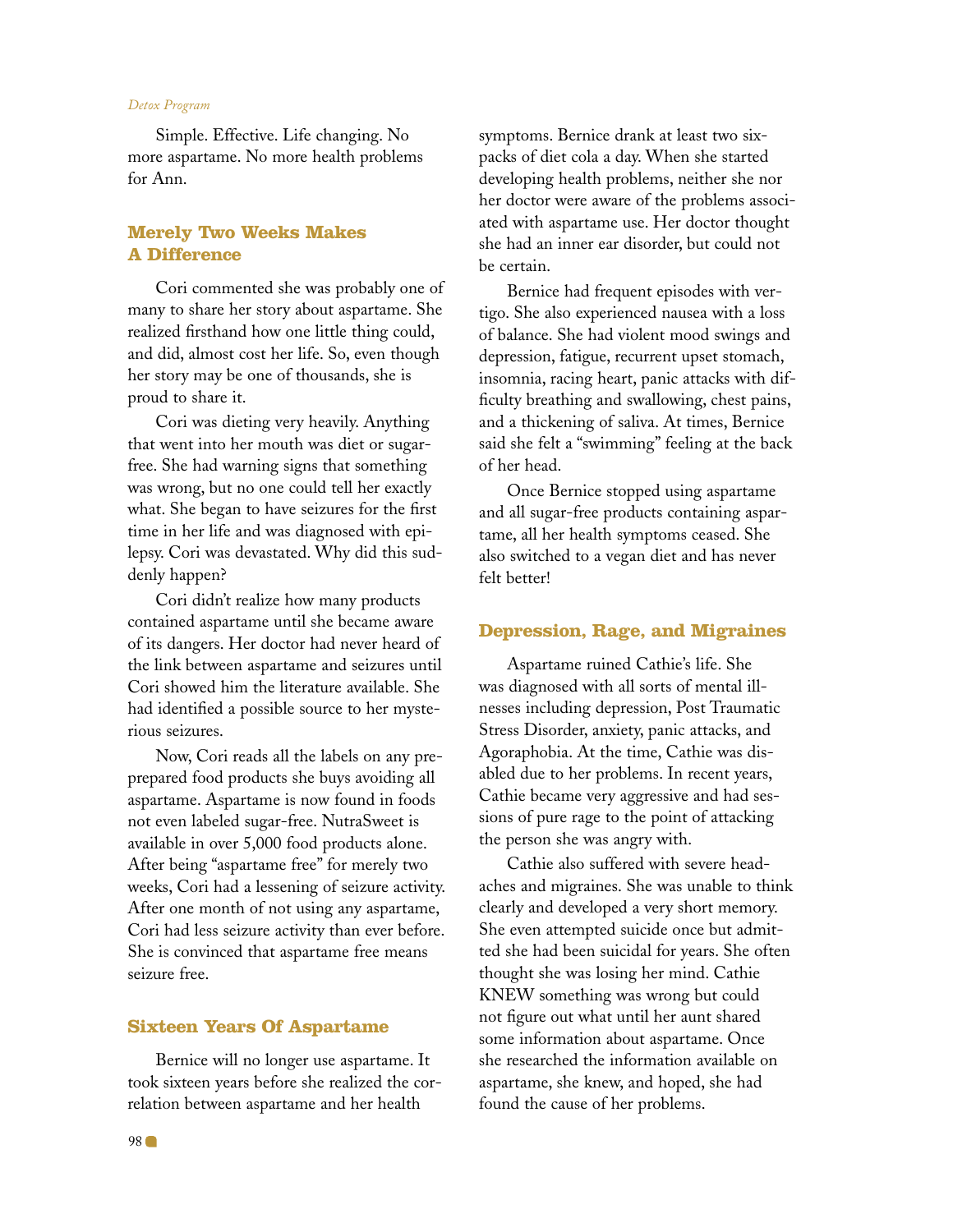#### *Dr. Janet Starr Hull, PhD, CN*

Cathie's doctors thought she was crazy and discounted her complaints of joint pain so severe, at times it kept her in bed. She already had problems with her back, suffering with an unconfirmed case of scoliosis of the spine. She knew she was deteriorating rapidly. At thirty-one years of age, Cathie was horrified at signs of osteoporosis in her spine.

A registered nurse, Cathie had driven 125 miles round trip daily to nursing school for two years. Now she was told she couldn't work due to her disabling case of constant anxiety and Agoraphobia. Her aggression and rage ruined her first marriage and almost destroyed her current relationship. She had been in therapy since 1992 with little to no success "curing" her problems.

Cathie would cry at the tiniest things. Even her anger caused her to cry. According to Cathie, she was living in "Hell on Earth." All her symptoms slipped up on her as if coming out of nowhere.

Cathie's weight began fluctuating, and her most recent blood work showed low sodium and potassium levels along with a blood sugar level of forty-nine just after eating.

After learning of the dangers of aspartame and the thousands of complaints registered in FDA files against the sweetener, Cathie became very angry at the deception affecting her health. "This is a nightmare that sneaks up on you," stated Cathie. "Why aren't there any warnings of possible side effects of aspartame on the packaging? Doctors have no clue about these dangers, and aspartame can easily take over your life."

Cathie began to improve within days of removing aspartame from her diet. She now drinks only bottled water, takes natural vitamin and mineral supplements, St. John's Wort, extra vitamin C, and eats whole foods. She recently got off government disability and accepted a nursing position for the first time since her disabling aspartame reaction.

Cathie believes that aspartame use is likened to every person in America handling a potential bomb. "It may or may not go off!" she said with passion. "Why take the chance?"

## **Children's Chewable Vitamins With Aspartame**

Katrina had been complaining of an earache the very day she went for her threeyear check up, Wednesday, January 5, 1994. Odd things had been happening to Katrina, especially her complaints of a stomach ache almost daily over the past six to eight weeks.

Katrina had become clumsy, particularly compared to other children her age. Sometimes, she acted blind, literally running into things. Occasionally, she fell. At times, she was hyperactive. Her speech more slurred. She never acted in a reliable manner. Her mother wondered if this was typical threeyear-old behavior.

Katrina commonly had loose stools, but over the past several months was experiencing diarrhea and cramping. The doctor suggested Katrina see a neurologist regarding her blinding falls.

Two days later, her ear pain worsened. She continued falling, once bumping the back of her head quite severely. She kept complaining her head was hurting where her ear was infected. Carmen called the pediatrician, who prescribed Vantin®, an antibiotic she had used before, and Tylenol® with codeine. She vomited several times that night. The Tylenol never had a chance to get into her system. She couldn't keep anything down. Her parents waited until morning to start the Vantin, and tried a second dose of the Tylenol.

By Saturday, Katrina was lethargic. She would not eat anything. Her mother, Carmen, managed to get some sugar-free yogurt down her. Katrina liked yogurt. Carmen hoped she would keep it down. She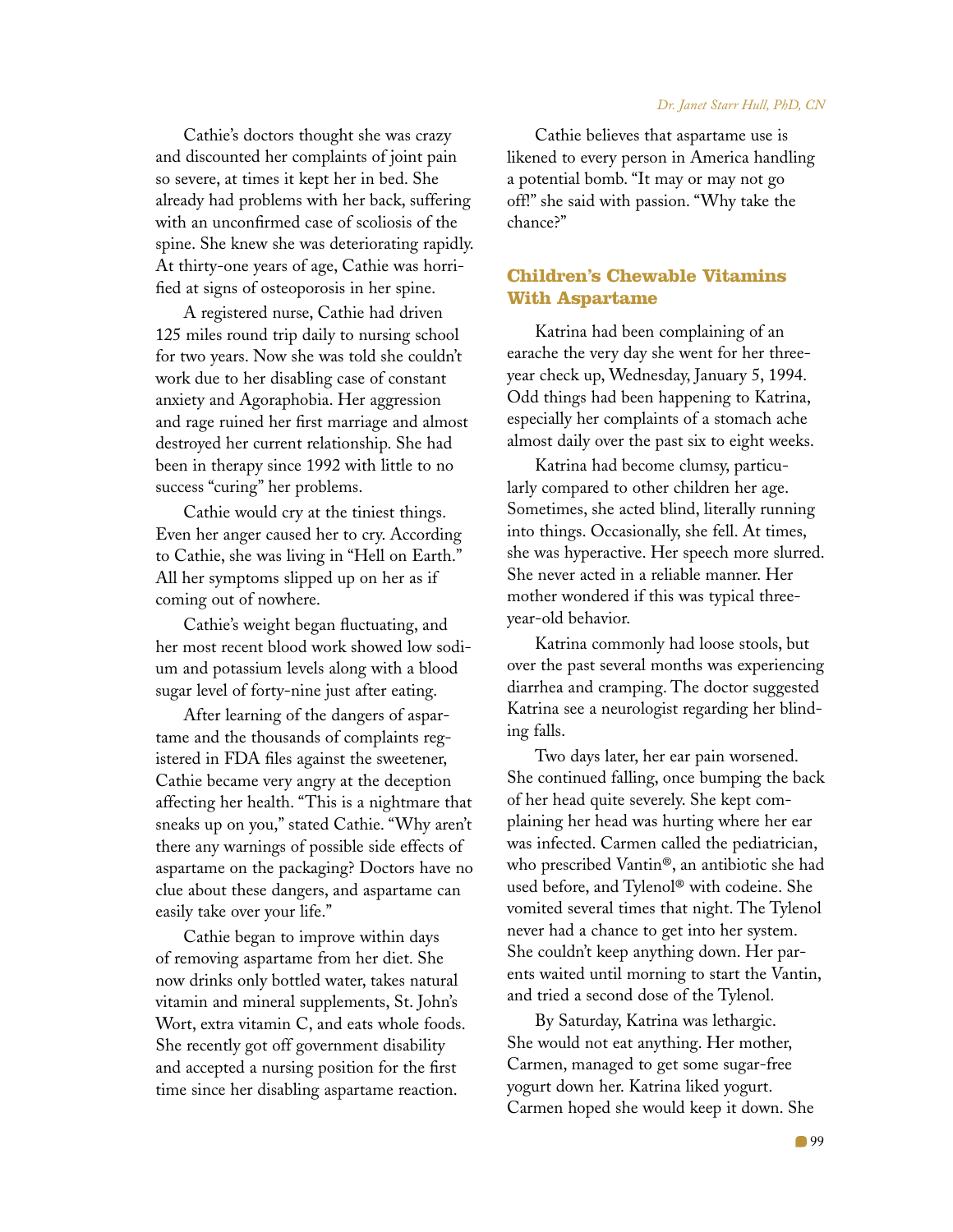vomited several times that day. She'd sip on a cold diet coke.

Sunday, January 9. The next morning, Katrina was still very lethargic. Her parents decided to take her back to the doctor the next morning if she did not improve that day. At 1:15 PM, Carmen was leaving for work. Katrina had not gotten out of bed for lunch like normal. Rather than bothering her sick child, Carmen let her sleep. She almost left without checking on her, but changed her mind, checking to see if she was sleeping. Katrina was lying on her side. As Carmen passed over her, she saw Katrina staring at the wall. She called her name, but Katrina did not respond. She said a little louder, "Katrina?" She still did not move.

She turned Katrina over onto her back. She will never forget what she saw. Her three-year-old daughter lay unconscious. Eyes open and glaring. Lips and finger nails blue. The right side of her face covered with mucous and saliva from a puddle still pooled on her bed.

Carmen called 911.

Katrina had a seizure while being transported in the ambulance. She had stopped breathing and had to be resuscitated. She was given Valium®, Dilantin, and Versid®. They performed a CAT scan. After four hours, Katrina was transferred to Riley Children's Hospital at Indiana University where she remained for six weeks. She was on life support for two weeks, in ICU for four weeks.

Katrina continued to have seizures and apnea the first day in the hospital. Doctors performed an MRI without a contrast, but saw nothing. They did a spinal tap. Nothing. They thought they had her stabilized with anti-convulsants. They extubated her the next day, moving her to the toddler unit.

Her seizures were not blatantly obvious. Katrina had no jerking of limbs or any physical effects common to seizures. That night,

she complained of another bad headache. She could get no relief.

Katrina was put into a Pentobarbital® coma for one week to stop the status epilepticus. Otherwise, Katrina could die from the damage to her brain by the constant seizing. The doctors wanted her brain wave to be as flat as possible, referred to as "burst suppression." During this time, Katrina was on complete life support and a constant EEG monitor. She had an arterial line in her ankle to draw blood hourly to check for blood gases and drug levels.

She required a blood transfusion to replace what was being continuously drawn. She had two central lines; one in her neck and one in her groin area. Each central line had two lines leading into it. One for feeding, three for various drugs. Her urine was collected hourly. Katrina was put into isolation as they suspected she was contagious.

For the two weeks in a coma and on life support, Katrina's family didn't know whether she would live or die. If she did live, could they keep this from happening again? No one could give them any answers.

Katrina soon developed problems with her liver. A liver biopsy was performed. A muscle tissue biopsy was also done. An ophthalmologist was called in to check for a Kayser-Fleischer ring indicating Wilson's disease. Nothing.

A cytogenetic test was performed, an abdominal ultrasound of her liver and gall bladder. A VER and BSER were performed. The list goes on and on and on. Nothing.

Katrina had an infectious disease specialist diagnose her with non-infectious encephalitis. Her pediatric pulmonologists agreed she had encephalitis, but believed it to be viral. The three spinal taps did not support that opinion, however.

Katrina was then followed by a gastrointerologist and a neurologist. The neurologist's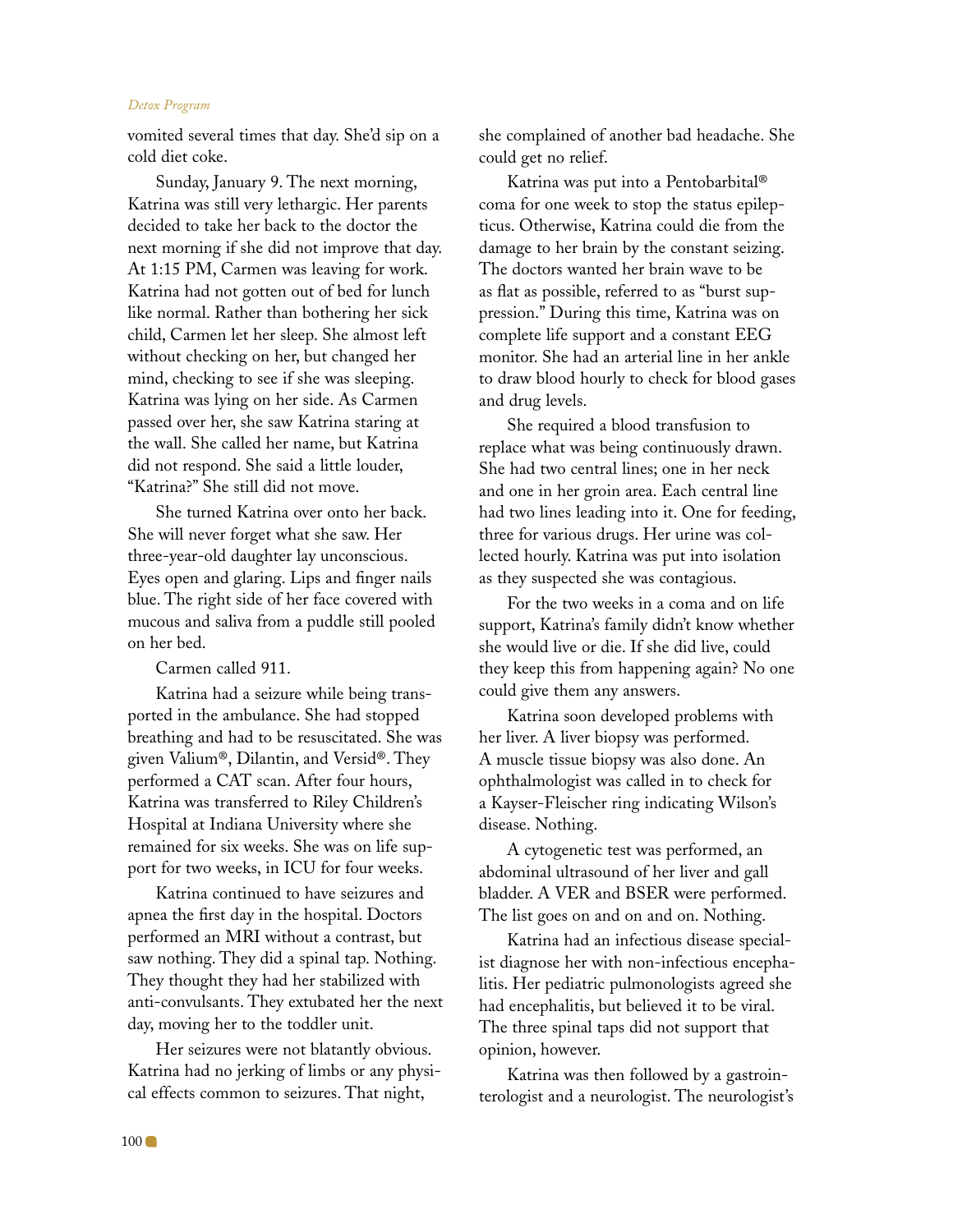final impression on April 15 was "Status-post status epilepticus of unknown etiology with evidence of a meningo encephalitis on MRI scan."

After Katrina came out of a coma, she was finally released from the hospital after eight weeks. Over \$300,000 of unanswered care. Her parents brought her home with little to go on. They didn't know what caused her near-death experience or if it would ever occur again. The doctors never determined what really happened.

The doctors wanted Katrina to remain on anticonvulsants for a lack of anything else to do. After being on life support for two weeks, six weeks at Riley Children's Hospital, being transferred to a rehabilitation hospital for another two weeks, no answers.

Six weeks of tests, including three lumbar punctures, constant EEGs, a liver biopsy, a muscle tissue biopsy, Echocardiography, Genetic Screenings, Abdominal Ultrasounds of an enlarged liver and high enzyme readings, four MRIs, tests for Wilson's Disease, Herpes and Hepatitis, hourly blood tests, daily blood tests, lead poisoning tests, carbon monoxide poisoning tests, cytogenetic tests, and countless others the Carradines didn't even know were run: NOTHING was ever found. An infectious disease specialist saw Katrina for a while, but found NOTHING.

Katrina's final diagnosis was meningo encephalitis of unknown etiology. No virus found. No bacterial infection discovered. The doctors talked of a possible toxin, but it was never pursued.

Home from the hospital, Katrina was on prescribed anticonvulsants. Her mother did not start her back on her children's vitamins until she weaned her completely from the medication. Seizure free for over one year, Carmen started Katrina back on her favorite chewable vitamins. One week later, the same symptoms as before her illness reappeared. Katrina began complaining of stomach pains and diarrhea, she began stumbling and falling down.

At this time, Carmen was first introduced to information concerning aspartame. She began to put two and two together. Aspartame had been in Katrina's vitamins. Carmen took the vitamins away from Katrina, and her returning symptoms disappeared.

Three-year old Katrina suffered from:

- Acute toxicity
- Lethargy
- Confusion
- Impairment of articulation
- Severe headaches
- Abdominal pain
- Vertigo
- Temporary visual loss

All symptoms of aspartame toxicity. Katrina also had nausea, unsteady gate, and unusually high liver enzyme levels.

Katrina suffered so much and has a hard life ahead of her. She is in need of speech therapy. Her behavior is unpredictable. She requires special schooling. Her diet will have to be watched very closely from now on. Her parents must scrutinize all her meals and snacks for aspartame.

Katrina can never have aspartame again. Yet, it is hidden in so many things. Her life will never be the same, but since her mother has kept her away from all aspartame, she has never suffered another seizure or related health symptoms! Everyday, Katrina gets stronger and stronger.

How would you feel if this were your child? ●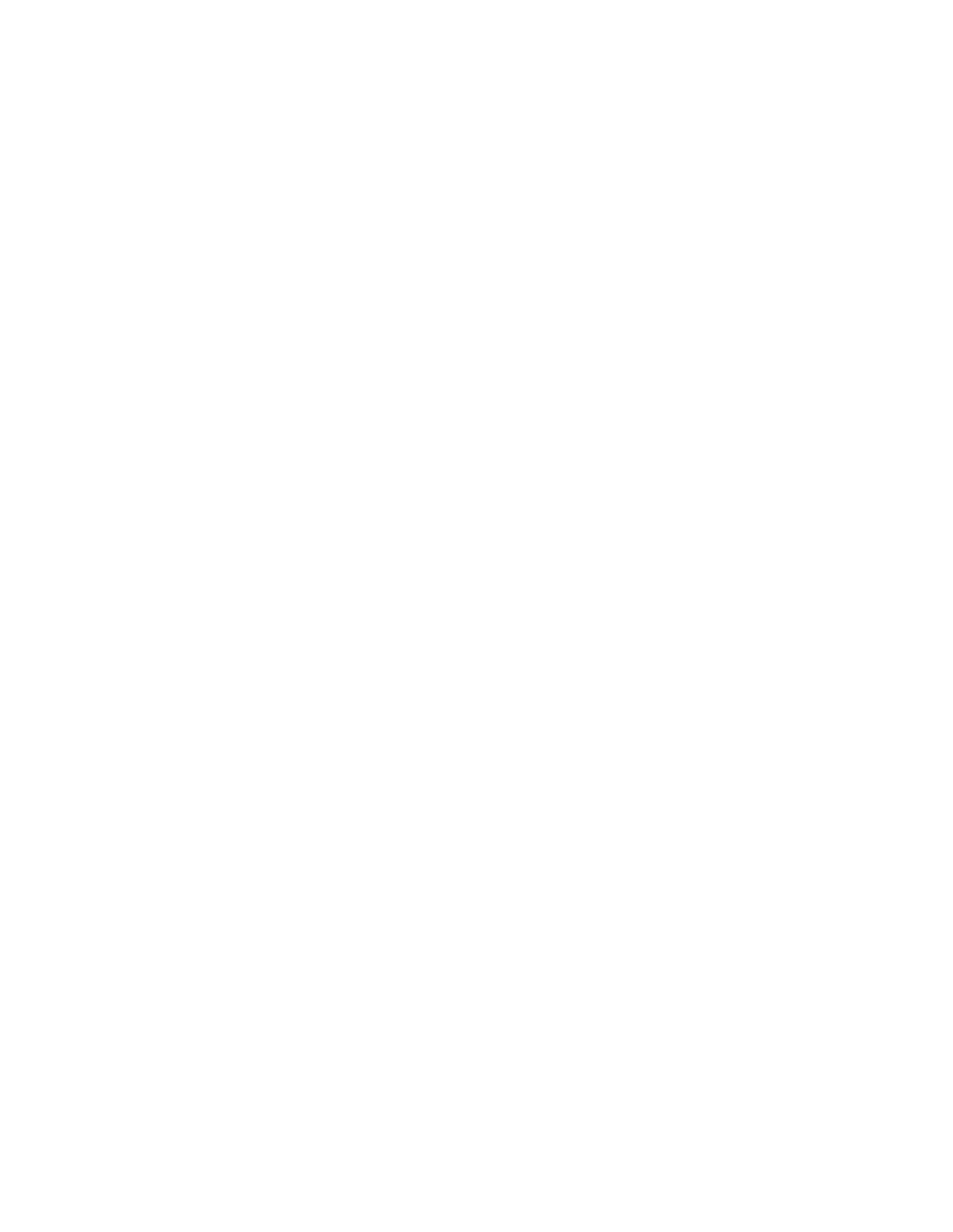# **Chapter 12**

## **Infections: A.I.D.S.**

Bob's massage therapist recommended he see a nutritionist to determine if anything could be done about his poorly functioning immune system. He had been through a series of infections over the past nine months, some bacterial, some viral. In most instances, antibiotics had little to no effect. At present, evidence of disease appeared through a number of lymph nodes swelled in his neck, groin, and back. He had been diagnosed with Acquired Immune Deficiency Syndrome, AIDS.

Recommendations on how to build his body's resistance to disease were given as the following:

- 1. No white sugar. Cut sweets altogether, except for fruit. Sugar depresses the immune system. This was hard for Bob who was a sugar-holic, but he agreed to it.
- 2. No white flour products.
- 3. One (1) gram of vitamin C per meal and one (1) gram at bedtime, increas-

 ing daily until bowel tolerance is reached.

- 4. 100,000 units of vitamin A with one daily meal. Vitamin C and vitamin E should be taken with it.
- 5. 800 units vitamin E with one daily meal to insure absorption of the vitamin A.
- 6. Fifty (50) mg. chelated zinc between meals.
- 7. Bob does not like the taste of liver, so three (3) liver tablets recommended per meal. Normally, eating one (1) to two (2) servings of liver per week is recommended, rare.
- 8. One (1) tablespoon Brewers yeast at breakfast.
- 9. Multivitamin and mineral tablet at breakfast with an extra 100 mg. B- Complex vitamin supplement.
- 10. Six (6) garlic caps (preferably Arizona Natural®) daily.
- 11. One (1) cup natural yogurt daily.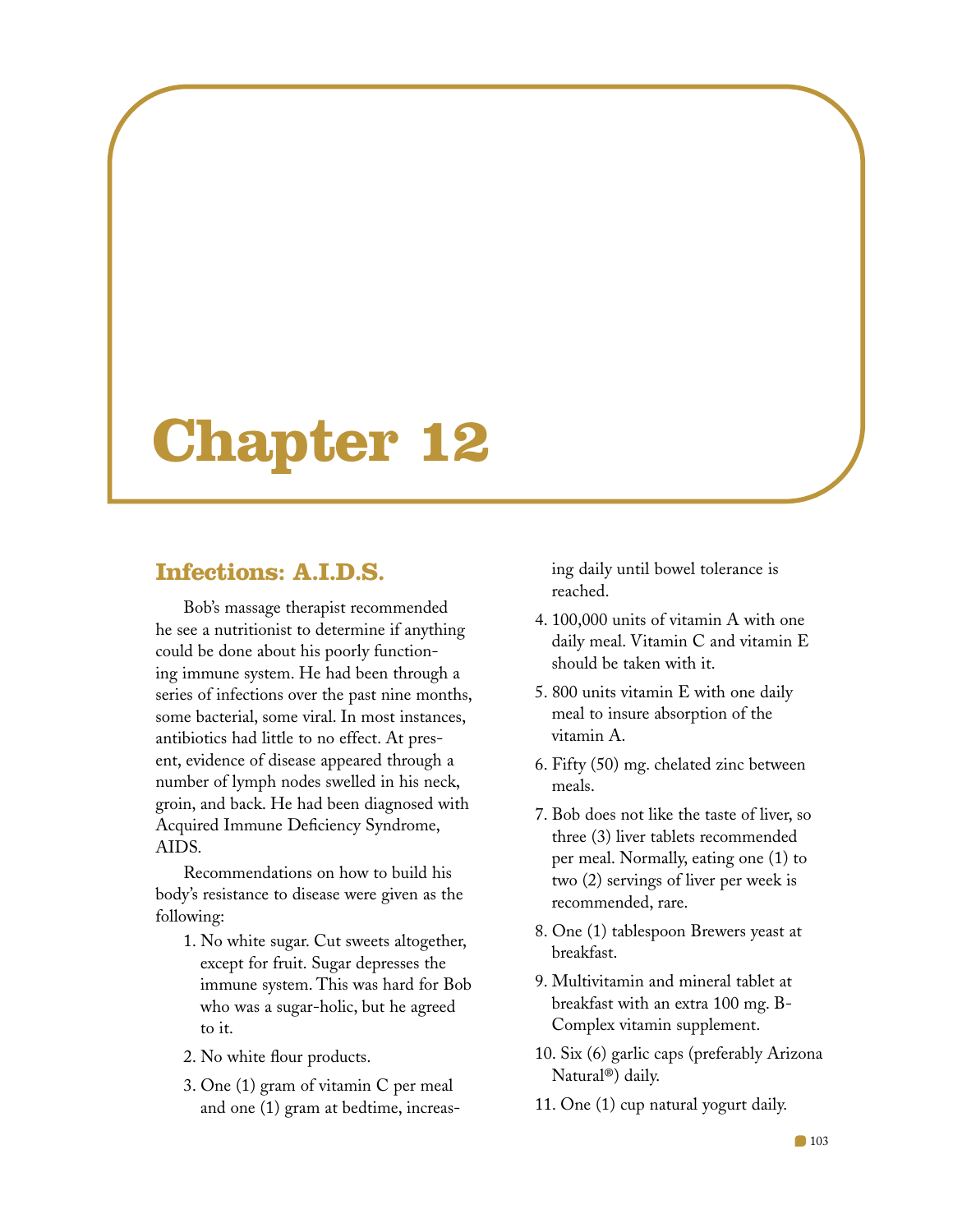- 12. At least 75% of all food raw, with at least something raw each meal.
- 13. Two (2) to three (3) bowel movements daily, using the herb Cascara Sacrada if needed.
- 14. Hair mineral analysis to check hydro chloric acid (HCL) production in the stomach.
- 15. One (1) complex amino acid supple ment daily for proper protein.
- 16. Extra B3 Niacin until a rapid flush occurs to cleanse toxins from the blood, and follow the Detoxification Program.

Statistics support that 88% of AIDS victims die within two years after diagnosis. Within two weeks of starting the above dietary program, Bob exhibited no sign or symptom of an active infection. He was gaining strength and sleeping better. The key is for Bob to adopt this nutritional program for his lifetime, decreasing the levels of vitamin A and C as his body begins to strengthen. After approximately six months, Bob was taking merely 2,000 I.U. of vitamin A and fifteen (15) grams of vitamin C.

#### **Recurring Boils**

Pam's problem was unusual. She had a massive boil on her lower back, which oozed constantly. She had considerable pain associated with it, and sometimes had to change the bandage numerous times throughout the day. Pam suffered with the boil for several years. Antibiotics never stopped the infection, but only gave her a yeast infection. Finally, the antibiotics were no longer affective, and Pam resigned herself to living with a permanent boil on her lower back.

Occasionally, Pam developed new boils on her neck, upper thighs and under her arm. Most of the time, these would clear up temporarily, but as of late, they were remaining. She finally sought nutritional counseling and

was recommended the following:

- 1. Eliminate the large quantities of white sugar she was consuming. Sugar depresses the immune system.
- 2. Eliminate all white flour in favor of 100% whole grains, and use only cold pressed seed oils in place of manufac tured hydrogenated oils.
- 3. Two (2) grams vitamin C per meal plus two (2) grams at bedtime, increasing to bowel tolerance.
- 4. Fifty (50 mg.) chelated zinc between meals.
- 5. 10,000 units vitamin A with one daily meal.
- 6. 800 units vitamin E with one daily meal.
- 7. Keep the boil area covered with liquid garlic extracted from Arizona® garlic capsules. Garlic oil penetrates the flesh and kills the infection on contact.

The infection was better within days. Complete healing occurred within thirty days.

## **Hepatitis B**

Joe sought nutritional counseling at the urging of his wife. At fifty-two years old, he had suffered from Serum B Hepatitis for almost twenty years. Blood tests and liver tests confirmed the diagnosis. Aside from the original flare up, it had been debilitating to a mild degree. Over the past five years, his pain had been slowly increasing. His blood and liver tests were progressively worsening.

After his last blood test, his physician informed him he was now infectious and everyone he came into contact with must be notified and monitored. He wanted to admit Joe to the hospital for a liver biopsy to determine the extent of damage to his liver. The biopsy was scheduled in two weeks. It was recommended he start interferon injections.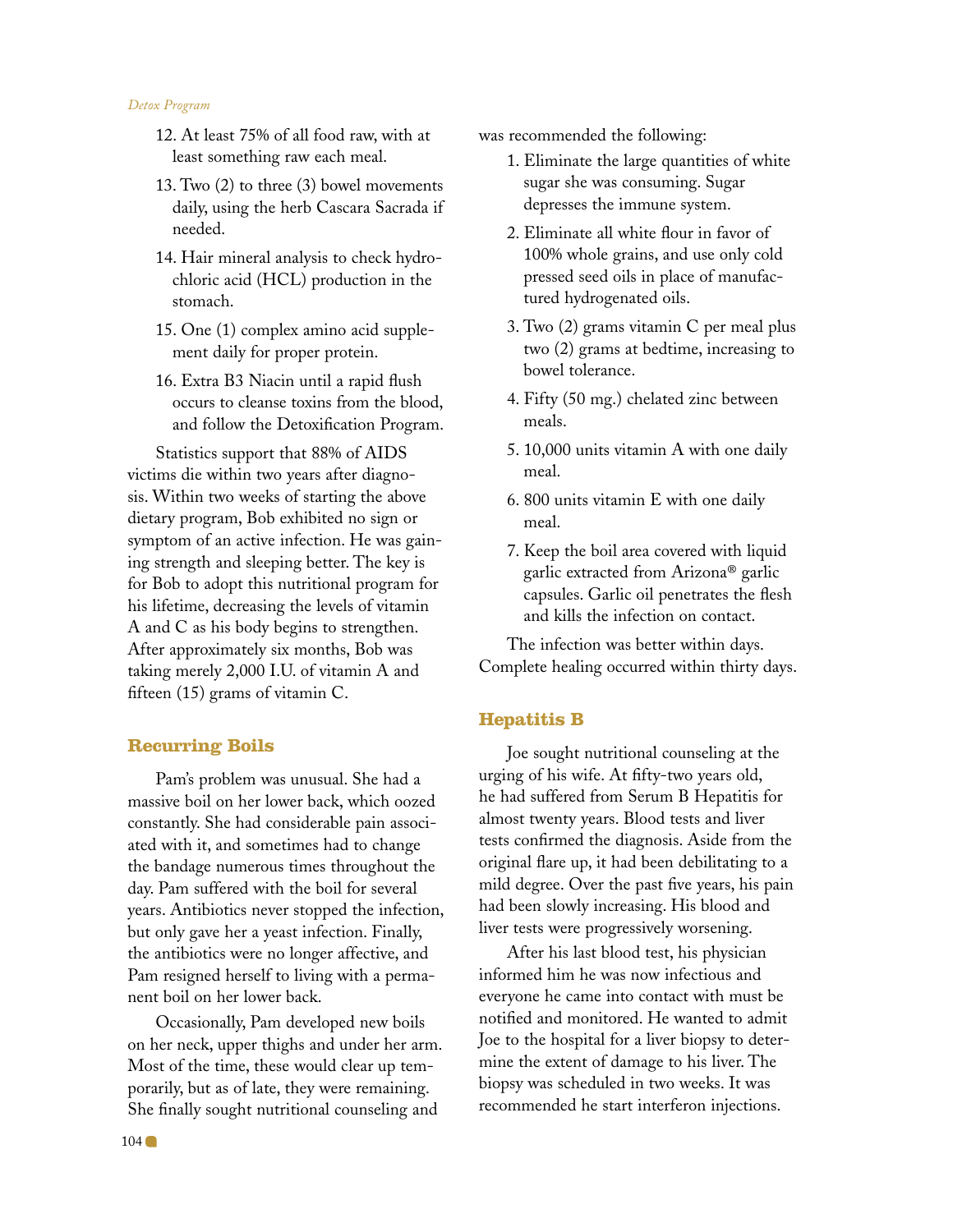#### *Dr. Janet Starr Hull, PhD, CN*

Joe also had pain and stiffness in his upper back, shoulders, and neck. A hair mineral test was performed, and based on the findings, the following nutritional recommendations were given to strengthen the immune system and to rebuild his liver:

- Vitamin C throughout the day until bowel tolerance is reached.
- 10,000 units vitamin A with one daily meal.
- Nine (9) predigested liver tablets a day.
- 800 units vitamin E with one daily meal.
- Eighty-five (85) mg. multiple vitamin and mineral tablet at breakfast.
- Fifty (50) mg. chelated zinc between meals.
- Eliminate white flour in favor of 100% whole grains.
- Eliminate white sugar in favor of raw honey, molasses, maple sugar, or Stevia.
- No caffeine.
- No alcohol.
- No aspartame or hydrogenated oils.
- Follow the Detoxification Program.
- Supplement with Dandelion Root, Artichoke, and Milk Thistle, five days a week for three months.

Joe went in for the scheduled biopsy, and his liver function and blood tests were repeated. His doctor was surprised to find improvement and little damage to the liver. Best of all, in less than two weeks on the dietary program and for the first time in years, the pains in his abdomen had vanished.

The arthritis pain in his back, shoulder, and neck had lessened, and he was not as stiff. It took several more weeks, however, to sufficiently dissolve the calcium from those areas completely freeing him of pain and returning full range of joint movement.

When the hair test came in, it did exhibit the typical high level of calcium in the hair characteristic of all diseases resulting from a deficiency of calcium and high levels of calcium deposits in the soft tissues.

## **Recurring Ear Infection**

Katherine, an adolescent, had recurring ear infections since she was very little. Her pediatrician recommended installing tubes in her ears. Though her pediatrician rarely mentioned diet, her infections appeared to be the result of white flour products she was eating and too many white sugary foods she craved.

Katherine was placed on the following program:

- One (1) Arizona Natural<sup>®</sup> garlic capsule punctured with the garlic squirted into the infected ear. The garlic usually kills the infection and the associated pain abated within the hour.
- No white flour.
- No white sugar.
- **Fifteen (15) mg. zinc between meals.**
- One (1) gram vitamin C per meal.
- 200 units vitamin E with meals.
- 8,000 units vitamin A with meals.
- Ear candling done every three days to remove the excess wax and infection.

Katherine's need for the ear tubes vanished along with her infection. She has remained normal for three years, and her mother burns an ear candle in her ear anytime she complains of ear sensitivity.

## **Acne**

Alice had been taking tetracycline for two years for recurring pimples. Though no scarring had occurred, she was afraid of the possibility and tired of the way the antibiotics made her feel.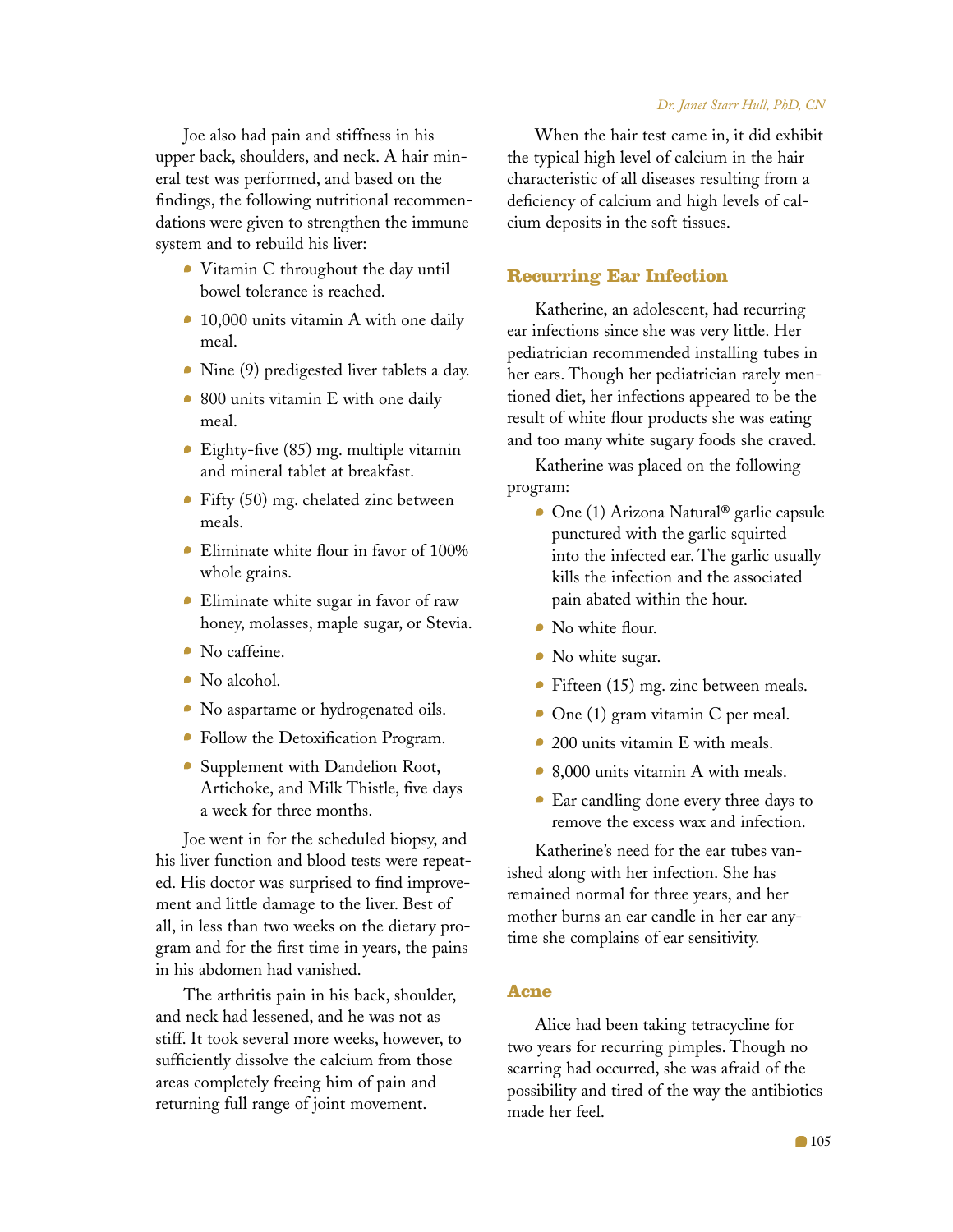Antibiotics, if taken longer than a few days (and rarely should this be done), cause serious side effects. They become toxic to the body and create a reduction in vitamin levels within the tissues. The body's immune system should be properly fed so the body can eliminate infections on its own.

In Alice's case, the broad-spectrum tetracycline had completely destroyed the aerobic bacteria in her intestinal tract. These good bacteria produce more B-Complex vitamins than can be absorbed from food. When they are killed, B-Complex levels in the body drop to a low level causing a decline in immune system response and a predisposition to secondary infections such as yeast infections, which Alice was experiencing.

Alice began the following dietary program and stopped the antibiotics:

- No white flour or products containing bleached flour.
- No white sugar or products containing refined sugar.
- 10,000 units vitamin A with a meal every other day.
- 800 units vitamin E with a meal every other day. Remember that vitamin A cannot be absorbed efficiently if vita min E is seriously deficient.
- One (1) 50-mg. tablet of chelated zinc between meals or at a meal where no cereal, grains or whole breads are eaten. Cereals contain phytate, which combines with zinc making it insoluble and inassimilable.
- Three (3) acidophilus tablets per day to replace the aerobic bacteria in the lower intestinal tract.
- A 100 mg B-Complex tablet at breakfast.
- Follow the Detoxification Program as directed.

After a few days, Alice's color and energy levels returned to normal; the yeast infection and pimples were disappearing. She has since remained symptom free.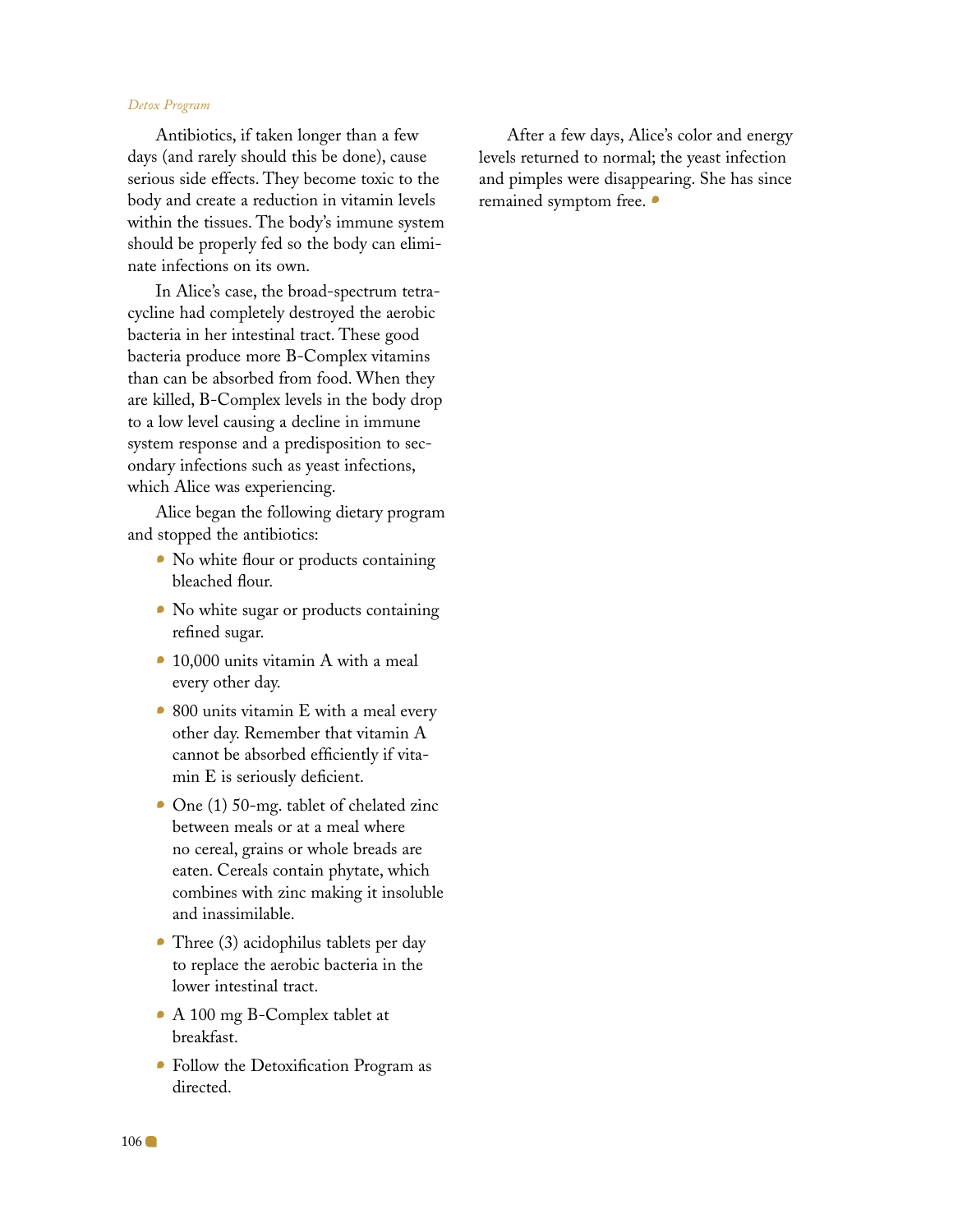# **Chapter 13**

## **FAQs**

If my students didn't ask questions during a lecture—lots of questions—I worried my classroom presentation was uninspiring. As a college professor, I judged my students' questions as a sign of continued learning. I presented the facts and the core data, and they applied them to their personal lives, opinions, and philosophies. When learning new ideas or adopting a new way of doing things, such as the natural detoxification of unnatural chemicals in the body, uncertainty is good because it breeds greater understanding. Asking questions as to what lies ahead is the safest way to change old habits and to develop personal security, strength, and understanding. So, here are some of the most common questions I have received concerning the detox program. I hope these offer answers to some of your questions about the 10 Step Detox Program:

## **Q:** *Does the Detox Program really work?*

**A:** If you stay dedicated to the Detoxification Program along with keeping all other food and environmental chemicals out of your diet, your health should restore. But, everyone is different with individual needs, so what works for one may work differently for another. Bottom line, the Detox Program does work in cleansing toxins from the human body, but it may work faster for some and create different side effects for others. Just remember that it took months or maybe years for toxins to break your body down, and residual damage may linger to compromise your health. Slowly but surely, you can repair and restore your normal state of health, but the immediate symptoms threatening your wellness should cease quickly. Remain patient and maintain faith in the unknown. And work with your medical doctor as you cleanse your body, so you can assure your detox program remains compatible with traditional healing protocols you may be using.

## **Q:** *Will I feel better or worse during the detox?*

**A:** Some people feel better immediately and continue to gain energy and well being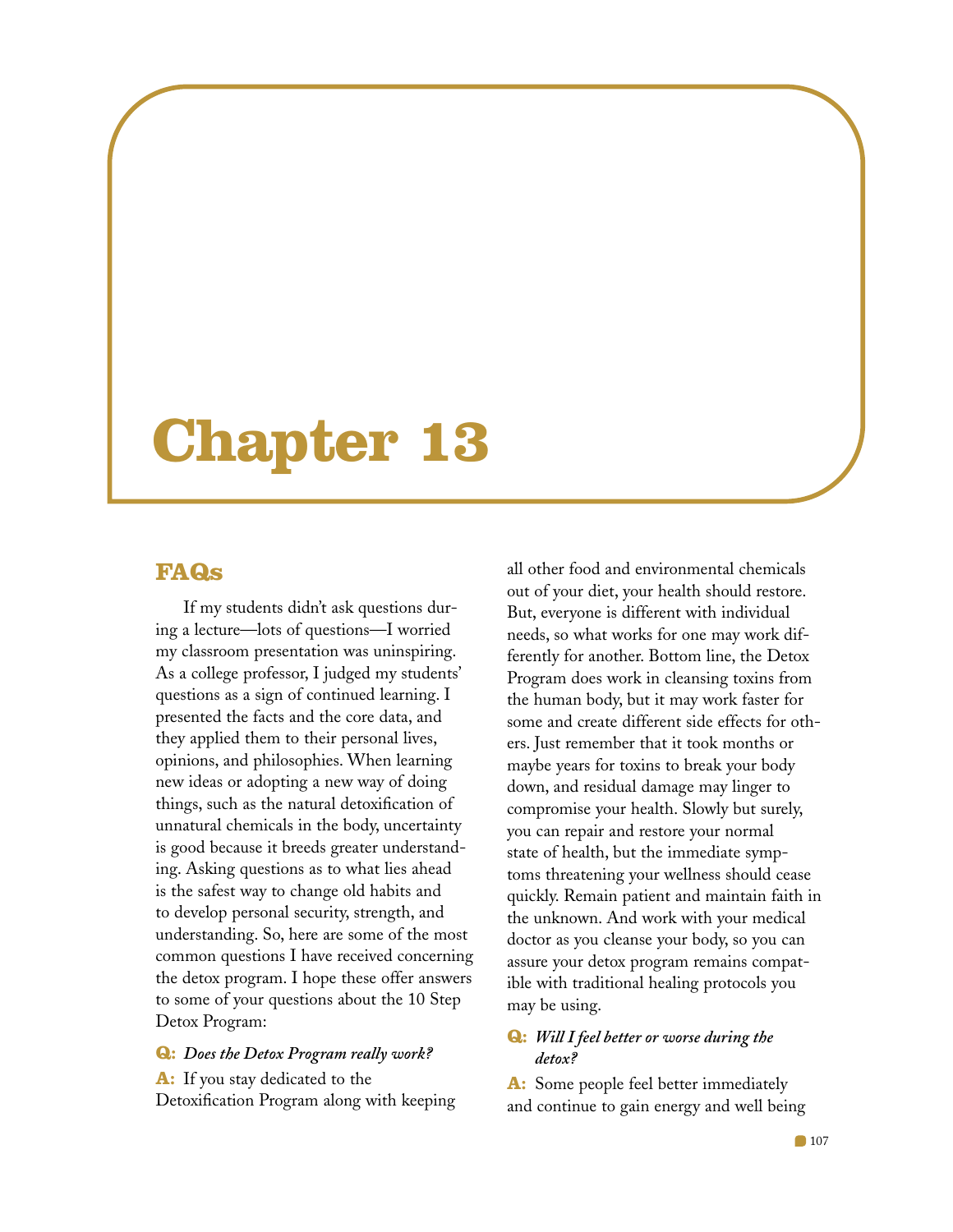from the beginning of the Detox Program. But when you have rancid chemicals, bacteria, or yeast within your body that have been trapped there for weeks, months, or years, it typically produces a rotten odor or rancid feeling when you initially remove them. As you detox your body, you may experience this unpleasant odor in your stools and/or from your pores, and you might want to take more than one shower or bath each day until you have purged the toxins. You may also experience headaches or flu-like symptoms. But this is the worst scenario.

**Q:** *Will the French Green Clay constipate me?*

**A:** It shouldn't. One of the reasons I prefer the French Green Clay to other clays, such as bentonite or kaolin clays, is these clays "cast" when they harden. When I was an environmental engineer working in the field, we used these clays to plug holes in the piping that were drilled hundreds of feet into the ground. Instead of pulling the many feet of piping out to repair the holes, we mixed bentonite clay and flushed it down the well casing so to "plug" the holes. These clays can react the same way in the human body. The French Green Clay, however, powders when it hardens, so it does not "plug" the intestinal tract. This is most helpful for those with diverticulitis, for example, as the French Green Clay should not impact the excretion process in the bowels. As with any clays, nevertheless, it is important to drink at least .5 gallons of water daily when detoxing using clays.

## **Q:** *Is the French Green Clay safe to ingest?*

**A:** Absolutely. Many types of clay are commonly ingested as "cleansers," but the French Green Clay isn't as common in the United States as it is in Europe. Very few American companies offer an "ingestible" form of the green clay, but most of the brands offered on the internet or in health food stores are a natural form of French Green Clay, meaning nothing has been added to the clay after it

was mined and packaged. My recommended sources of the green clay, nonetheless, are of the highest quality of "ingestible" green clay in natural form, having been quality checked for internal purity. (See contact information in Chapter 14)

## **Q:** *Does the Detox Program help with ADD/ ADHD?*

A: Yes, it does. Many cases of diagnosed ADD/ADHD are not actually ADD/ADHD at all. Toxic chemicals, high acidic levels, prenatal chemical exposure in the womb, and nutritional imbalances along with improper diet can be at the root of ADD/ADHD symptoms in both children and adults. Before dependency on medications and drugs begins, it is a good idea to do a thorough Detox Program to address nutritional imbalances and toxins at the root of ADD/ADHD symptoms.

## **Q:** *I live outside of the USA. Can I still do your program?*

**A:** Absolutely. I created my Internet nutrition network so people around the world can access this information easily, have a hair analysis done no matter where they live, and start on the Detox Program from any location. I have clients from Africa to Japan, and welcome more!

The 10 Step Detoxification Book is like having a counseling session with me, and I have made it easy to order the supplements I recommend through the links I provide on my website and in the book. (See Chapter 14, *Where Do We Go From Here?*)

## **Q:** *Who do I contact with questions while I'm doing the Detox Program?*

A: I receive many daily emails and phone calls, so be patient if you do not hear back from me quickly. My office staff tries to respond to everyone who contacts us within 72 business hours.

I have an exceptional staff at The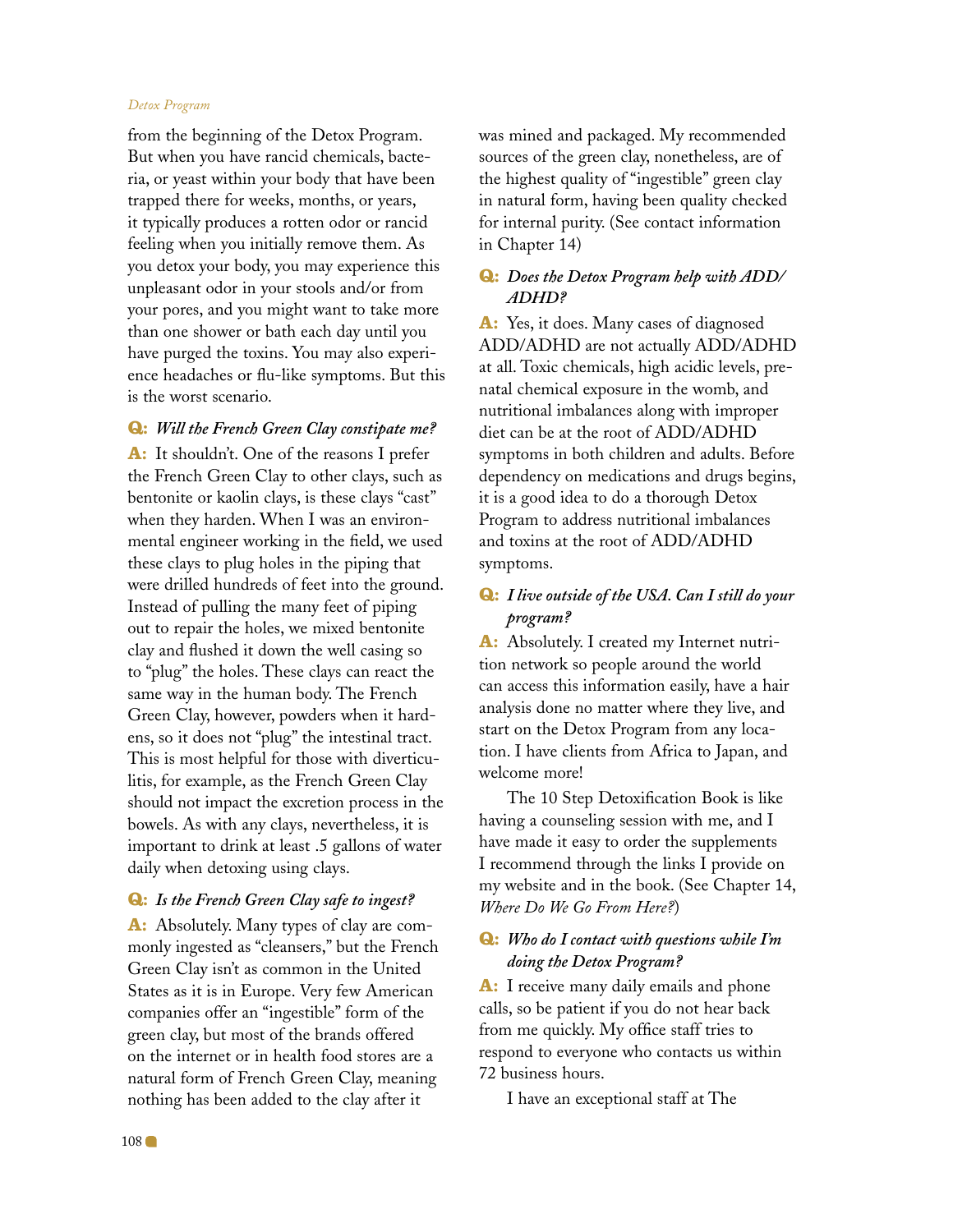Hullistic Network qualified to address your questions, but if you have had a hair analysis done and are a client, my personal assistant or I will answer your questions anytime.

## **Q:** *How long does the Detox Program take?*

**A:** It depends on the type and amount of toxins you have within your body. Toxic metals vary in specific gravity and weight, as aluminum is lighter than mercury for example. It also depends on the location of the toxins within the body. It may be easier to eliminate toxins from the colon than from the brain tissue, for instance.

So, depending on the toxic load and the type of toxin, the length of time required to remove toxins from the body will vary from three weeks to twelve months. Some of the components in the Detox Program are recommended for your lifetime, such as Vitamin C and B-Complex.

## **Q:** *Is niacin safe? I heard it could make you burn.*

**A:** Niacin is safe when you use a pure form and the proper dose for your body's needs. Many brands of niacin are altered to be "flush-free," and this can be toxic to the liver. And, when you take a flush-free form of niacin, you don't know how much niacin you actually need for your personal health status because you don't "flush" the dose, so overdosing is common.

Niacin is one of the most natural and important components for blood health. B3 niacin is found in nuts, Brewer's yeast, whole grains, and red wine. Studies show niacin lowers blood pressure and thins the blood.

## **Q:** *What happens when I take niacin and I don't burn?*

**A:** You have more toxins to the amount of niacin taken if you do not flush, or burn, within 20 to 30 minutes after taking it. If this happens, I recommend increasing the amount of niacin you take each day by 100 mg until

## *Dr. Janet Starr Hull, PhD, CN*

you flush. Stay at that dose for three days, and if you flush each time you take it, then cut back by 50 to 100 mg until you feel a light, yet consistent, flush. This amount may also change periodically as your toxic load may change. For example, you may eat a high fat meal with wine or alcohol one night, and discover you do not flush when taking your niacin the following morning. So increase your dose later that day and see if you flush. If not, increase until you do flush. Once the toxins are gone, then you can decrease your dose.

## **Q:** *Can I buy these supplements separately?*

**A:** Yes, you can order each of these supplements individually, and most are available in the finer health food stores and natural markets. Just make sure you are getting what you pay for, and are purchasing a quality product the body will use as "food." Some vitamins contain lesser quality minerals and elements, and some have unnecessary fillers. So some basic points to remember about vitamin selection:

- If the vitamin tablet can break apart using your fingertips, then it is a purer form
- Multi-vitamins should be greenish and compressed with no extra coatings
- Avoid vitamins that have been "colored" unnaturally
- Capsules and gel caps are a purer form of oils and vitamins D, A and E

 Read your labels and avoid purchasing supplements with unnecessary additives such as titanium dioxide and artificial sweeteners.

## **Q:** *Why should I detox?*

**A:** If you host rancid chemicals within your body, you must get them out as soon as possible. Remember, garbage in—garbage out. You'll know the toxins are gone when body odor is gone, when bowel movements are odorless and float on the toilet water, when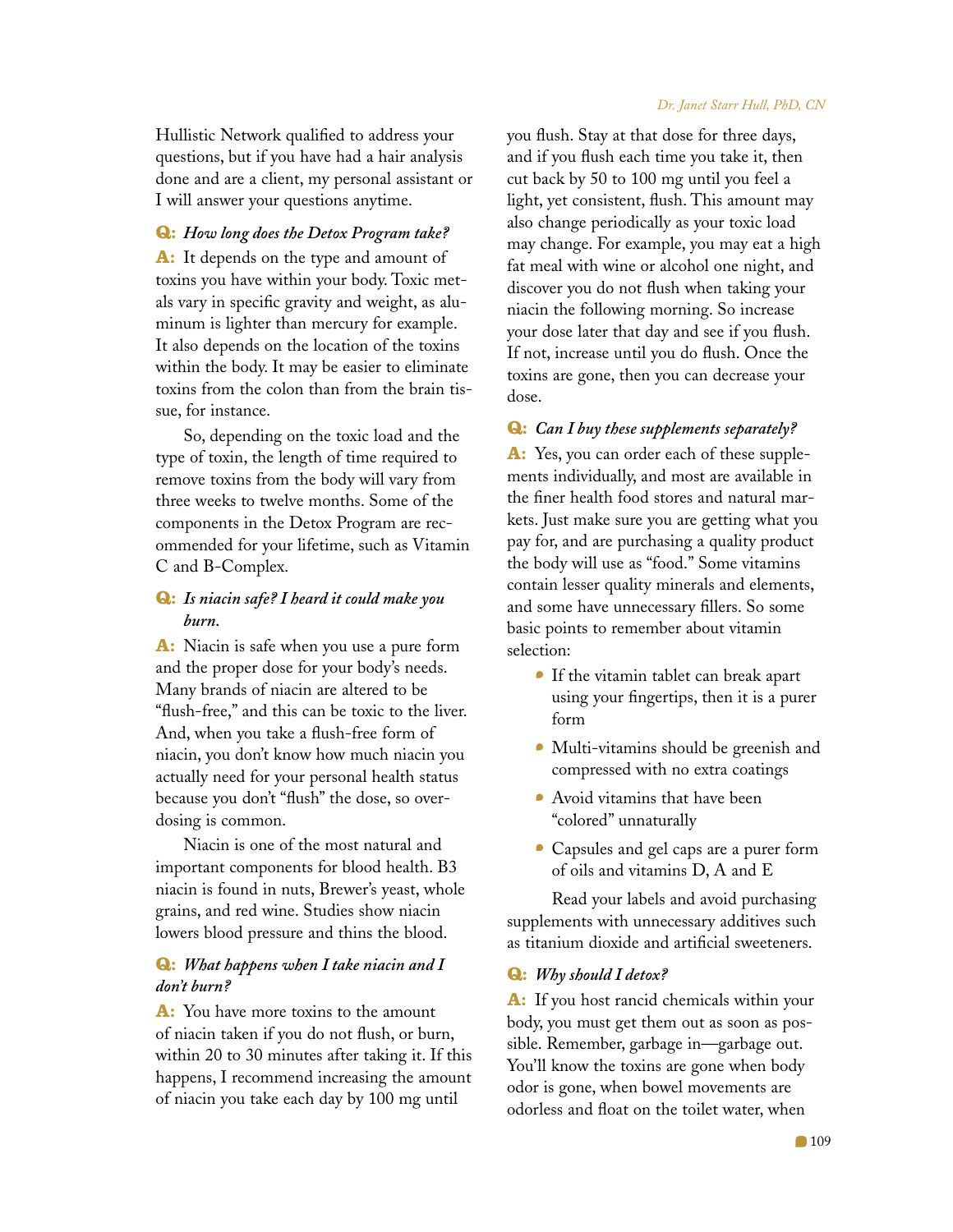your urine is clear (FYI - B vitamins can stain your urine orange), and when your energy level is up. You will sleep better, and may notice the return of a healthy libido (if applicable). Keep this reality a goal, and stay with the discipline of driving the impurities out of you no matter what the short-term offenses may be.

## **Q:** *What are the steps involved?*

**A:** Simply add the extra nutrients and supplements in the Detox Program to your daily routine for as long as it takes to remove the toxins. The French Green Clay should be taken on an empty stomach either first thing in the morning or before bed, the niacin should be taken on a slightly empty stomach (preferably before an exercise workout or a hot sauna), and the rest of the vitamins can be taken with meals either morning or evening. The key to a successful detox is consistency. Once a routine is established, the body will respond to the daily assistance in the elimination of stored toxic chemicals.

## **Q:** *What if I have a relapse?*

**A:** The key to preventing a relapse of symptoms is to always read your food labels and remain aware of what chemicals are in the products you buy, including cleaning solutions and cosmetics. Keep your shields up and your defenses sharp by staying on top of what's in your food and asking lots of questions about your environment. And remember to drink plenty of water. Most importantly, don't give up on the program - natural healing and lifestyle changes sometimes take time. It took time to get ill, so give the body the time it needs to heal.

## **Q:** *What exactly does the Detox Program do?*

**A:** The Program removes toxic wastes from the tissues and cells of the body. Toxins not properly eliminated from the body are stored in body fat, tissues, organs, and under the skin. Eventually the toxins accumulate to the point of causing disease. Like scrubbing dirty dishes, the components of the Detox Program work together to remove toxins from the cells of the body and the blood. Nothing works better to remove toxic chemicals safely, and without the typical harmful side effects, such as cramping or diarrhea.

## **Q:** *Why doesn't my doctor do a Detox Program?*

**A:** The only time traditional medicine seems concerned with the cause of illness is in the Emergency Room. Most traditional medical doctors are not trained in natural medicine and know very little about nutrition. Doctorprescribed treatments are interventionist treatments—they do nothing more than suppress symptoms and interfere with the causes of disease. In the long-term, this approach to disease does not help the body permanently heal, and can create a dependency of pharmaceuticals as a lifestyle.

## **Q:** *Can I share the Detox Program with my doctor?*

A: Absolutely. It may actually be a good way to select who's the right doctor for you; a medical physician that knows little about nutrition may not be the right one for your needs. Pharmaceuticals can deplete certain vitamins and minerals from the body, and every doctor should be aware of these reactions. Plus, an open-minded physician should accept a patient's willingness to heal from disease in every possible way.

## **Q:** *Why use Vitamin C?*

**A:** Quality vitamin C is a natural form of antioxidant, and a vital component to the Detox Program. Its nutritional importance in the body demands the highest quality forms of natural C sources on the market today. Quality C is gentle on the stomach and will not cause nausea like corn-based vitamin C can do, and will naturally balance your body's pH. You typically can take less of a quality C as opposed to cheaper forms of vitamin C.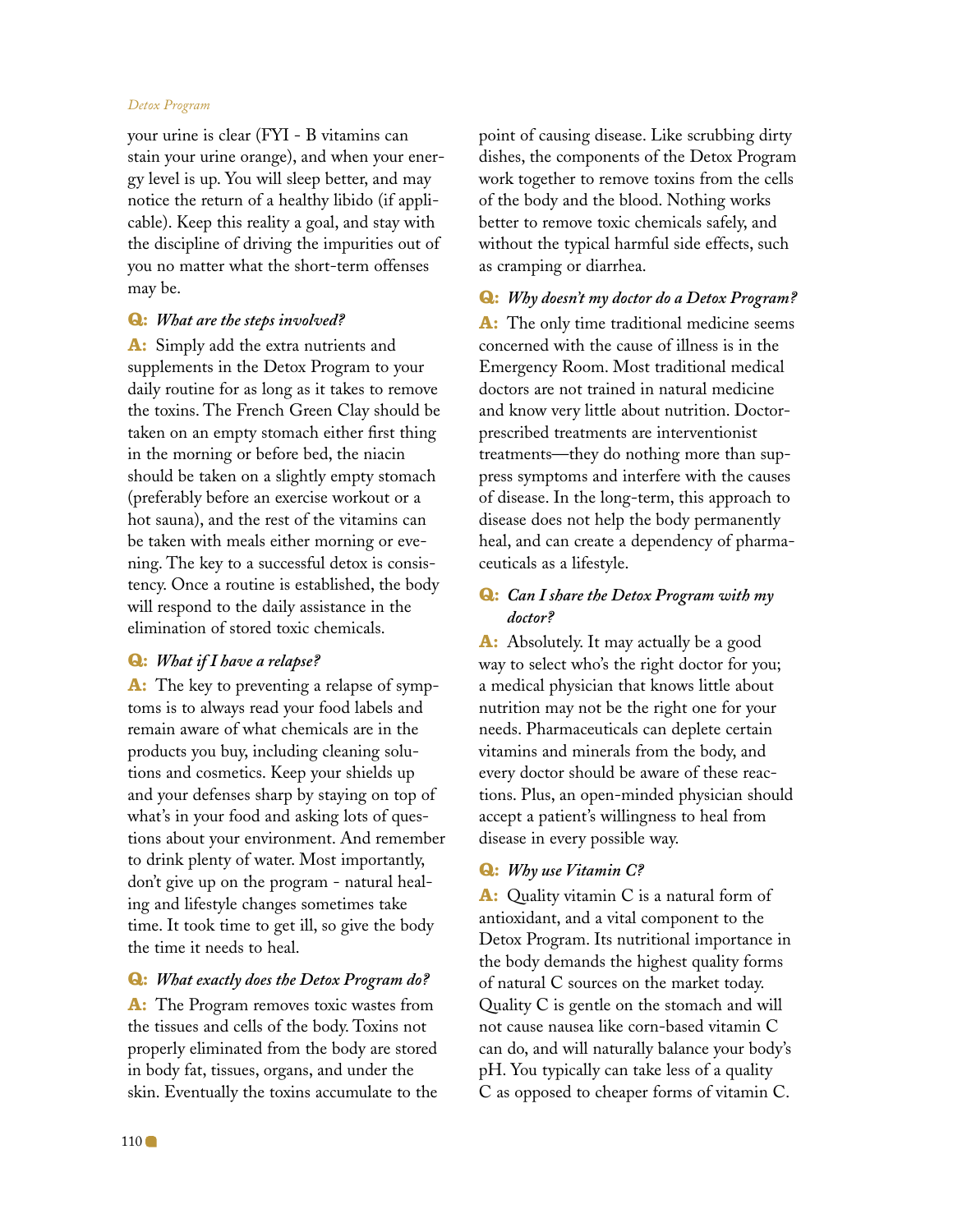The best vitamin C choices come from ascorbate, ascorbic acid, calcium ascorbate, acerola extracted from berries, and from rose hips. These are healthier for sensitive tummies, for the elderly, and for children.

## **Q:** *What vitamin options do I have for your Detox Program?*

**A:** You have many choices. You can order from *http://www.hullisticmarket.com* where I have recommendations for vitamin C, pure niacin in 100 mg. tablets, multi-vitamins with minerals, digestive enzymes, and more. I also recommend the liquid multi-mineral super complex, as it is the finest mineral combination I have ever seen. I take these products personally, as do my children.

## **Q:** *What is the difference between your Detox Program and others, for example a liver detox or colon cleanse?*

**A:** My detox program is designed to specifically remove from the body chemical toxins, toxic by-products from food additives such as aspartame, and heavy metals. A colon and liver cleanse are a wonderful compliment to any cleansing program, and I encourage people to cleanse the liver and colon at least once a year. But, the 10 Step Program is targeted to remove specific toxins deposited within the body. Without removing them using the components I have combined in the Detox Program, these specific toxins can remain within the body indefinitely.

## **Q:** *Can I continue taking my current vitamins or supplements while starting your Detox Program?*

A: Yes, especially if the supplements you are taking are a natural food source. But, it is prudent to know exactly what nutrients your body really needs, so not to take unnecessary supplements. This is one reason I believe the hair analysis is such a wonderful tool in health and wellness. It will identify which vitamins and minerals you are too high or too low in.

## **Q:** *Is it okay to use your Detox Program with another detox program like a colon cleanse?*

**A:** Absolutely. But make sure the programs you are on do not have artificial sweeteners or unnecessary fillers adding toxins back into your body. And make sure to keep the removal of toxins at a pace your body can handle as a healthy equilibrium. In other words, don't remove toxins faster than the body can recover from the nasty shock. Pace yourself and be patient. Push yourself to the limits you feel the most comfortable with.

## **Q:** *How long will the supplements in the Detox Program last?*

**A:** The amount used is dependent on the individual program, but an average is a onemonth to six-week supply.

## **Q:** *How long do I need to do the Detox Program?*

**A:** This depends on how toxic you are, the types of toxins you have been exposed to, and where the toxins have deposited within your body. I recommend dedicating at least 6 weeks to the program to secure all the toxins are completely out of your body and that you have not "re-toxed" (redeposited) before they are totally excreted. The lighter metals such as aluminum and tin typically excrete from the body quicker than the heavier metals, such as mercury and lead.  $\bullet$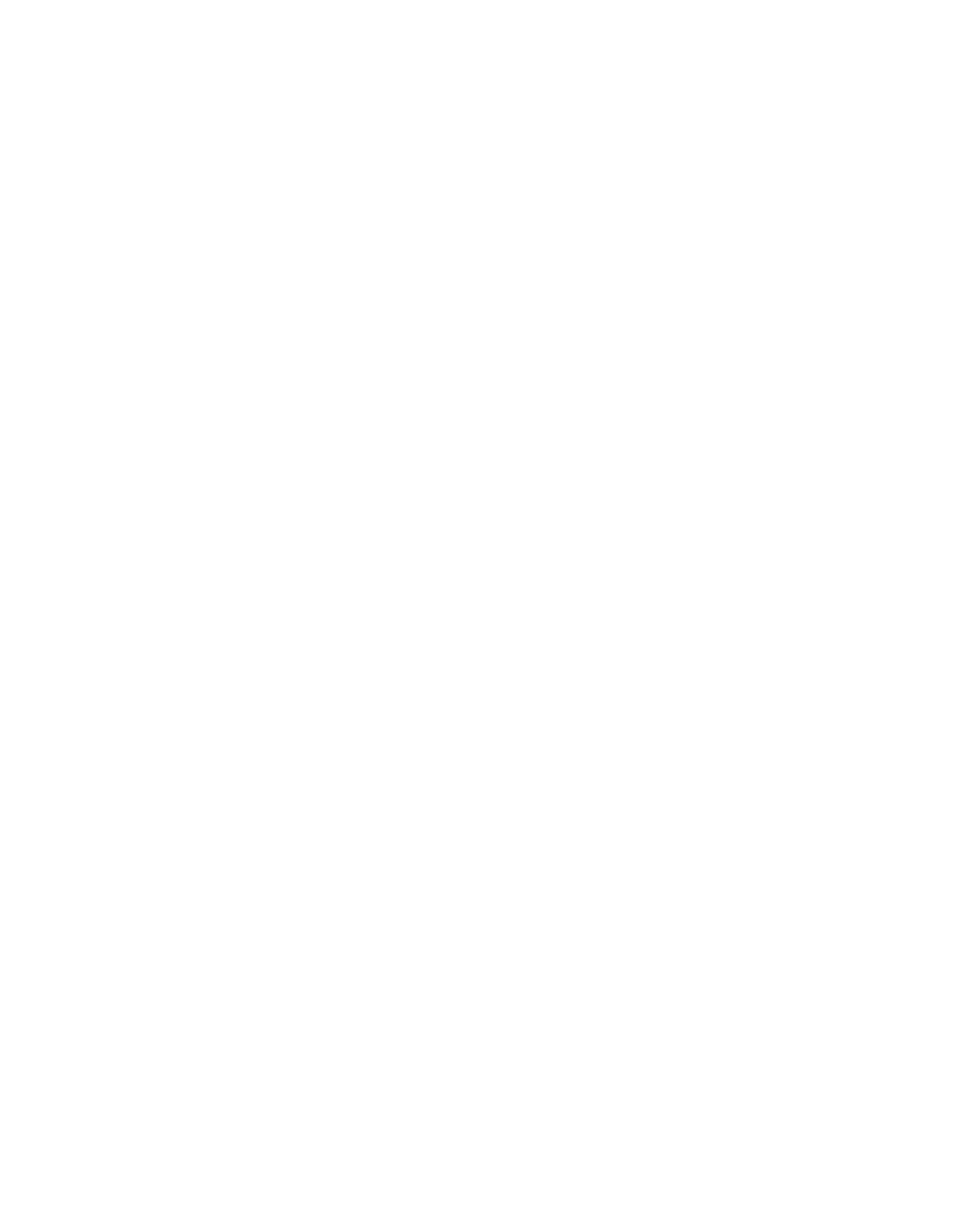# **Chapter 14**

# **Where Do We Go From Here?**

Nutritional diets are critical to long-term health, but when you are polluted with chemical toxins from your foods or environment, it is important to remove these toxins as quickly and as safely as possible. Removing chemicals from the human body is a two-part process eating right and cleansing from the chemicals permeating your tissues. Give your body a chance to accept healthy dietary changes by cleansing it first.

Many times, removing toxic foreign chemicals from the body can be as simple as turning your diet around. In the case of my Grave's Disease, and within the case histories found in Chapters 11 and 12, apparently it's not always so easy. One of the most common questions I receive from people wanting to detox is: "How do I remove these chemicals from my body?"

## **Erase the Old Tapes**

Diets typically fail because after the diet, most people return to their old eating habits. So, if you crave sweets and fatty foods for example, turning to diet products with harmful chemical substitutes invariably means you will combine both toxic chemicals AND unhealthy foods as your daily eating protocol. So, now you are in double trouble.

Try starting over from scratch. Get back to the basics of eating—naturally prepared foods with as few chemicals as possible. Eat less pre-packaged foods, buy organic when possible (I realize this can be hard for innerurban dwellers or for those in various parts of the world), but do the best you can, eat for your blood type, drink water from natural sources instead of sodas, powdered drinks, or concentrated fruit drinks, and maintain some form of regular exercise.

Exercise can be challenging for many people for different reasons, but everyone should keep their body "moving" in some capacity. Find what works best for you, and commit to a program for your lifetime. These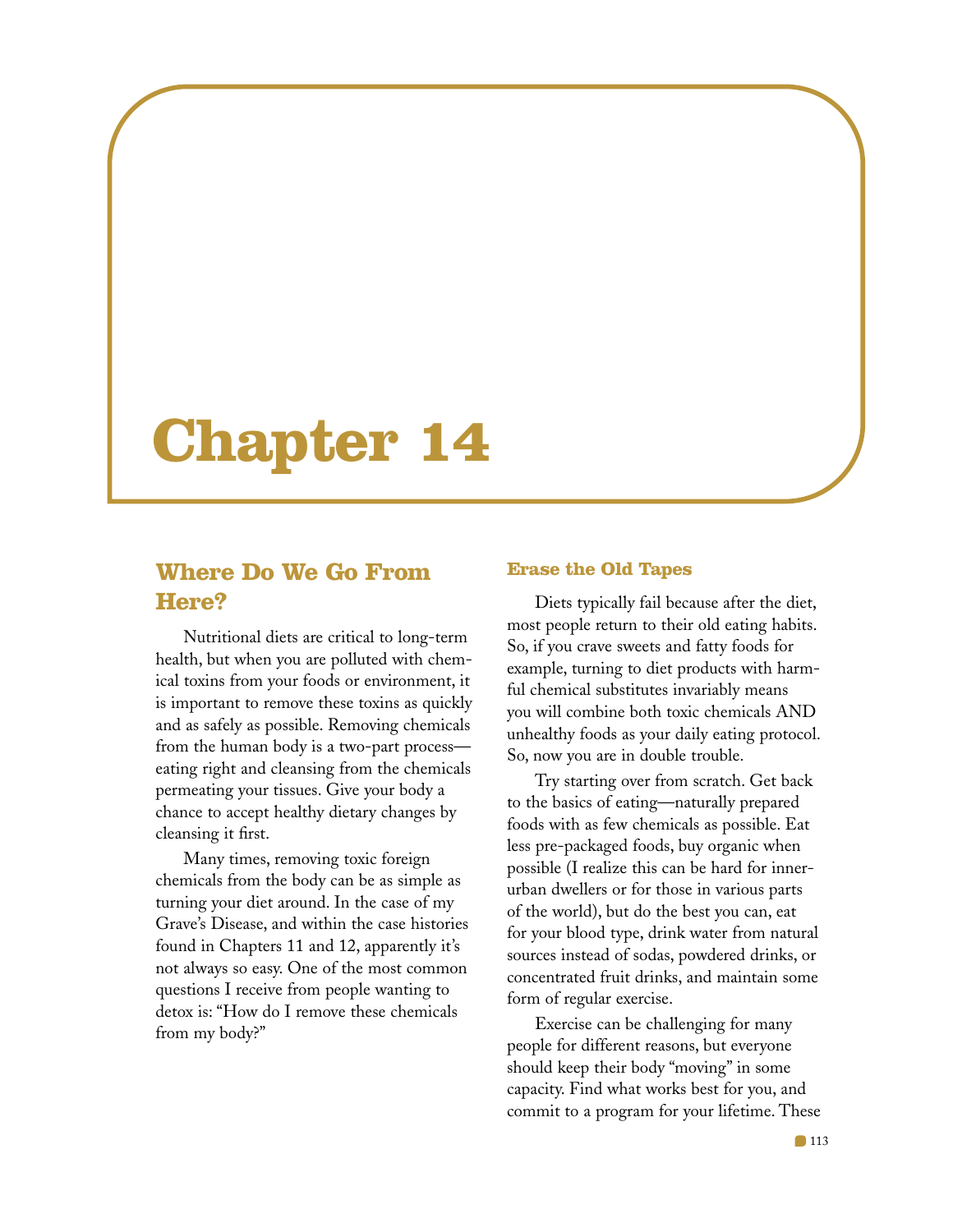#### *Detox Program*

basic steps can make the difference in how you feel, your energy level, how healthily you age, how you sleep, and in your libido. Don't wait until tomorrow to begin changing your life—the time is now.

## **We Eat to Live, So Don't Live to Eat!**

When did societies start accepting chemical diets as a lifestyle? When did human beings change their mindset to "living to eat?"

The industrialization of food and mass-nourishment has blindly lead modern humans down a lazy and dangerous path. It's an understatement to say nutrition today is not what it used to be. Modern societies have deviated from a natural relationship with their food (and their environments), contributing to, if not causing, a marked increase of modern degenerative diseases.

Fundamental nutritional knowledge has gotten lost amid modern, high-tech lifestyles. Take the time to determine where you got off the health track and what toxins you have been exposed to along the way. A well-balanced diet is critical for all human beings, and it is important to know not only your own personal needs, but the correct preparation of whole foods, how not to overeat, how to choose high-quality foods, how to avoid unnatural food combinations, and the art of "learning" the broad range of nutritious foods including: chlorophyll-rich plants, the best sources of certain fatty acids, and the dangers of food chemicals like aspartame, sucralose, pesticides, preservatives, food colorings, etc. on the market today.

When a good attitude and sufficient exercise are combined with a balanced and disciplined diet, you are on a natural path to good health. Remember that we eat to live; we do not live to eat. Get back to the basics of eating, and recognize your individuality in relation to nutrition.

### **My Nutritional Recommendations**

Experiencing Grave's Disease in 1991 showed me that I had become unaware of what my lifestyle was doing to my health, both mentally and physically. During my "natural recovery," I discovered that healing from an illness was like fitting pieces of a puzzle together, one-by-one. There are different components to identifying the proper nutritional protocols that create healing in the body:

1. Identifying the cause of disease

2. Effectively removing that cause

3. Restoring depleted nutrients

Cleansing toxic chemicals from the body means more than flushing your colon. It involves effectively removing toxins from every cell of your body from head to toe. Your entire body is involved in cleansing—the lungs, the skin, kidneys, liver, for example all participate in eliminating toxins.

Toxins activate certain natural enzymes in the body. These enzymes transform foreign contaminants into water-soluble substances that your body can typically get rid of. Drinking lots of water and sweating during exercise helps eliminate toxins, too. But, if the toxic load gets high enough to saturate the fatty tissues, toxins can begin to deposit in the body organs and inside your brain.

Over time, contamination inside your body can accumulate, building a residue like a type of "sludge." Biologists see this same type of toxic build-up along riverbeds and shorelines, but you may not "see" it inside of your body until it begins to "seep" out through the skin, until it accumulates to the point of forming a tumor, clogging your arteries, or impacting elimination through the digestive process. For example, scientists have begun connecting the accumulation of aspartame to the adverse effects in the brain we see "diagnosed" as MS, Parkinson's, Alzheimer's, or